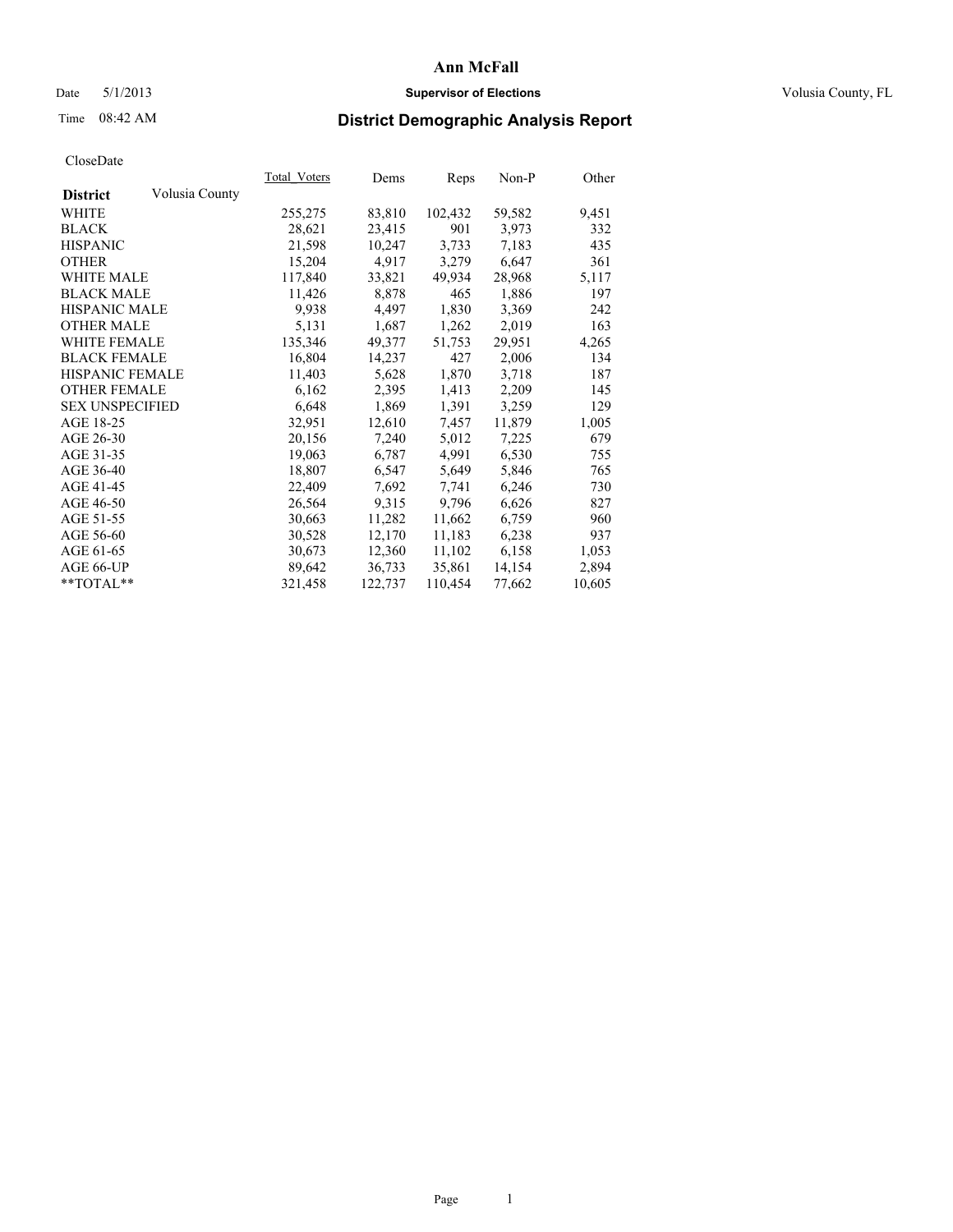### Date 5/1/2013 **Supervisor of Elections Supervisor of Elections** Volusia County, FL

## Time 08:42 AM **District Demographic Analysis Report**

|                        |                           | <b>Total Voters</b> | Dems   | Reps   | Non-P  | Other |
|------------------------|---------------------------|---------------------|--------|--------|--------|-------|
| <b>District</b>        | County Council District 1 |                     |        |        |        |       |
| WHITE                  |                           | 50,329              | 15,950 | 21,711 | 10,543 | 2,125 |
| <b>BLACK</b>           |                           | 4,644               | 3,784  | 159    | 639    | 62    |
| <b>HISPANIC</b>        |                           | 4,044               | 1,785  | 726    | 1,436  | 97    |
| <b>OTHER</b>           |                           | 2,857               | 858    | 716    | 1,201  | 82    |
| WHITE MALE             |                           | 22,905              | 6,327  | 10,408 | 5,038  | 1,132 |
| <b>BLACK MALE</b>      |                           | 1,839               | 1,429  | 73     | 299    | 38    |
| <b>HISPANIC MALE</b>   |                           | 1,760               | 736    | 346    | 633    | 45    |
| <b>OTHER MALE</b>      |                           | 951                 | 305    | 261    | 353    | 32    |
| <b>WHITE FEMALE</b>    |                           | 27,042              | 9,521  | 11,147 | 5,395  | 979   |
| <b>BLACK FEMALE</b>    |                           | 2,748               | 2,314  | 82     | 329    | 23    |
| <b>HISPANIC FEMALE</b> |                           | 2,235               | 1,024  | 375    | 786    | 50    |
| <b>OTHER FEMALE</b>    |                           | 1,099               | 398    | 277    | 394    | 30    |
| <b>SEX UNSPECIFIED</b> |                           | 1,295               | 323    | 343    | 592    | 37    |
| AGE 18-25              |                           | 6,257               | 1,973  | 1,720  | 2,313  | 251   |
| AGE 26-30              |                           | 3,745               | 1,206  | 1,057  | 1,348  | 134   |
| AGE 31-35              |                           | 3,710               | 1,219  | 1,131  | 1,187  | 173   |
| AGE 36-40              |                           | 3,605               | 1,185  | 1,203  | 1,037  | 180   |
| AGE 41-45              |                           | 4,454               | 1,432  | 1,680  | 1,176  | 166   |
| AGE 46-50              |                           | 5,083               | 1,631  | 2,107  | 1,159  | 186   |
| AGE 51-55              |                           | 5,782               | 2,043  | 2,412  | 1,124  | 203   |
| AGE 56-60              |                           | 5,746               | 2,211  | 2,264  | 1,065  | 206   |
| AGE 61-65              |                           | 5,889               | 2,359  | 2,312  | 976    | 242   |
| AGE 66-UP              |                           | 17,739              | 7,172  | 7,451  | 2,484  | 632   |
| **TOTAL**              |                           | 62,010              | 22,431 | 23,337 | 13,869 | 2,373 |
|                        |                           |                     |        |        |        |       |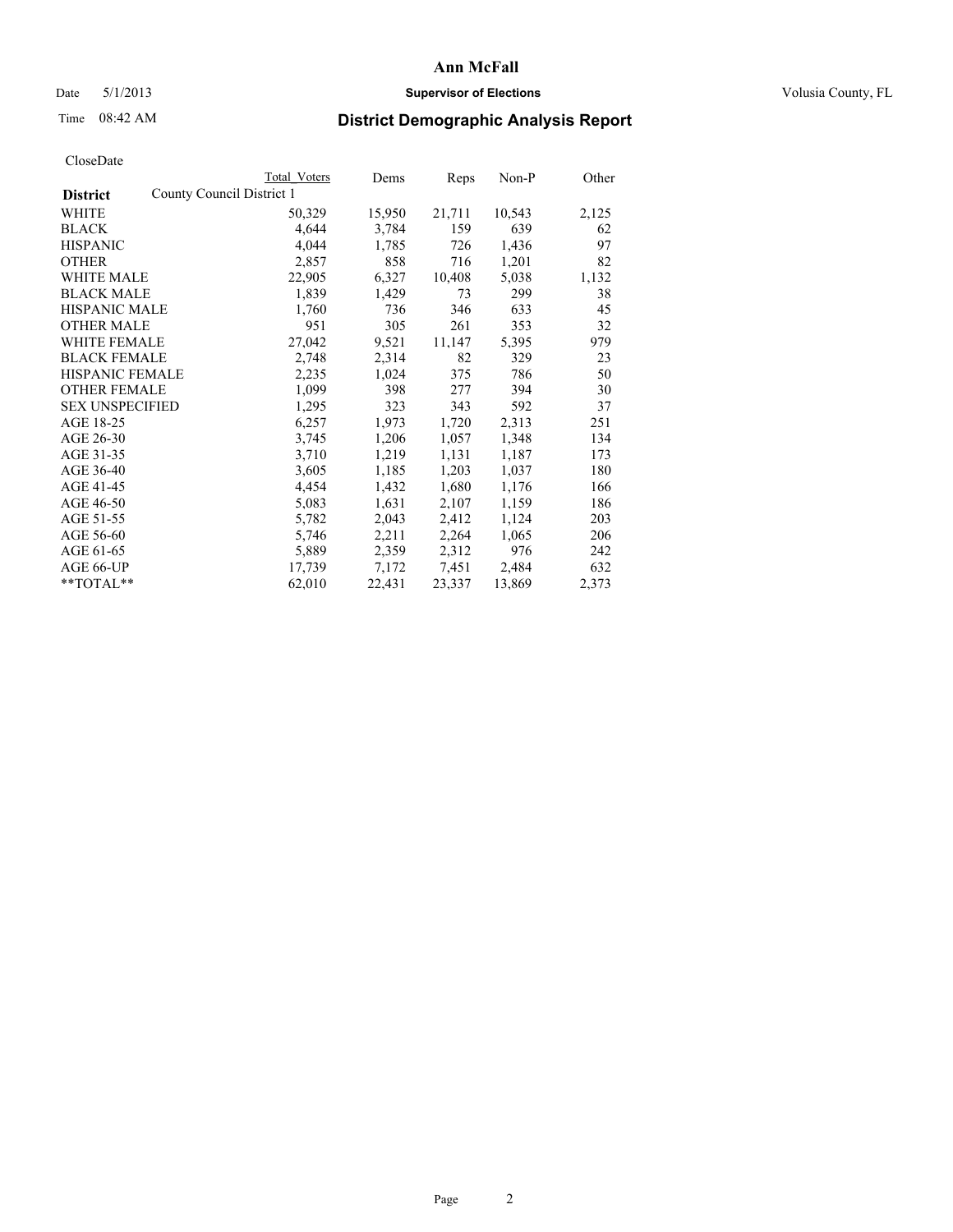### Date 5/1/2013 **Supervisor of Elections Supervisor of Elections** Volusia County, FL

## Time 08:42 AM **District Demographic Analysis Report**

|                                              | <b>Total Voters</b> | Dems   | Reps   | Non-P  | Other |
|----------------------------------------------|---------------------|--------|--------|--------|-------|
| County Council District 2<br><b>District</b> |                     |        |        |        |       |
| WHITE                                        | 48,005              | 16,660 | 18,027 | 11,547 | 1,771 |
| <b>BLACK</b>                                 | 10,883              | 9,119  | 251    | 1,429  | 84    |
| <b>HISPANIC</b>                              | 1,576               | 697    | 326    | 526    | 27    |
| <b>OTHER</b>                                 | 3,238               | 1,190  | 578    | 1,407  | 63    |
| WHITE MALE                                   | 22,313              | 6,773  | 8,898  | 5,634  | 1,008 |
| <b>BLACK MALE</b>                            | 4,165               | 3,367  | 125    | 632    | 41    |
| <b>HISPANIC MALE</b>                         | 727                 | 305    | 156    | 247    | 19    |
| <b>OTHER MALE</b>                            | 1,055               | 381    | 218    | 427    | 29    |
| <b>WHITE FEMALE</b>                          | 25,256              | 9,739  | 8,997  | 5,774  | 746   |
| <b>BLACK FEMALE</b>                          | 6,530               | 5,606  | 122    | 759    | 43    |
| HISPANIC FEMALE                              | 814                 | 377    | 164    | 265    | 8     |
| <b>OTHER FEMALE</b>                          | 1,369               | 587    | 266    | 492    | 24    |
| <b>SEX UNSPECIFIED</b>                       | 1,473               | 531    | 236    | 679    | 27    |
| AGE 18-25                                    | 7,731               | 4,136  | 1,171  | 2,261  | 163   |
| AGE 26-30                                    | 4,383               | 1,861  | 925    | 1,469  | 128   |
| AGE 31-35                                    | 3,577               | 1,477  | 809    | 1,166  | 125   |
| AGE 36-40                                    | 3,205               | 1,304  | 816    | 985    | 100   |
| AGE 41-45                                    | 3,818               | 1,555  | 1,094  | 1,061  | 108   |
| AGE 46-50                                    | 4,561               | 1,859  | 1,417  | 1,166  | 119   |
| AGE 51-55                                    | 5,699               | 2,386  | 1,898  | 1,248  | 167   |
| AGE 56-60                                    | 5,664               | 2,472  | 1,840  | 1,192  | 160   |
| AGE 61-65                                    | 6,161               | 2,553  | 2,044  | 1,359  | 205   |
| AGE 66-UP                                    | 19,123              | 8,180  | 7,192  | 3,075  | 676   |
| $*$ $TOTAL**$                                | 63,923              | 27,784 | 19,206 | 14,982 | 1,951 |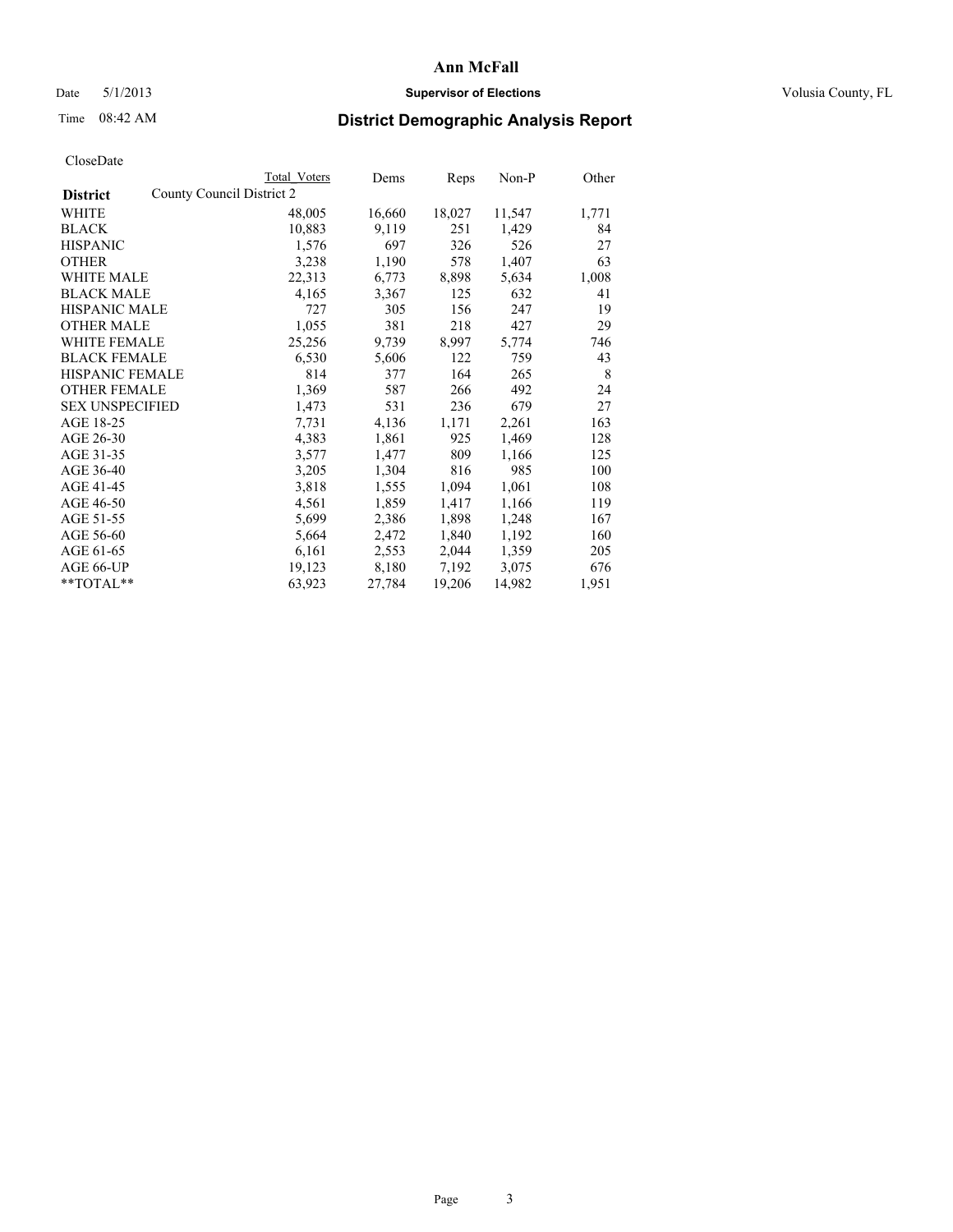### Date 5/1/2013 **Supervisor of Elections Supervisor of Elections** Volusia County, FL

## Time 08:42 AM **District Demographic Analysis Report**

|                                              | Total Voters | Dems   | Reps   | $Non-P$ | Other |
|----------------------------------------------|--------------|--------|--------|---------|-------|
| County Council District 3<br><b>District</b> |              |        |        |         |       |
| WHITE                                        | 63,450       | 20,807 | 25,334 | 15,381  | 1,928 |
| <b>BLACK</b>                                 | 1,952        | 1,595  | 72     | 267     | 18    |
| <b>HISPANIC</b>                              | 1,111        | 428    | 294    | 362     | 27    |
| <b>OTHER</b>                                 | 2,548        | 719    | 581    | 1,183   | 65    |
| <b>WHITE MALE</b>                            | 29,423       | 8,432  | 12,464 | 7.499   | 1,028 |
| <b>BLACK MALE</b>                            | 857          | 659    | 38     | 145     | 15    |
| <b>HISPANIC MALE</b>                         | 507          | 174    | 134    | 185     | 14    |
| <b>OTHER MALE</b>                            | 867          | 247    | 234    | 356     | 30    |
| <b>WHITE FEMALE</b>                          | 33,502       | 12,213 | 12,677 | 7.724   | 888   |
| <b>BLACK FEMALE</b>                          | 1,077        | 922    | 33     | 119     | 3     |
| <b>HISPANIC FEMALE</b>                       | 591          | 249    | 157    | 173     | 12    |
| <b>OTHER FEMALE</b>                          | 1,023        | 368    | 254    | 373     | 28    |
| <b>SEX UNSPECIFIED</b>                       | 1,214        | 285    | 290    | 619     | 20    |
| AGE 18-25                                    | 5,478        | 1,542  | 1,555  | 2,206   | 175   |
| AGE 26-30                                    | 3,556        | 1,121  | 973    | 1,347   | 115   |
| AGE 31-35                                    | 3,567        | 1,038  | 1,054  | 1,358   | 117   |
| AGE 36-40                                    | 3,657        | 1,077  | 1,228  | 1,206   | 146   |
| AGE 41-45                                    | 4,585        | 1,369  | 1,754  | 1,347   | 115   |
| AGE 46-50                                    | 5,529        | 1,697  | 2,248  | 1,451   | 133   |
| AGE 51-55                                    | 6,761        | 2,210  | 2,777  | 1,580   | 194   |
| AGE 56-60                                    | 7,128        | 2,641  | 2,789  | 1,494   | 204   |
| AGE 61-65                                    | 7,284        | 2,779  | 2,769  | 1,518   | 218   |
| AGE 66-UP                                    | 21,591       | 8,099  | 9,148  | 3,718   | 626   |
| $*$ $TOTAI.**$                               | 69,136       | 23,573 | 26,295 | 17,225  | 2,043 |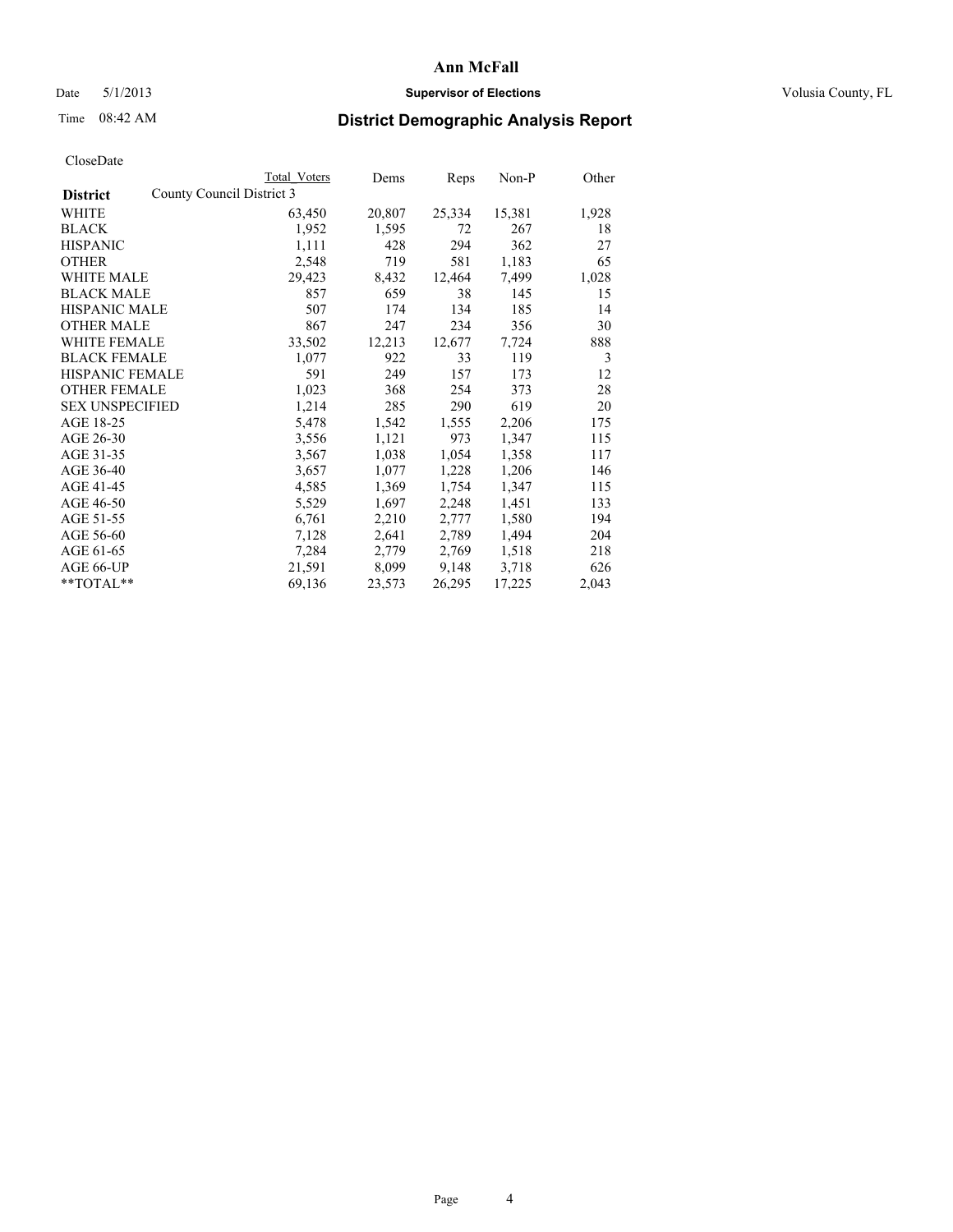### Date 5/1/2013 **Supervisor of Elections Supervisor of Elections** Volusia County, FL

## Time 08:42 AM **District Demographic Analysis Report**

|                        |                           | Total Voters | Dems   | <b>Reps</b> | Non-P  | Other |
|------------------------|---------------------------|--------------|--------|-------------|--------|-------|
| <b>District</b>        | County Council District 4 |              |        |             |        |       |
| WHITE                  |                           | 52,934       | 17,758 | 21,206      | 12,149 | 1,821 |
| <b>BLACK</b>           |                           | 5,959        | 4,916  | 172         | 798    | 73    |
| <b>HISPANIC</b>        |                           | 1,466        | 636    | 321         | 481    | 28    |
| <b>OTHER</b>           |                           | 3,164        | 1,040  | 745         | 1,307  | 72    |
| WHITE MALE             |                           | 24,265       | 7,115  | 10,250      | 5,929  | 971   |
| <b>BLACK MALE</b>      |                           | 2,290        | 1,775  | 86          | 385    | 44    |
| <b>HISPANIC MALE</b>   |                           | 640          | 251    | 156         | 214    | 19    |
| <b>OTHER MALE</b>      |                           | 1,107        | 353    | 290         | 427    | 37    |
| <b>WHITE FEMALE</b>    |                           | 28,266       | 10,537 | 10,812      | 6,083  | 834   |
| <b>BLACK FEMALE</b>    |                           | 3,602        | 3,087  | 86          | 400    | 29    |
| <b>HISPANIC FEMALE</b> |                           | 810          | 381    | 158         | 262    | 9     |
| <b>OTHER FEMALE</b>    |                           | 1,316        | 504    | 352         | 430    | 30    |
| <b>SEX UNSPECIFIED</b> |                           | 1,227        | 347    | 254         | 605    | 21    |
| AGE 18-25              |                           | 6,059        | 2,360  | 1,447       | 2,115  | 137   |
| AGE 26-30              |                           | 3,841        | 1,451  | 1,000       | 1,260  | 130   |
| AGE 31-35              |                           | 3,340        | 1,278  | 856         | 1,097  | 109   |
| AGE 36-40              |                           | 3,345        | 1,170  | 1,017       | 1,023  | 135   |
| AGE 41-45              |                           | 4,182        | 1,428  | 1,476       | 1,141  | 137   |
| AGE 46-50              |                           | 5,217        | 1,840  | 1,947       | 1,263  | 167   |
| AGE 51-55              |                           | 6,053        | 2,214  | 2,272       | 1,367  | 200   |
| AGE 56-60              |                           | 6,311        | 2,545  | 2,337       | 1,250  | 179   |
| AGE 61-65              |                           | 6,275        | 2,505  | 2,264       | 1,291  | 215   |
| AGE 66-UP              |                           | 19,031       | 7,619  | 7,848       | 2,974  | 590   |
| $*$ $TOTAL**$          |                           | 63,655       | 24,410 | 22,464      | 14,782 | 1,999 |
|                        |                           |              |        |             |        |       |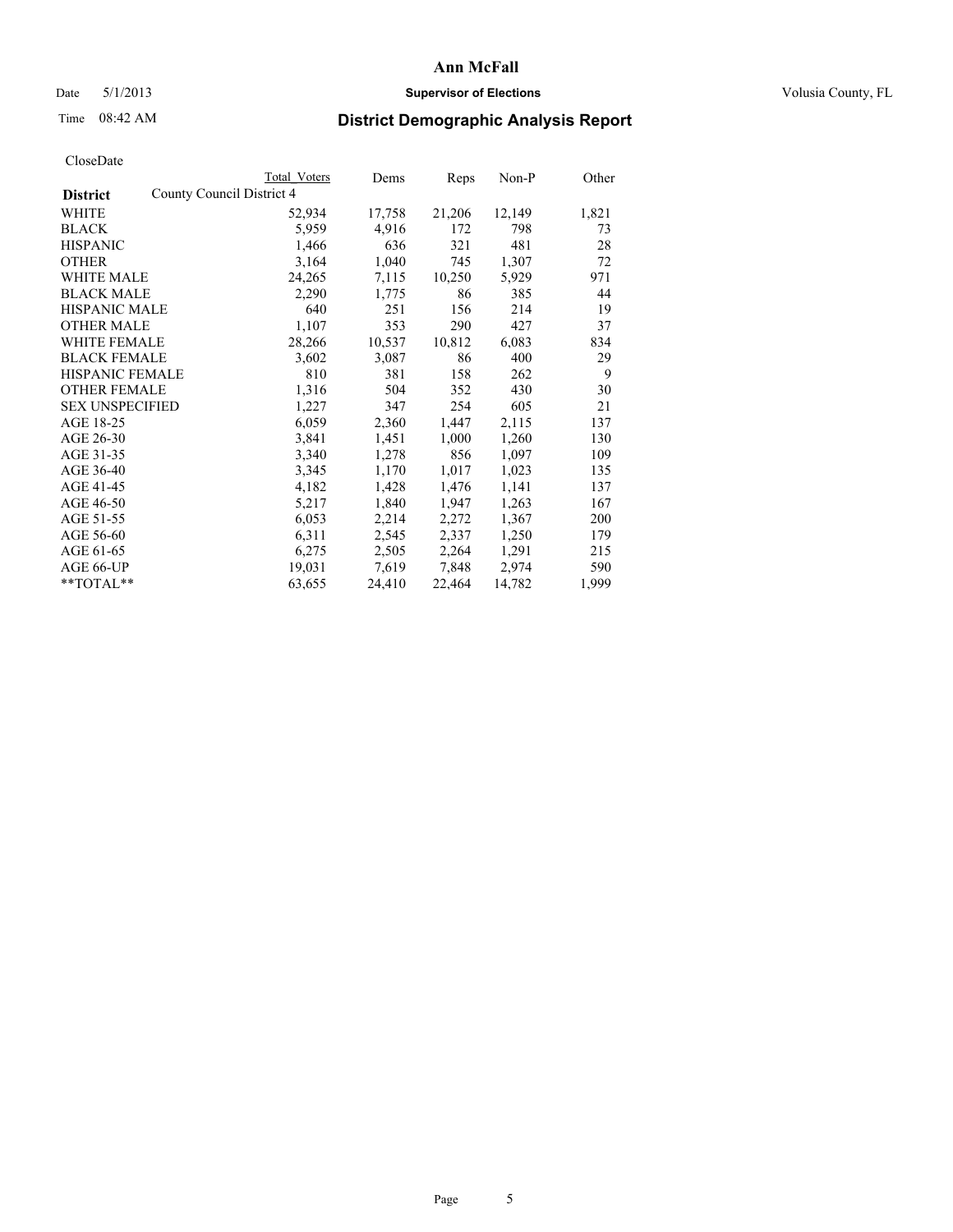### Date 5/1/2013 **Supervisor of Elections Supervisor of Elections** Volusia County, FL

## Time 08:42 AM **District Demographic Analysis Report**

|                                              | Total Voters | Dems   | Reps   | $Non-P$ | Other |
|----------------------------------------------|--------------|--------|--------|---------|-------|
| County Council District 5<br><b>District</b> |              |        |        |         |       |
| WHITE                                        | 40,557       | 12,635 | 16,154 | 9,962   | 1,806 |
| <b>BLACK</b>                                 | 5,183        | 4,001  | 247    | 840     | 95    |
| <b>HISPANIC</b>                              | 13,401       | 6,701  | 2,066  | 4,378   | 256   |
| <b>OTHER</b>                                 | 3,397        | 1,110  | 659    | 1,549   | 79    |
| WHITE MALE                                   | 18,934       | 5,174  | 7.914  | 4,868   | 978   |
| <b>BLACK MALE</b>                            | 2,275        | 1,648  | 143    | 425     | 59    |
| <b>HISPANIC MALE</b>                         | 6,304        | 3,031  | 1,038  | 2,090   | 145   |
| <b>OTHER MALE</b>                            | 1,151        | 401    | 259    | 456     | 35    |
| <b>WHITE FEMALE</b>                          | 21,280       | 7,367  | 8,120  | 4,975   | 818   |
| <b>BLACK FEMALE</b>                          | 2,847        | 2,308  | 104    | 399     | 36    |
| HISPANIC FEMALE                              | 6,953        | 3,597  | 1,016  | 2,232   | 108   |
| <b>OTHER FEMALE</b>                          | 1,355        | 538    | 264    | 520     | 33    |
| <b>SEX UNSPECIFIED</b>                       | 1,439        | 383    | 268    | 764     | 24    |
| AGE 18-25                                    | 7,426        | 2,599  | 1,564  | 2,984   | 279   |
| AGE 26-30                                    | 4,631        | 1,601  | 1,057  | 1,801   | 172   |
| AGE 31-35                                    | 4,869        | 1,775  | 1,141  | 1,722   | 231   |
| AGE 36-40                                    | 4,995        | 1,811  | 1,385  | 1,595   | 204   |
| AGE 41-45                                    | 5,370        | 1,908  | 1,737  | 1,521   | 204   |
| AGE 46-50                                    | 6,174        | 2,288  | 2,077  | 1,587   | 222   |
| AGE 51-55                                    | 6,368        | 2,429  | 2,303  | 1,440   | 196   |
| AGE 56-60                                    | 5,679        | 2,301  | 1,953  | 1,237   | 188   |
| AGE 61-65                                    | 5,064        | 2,164  | 1,713  | 1,014   | 173   |
| AGE 66-UP                                    | 12,158       | 5,663  | 4,222  | 1,903   | 370   |
| $*$ TOTAL $*$                                | 62,734       | 24,539 | 19,152 | 16,804  | 2,239 |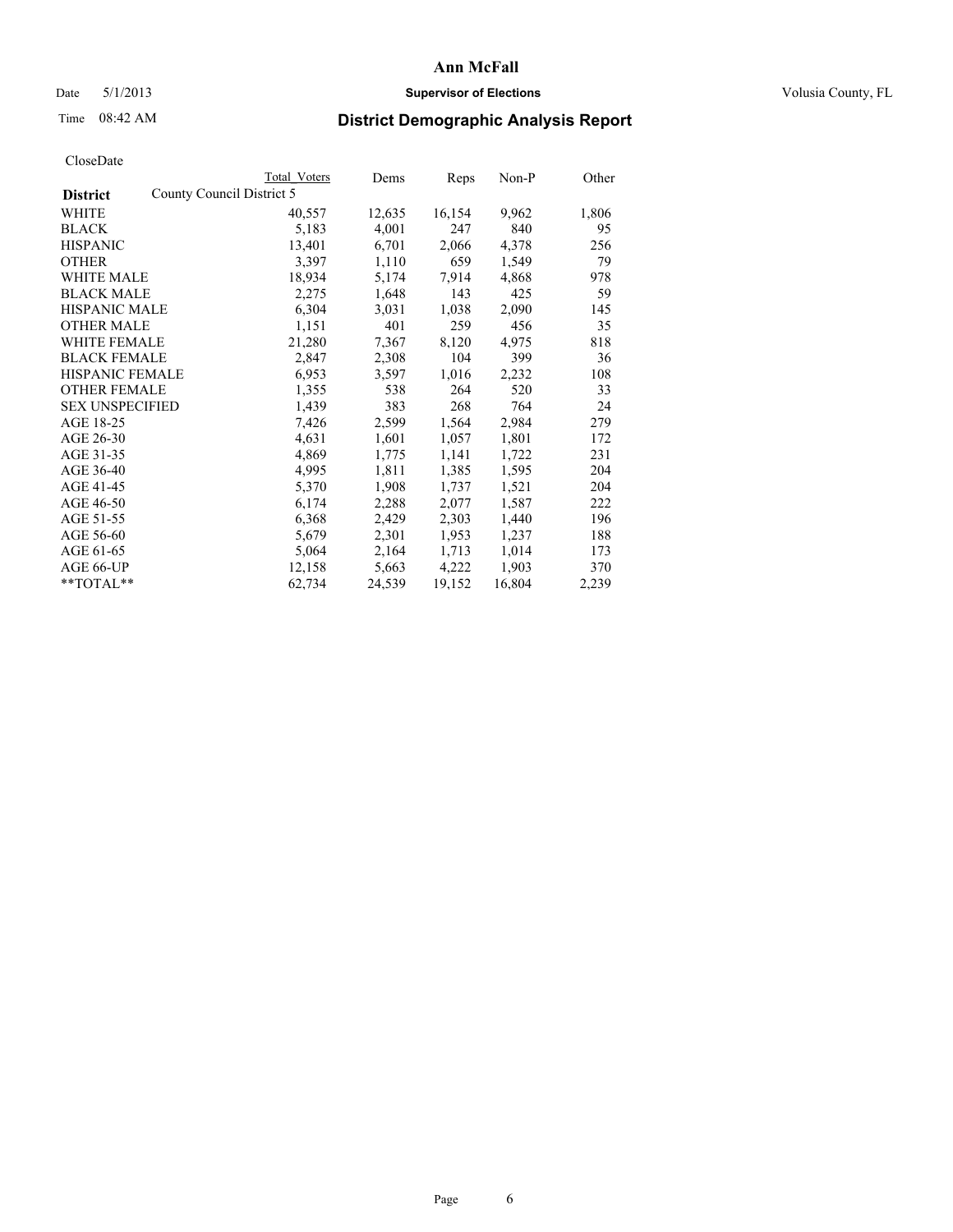### Date 5/1/2013 **Supervisor of Elections Supervisor of Elections** Volusia County, FL

# Time 08:42 AM **District Demographic Analysis Report**

|                        |                              | <b>Total Voters</b> | Dems | Reps           | Non-P | Other            |
|------------------------|------------------------------|---------------------|------|----------------|-------|------------------|
| <b>District</b>        | Indigo Community Development |                     |      |                |       |                  |
| WHITE                  |                              | 856                 | 210  | 440            | 175   | 31               |
| <b>BLACK</b>           |                              | 84                  | 62   | 9              | 12    | 1                |
| <b>HISPANIC</b>        |                              | 40                  | 21   | 7              | 10    | 2                |
| <b>OTHER</b>           |                              | 78                  | 22   | 30             | 26    | $\theta$         |
| WHITE MALE             |                              | 414                 | 87   | 219            | 89    | 19               |
| <b>BLACK MALE</b>      |                              | 38                  | 26   | 5              | 6     | 1                |
| <b>HISPANIC MALE</b>   |                              | 12                  | 6    | $\overline{2}$ | 3     | 1                |
| <b>OTHER MALE</b>      |                              | 29                  | 6    | 12             | 11    | $\theta$         |
| WHITE FEMALE           |                              | 434                 | 122  | 218            | 83    | 11               |
| <b>BLACK FEMALE</b>    |                              | 46                  | 36   | $\overline{4}$ | 6     | $\overline{0}$   |
| <b>HISPANIC FEMALE</b> |                              | 28                  | 15   | 5              | 7     | 1                |
| <b>OTHER FEMALE</b>    |                              | 38                  | 10   | 15             | 13    | $\theta$         |
| <b>SEX UNSPECIFIED</b> |                              | 19                  | 7    | 6              | 5     | 1                |
| AGE 18-25              |                              | 73                  | 15   | 28             | 26    | 4                |
| AGE 26-30              |                              | 93                  | 21   | 41             | 28    | 3                |
| AGE 31-35              |                              | 89                  | 28   | 27             | 32    | $\overline{c}$   |
| AGE 36-40              |                              | 79                  | 29   | 32             | 16    | $\overline{2}$   |
| AGE 41-45              |                              | 63                  | 16   | 31             | 16    | $\boldsymbol{0}$ |
| AGE 46-50              |                              | 80                  | 22   | 40             | 13    | 5                |
| AGE 51-55              |                              | 98                  | 29   | 54             | 15    | $\theta$         |
| AGE 56-60              |                              | 117                 | 42   | 58             | 15    | $\overline{2}$   |
| AGE 61-65              |                              | 128                 | 40   | 56             | 27    | 5                |
| AGE 66-UP              |                              | 241                 | 73   | 120            | 37    | 11               |
| **TOTAL**              |                              | 1,061               | 315  | 487            | 225   | 34               |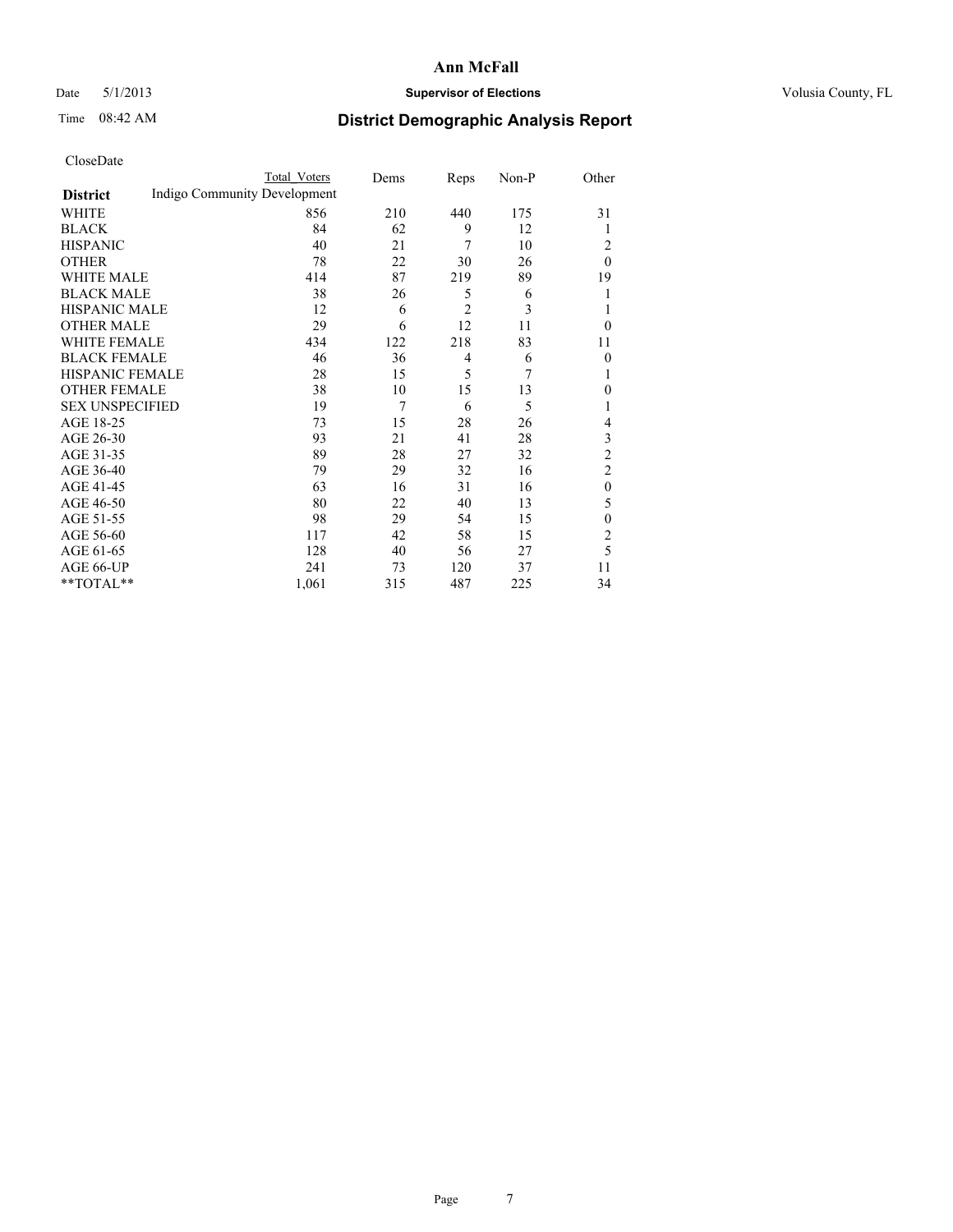### Date 5/1/2013 **Supervisor of Elections Supervisor of Elections** Volusia County, FL

## Time 08:42 AM **District Demographic Analysis Report**

|                        |                          | <b>Total Voters</b> | Dems   | Reps   | Non-P  | Other |
|------------------------|--------------------------|---------------------|--------|--------|--------|-------|
| <b>District</b>        | Congressional District 6 |                     |        |        |        |       |
| WHITE                  |                          | 197,499             | 66,139 | 78,713 | 45,755 | 6,892 |
| <b>BLACK</b>           |                          | 22,609              | 18,762 | 621    | 3,004  | 222   |
| <b>HISPANIC</b>        |                          | 6,298               | 2,686  | 1,307  | 2,158  | 147   |
| <b>OTHER</b>           |                          | 10,817              | 3,510  | 2,376  | 4,674  | 257   |
| WHITE MALE             |                          | 91,089              | 26,697 | 38,396 | 22,267 | 3,729 |
| <b>BLACK MALE</b>      |                          | 8,815               | 6,986  | 310    | 1,388  | 131   |
| <b>HISPANIC MALE</b>   |                          | 2,818               | 1,126  | 603    | 1,004  | 85    |
| <b>OTHER MALE</b>      |                          | 3,628               | 1,173  | 912    | 1,425  | 118   |
| <b>WHITE FEMALE</b>    |                          | 104,800             | 38,959 | 39,749 | 22,982 | 3,110 |
| <b>BLACK FEMALE</b>    |                          | 13,472              | 11,528 | 302    | 1,552  | 90    |
| <b>HISPANIC FEMALE</b> |                          | 3,389               | 1,523  | 685    | 1,122  | 59    |
| <b>OTHER FEMALE</b>    |                          | 4,426               | 1,715  | 1,052  | 1,558  | 101   |
| <b>SEX UNSPECIFIED</b> |                          | 4,786               | 1,390  | 1,008  | 2,293  | 95    |
| AGE 18-25              |                          | 23,676              | 9,495  | 5,356  | 8,185  | 640   |
| AGE 26-30              |                          | 14,282              | 5,271  | 3,573  | 4,971  | 467   |
| AGE 31-35              |                          | 12,836              | 4,614  | 3,424  | 4,343  | 455   |
| AGE 36-40              |                          | 12,627              | 4,377  | 3,870  | 3,869  | 511   |
| AGE 41-45              |                          | 15,510              | 5,342  | 5,422  | 4,274  | 472   |
| AGE 46-50              |                          | 18,608              | 6,501  | 6,987  | 4,586  | 534   |
| AGE 51-55              |                          | 22,359              | 8,249  | 8,508  | 4,915  | 687   |
| AGE 56-60              |                          | 22,905              | 9,196  | 8,439  | 4,589  | 681   |
| AGE 61-65              |                          | 23,730              | 9,518  | 8,618  | 4,796  | 798   |
| AGE 66-UP              |                          | 71,210              | 28,774 | 28,894 | 11,248 | 2,294 |
| **TOTAL**              |                          | 237,745             | 91,338 | 83,091 | 55,777 | 7,539 |
|                        |                          |                     |        |        |        |       |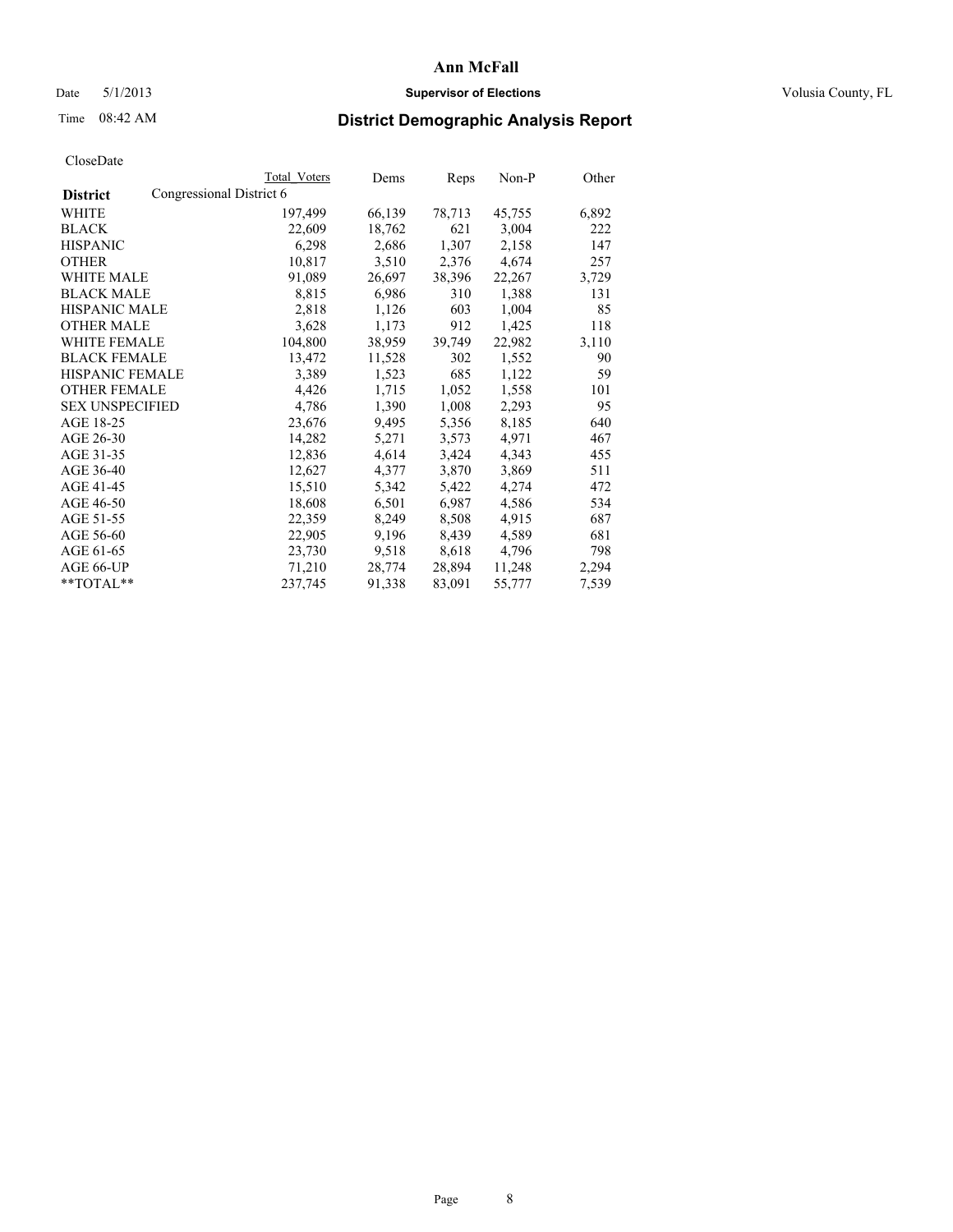### Date 5/1/2013 **Supervisor of Elections Supervisor of Elections** Volusia County, FL

## Time 08:42 AM **District Demographic Analysis Report**

|                                             | Total Voters | Dems   | Reps   | Non-P  | Other |
|---------------------------------------------|--------------|--------|--------|--------|-------|
| Congressional District 7<br><b>District</b> |              |        |        |        |       |
| WHITE                                       | 57,776       | 17,671 | 23,719 | 13,827 | 2,559 |
| <b>BLACK</b>                                | 6,012        | 4,653  | 280    | 969    | 110   |
| <b>HISPANIC</b>                             | 15,300       | 7,561  | 2,426  | 5,025  | 288   |
| <b>OTHER</b>                                | 4,387        | 1,407  | 903    | 1,973  | 104   |
| WHITE MALE                                  | 26,751       | 7,124  | 11,538 | 6,701  | 1,388 |
| <b>BLACK MALE</b>                           | 2,611        | 1,892  | 155    | 498    | 66    |
| <b>HISPANIC MALE</b>                        | 7,120        | 3,371  | 1,227  | 2,365  | 157   |
| <b>OTHER MALE</b>                           | 1,503        | 514    | 350    | 594    | 45    |
| WHITE FEMALE                                | 30,546       | 10,418 | 12,004 | 6,969  | 1,155 |
| <b>BLACK FEMALE</b>                         | 3,332        | 2,709  | 125    | 454    | 44    |
| <b>HISPANIC FEMALE</b>                      | 8,014        | 4,105  | 1,185  | 2,596  | 128   |
| <b>OTHER FEMALE</b>                         | 1,736        | 680    | 361    | 651    | 44    |
| <b>SEX UNSPECIFIED</b>                      | 1,862        | 479    | 383    | 966    | 34    |
| AGE 18-25                                   | 9,275        | 3,115  | 2,101  | 3,694  | 365   |
| AGE 26-30                                   | 5,874        | 1,969  | 1,439  | 2,254  | 212   |
| AGE 31-35                                   | 6,227        | 2,173  | 1,567  | 2,187  | 300   |
| AGE 36-40                                   | 6,180        | 2,170  | 1,779  | 1,977  | 254   |
| AGE 41-45                                   | 6,899        | 2,350  | 2,319  | 1,972  | 258   |
| AGE 46-50                                   | 7,956        | 2,814  | 2,809  | 2,040  | 293   |
| AGE 51-55                                   | 8,304        | 3,033  | 3,154  | 1,844  | 273   |
| AGE 56-60                                   | 7,623        | 2,974  | 2,744  | 1,649  | 256   |
| AGE 61-65                                   | 6,943        | 2,842  | 2,484  | 1,362  | 255   |
| AGE 66-UP                                   | 18,432       | 7,959  | 6,967  | 2,906  | 600   |
| **TOTAL**                                   | 83,713       | 31,399 | 27,363 | 21,885 | 3,066 |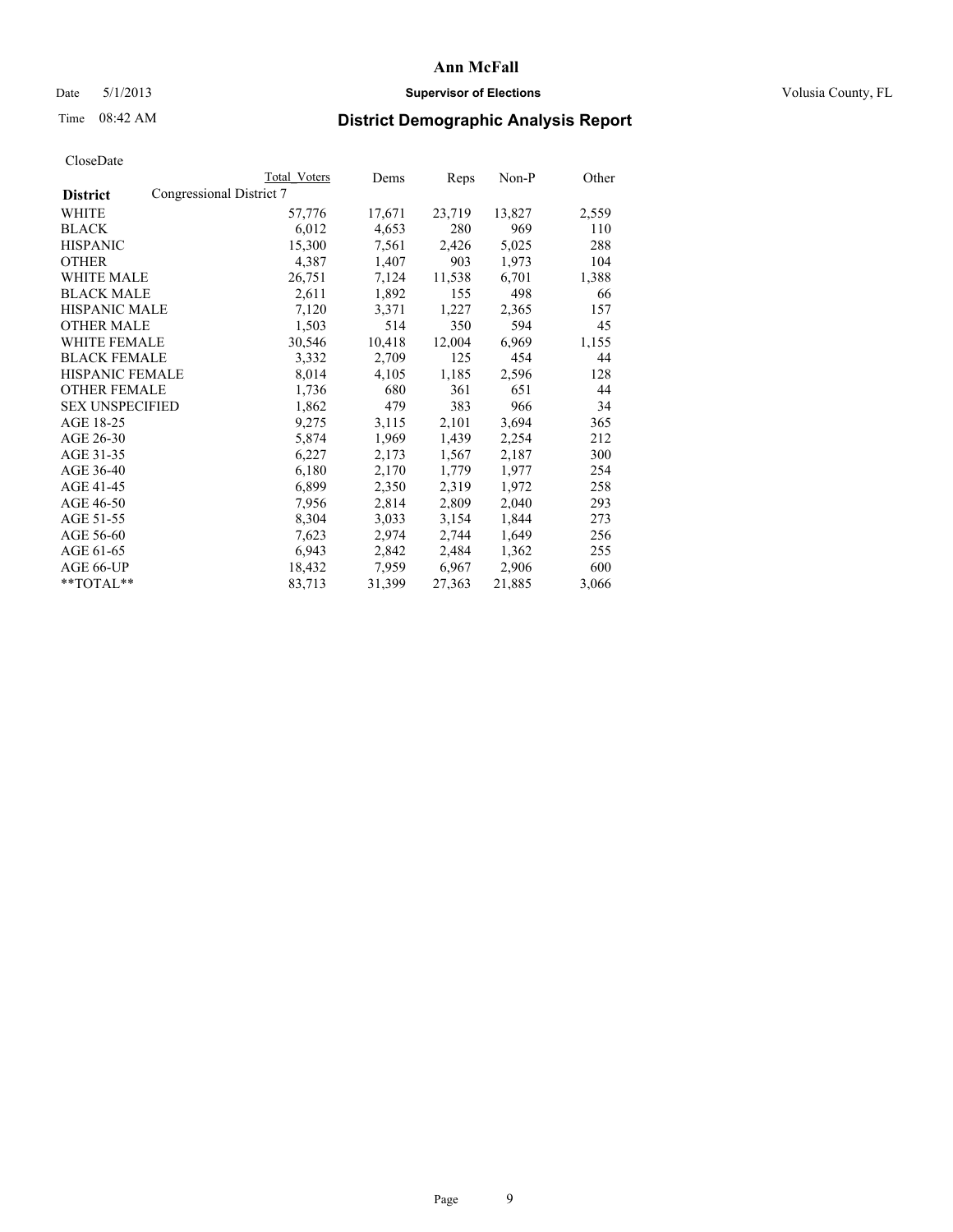### Date 5/1/2013 **Supervisor of Elections Supervisor of Elections** Volusia County, FL

# Time 08:42 AM **District Demographic Analysis Report**

|                        | Total Voters        | Dems | Reps     | Non-P    | Other |
|------------------------|---------------------|------|----------|----------|-------|
| <b>District</b>        | Unincorporated Area |      |          |          |       |
| <b>WHITE</b>           | 0                   | 0    | $\theta$ | $\theta$ | 0     |
| <b>BLACK</b>           |                     |      | 0        | 0        |       |
| <b>HISPANIC</b>        |                     |      | 0        | 0        |       |
| <b>OTHER</b>           |                     |      |          |          |       |
| WHITE MALE             |                     |      |          |          |       |
| <b>BLACK MALE</b>      |                     |      | 0        |          |       |
| <b>HISPANIC MALE</b>   |                     |      |          |          |       |
| <b>OTHER MALE</b>      |                     |      | 0        |          |       |
| <b>WHITE FEMALE</b>    |                     |      |          |          |       |
| <b>BLACK FEMALE</b>    |                     |      | 0        |          |       |
| <b>HISPANIC FEMALE</b> |                     |      |          |          |       |
| <b>OTHER FEMALE</b>    |                     |      |          |          |       |
| <b>SEX UNSPECIFIED</b> |                     |      |          |          |       |
| AGE 18-25              |                     |      |          |          |       |
| AGE 26-30              |                     |      | 0        |          |       |
| AGE 31-35              |                     |      |          |          |       |
| AGE 36-40              |                     |      | 0        |          |       |
| AGE 41-45              |                     |      |          |          |       |
| AGE 46-50              |                     |      | 0        |          |       |
| AGE 51-55              |                     |      |          |          |       |
| AGE 56-60              |                     |      |          |          |       |
| AGE 61-65              |                     |      |          |          |       |
| AGE 66-UP              |                     |      |          |          |       |
| $**TOTAL**$            |                     |      | 0        | 0        | 0     |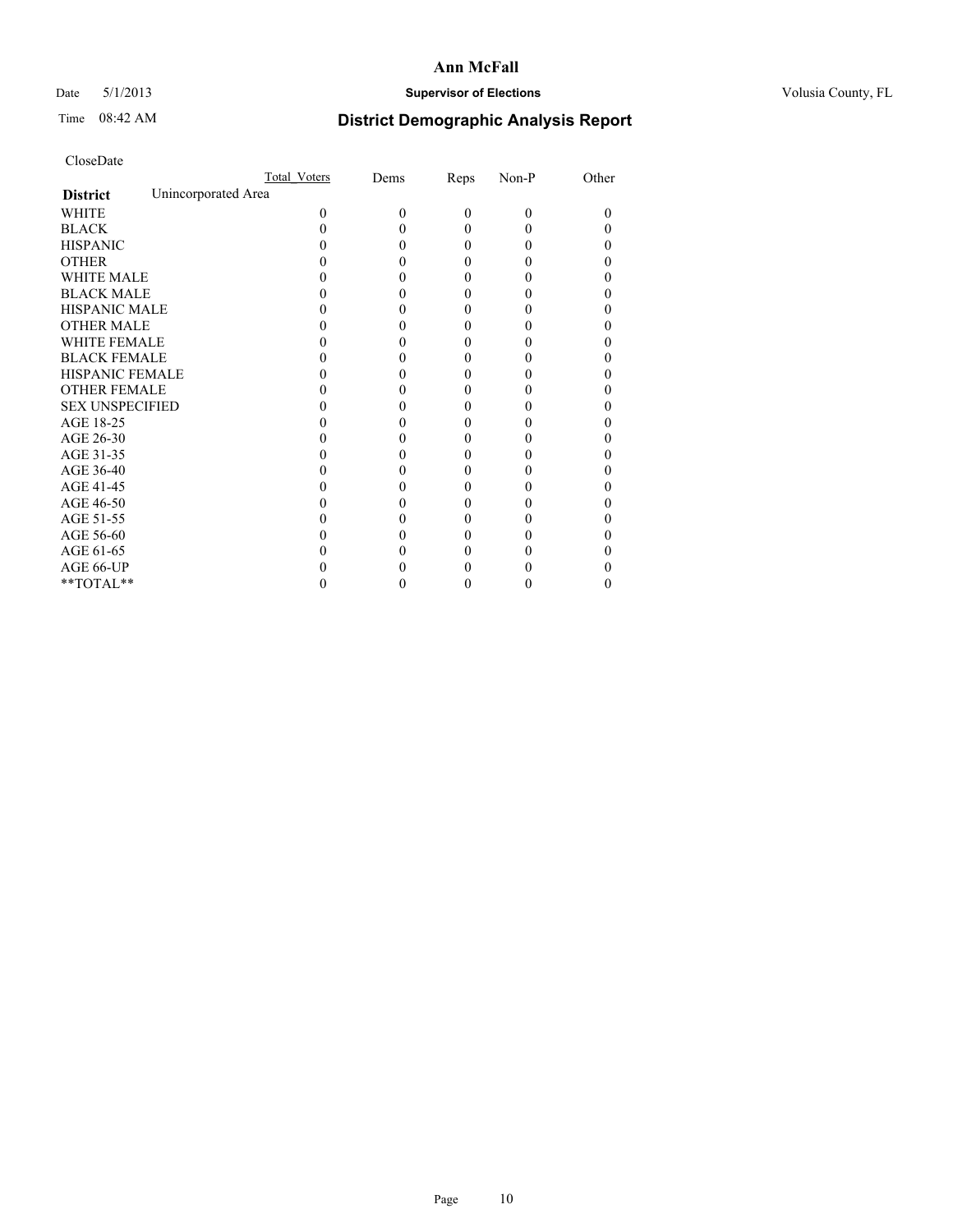### Date 5/1/2013 **Supervisor of Elections Supervisor of Elections** Volusia County, FL

# Time 08:42 AM **District Demographic Analysis Report**

|                        |               | Total Voters | Dems   | Reps  | Non-P | Other |
|------------------------|---------------|--------------|--------|-------|-------|-------|
| <b>District</b>        | Daytona Beach |              |        |       |       |       |
| WHITE                  |               | 20,525       | 7,372  | 7,458 | 4,925 | 770   |
| <b>BLACK</b>           |               | 13,236       | 11,176 | 277   | 1,686 | 97    |
| <b>HISPANIC</b>        |               | 1,018        | 503    | 174   | 323   | 18    |
| <b>OTHER</b>           |               | 2,217        | 920    | 317   | 942   | 38    |
| <b>WHITE MALE</b>      |               | 9,808        | 3,079  | 3,799 | 2,457 | 473   |
| <b>BLACK MALE</b>      |               | 5,016        | 4,073  | 141   | 751   | 51    |
| <b>HISPANIC MALE</b>   |               | 467          | 211    | 84    | 159   | 13    |
| <b>OTHER MALE</b>      |               | 690          | 279    | 119   | 276   | 16    |
| <b>WHITE FEMALE</b>    |               | 10,551       | 4,227  | 3,618 | 2,413 | 293   |
| <b>BLACK FEMALE</b>    |               | 8,006        | 6,934  | 133   | 893   | 46    |
| HISPANIC FEMALE        |               | 534          | 284    | 88    | 157   | 5     |
| <b>OTHER FEMALE</b>    |               | 929          | 448    | 151   | 316   | 14    |
| <b>SEX UNSPECIFIED</b> |               | 995          | 436    | 93    | 454   | 12    |
| AGE 18-25              |               | 6,634        | 4,171  | 648   | 1,719 | 96    |
| AGE 26-30              |               | 3,085        | 1,617  | 495   | 899   | 74    |
| AGE 31-35              |               | 2,353        | 1,204  | 400   | 683   | 66    |
| AGE 36-40              |               | 1,977        | 1,021  | 378   | 538   | 40    |
| AGE 41-45              |               | 2,216        | 1,145  | 478   | 531   | 62    |
| AGE 46-50              |               | 2,623        | 1,404  | 563   | 595   | 61    |
| AGE 51-55              |               | 3,138        | 1,638  | 796   | 607   | 97    |
| AGE 56-60              |               | 3,119        | 1,651  | 811   | 579   | 78    |
| AGE 61-65              |               | 3,148        | 1,602  | 853   | 604   | 89    |
| AGE 66-UP              |               | 8,868        | 4,618  | 2,813 | 1,170 | 267   |
| **TOTAL**              |               | 37,161       | 20,071 | 8,235 | 7,925 | 930   |
|                        |               |              |        |       |       |       |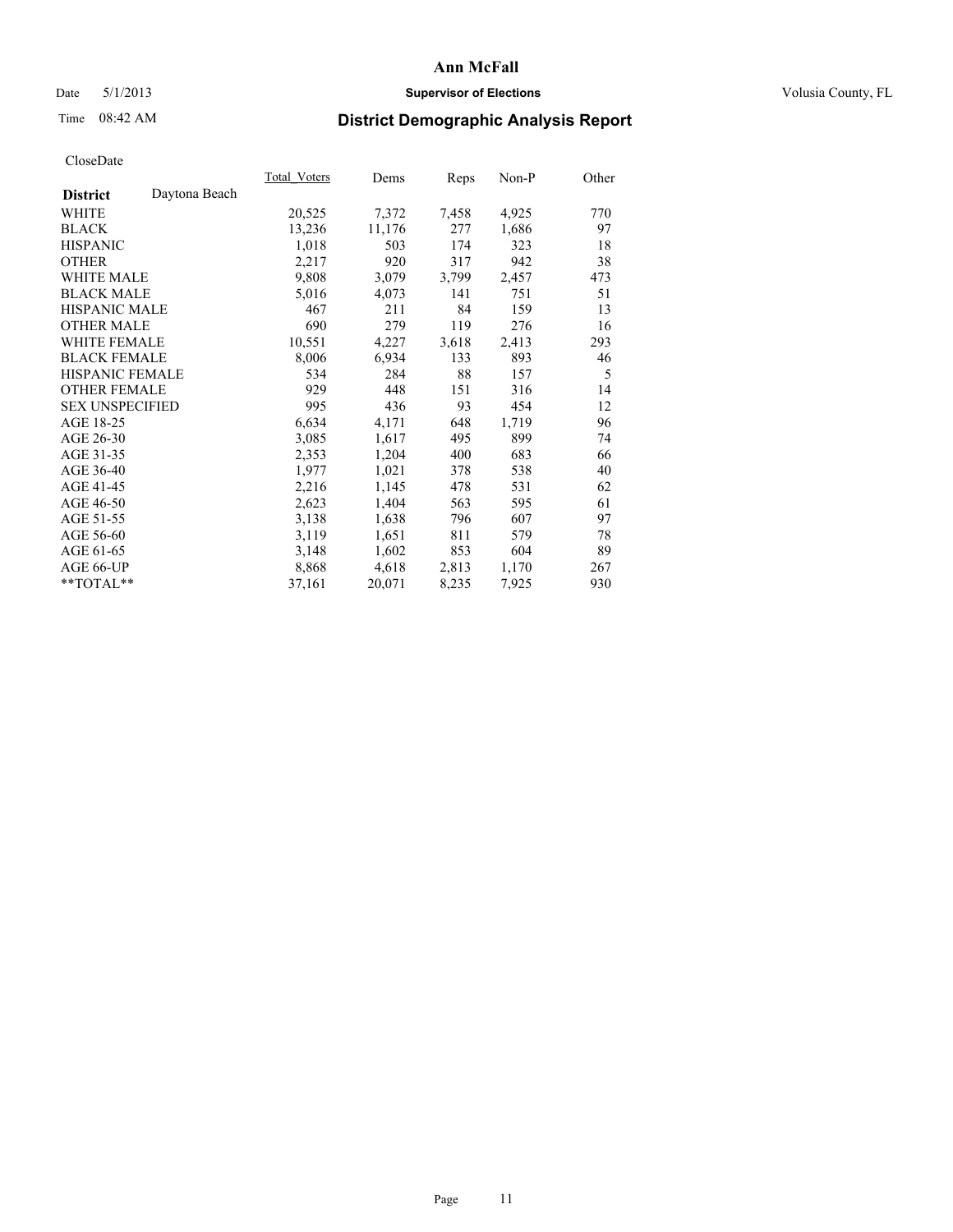## Date 5/1/2013 **Supervisor of Elections Supervisor of Elections** Volusia County, FL

# Time 08:42 AM **District Demographic Analysis Report**

|                        | <b>Total Voters</b>  | Dems | Reps           | Non-P | Other            |
|------------------------|----------------------|------|----------------|-------|------------------|
| <b>District</b>        | Daytona Beach Shores |      |                |       |                  |
| WHITE                  | 3,275                | 874  | 1,543          | 751   | 107              |
| <b>BLACK</b>           | 33                   | 21   | 3              | 9     | $\theta$         |
| <b>HISPANIC</b>        | 64                   | 14   | 28             | 22    | $\theta$         |
| <b>OTHER</b>           | 162                  | 44   | 56             | 58    | $\overline{4}$   |
| <b>WHITE MALE</b>      | 1,556                | 376  | 741            | 383   | 56               |
| <b>BLACK MALE</b>      | 17                   | 11   | 1              | 5     | $\boldsymbol{0}$ |
| <b>HISPANIC MALE</b>   | 34                   | 7    | 15             | 12    | $\theta$         |
| <b>OTHER MALE</b>      | 60                   | 17   | 22             | 20    | 1                |
| <b>WHITE FEMALE</b>    | 1,683                | 489  | 785            | 361   | 48               |
| <b>BLACK FEMALE</b>    | 15                   | 10   | $\overline{2}$ | 3     | $\overline{0}$   |
| <b>HISPANIC FEMALE</b> | 29                   | 7    | 12             | 10    | $\theta$         |
| <b>OTHER FEMALE</b>    | 78                   | 22   | 25             | 28    | 3                |
| <b>SEX UNSPECIFIED</b> | 62                   | 14   | 27             | 18    | 3                |
| AGE 18-25              | 109                  | 19   | 41             | 46    | 3                |
| AGE 26-30              | 97                   | 30   | 29             | 35    | 3                |
| AGE 31-35              | 84                   | 22   | 29             | 26    | 7                |
| AGE 36-40              | 89                   | 27   | 24             | 35    | 3                |
| AGE 41-45              | 119                  | 35   | 39             | 43    | $\overline{c}$   |
| AGE 46-50              | 181                  | 41   | 83             | 54    | 3                |
| AGE 51-55              | 255                  | 58   | 119            | 71    | 7                |
| AGE 56-60              | 306                  | 84   | 131            | 82    | 9                |
| AGE 61-65              | 450                  | 114  | 209            | 109   | 18               |
| AGE 66-UP              | 1,855                | 528  | 927            | 343   | 57               |
| $*$ TOTAL $*$          | 3,545                | 958  | 1,631          | 844   | 112              |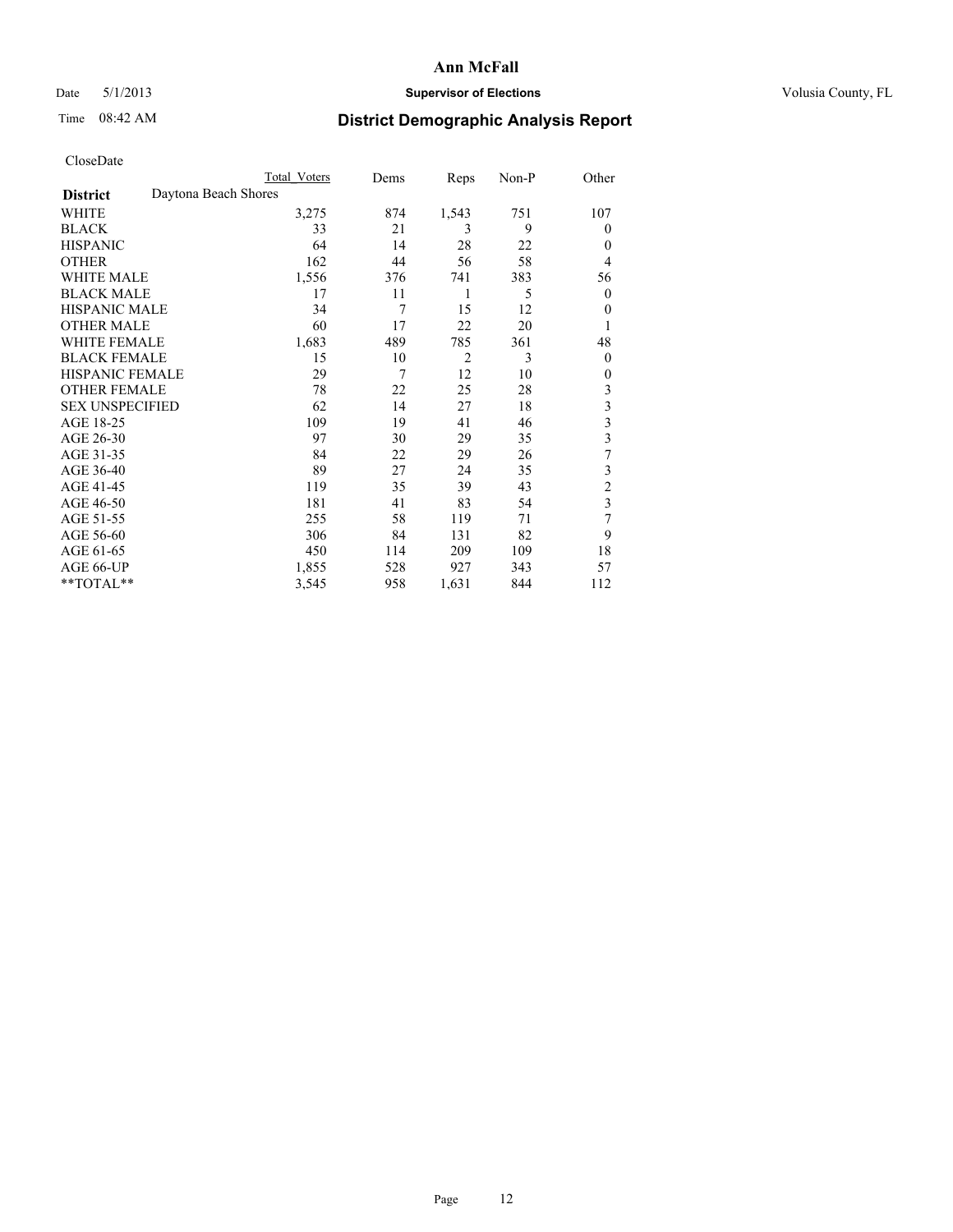## Date 5/1/2013 **Supervisor of Elections Supervisor of Elections** Volusia County, FL

# Time 08:42 AM **District Demographic Analysis Report**

|                        |        | Total Voters | Dems  | Reps  | Non-P | Other |
|------------------------|--------|--------------|-------|-------|-------|-------|
| <b>District</b>        | DeBary |              |       |       |       |       |
| WHITE                  |        | 11,523       | 3,156 | 5,393 | 2,500 | 474   |
| <b>BLACK</b>           |        | 445          | 343   | 26    | 66    | 10    |
| <b>HISPANIC</b>        |        | 859          | 369   | 224   | 249   | 17    |
| <b>OTHER</b>           |        | 683          | 195   | 177   | 294   | 17    |
| WHITE MALE             |        | 5,378        | 1,248 | 2,631 | 1,246 | 253   |
| <b>BLACK MALE</b>      |        | 205          | 146   | 8     | 45    | 6     |
| <b>HISPANIC MALE</b>   |        | 378          | 151   | 109   | 109   | 9     |
| <b>OTHER MALE</b>      |        | 222          | 62    | 64    | 89    | 7     |
| <b>WHITE FEMALE</b>    |        | 6,041        | 1,884 | 2,719 | 1,222 | 216   |
| <b>BLACK FEMALE</b>    |        | 234          | 192   | 18    | 20    | 4     |
| <b>HISPANIC FEMALE</b> |        | 471          | 214   | 114   | 135   | 8     |
| <b>OTHER FEMALE</b>    |        | 288          | 101   | 77    | 102   | 8     |
| <b>SEX UNSPECIFIED</b> |        | 293          | 65    | 80    | 141   | 7     |
| AGE 18-25              |        | 1,079        | 289   | 344   | 408   | 38    |
| AGE 26-30              |        | 723          | 189   | 254   | 254   | 26    |
| AGE 31-35              |        | 789          | 218   | 282   | 249   | 40    |
| AGE 36-40              |        | 778          | 214   | 290   | 244   | 30    |
| AGE 41-45              |        | 1,021        | 278   | 419   | 276   | 48    |
| AGE 46-50              |        | 1,231        | 332   | 567   | 283   | 49    |
| AGE 51-55              |        | 1,331        | 370   | 641   | 280   | 40    |
| AGE 56-60              |        | 1,372        | 435   | 603   | 285   | 49    |
| AGE 61-65              |        | 1,364        | 468   | 617   | 234   | 45    |
| AGE 66-UP              |        | 3,850        | 1,280 | 1,809 | 608   | 153   |
| **TOTAL**              |        | 13,538       | 4,073 | 5,826 | 3,121 | 518   |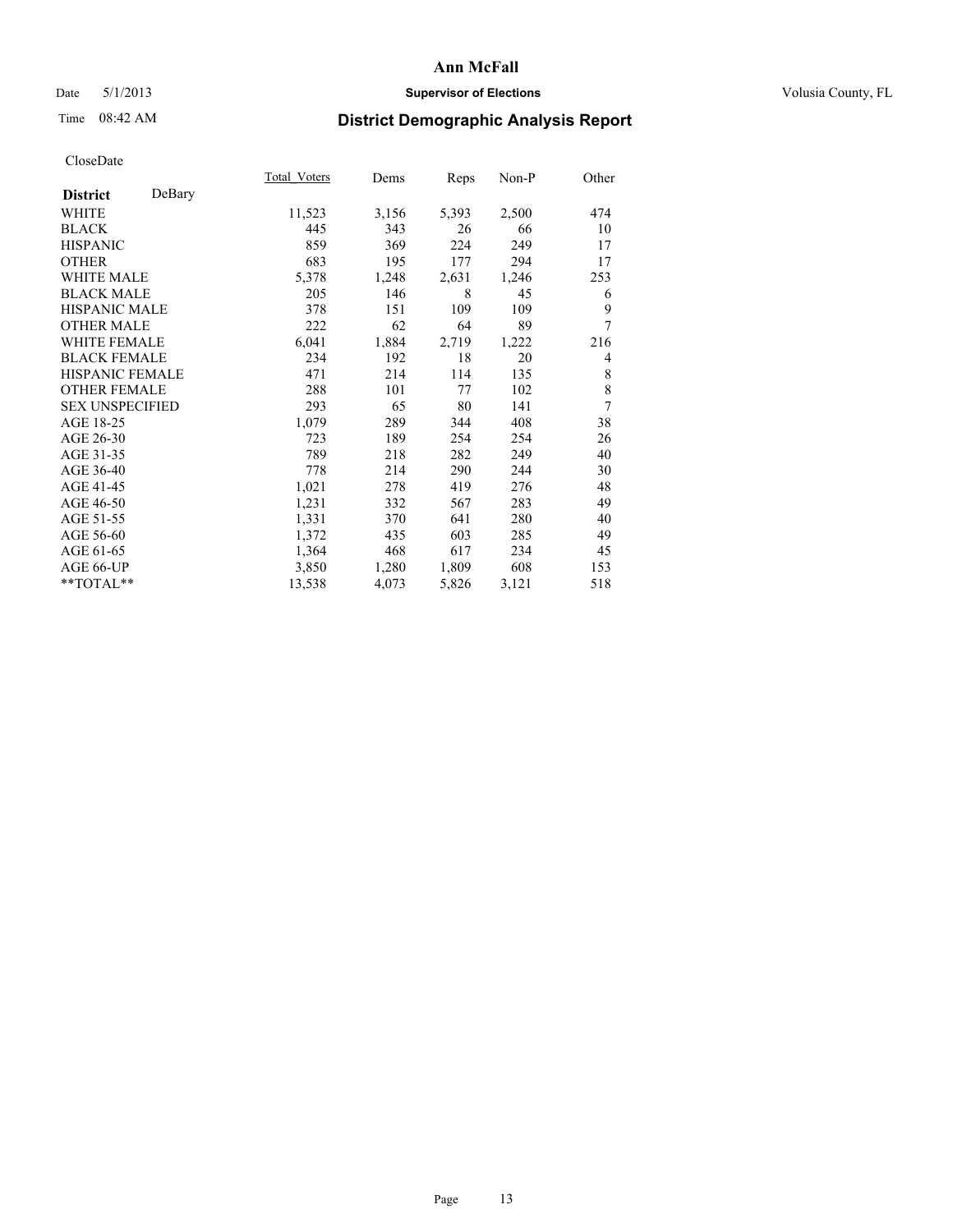### Date 5/1/2013 **Supervisor of Elections Supervisor of Elections** Volusia County, FL

# Time 08:42 AM **District Demographic Analysis Report**

|                           | Total Voters | Dems  | <b>Reps</b> | Non-P | Other |
|---------------------------|--------------|-------|-------------|-------|-------|
| DeLand<br><b>District</b> |              |       |             |       |       |
| <b>WHITE</b>              | 11,804       | 3,882 | 4,890       | 2,504 | 528   |
| <b>BLACK</b>              | 2,406        | 1,966 | 78          | 327   | 35    |
| <b>HISPANIC</b>           | 1,012        | 455   | 169         | 356   | 32    |
| <b>OTHER</b>              | 817          | 274   | 161         | 358   | 24    |
| <b>WHITE MALE</b>         | 5,145        | 1,475 | 2,237       | 1,171 | 262   |
| <b>BLACK MALE</b>         | 915          | 712   | 35          | 144   | 24    |
| HISPANIC MALE             | 421          | 177   | 77          | 152   | 15    |
| <b>OTHER MALE</b>         | 256          | 95    | 57          | 95    | 9     |
| <b>WHITE FEMALE</b>       | 6,575        | 2,386 | 2,622       | 1,304 | 263   |
| <b>BLACK FEMALE</b>       | 1,457        | 1,232 | 40          | 175   | 10    |
| <b>HISPANIC FEMALE</b>    | 583          | 275   | 91          | 201   | 16    |
| <b>OTHER FEMALE</b>       | 327          | 124   | 65          | 128   | 10    |
| <b>SEX UNSPECIFIED</b>    | 360          | 101   | 74          | 175   | 10    |
| AGE 18-25                 | 2,077        | 806   | 454         | 742   | 75    |
| AGE 26-30                 | 1,034        | 384   | 253         | 361   | 36    |
| AGE 31-35                 | 1,000        | 379   | 277         | 294   | 50    |
| AGE 36-40                 | 1,103        | 444   | 313         | 285   | 61    |
| AGE 41-45                 | 1,194        | 465   | 388         | 306   | 35    |
| AGE 46-50                 | 1,211        | 464   | 442         | 252   | 53    |
| AGE 51-55                 | 1,296        | 564   | 449         | 244   | 39    |
| AGE 56-60                 | 1,302        | 586   | 434         | 241   | 41    |
| AGE 61-65                 | 1,380        | 620   | 475         | 228   | 57    |
| AGE 66-UP                 | 4,492        | 1,887 | 1,821       | 609   | 175   |
| **TOTAL**                 | 16,089       | 6,599 | 5,306       | 3,562 | 622   |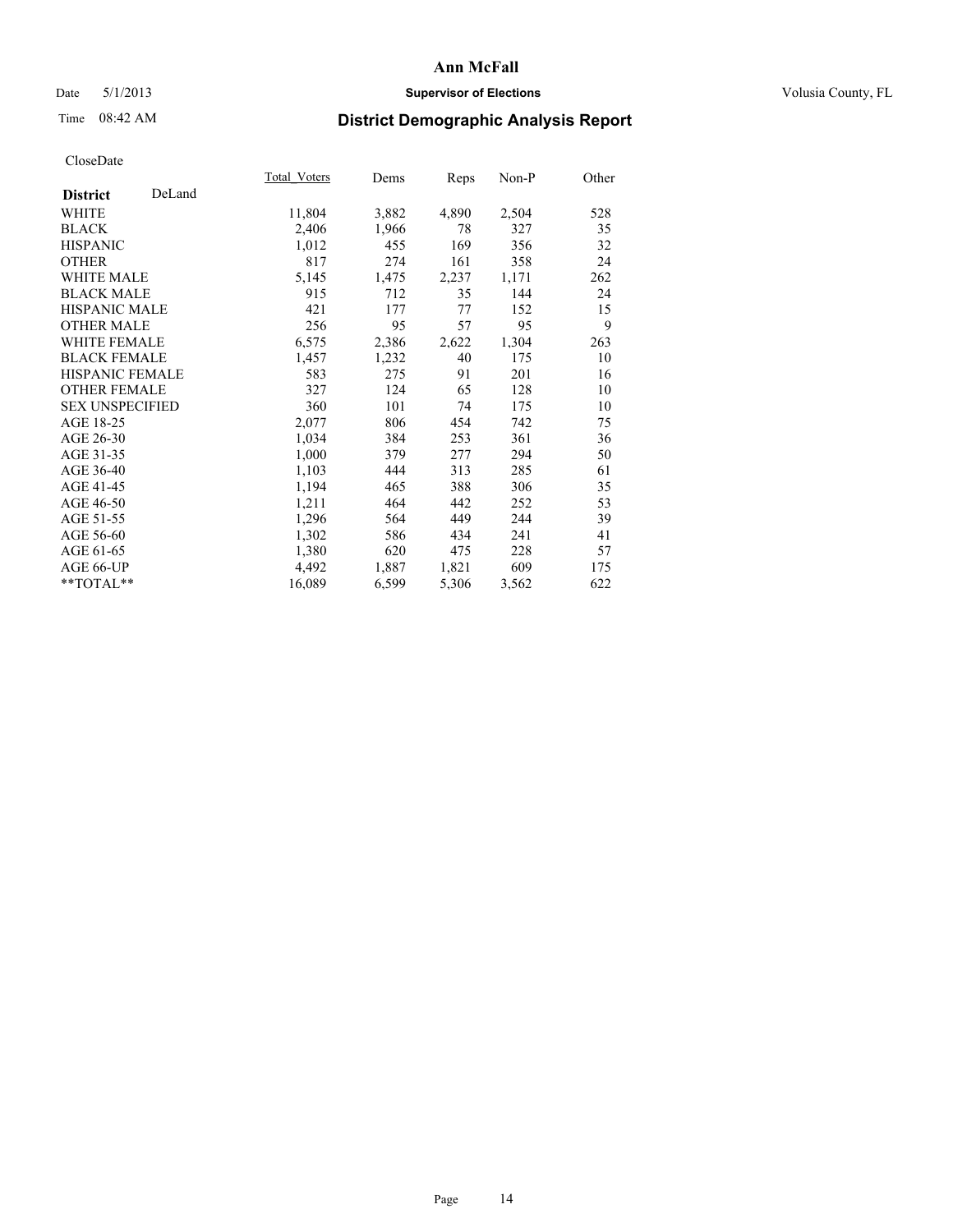### Date 5/1/2013 **Supervisor of Elections Supervisor of Elections** Volusia County, FL

# Time 08:42 AM **District Demographic Analysis Report**

|                        |         | Total Voters | Dems   | Reps   | Non-P  | Other |
|------------------------|---------|--------------|--------|--------|--------|-------|
| <b>District</b>        | Deltona |              |        |        |        |       |
| <b>WHITE</b>           |         | 32,095       | 10,244 | 12,350 | 8,036  | 1,465 |
| <b>BLACK</b>           |         | 4,823        | 3,729  | 217    | 787    | 90    |
| <b>HISPANIC</b>        |         | 12,761       | 6,445  | 1,906  | 4,173  | 237   |
| <b>OTHER</b>           |         | 2,916        | 982    | 533    | 1,339  | 62    |
| <b>WHITE MALE</b>      |         | 14,903       | 4,205  | 6,018  | 3,893  | 787   |
| <b>BLACK MALE</b>      |         | 2,108        | 1,538  | 128    | 386    | 56    |
| <b>HISPANIC MALE</b>   |         | 5,987        | 2,907  | 959    | 1,989  | 132   |
| <b>OTHER MALE</b>      |         | 996          | 364    | 207    | 397    | 28    |
| <b>WHITE FEMALE</b>    |         | 16,934       | 5,965  | 6,243  | 4,056  | 670   |
| <b>BLACK FEMALE</b>    |         | 2,657        | 2,148  | 89     | 386    | 34    |
| HISPANIC FEMALE        |         | 6,636        | 3,468  | 936    | 2,130  | 102   |
| <b>OTHER FEMALE</b>    |         | 1,154        | 472    | 210    | 445    | 27    |
| <b>SEX UNSPECIFIED</b> |         | 1,220        | 333    | 216    | 653    | 18    |
| AGE 18-25              |         | 6,481        | 2,349  | 1,257  | 2,631  | 244   |
| AGE 26-30              |         | 4,008        | 1,432  | 851    | 1,576  | 149   |
| AGE 31-35              |         | 4,251        | 1,602  | 931    | 1,528  | 190   |
| AGE 36-40              |         | 4,328        | 1,625  | 1,143  | 1,379  | 181   |
| AGE 41-45              |         | 4,501        | 1,672  | 1,383  | 1,281  | 165   |
| AGE 46-50              |         | 5,179        | 2,031  | 1,625  | 1,350  | 173   |
| AGE 51-55              |         | 5,246        | 2,106  | 1,789  | 1,190  | 161   |
| AGE 56-60              |         | 4,636        | 1,958  | 1,508  | 1,018  | 152   |
| AGE 61-65              |         | 4,128        | 1,855  | 1,277  | 853    | 143   |
| AGE 66-UP              |         | 10,011       | 4,853  | 3,264  | 1,595  | 299   |
| $*$ $TOTAL**$          |         | 52,769       | 21,483 | 15,028 | 14,401 | 1,857 |
|                        |         |              |        |        |        |       |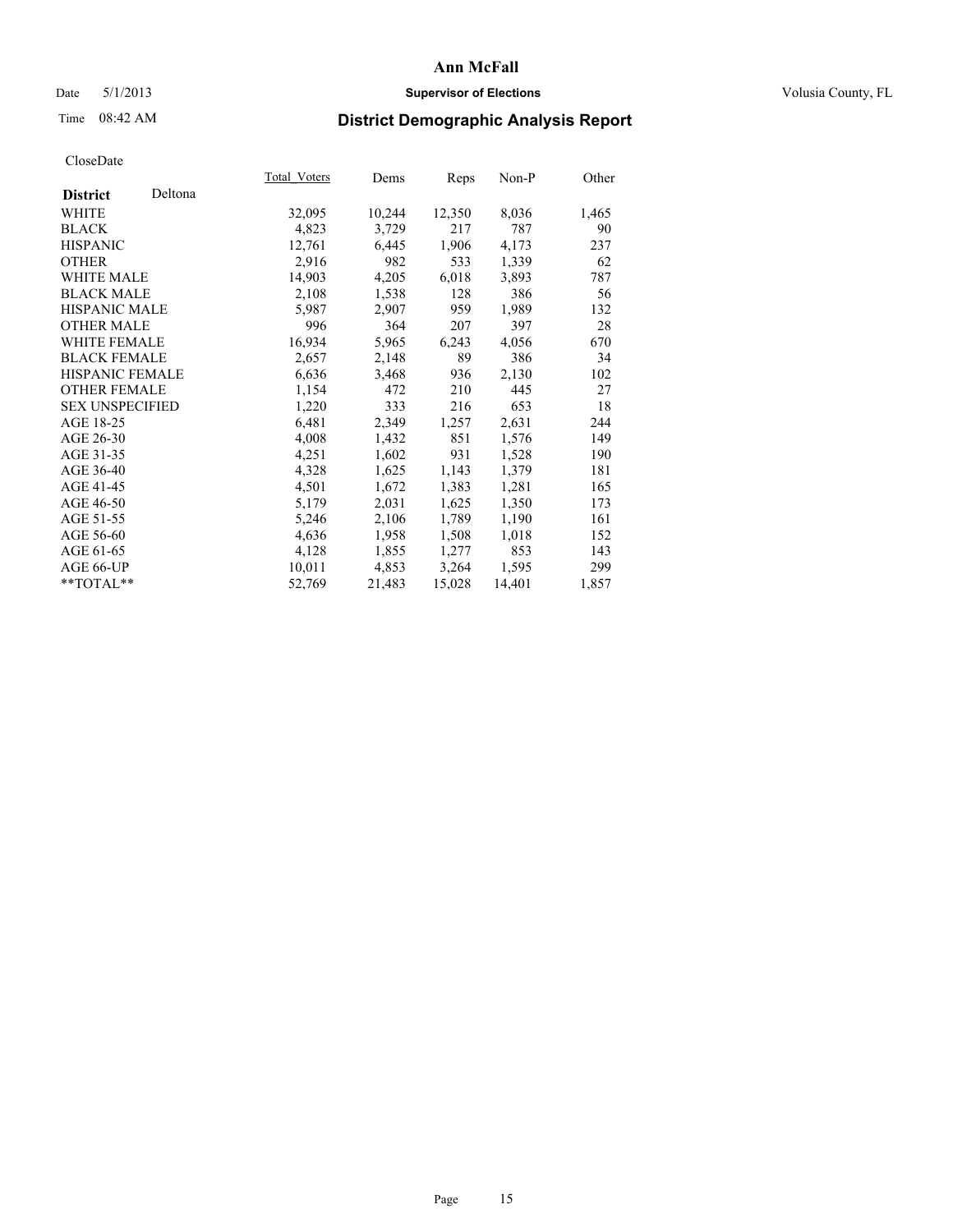## Date 5/1/2013 **Supervisor of Elections Supervisor of Elections** Volusia County, FL

# Time 08:42 AM **District Demographic Analysis Report**

|                        |           | Total Voters | Dems  | Reps  | Non-P | Other          |
|------------------------|-----------|--------------|-------|-------|-------|----------------|
| <b>District</b>        | Edgewater |              |       |       |       |                |
| WHITE                  |           | 12,852       | 4,645 | 4,408 | 3,448 | 351            |
| <b>BLACK</b>           |           | 285          | 216   | 13    | 54    | 2              |
| <b>HISPANIC</b>        |           | 181          | 81    | 37    | 57    | 6              |
| <b>OTHER</b>           |           | 428          | 131   | 86    | 206   | 5              |
| <b>WHITE MALE</b>      |           | 5,787        | 1,837 | 2,164 | 1,600 | 186            |
| <b>BLACK MALE</b>      |           | 127          | 90    | 8     | 27    | $\overline{2}$ |
| <b>HISPANIC MALE</b>   |           | 76           | 34    | 13    | 25    | 4              |
| <b>OTHER MALE</b>      |           | 136          | 43    | 39    | 52    | $\overline{2}$ |
| <b>WHITE FEMALE</b>    |           | 6,974        | 2,777 | 2,210 | 1,822 | 165            |
| <b>BLACK FEMALE</b>    |           | 155          | 124   | 5     | 26    | $\overline{0}$ |
| <b>HISPANIC FEMALE</b> |           | 102          | 46    | 24    | 30    | $\overline{c}$ |
| <b>OTHER FEMALE</b>    |           | 170          | 63    | 39    | 65    | 3              |
| <b>SEX UNSPECIFIED</b> |           | 219          | 59    | 42    | 118   | $\theta$       |
| AGE 18-25              |           | 1,138        | 327   | 271   | 515   | 25             |
| AGE 26-30              |           | 825          | 261   | 211   | 330   | 23             |
| AGE 31-35              |           | 861          | 260   | 232   | 343   | 26             |
| AGE 36-40              |           | 871          | 280   | 249   | 310   | 32             |
| AGE 41-45              |           | 965          | 335   | 306   | 302   | 22             |
| AGE 46-50              |           | 1,062        | 374   | 374   | 290   | 24             |
| AGE 51-55              |           | 1,334        | 466   | 488   | 349   | 31             |
| AGE 56-60              |           | 1,368        | 533   | 480   | 324   | 31             |
| AGE 61-65              |           | 1,354        | 567   | 450   | 303   | 34             |
| AGE 66-UP              |           | 3,985        | 1,680 | 1,486 | 703   | 116            |
| **TOTAL**              |           | 13,763       | 5,083 | 4,547 | 3,769 | 364            |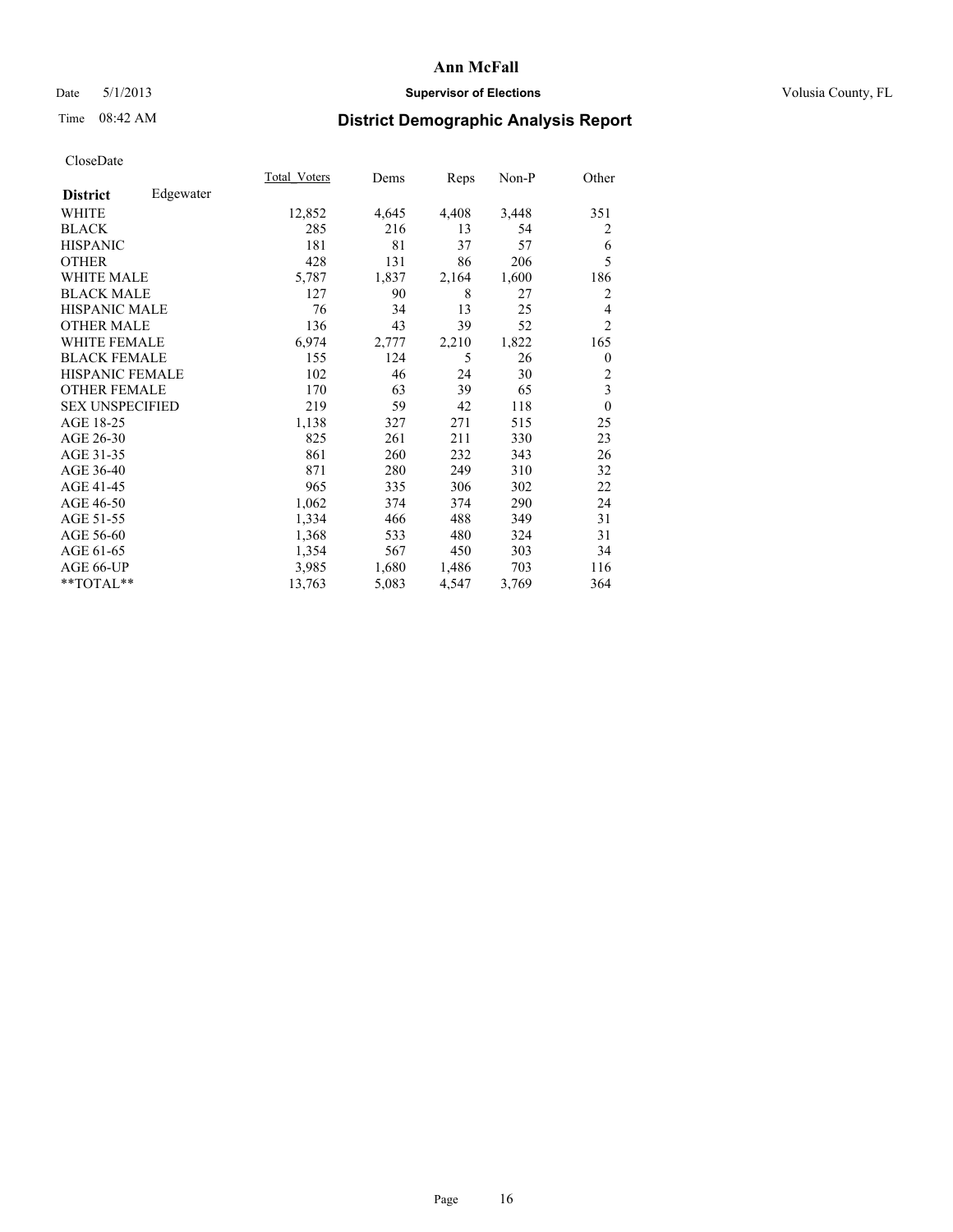### Date 5/1/2013 **Supervisor of Elections Supervisor of Elections** Volusia County, FL

# Time 08:42 AM **District Demographic Analysis Report**

|                        |            | <b>Total Voters</b> | Dems  | Reps  | Non-P | Other        |
|------------------------|------------|---------------------|-------|-------|-------|--------------|
| <b>District</b>        | Holly Hill |                     |       |       |       |              |
| WHITE                  |            | 5,371               | 2,138 | 1,634 | 1,402 | 197          |
| <b>BLACK</b>           |            | 763                 | 620   | 22    | 114   | 7            |
| <b>HISPANIC</b>        |            | 167                 | 80    | 23    | 64    | $\mathbf{0}$ |
| <b>OTHER</b>           |            | 311                 | 112   | 48    | 142   | 9            |
| <b>WHITE MALE</b>      |            | 2,441               | 861   | 793   | 689   | 98           |
| <b>BLACK MALE</b>      |            | 260                 | 193   | 11    | 52    | 4            |
| <b>HISPANIC MALE</b>   |            | 71                  | 29    | 14    | 28    | $\theta$     |
| <b>OTHER MALE</b>      |            | 93                  | 34    | 18    | 34    | 7            |
| <b>WHITE FEMALE</b>    |            | 2,886               | 1,264 | 828   | 697   | 97           |
| <b>BLACK FEMALE</b>    |            | 498                 | 422   | 11    | 62    | 3            |
| <b>HISPANIC FEMALE</b> |            | 96                  | 51    | 9     | 36    | $\theta$     |
| <b>OTHER FEMALE</b>    |            | 130                 | 59    | 26    | 44    | 1            |
| <b>SEX UNSPECIFIED</b> |            | 137                 | 37    | 17    | 80    | 3            |
| AGE 18-25              |            | 652                 | 284   | 108   | 249   | 11           |
| AGE 26-30              |            | 441                 | 188   | 84    | 153   | 16           |
| AGE 31-35              |            | 419                 | 196   | 73    | 138   | 12           |
| AGE 36-40              |            | 367                 | 155   | 84    | 123   | 5            |
| AGE 41-45              |            | 474                 | 190   | 114   | 154   | 16           |
| AGE 46-50              |            | 618                 | 243   | 167   | 182   | 26           |
| AGE 51-55              |            | 717                 | 283   | 205   | 191   | 38           |
| AGE 56-60              |            | 639                 | 296   | 164   | 157   | 22           |
| AGE 61-65              |            | 589                 | 276   | 155   | 140   | 18           |
| AGE 66-UP              |            | 1,713               | 849   | 575   | 240   | 49           |
| **TOTAL**              |            | 6,629               | 2,960 | 1,729 | 1,727 | 213          |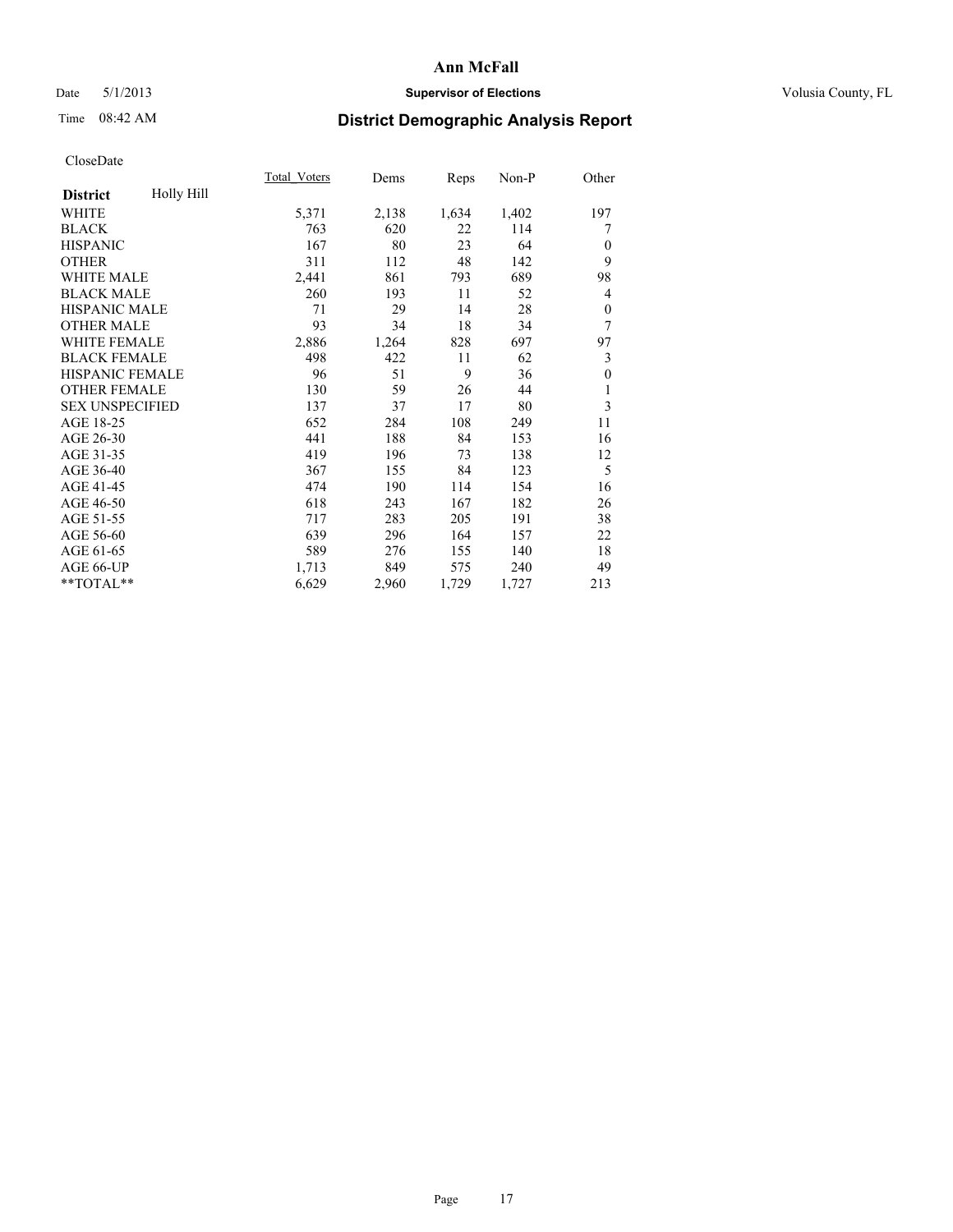## Date 5/1/2013 **Supervisor of Elections Supervisor of Elections** Volusia County, FL

# Time 08:42 AM **District Demographic Analysis Report**

|                        |            | Total Voters | Dems | Reps           | Non-P | Other          |
|------------------------|------------|--------------|------|----------------|-------|----------------|
| <b>District</b>        | Lake Helen |              |      |                |       |                |
| WHITE                  |            | 1,603        | 585  | 585            | 369   | 64             |
| <b>BLACK</b>           |            | 183          | 162  | 4              | 14    | 3              |
| <b>HISPANIC</b>        |            | 39           | 10   | 17             | 10    | 2              |
| <b>OTHER</b>           |            | 59           | 18   | 15             | 24    | $\overline{2}$ |
| WHITE MALE             |            | 730          | 237  | 283            | 177   | 33             |
| <b>BLACK MALE</b>      |            | 82           | 74   | 2              | 5     | 1              |
| <b>HISPANIC MALE</b>   |            | 14           | 3    | 6              | 5     | $\mathbf{0}$   |
| <b>OTHER MALE</b>      |            | 19           | 9    | 1              | 8     |                |
| WHITE FEMALE           |            | 860          | 344  | 297            | 188   | 31             |
| <b>BLACK FEMALE</b>    |            | 98           | 85   | $\overline{2}$ | 9     | 2              |
| HISPANIC FEMALE        |            | 25           | 7    | 11             | 5     | $\overline{2}$ |
| <b>OTHER FEMALE</b>    |            | 21           | 8    | $\overline{4}$ | 8     | 1              |
| <b>SEX UNSPECIFIED</b> |            | 35           | 8    | 15             | 12    | $\theta$       |
| AGE 18-25              |            | 173          | 56   | 47             | 64    | 6              |
| AGE 26-30              |            | 123          | 42   | 32             | 44    | 5              |
| AGE 31-35              |            | 105          | 40   | 27             | 34    | 4              |
| AGE 36-40              |            | 106          | 28   | 33             | 32    | 13             |
| AGE 41-45              |            | 144          | 53   | 41             | 41    | 9              |
| AGE 46-50              |            | 143          | 46   | 61             | 32    | 4              |
| AGE 51-55              |            | 226          | 94   | 89             | 36    | 7              |
| AGE 56-60              |            | 202          | 82   | 75             | 37    | 8              |
| AGE 61-65              |            | 184          | 92   | 56             | 31    | 5              |
| AGE 66-UP              |            | 478          | 242  | 160            | 66    | 10             |
| **TOTAL**              |            | 1,884        | 775  | 621            | 417   | 71             |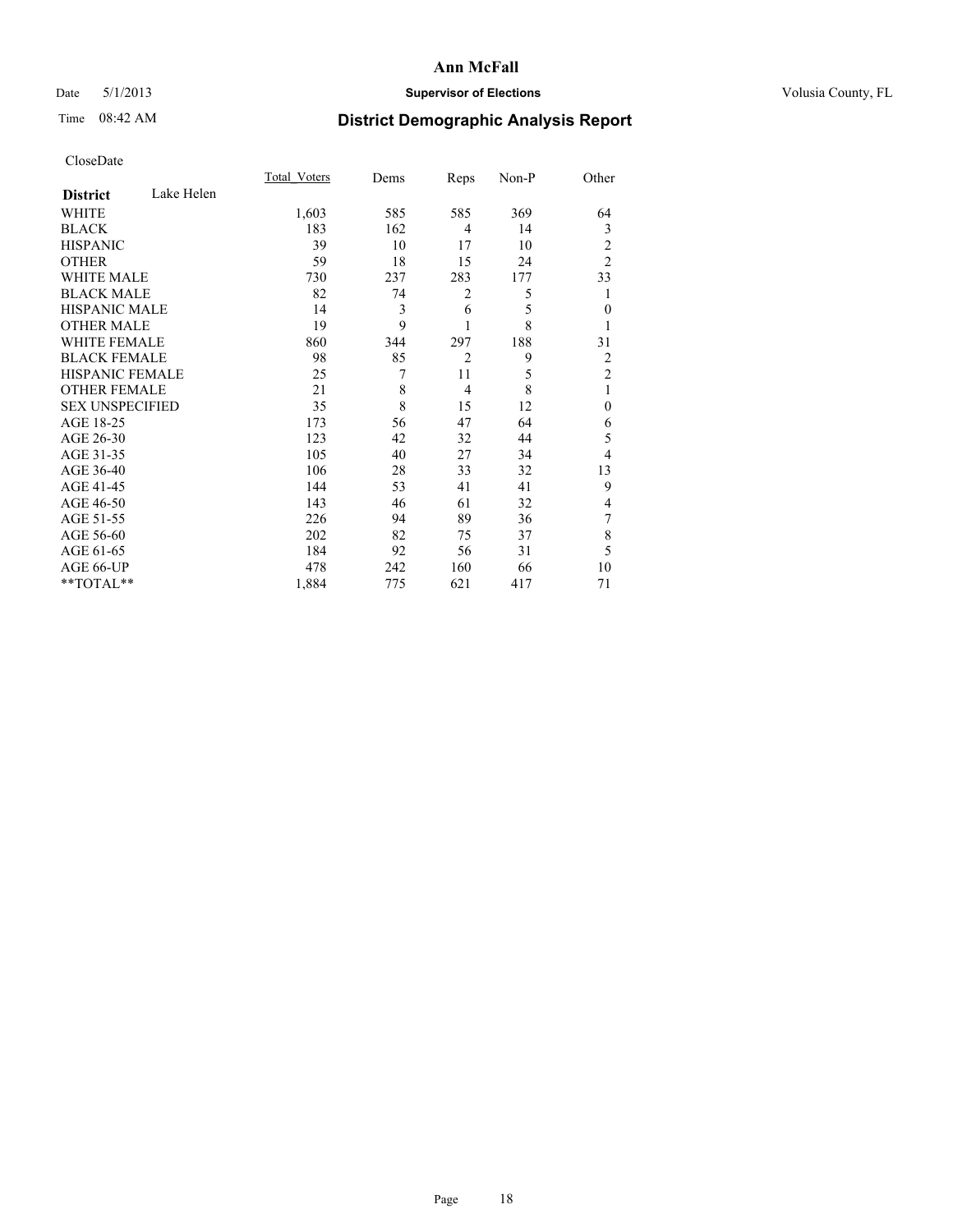### Date 5/1/2013 **Supervisor of Elections Supervisor of Elections** Volusia County, FL

# Time 08:42 AM **District Demographic Analysis Report**

|                                     | <b>Total Voters</b> | Dems  | Reps  | Non-P | Other          |
|-------------------------------------|---------------------|-------|-------|-------|----------------|
| New Smyrna Beach<br><b>District</b> |                     |       |       |       |                |
| <b>WHITE</b>                        | 15,705              | 5,060 | 6,476 | 3,724 | 445            |
| <b>BLACK</b>                        | 747                 | 625   | 19    | 95    | 8              |
| <b>HISPANIC</b>                     | 227                 | 81    | 72    | 67    | 7              |
| <b>OTHER</b>                        | 591                 | 156   | 132   | 290   | 13             |
| <b>WHITE MALE</b>                   | 7,228               | 1,984 | 3,134 | 1,872 | 238            |
| <b>BLACK MALE</b>                   | 313                 | 250   | 7     | 49    | 7              |
| <b>HISPANIC MALE</b>                | 108                 | 31    | 34    | 41    | $\overline{c}$ |
| <b>OTHER MALE</b>                   | 192                 | 52    | 50    | 86    | $\overline{4}$ |
| <b>WHITE FEMALE</b>                 | 8,354               | 3,032 | 3,298 | 1,819 | 205            |
| <b>BLACK FEMALE</b>                 | 429                 | 371   | 12    | 45    | 1              |
| <b>HISPANIC FEMALE</b>              | 118                 | 50    | 38    | 25    | 5              |
| <b>OTHER FEMALE</b>                 | 228                 | 84    | 60    | 76    | 8              |
| <b>SEX UNSPECIFIED</b>              | 300                 | 68    | 66    | 163   | $\overline{3}$ |
| AGE 18-25                           | 1,144               | 360   | 290   | 463   | 31             |
| AGE 26-30                           | 846                 | 285   | 217   | 313   | 31             |
| AGE 31-35                           | 836                 | 238   | 248   | 327   | 23             |
| AGE 36-40                           | 793                 | 254   | 251   | 253   | 35             |
| AGE 41-45                           | 973                 | 293   | 361   | 295   | 24             |
| AGE 46-50                           | 1,130               | 354   | 472   | 283   | 21             |
| AGE 51-55                           | 1,541               | 515   | 610   | 365   | 51             |
| AGE 56-60                           | 1,729               | 651   | 653   | 375   | 50             |
| AGE 61-65                           | 1,919               | 682   | 761   | 428   | 48             |
| AGE 66-UP                           | 6,379               | 2,296 | 2,840 | 1,083 | 160            |
| **TOTAL**                           | 17,290              | 5,928 | 6,703 | 4,185 | 474            |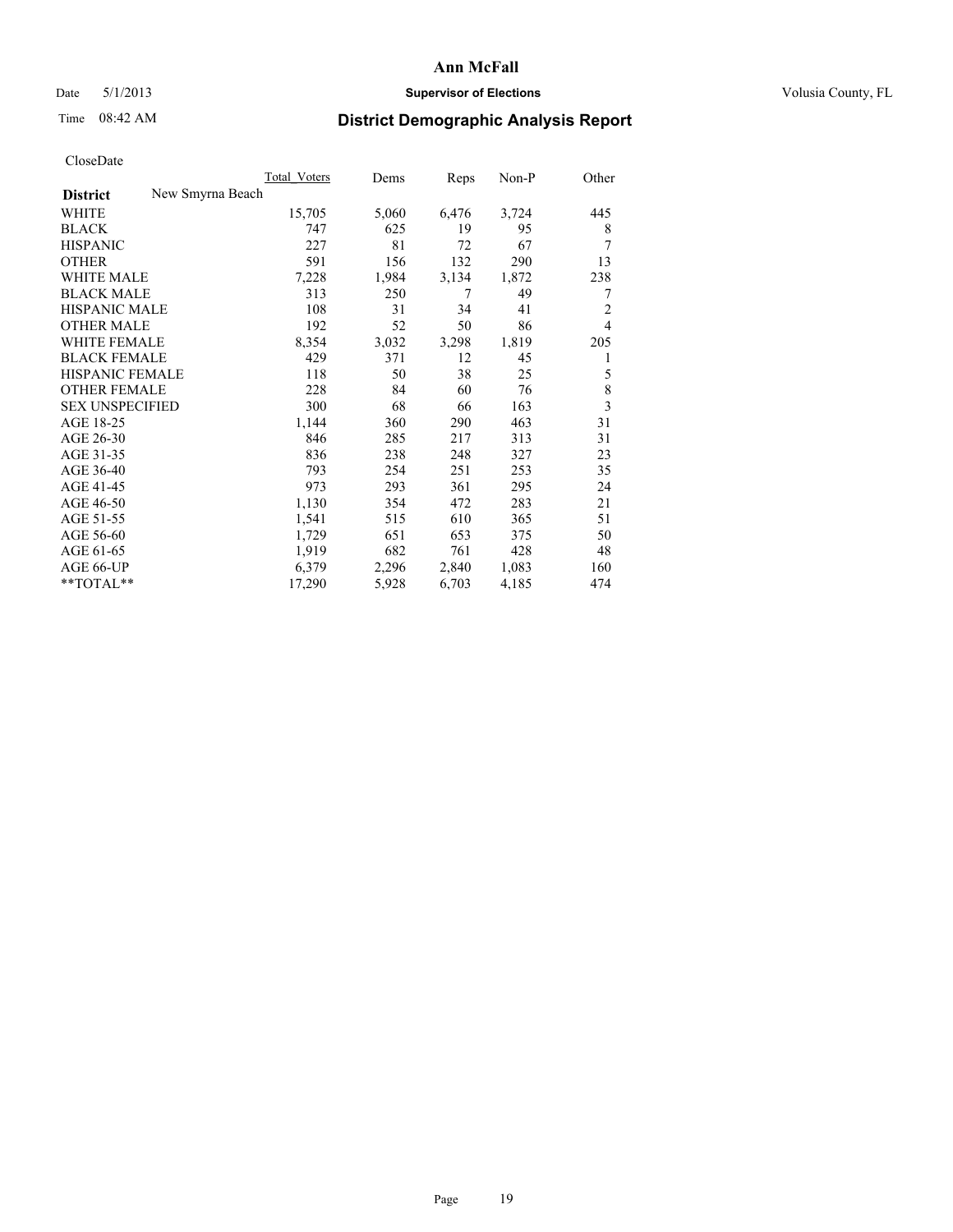## Date 5/1/2013 **Supervisor of Elections Supervisor of Elections** Volusia County, FL

# Time 08:42 AM **District Demographic Analysis Report**

|                        |          | <b>Total Voters</b> | Dems     | Reps           | Non-P          | Other            |
|------------------------|----------|---------------------|----------|----------------|----------------|------------------|
| <b>District</b>        | Oak Hill |                     |          |                |                |                  |
| <b>WHITE</b>           |          | 1,122               | 391      | 438            | 269            | 24               |
| <b>BLACK</b>           |          | 172                 | 149      | 4              | 18             |                  |
| <b>HISPANIC</b>        |          | 5                   | 3        | $\overline{2}$ | $\theta$       | $\theta$         |
| <b>OTHER</b>           |          | 34                  | 8        | 8              | 15             | 3                |
| WHITE MALE             |          | 571                 | 186      | 224            | 144            | 17               |
| <b>BLACK MALE</b>      |          | 74                  | 61       | $\overline{2}$ | 10             |                  |
| <b>HISPANIC MALE</b>   |          | $\overline{2}$      | $\theta$ | $\overline{2}$ | $\overline{0}$ | $\boldsymbol{0}$ |
| <b>OTHER MALE</b>      |          | 14                  | 3        | $\overline{4}$ | 6              |                  |
| WHITE FEMALE           |          | 542                 | 203      | 210            | 122            | 7                |
| <b>BLACK FEMALE</b>    |          | 97                  | 87       | $\overline{2}$ | 8              | $\theta$         |
| <b>HISPANIC FEMALE</b> |          | 3                   | 3        | $\mathbf{0}$   | $\theta$       | $\theta$         |
| <b>OTHER FEMALE</b>    |          | 12                  | 5        | 3              | $\overline{2}$ | $\overline{c}$   |
| <b>SEX UNSPECIFIED</b> |          | 18                  | 3        | 5              | 10             | $\mathbf{0}$     |
| AGE 18-25              |          | 92                  | 37       | 25             | 30             | $\theta$         |
| AGE 26-30              |          | 72                  | 25       | 17             | 29             |                  |
| AGE 31-35              |          | 66                  | 23       | 23             | 19             |                  |
| AGE 36-40              |          | 53                  | 20       | 15             | 15             | 3                |
| AGE 41-45              |          | 78                  | 33       | 23             | 18             | 4                |
| AGE 46-50              |          | 93                  | 35       | 31             | 26             | 1                |
| AGE 51-55              |          | 146                 | 64       | 47             | 34             |                  |
| AGE 56-60              |          | 135                 | 63       | 48             | 20             | 4                |
| AGE 61-65              |          | 152                 | 70       | 44             | 36             | $\overline{2}$   |
| AGE 66-UP              |          | 446                 | 181      | 179            | 75             | 11               |
| **TOTAL**              |          | 1,333               | 551      | 452            | 302            | 28               |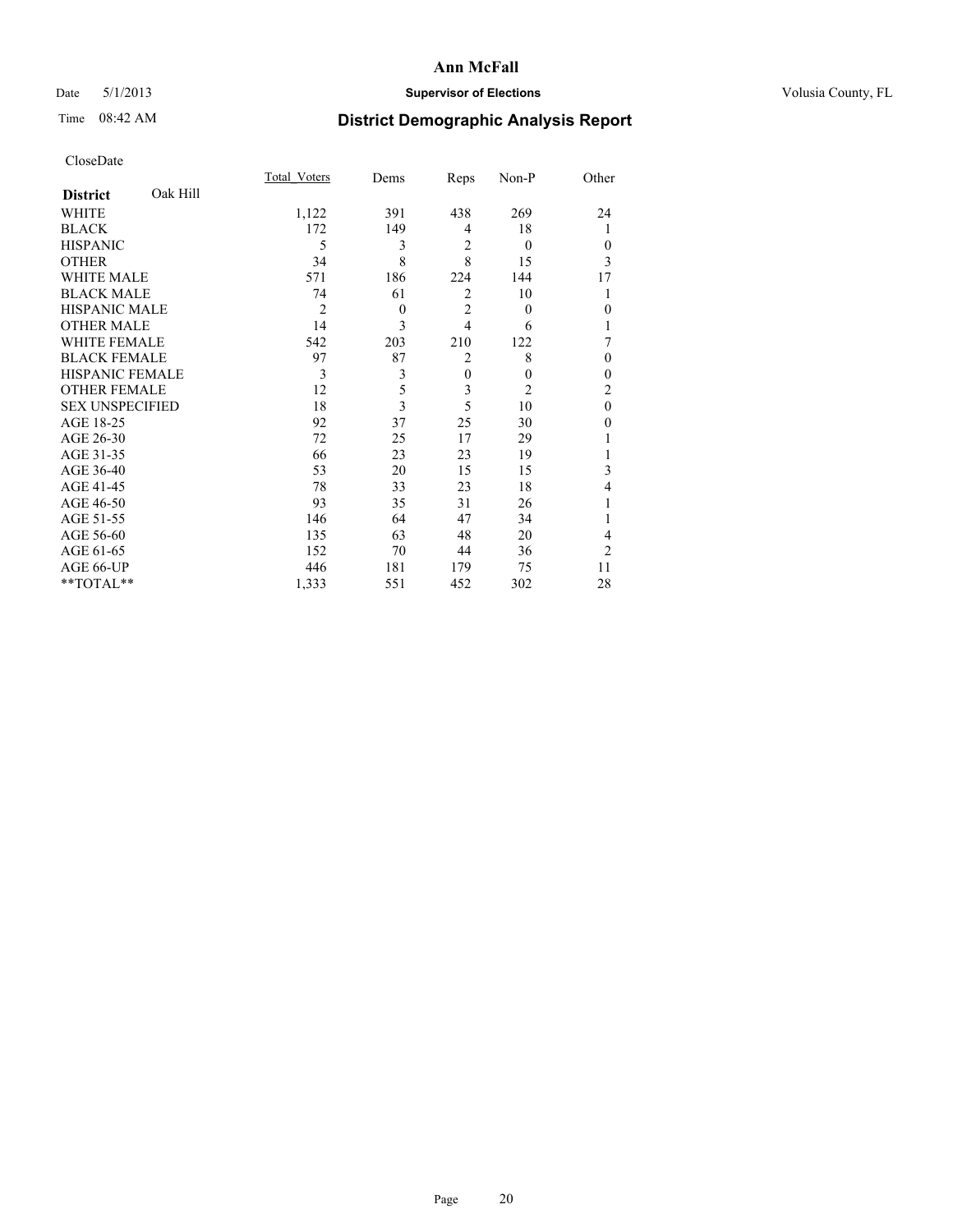## Date 5/1/2013 **Supervisor of Elections Supervisor of Elections** Volusia County, FL

# Time 08:42 AM **District Demographic Analysis Report**

|                        |             | <b>Total Voters</b> | Dems  | Reps           | $Non-P$ | Other          |
|------------------------|-------------|---------------------|-------|----------------|---------|----------------|
| <b>District</b>        | Orange City |                     |       |                |         |                |
| WHITE                  |             | 5,029               | 1,596 | 2,060          | 1,158   | 215            |
| <b>BLACK</b>           |             | 368                 | 298   | 12             | 54      | $\overline{4}$ |
| <b>HISPANIC</b>        |             | 767                 | 380   | 117            | 259     | 11             |
| <b>OTHER</b>           |             | 268                 | 89    | 58             | 115     | 6              |
| <b>WHITE MALE</b>      |             | 2,155               | 592   | 911            | 534     | 118            |
| <b>BLACK MALE</b>      |             | 140                 | 103   | 8              | 27      | 2              |
| HISPANIC MALE          |             | 312                 | 145   | 60             | 102     | 5              |
| <b>OTHER MALE</b>      |             | 93                  | 35    | 24             | 34      | $\mathbf{0}$   |
| <b>WHITE FEMALE</b>    |             | 2,838               | 991   | 1,136          | 614     | 97             |
| <b>BLACK FEMALE</b>    |             | 225                 | 192   | $\overline{4}$ | 27      | $\overline{2}$ |
| <b>HISPANIC FEMALE</b> |             | 449                 | 233   | 56             | 154     | 6              |
| <b>OTHER FEMALE</b>    |             | 103                 | 41    | 21             | 37      | 4              |
| <b>SEX UNSPECIFIED</b> |             | 117                 | 31    | 27             | 57      | $\overline{2}$ |
| AGE 18-25              |             | 524                 | 174   | 118            | 199     | 33             |
| AGE 26-30              |             | 368                 | 138   | 88             | 138     | $\overline{4}$ |
| AGE 31-35              |             | 441                 | 139   | 128            | 151     | 23             |
| AGE 36-40              |             | 334                 | 107   | 109            | 110     | 8              |
| AGE 41-45              |             | 407                 | 140   | 121            | 135     | 11             |
| AGE 46-50              |             | 450                 | 159   | 139            | 138     | 14             |
| AGE 51-55              |             | 489                 | 176   | 177            | 115     | 21             |
| AGE 56-60              |             | 524                 | 216   | 168            | 127     | 13             |
| AGE 61-65              |             | 506                 | 193   | 188            | 104     | 21             |
| AGE 66-UP              |             | 2,408               | 929   | 1,015          | 374     | 90             |
| **TOTAL**              |             | 6,451               | 2,371 | 2,251          | 1,591   | 238            |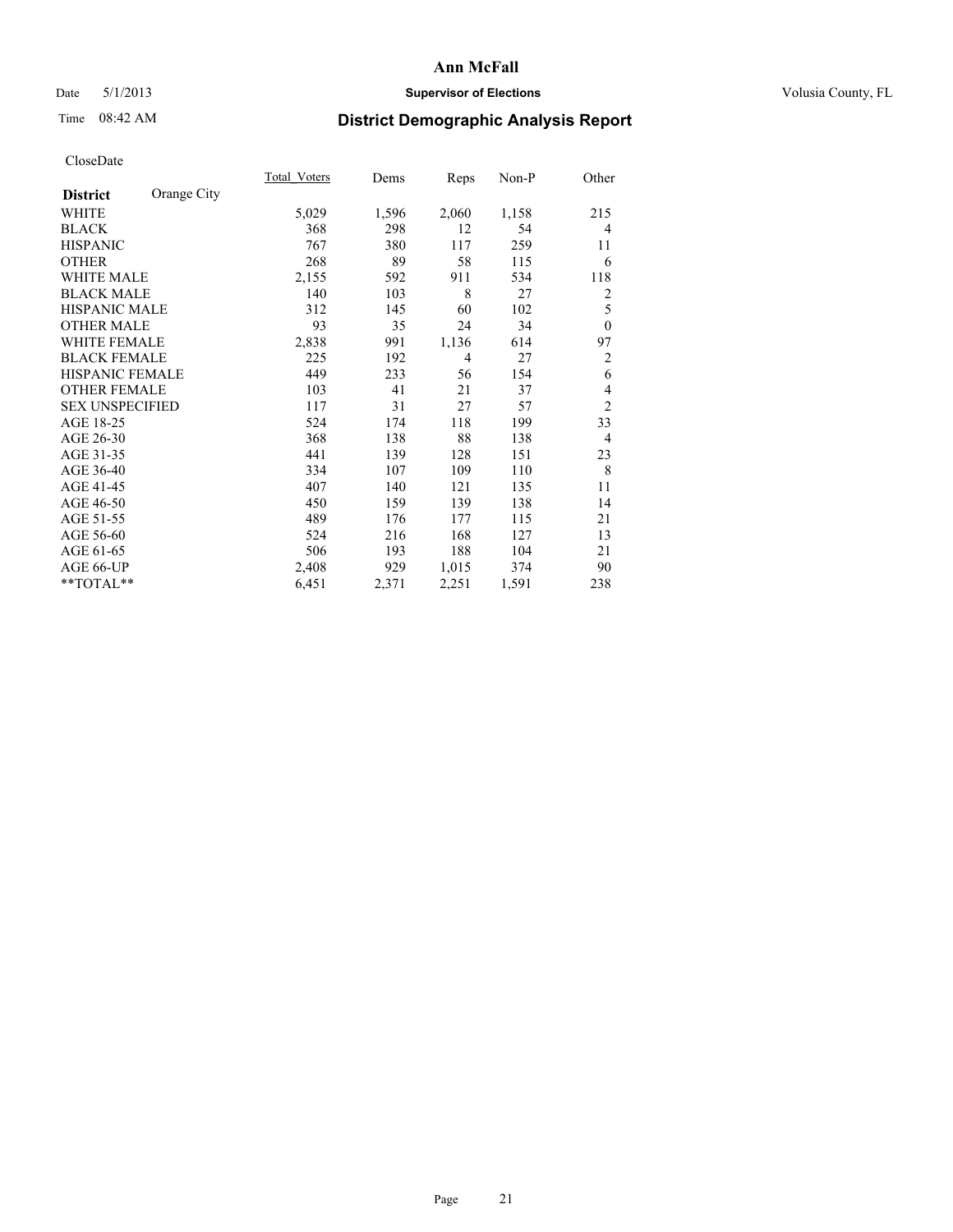## Date 5/1/2013 **Supervisor of Elections Supervisor of Elections** Volusia County, FL

# Time 08:42 AM **District Demographic Analysis Report**

|                        |              | <b>Total Voters</b> | Dems  | Reps   | Non-P | Other          |
|------------------------|--------------|---------------------|-------|--------|-------|----------------|
| <b>District</b>        | Ormond Beach |                     |       |        |       |                |
| WHITE                  |              | 25,691              | 8,443 | 10,913 | 5,503 | 832            |
| <b>BLACK</b>           |              | 838                 | 640   | 50     | 125   | 23             |
| <b>HISPANIC</b>        |              | 581                 | 239   | 150    | 182   | 10             |
| <b>OTHER</b>           |              | 1,408               | 443   | 363    | 566   | 36             |
| WHITE MALE             |              | 11,647              | 3,381 | 5,156  | 2,676 | 434            |
| <b>BLACK MALE</b>      |              | 371                 | 262   | 25     | 71    | 13             |
| <b>HISPANIC MALE</b>   |              | 253                 | 85    | 82     | 78    | 8              |
| <b>OTHER MALE</b>      |              | 513                 | 159   | 140    | 195   | 19             |
| <b>WHITE FEMALE</b>    |              | 13,858              | 5,009 | 5,702  | 2,758 | 389            |
| <b>BLACK FEMALE</b>    |              | 458                 | 373   | 25     | 50    | 10             |
| HISPANIC FEMALE        |              | 321                 | 152   | 65     | 102   | $\overline{2}$ |
| <b>OTHER FEMALE</b>    |              | 590                 | 215   | 170    | 190   | 15             |
| <b>SEX UNSPECIFIED</b> |              | 507                 | 129   | 111    | 256   | 11             |
| AGE 18-25              |              | 2,378               | 716   | 761    | 844   | 57             |
| AGE 26-30              |              | 1,511               | 461   | 497    | 498   | 55             |
| AGE 31-35              |              | 1,332               | 393   | 443    | 453   | 43             |
| AGE 36-40              |              | 1,418               | 409   | 500    | 430   | 79             |
| AGE 41-45              |              | 1,928               | 559   | 821    | 491   | 57             |
| AGE 46-50              |              | 2,349               | 700   | 1,034  | 550   | 65             |
| AGE 51-55              |              | 2,658               | 884   | 1,125  | 579   | 70             |
| AGE 56-60              |              | 2,850               | 1,035 | 1,208  | 530   | 77             |
| AGE 61-65              |              | 2,838               | 1,082 | 1,106  | 559   | 91             |
| AGE 66-UP              |              | 9,303               | 3,546 | 3,992  | 1,457 | 308            |
| **TOTAL**              |              | 28,565              | 9,785 | 11,487 | 6,391 | 902            |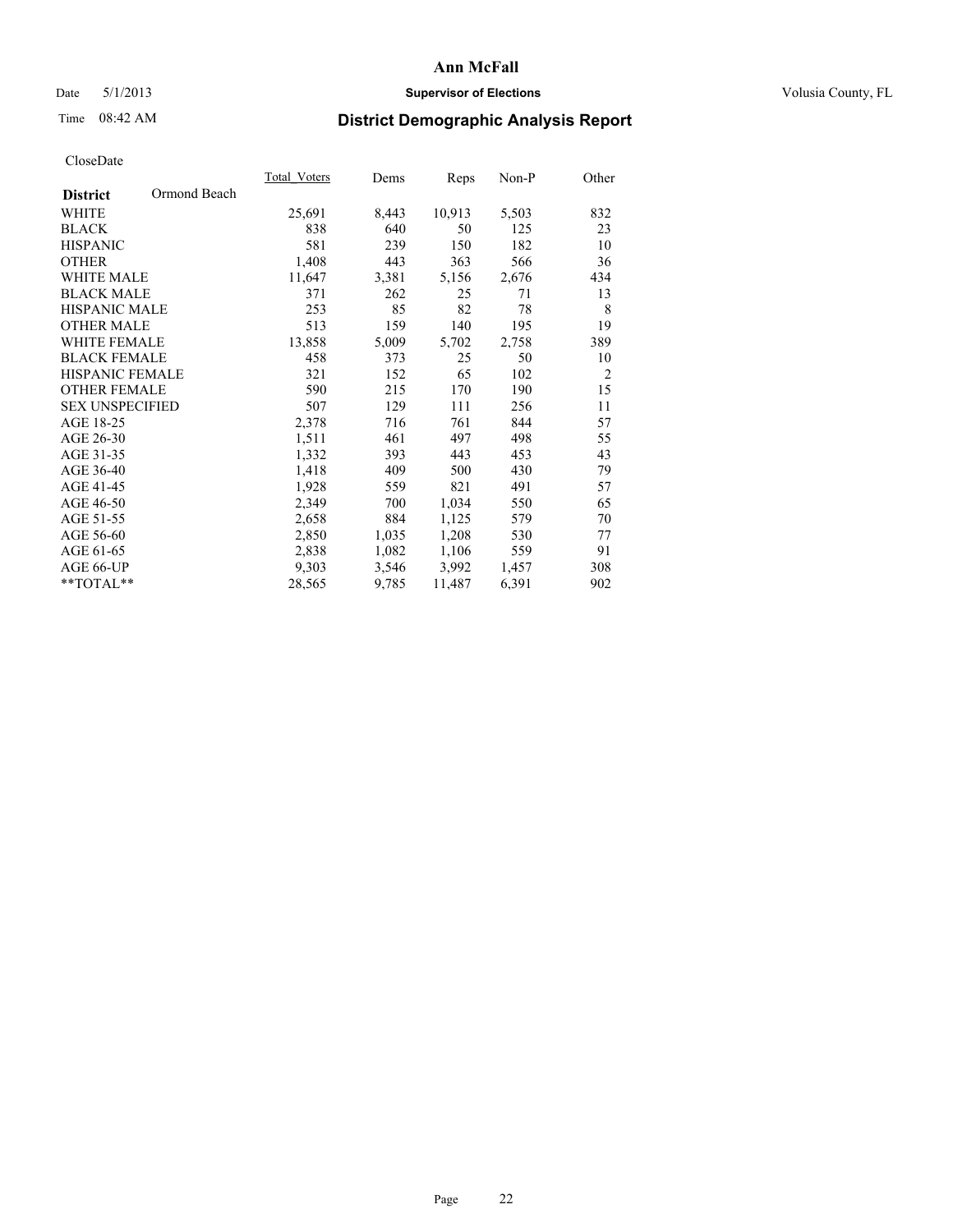## Date 5/1/2013 **Supervisor of Elections Supervisor of Elections** Volusia County, FL

# Time 08:42 AM **District Demographic Analysis Report**

|                        |         | <b>Total Voters</b> | Dems           | Reps           | Non-P          | Other          |
|------------------------|---------|---------------------|----------------|----------------|----------------|----------------|
| <b>District</b>        | Pierson |                     |                |                |                |                |
| WHITE                  |         | 531                 | 199            | 234            | 84             | 14             |
| <b>BLACK</b>           |         | 48                  | 42             | 1              | 5              | $\theta$       |
| <b>HISPANIC</b>        |         | 121                 | 58             | 5              | 55             | 3              |
| <b>OTHER</b>           |         | 21                  | 5              | 5              | 11             | $\theta$       |
| WHITE MALE             |         | 257                 | 91             | 121            | 34             | 11             |
| <b>BLACK MALE</b>      |         | 21                  | 17             | 1              | 3              | $\theta$       |
| <b>HISPANIC MALE</b>   |         | 52                  | 30             | 1              | 20             | 1              |
| <b>OTHER MALE</b>      |         | 10                  | 3              | $\overline{c}$ | 5              | 0              |
| <b>WHITE FEMALE</b>    |         | 270                 | 107            | 111            | 49             | 3              |
| <b>BLACK FEMALE</b>    |         | 27                  | 25             | $\mathbf{0}$   | $\overline{2}$ | $\mathbf{0}$   |
| <b>HISPANIC FEMALE</b> |         | 68                  | 28             | 4              | 34             | $\overline{c}$ |
| <b>OTHER FEMALE</b>    |         | 5                   | $\overline{c}$ | $\overline{c}$ | 1              | $\theta$       |
| <b>SEX UNSPECIFIED</b> |         | 11                  | 1              | $\overline{3}$ | 7              | $\mathbf{0}$   |
| AGE 18-25              |         | 100                 | 42             | 20             | 38             | $\theta$       |
| AGE 26-30              |         | 56                  | 13             | 15             | 27             | 1              |
| AGE 31-35              |         | 48                  | 14             | 12             | 20             | $\overline{c}$ |
| AGE 36-40              |         | 49                  | 15             | 21             | 12             |                |
| AGE 41-45              |         | 46                  | 17             | 16             | 11             | $\overline{c}$ |
| AGE 46-50              |         | 62                  | 25             | 24             | 9              | 4              |
| AGE 51-55              |         | 67                  | 33             | 23             | 9              | $\overline{c}$ |
| AGE 56-60              |         | 85                  | 38             | 33             | 12             | $\overline{c}$ |
| AGE 61-65              |         | 52                  | 25             | 24             | 3              | $\mathbf{0}$   |
| AGE 66-UP              |         | 156                 | 82             | 57             | 14             | 3              |
| **TOTAL**              |         | 721                 | 304            | 245            | 155            | 17             |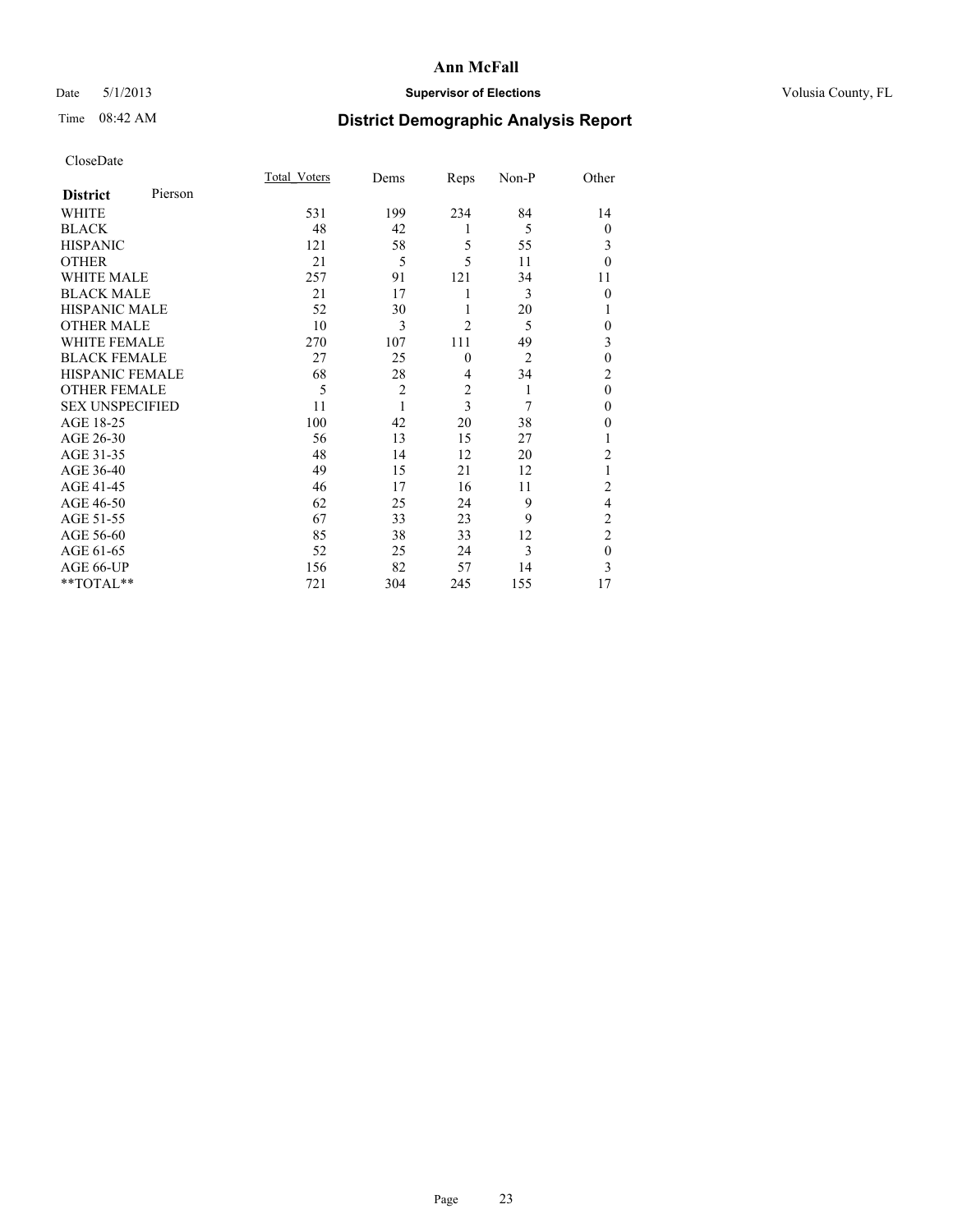## Date 5/1/2013 **Supervisor of Elections Supervisor of Elections** Volusia County, FL

# Time 08:42 AM **District Demographic Analysis Report**

|                        |             | <b>Total Voters</b> | Dems     | Reps             | Non-P          | Other                   |
|------------------------|-------------|---------------------|----------|------------------|----------------|-------------------------|
| <b>District</b>        | Ponce Inlet |                     |          |                  |                |                         |
| WHITE                  |             | 2,635               | 636      | 1,349            | 572            | 78                      |
| <b>BLACK</b>           |             | 4                   |          | 1                | $\overline{2}$ | $\theta$                |
| <b>HISPANIC</b>        |             | 39                  | 11       | 19               | 9              | $\theta$                |
| <b>OTHER</b>           |             | 96                  | 27       | 30               | 36             | 3                       |
| WHITE MALE             |             | 1,269               | 264      | 671              | 293            | 41                      |
| <b>BLACK MALE</b>      |             | 1                   | $\theta$ | $\boldsymbol{0}$ | 1              | $\overline{0}$          |
| <b>HISPANIC MALE</b>   |             | 15                  | 6        | 6                | 3              | $\theta$                |
| <b>OTHER MALE</b>      |             | 33                  | 8        | 13               | 9              | 3                       |
| <b>WHITE FEMALE</b>    |             | 1,345               | 367      | 672              | 270            | 36                      |
| <b>BLACK FEMALE</b>    |             | 3                   |          | 1                | 1              | $\theta$                |
| <b>HISPANIC FEMALE</b> |             | 24                  | 5        | 13               | 6              | $\theta$                |
| <b>OTHER FEMALE</b>    |             | 45                  | 15       | 13               | 17             | 0                       |
| <b>SEX UNSPECIFIED</b> |             | 39                  | 9        | 10               | 19             |                         |
| AGE 18-25              |             | 135                 | 28       | 49               | 53             | 5                       |
| AGE 26-30              |             | 67                  | 20       | 24               | 21             | $\overline{c}$          |
| AGE 31-35              |             | 74                  | 15       | 28               | 28             | $\overline{\mathbf{3}}$ |
| AGE 36-40              |             | 90                  | 16       | 41               | 31             | $\overline{c}$          |
| AGE 41-45              |             | 107                 | 18       | 52               | 34             | 3                       |
| AGE 46-50              |             | 157                 | 44       | 72               | 40             |                         |
| AGE 51-55              |             | 262                 | 53       | 143              | 62             | 4                       |
| AGE 56-60              |             | 287                 | 72       | 147              | 61             | 7                       |
| AGE 61-65              |             | 400                 | 99       | 184              | 98             | 19                      |
| AGE 66-UP              |             | 1,196               | 310      | 660              | 191            | 35                      |
| **TOTAL**              |             | 2,775               | 675      | 1,400            | 619            | 81                      |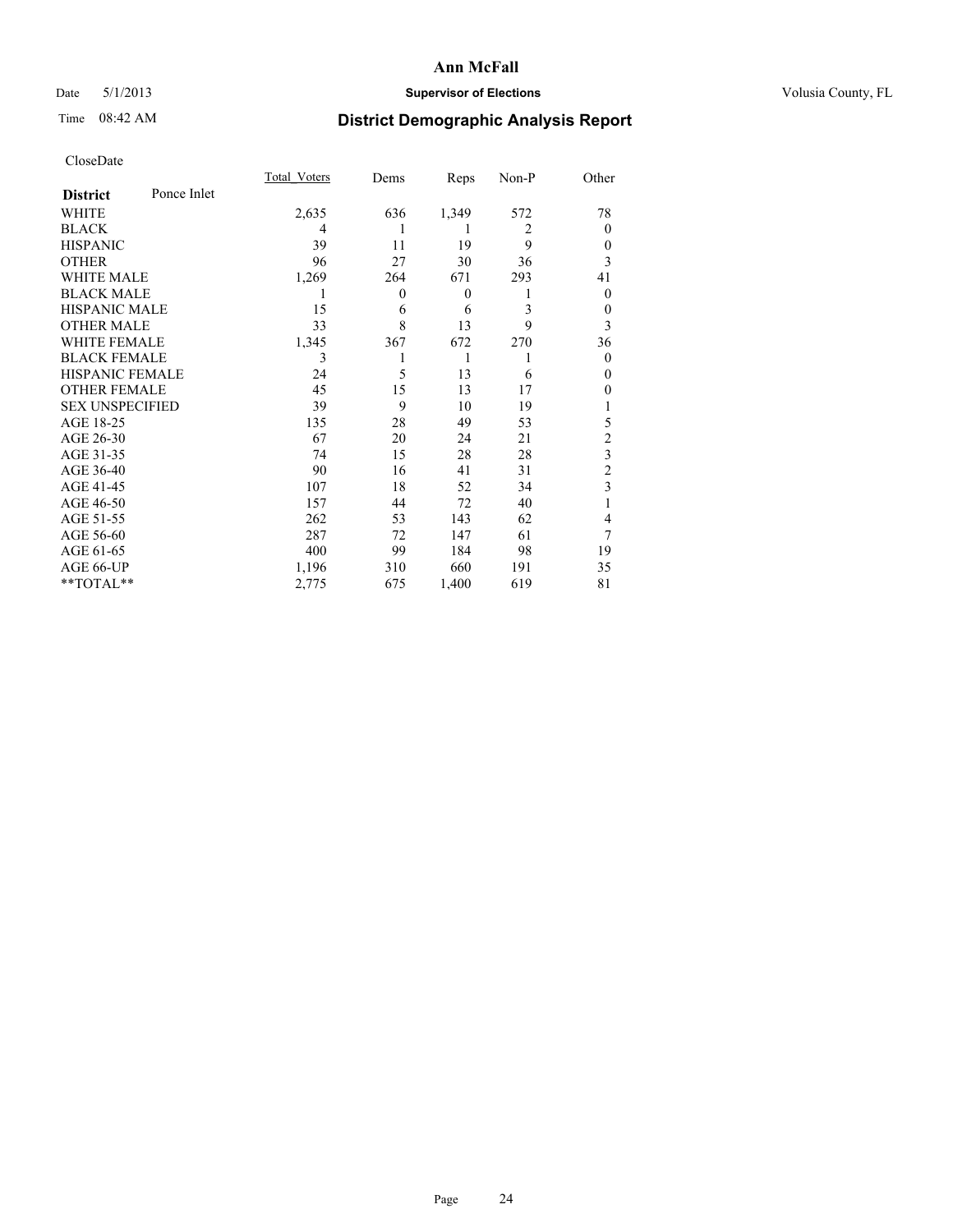### Date 5/1/2013 **Supervisor of Elections Supervisor of Elections** Volusia County, FL

# Time 08:42 AM **District Demographic Analysis Report**

|                                | Total Voters | Dems   | Reps   | $Non-P$ | Other |
|--------------------------------|--------------|--------|--------|---------|-------|
| Port Orange<br><b>District</b> |              |        |        |         |       |
| WHITE                          | 33,811       | 11,232 | 13,057 | 8,307   | 1,215 |
| <b>BLACK</b>                   | 1,007        | 784    | 54     | 148     | 21    |
| <b>HISPANIC</b>                | 939          | 370    | 210    | 340     | 19    |
| <b>OTHER</b>                   | 1,738        | 539    | 387    | 764     | 48    |
| WHITE MALE                     | 15,403       | 4,490  | 6,318  | 3,957   | 638   |
| <b>BLACK MALE</b>              | 425          | 311    | 31     | 73      | 10    |
| <b>HISPANIC MALE</b>           | 416          | 159    | 96     | 150     | 11    |
| <b>OTHER MALE</b>              | 631          | 199    | 146    | 258     | 28    |
| WHITE FEMALE                   | 18,068       | 6,647  | 6,618  | 4,244   | 559   |
| <b>BLACK FEMALE</b>            | 572          | 464    | 22     | 75      | 11    |
| HISPANIC FEMALE                | 507          | 207    | 109    | 183     | 8     |
| <b>OTHER FEMALE</b>            | 723          | 259    | 173    | 275     | 16    |
| <b>SEX UNSPECIFIED</b>         | 750          | 189    | 195    | 344     | 22    |
| AGE 18-25                      | 3,257        | 985    | 909    | 1,242   | 121   |
| AGE 26-30                      | 2,337        | 745    | 647    | 867     | 78    |
| AGE 31-35                      | 2,204        | 680    | 658    | 790     | 76    |
| AGE 36-40                      | 2,148        | 647    | 724    | 681     | 96    |
| AGE 41-45                      | 2,634        | 802    | 997    | 767     | 68    |
| AGE 46-50                      | 3,091        | 953    | 1,209  | 825     | 104   |
| AGE 51-55                      | 3,564        | 1,197  | 1,443  | 821     | 103   |
| AGE 56-60                      | 3,492        | 1,296  | 1,358  | 730     | 108   |
| AGE 61-65                      | 3,633        | 1,394  | 1,323  | 792     | 124   |
| AGE 66-UP                      | 11,213       | 4,252  | 4,457  | 2,077   | 427   |
| **TOTAL**                      | 37,574       | 12,952 | 13,725 | 9,592   | 1,305 |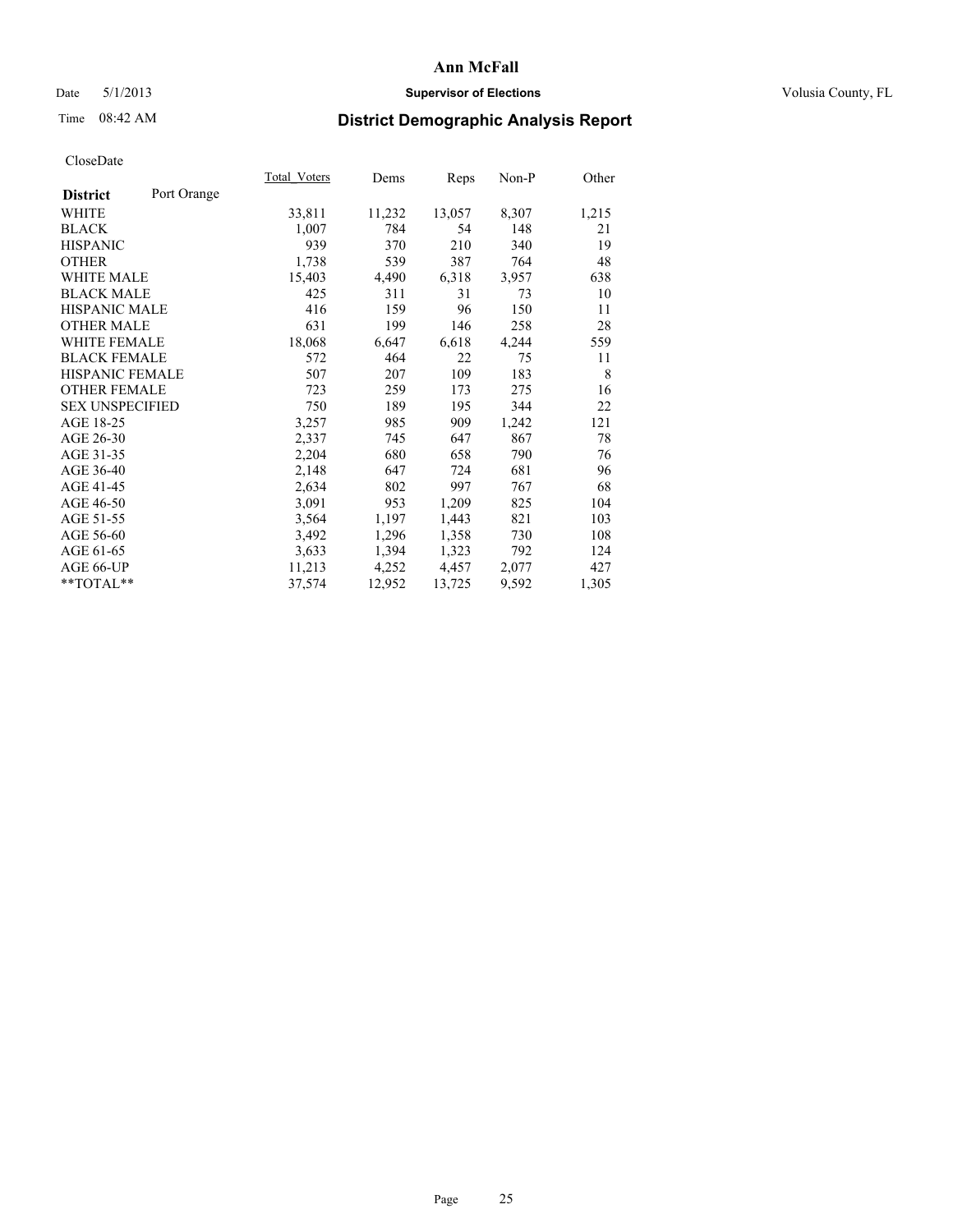## Date 5/1/2013 **Supervisor of Elections Supervisor of Elections** Volusia County, FL

# Time 08:42 AM **District Demographic Analysis Report**

|                        |               | Total Voters | Dems  | Reps  | $Non-P$ | Other          |
|------------------------|---------------|--------------|-------|-------|---------|----------------|
| <b>District</b>        | South Daytona |              |       |       |         |                |
| WHITE                  |               | 6,434        | 2,476 | 2,230 | 1,532   | 196            |
| <b>BLACK</b>           |               | 617          | 506   | 17    | 88      | 6              |
| <b>HISPANIC</b>        |               | 176          | 88    | 31    | 53      | 4              |
| <b>OTHER</b>           |               | 343          | 131   | 59    | 150     | 3              |
| <b>WHITE MALE</b>      |               | 2,927        | 976   | 1,102 | 731     | 118            |
| <b>BLACK MALE</b>      |               | 237          | 185   | 5     | 43      | 4              |
| <b>HISPANIC MALE</b>   |               | 87           | 39    | 18    | 27      | 3              |
| <b>OTHER MALE</b>      |               | 98           | 38    | 18    | 41      | 1              |
| <b>WHITE FEMALE</b>    |               | 3,455        | 1,476 | 1,115 | 786     | 78             |
| <b>BLACK FEMALE</b>    |               | 367          | 312   | 11    | 42      | $\overline{c}$ |
| <b>HISPANIC FEMALE</b> |               | 85           | 46    | 13    | 25      | $\mathbf{1}$   |
| <b>OTHER FEMALE</b>    |               | 147          | 65    | 30    | 50      | $\overline{c}$ |
| <b>SEX UNSPECIFIED</b> |               | 167          | 64    | 25    | 78      | $\mathbf{0}$   |
| AGE 18-25              |               | 691          | 275   | 157   | 243     | 16             |
| AGE 26-30              |               | 566          | 234   | 132   | 181     | 19             |
| AGE 31-35              |               | 467          | 185   | 103   | 157     | 22             |
| AGE 36-40              |               | 430          | 152   | 128   | 139     | 11             |
| AGE 41-45              |               | 588          | 251   | 169   | 154     | 14             |
| AGE 46-50              |               | 659          | 228   | 241   | 177     | 13             |
| AGE 51-55              |               | 770          | 318   | 260   | 172     | 20             |
| AGE 56-60              |               | 749          | 330   | 250   | 147     | 22             |
| AGE 61-65              |               | 748          | 326   | 235   | 163     | 24             |
| AGE 66-UP              |               | 1,925        | 911   | 667   | 299     | 48             |
| **TOTAL**              |               | 7,593        | 3,210 | 2,342 | 1,832   | 209            |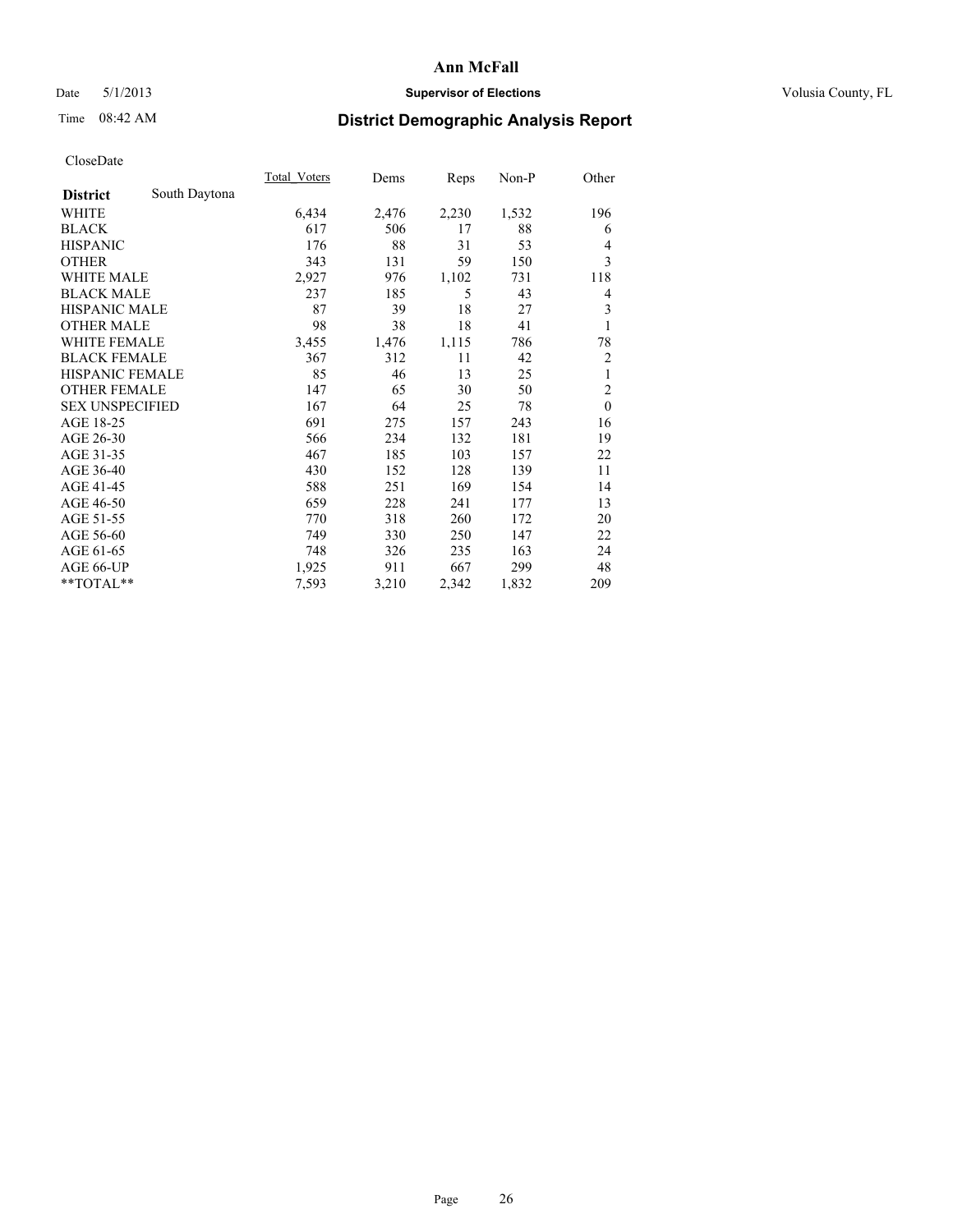## Date 5/1/2013 **Supervisor of Elections Supervisor of Elections** Volusia County, FL

# Time 08:42 AM **District Demographic Analysis Report**

|                        |               | Total Voters | Dems     | Reps           | Non-P | Other |
|------------------------|---------------|--------------|----------|----------------|-------|-------|
| <b>District</b>        | Flagler Beach |              |          |                |       |       |
| <b>WHITE</b>           |               | 54           | 21       | 16             | 16    |       |
| <b>BLACK</b>           |               | 0            | $\Omega$ | $\Omega$       | 0     |       |
| <b>HISPANIC</b>        |               | 0            | 0        | 0              |       | 0     |
| <b>OTHER</b>           |               |              |          | 2              |       |       |
| <b>WHITE MALE</b>      |               | 24           | 8        | 7              | 8     |       |
| <b>BLACK MALE</b>      |               | 0            | 0        | 0              |       | 0     |
| <b>HISPANIC MALE</b>   |               |              |          |                |       | 0     |
| <b>OTHER MALE</b>      |               | 2            |          |                |       | 0     |
| <b>WHITE FEMALE</b>    |               | 30           | 13       | 9              | 8     |       |
| <b>BLACK FEMALE</b>    |               | 0            | $\Omega$ | 0              | 0     | 0     |
| HISPANIC FEMALE        |               |              |          |                |       |       |
| <b>OTHER FEMALE</b>    |               |              | 0        |                |       | 0     |
| <b>SEX UNSPECIFIED</b> |               |              | $\theta$ | 0              |       | 0     |
| AGE 18-25              |               |              |          | 0              |       | 0     |
| AGE 26-30              |               |              |          | 0              | 0     | 0     |
| AGE 31-35              |               |              |          | 0              |       |       |
| AGE 36-40              |               |              | $\theta$ | 0              |       | 0     |
| AGE 41-45              |               |              |          |                |       | 0     |
| AGE 46-50              |               |              |          |                |       | 0     |
| AGE 51-55              |               |              | $\theta$ | 2              | 2     | 0     |
| AGE 56-60              |               | 2            | $\theta$ | $\overline{c}$ | 0     | 0     |
| AGE 61-65              |               | 9            | 3        |                |       |       |
| AGE 66-UP              |               | 37           | 17       | 12             |       |       |
| $**TOTAL**$            |               | 57           | 22       | 18             | 16    |       |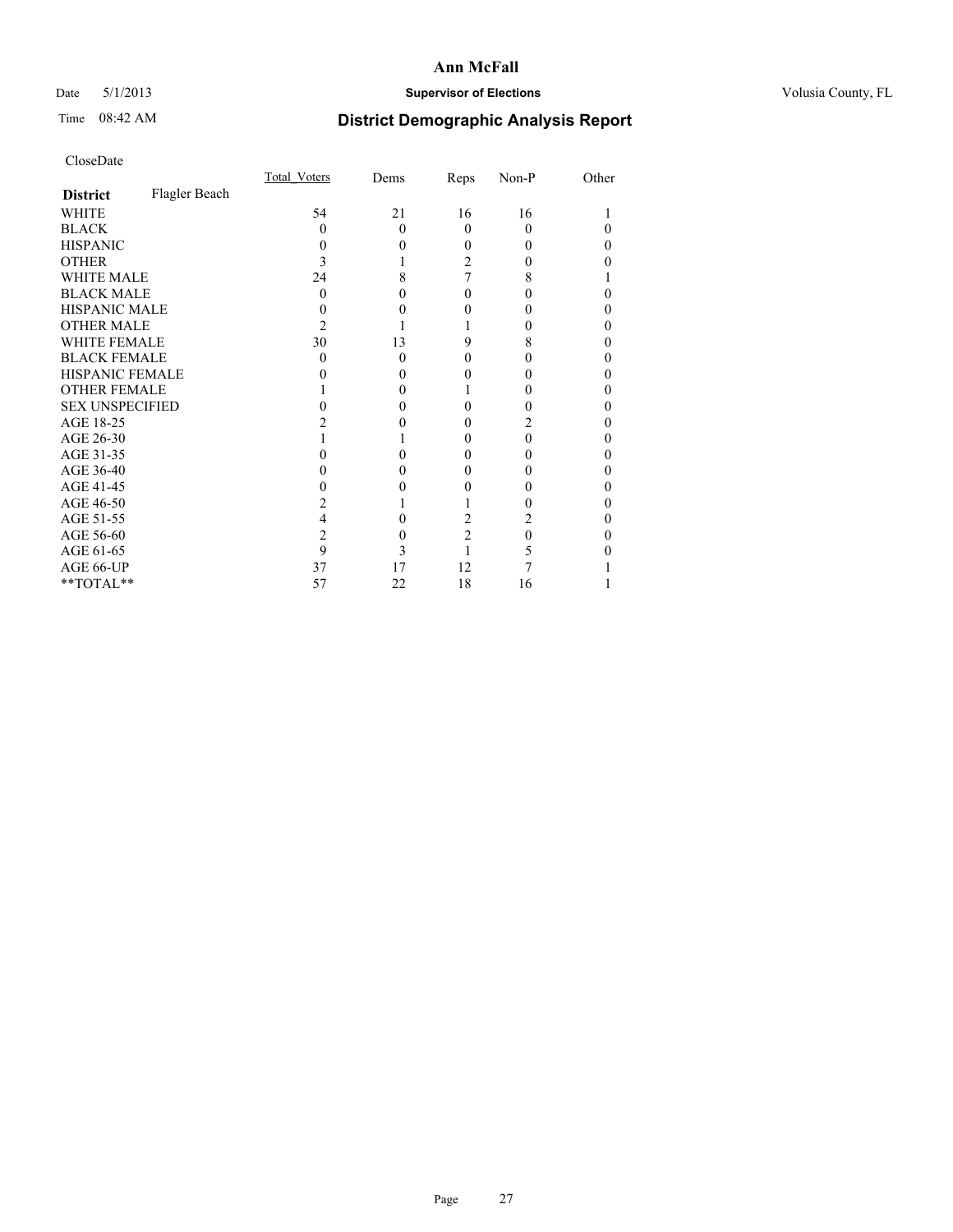### Date 5/1/2013 **Supervisor of Elections Supervisor of Elections** Volusia County, FL

## Time 08:42 AM **District Demographic Analysis Report**

|                        |                           | Total Voters | Dems   | Reps   | Non-P  | Other |
|------------------------|---------------------------|--------------|--------|--------|--------|-------|
| <b>District</b>        | <b>Hospital Authority</b> |              |        |        |        |       |
| <b>WHITE</b>           |                           | 95,543       | 29,913 | 39,888 | 21,614 | 4,128 |
| <b>BLACK</b>           |                           | 9,949        | 7,880  | 408    | 1,504  | 157   |
| <b>HISPANIC</b>        |                           | 17,632       | 8,561  | 2,833  | 5,877  | 361   |
| <b>OTHER</b>           |                           | 6,514        | 2,035  | 1,437  | 2,877  | 165   |
| <b>WHITE MALE</b>      |                           | 44,052       | 12,046 | 19,356 | 10,436 | 2,214 |
| <b>BLACK MALE</b>      |                           | 4,168        | 3,118  | 217    | 736    | 97    |
| <b>HISPANIC MALE</b>   |                           | 8,152        | 3,799  | 1,404  | 2,756  | 193   |
| <b>OTHER MALE</b>      |                           | 2,187        | 731    | 543    | 844    | 69    |
| <b>WHITE FEMALE</b>    |                           | 50,737       | 17,663 | 20,245 | 10,939 | 1,890 |
| <b>BLACK FEMALE</b>    |                           | 5,662        | 4,676  | 187    | 740    | 59    |
| <b>HISPANIC FEMALE</b> |                           | 9,284        | 4,662  | 1,412  | 3,048  | 162   |
| <b>OTHER FEMALE</b>    |                           | 2,565        | 967    | 571    | 962    | 65    |
| <b>SEX UNSPECIFIED</b> |                           | 2,831        | 727    | 631    | 1,411  | 62    |
| AGE 18-25              |                           | 14,225       | 4,686  | 3,481  | 5,506  | 552   |
| AGE 26-30              |                           | 8,699        | 2,882  | 2,221  | 3,273  | 323   |
| AGE 31-35              |                           | 8,905        | 3,086  | 2,364  | 3,032  | 423   |
| AGE 36-40              |                           | 8,970        | 3,080  | 2,718  | 2,767  | 405   |
| AGE 41-45              |                           | 10,273       | 3,445  | 3,631  | 2,808  | 389   |
| AGE 46-50              |                           | 11,884       | 4,093  | 4,477  | 2,889  | 425   |
| AGE 51-55              |                           | 12,798       | 4,675  | 4,969  | 2,721  | 433   |
| AGE 56-60              |                           | 12,010       | 4,720  | 4,471  | 2,408  | 411   |
| AGE 61-65              |                           | 11,420       | 4,691  | 4,224  | 2,070  | 435   |
| AGE 66-UP              |                           | 30,789       | 13,177 | 12,061 | 4,525  | 1,026 |
| $*$ $TOTAL**$          |                           | 129,974      | 48,535 | 44,617 | 32,000 | 4,822 |
|                        |                           |              |        |        |        |       |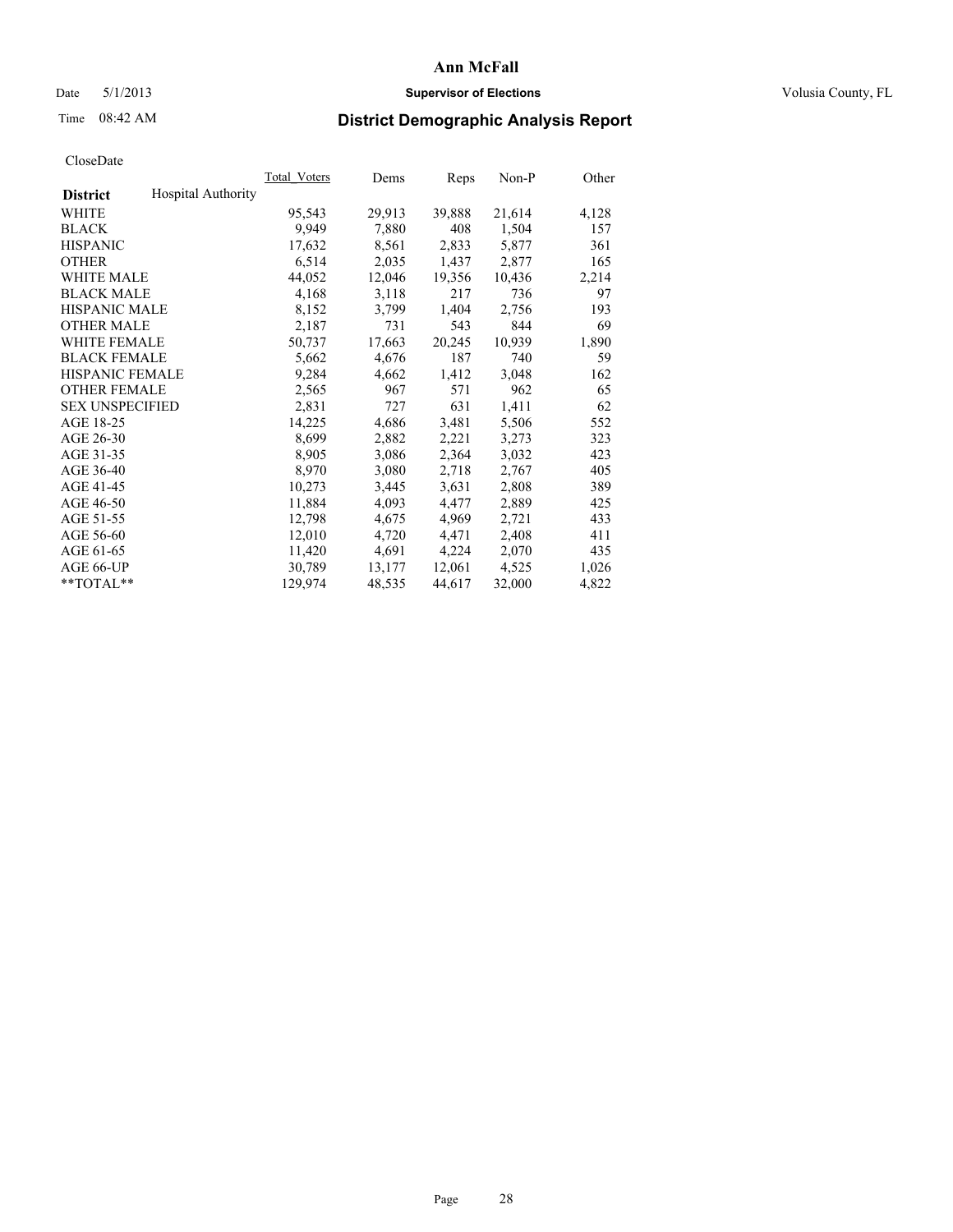## Date 5/1/2013 **Supervisor of Elections Supervisor of Elections** Volusia County, FL

## Time 08:42 AM **District Demographic Analysis Report**

|                                          | <b>Total Voters</b> | Dems  | Reps  | Non-P | Other |
|------------------------------------------|---------------------|-------|-------|-------|-------|
| Florida House Seat 24<br><b>District</b> |                     |       |       |       |       |
| WHITE                                    | 17,293              | 5,309 | 7,638 | 3,654 | 692   |
| <b>BLACK</b>                             | 425                 | 339   | 20    | 58    | 8     |
| <b>HISPANIC</b>                          | 840                 | 357   | 143   | 321   | 19    |
| <b>OTHER</b>                             | 824                 | 205   | 269   | 326   | 24    |
| <b>WHITE MALE</b>                        | 8,025               | 2,139 | 3,722 | 1,785 | 379   |
| <b>BLACK MALE</b>                        | 191                 | 145   | 14    | 26    | 6     |
| <b>HISPANIC MALE</b>                     | 382                 | 165   | 56    | 150   | 11    |
| <b>OTHER MALE</b>                        | 289                 | 68    | 109   | 101   | 11    |
| <b>WHITE FEMALE</b>                      | 9,127               | 3,138 | 3,854 | 1,825 | 310   |
| <b>BLACK FEMALE</b>                      | 231                 | 191   | 6     | 32    | 2     |
| HISPANIC FEMALE                          | 445                 | 186   | 85    | 166   | 8     |
| <b>OTHER FEMALE</b>                      | 311                 | 98    | 107   | 99    | 7     |
| <b>SEX UNSPECIFIED</b>                   | 381                 | 80    | 117   | 175   | 9     |
| AGE 18-25                                | 1,430               | 356   | 475   | 545   | 54    |
| AGE 26-30                                | 866                 | 235   | 262   | 333   | 36    |
| AGE 31-35                                | 783                 | 215   | 254   | 274   | 40    |
| AGE 36-40                                | 802                 | 210   | 321   | 238   | 33    |
| AGE 41-45                                | 1,061               | 282   | 451   | 283   | 45    |
| AGE 46-50                                | 1,392               | 384   | 641   | 320   | 47    |
| AGE 51-55                                | 1,841               | 559   | 815   | 402   | 65    |
| AGE 56-60                                | 1,998               | 704   | 830   | 379   | 85    |
| AGE 61-65                                | 2,297               | 813   | 926   | 455   | 103   |
| AGE 66-UP                                | 6,938               | 2,462 | 3,100 | 1,139 | 237   |
| **TOTAL**                                | 19,408              | 6,220 | 8,075 | 4,368 | 745   |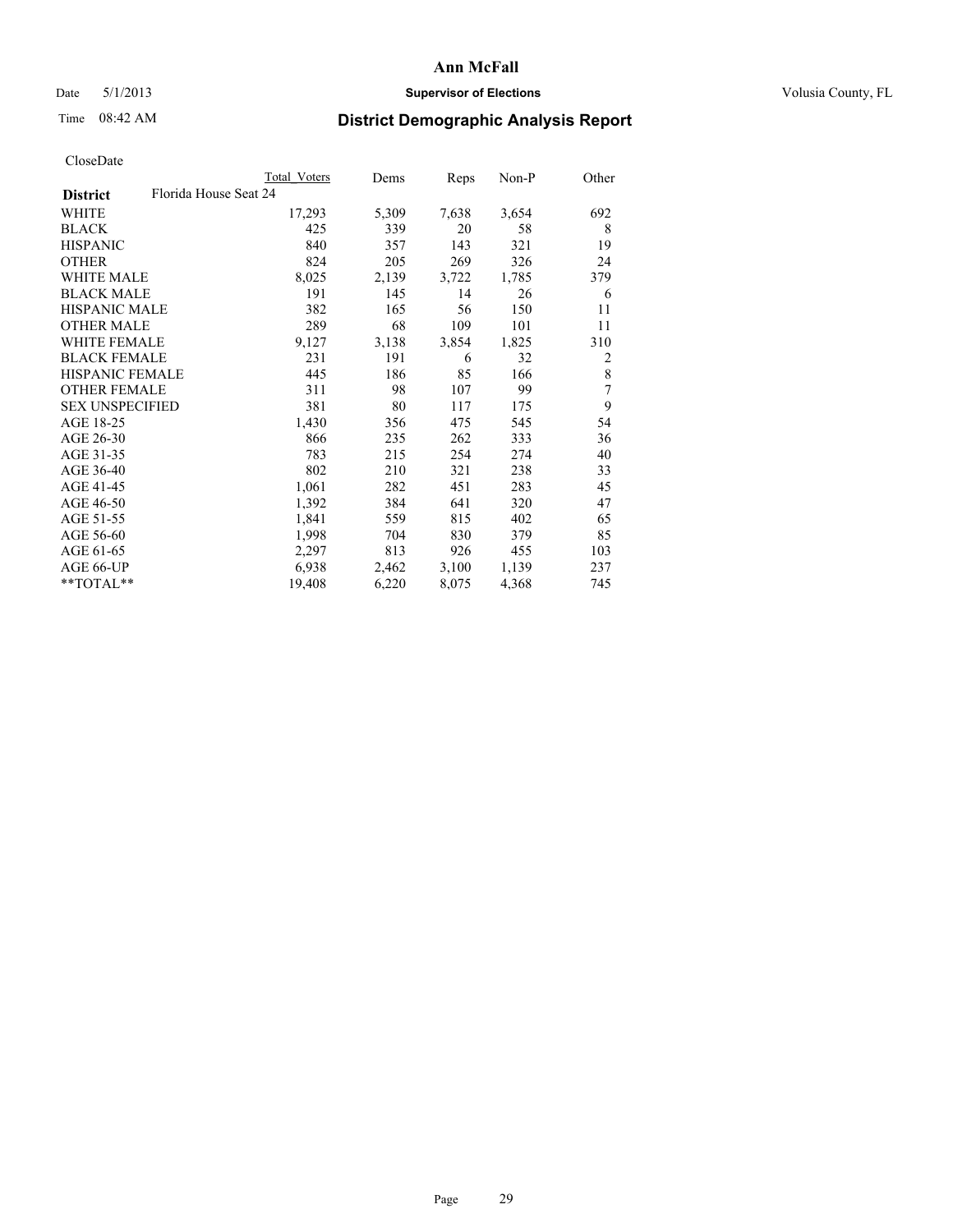### Date 5/1/2013 **Supervisor of Elections Supervisor of Elections** Volusia County, FL

## Time 08:42 AM **District Demographic Analysis Report**

|                                          | Total Voters | Dems   | Reps   | Non-P  | Other |
|------------------------------------------|--------------|--------|--------|--------|-------|
| Florida House Seat 25<br><b>District</b> |              |        |        |        |       |
| <b>WHITE</b>                             | 100,807      | 32,918 | 41,220 | 23,356 | 3,313 |
| <b>BLACK</b>                             | 2,879        | 2,258  | 141    | 422    | 58    |
| <b>HISPANIC</b>                          | 2,209        | 858    | 572    | 737    | 42    |
| <b>OTHER</b>                             | 4,815        | 1,445  | 1,171  | 2,075  | 124   |
| WHITE MALE                               | 46,626       | 13,353 | 20,033 | 11,468 | 1,772 |
| <b>BLACK MALE</b>                        | 1,250        | 915    | 71     | 231    | 33    |
| <b>HISPANIC MALE</b>                     | 995          | 359    | 272    | 337    | 27    |
| <b>OTHER MALE</b>                        | 1,731        | 524    | 451    | 695    | 61    |
| <b>WHITE FEMALE</b>                      | 53,315       | 19,307 | 20,892 | 11,612 | 1,504 |
| <b>BLACK FEMALE</b>                      | 1,599        | 1,320  | 69     | 185    | 25    |
| <b>HISPANIC FEMALE</b>                   | 1,184        | 490    | 289    | 390    | 15    |
| <b>OTHER FEMALE</b>                      | 2,012        | 718    | 532    | 715    | 47    |
| <b>SEX UNSPECIFIED</b>                   | 1,998        | 493    | 495    | 957    | 53    |
| AGE 18-25                                | 8,587        | 2,521  | 2,563  | 3,226  | 277   |
| AGE 26-30                                | 5,954        | 1,863  | 1,730  | 2,157  | 204   |
| AGE 31-35                                | 5,520        | 1,660  | 1,699  | 1,981  | 180   |
| AGE 36-40                                | 5,529        | 1,634  | 1,867  | 1,787  | 241   |
| AGE 41-45                                | 7,117        | 2,101  | 2,748  | 2,065  | 203   |
| AGE 46-50                                | 8,657        | 2,637  | 3,589  | 2,189  | 242   |
| AGE 51-55                                | 10,528       | 3,433  | 4,393  | 2,398  | 304   |
| AGE 56-60                                | 11,009       | 3,978  | 4,435  | 2,283  | 313   |
| AGE 61-65                                | 11,620       | 4,313  | 4,463  | 2,470  | 374   |
| AGE 66-UP                                | 36,371       | 13,405 | 15,653 | 6,108  | 1,205 |
| $*$ $TOTAL**$                            | 110,893      | 37,546 | 43,140 | 26,664 | 3,543 |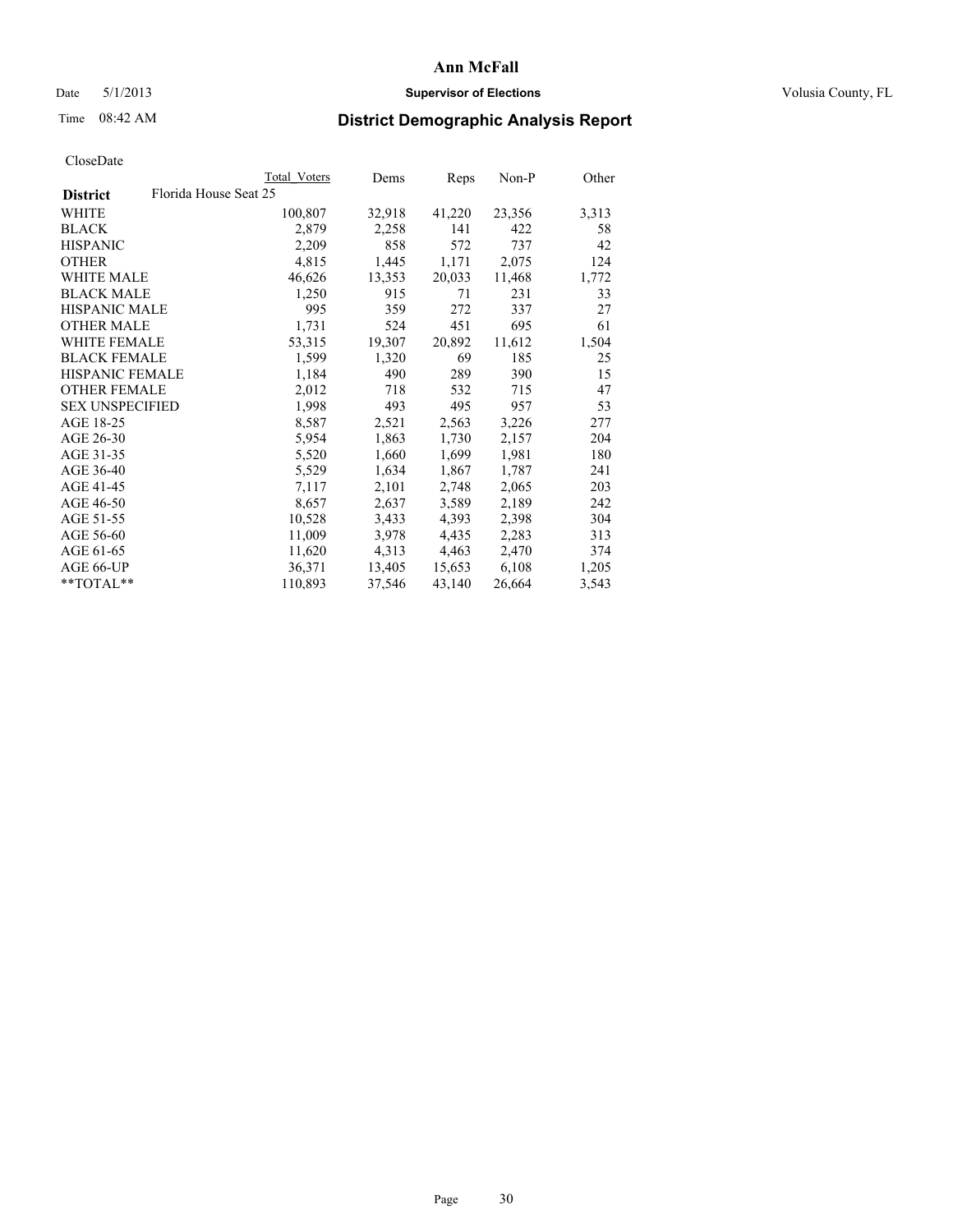### Date 5/1/2013 **Supervisor of Elections Supervisor of Elections** Volusia County, FL

## Time 08:42 AM **District Demographic Analysis Report**

|                                          | Total Voters | Dems   | <b>Reps</b> | Non-P  | Other |
|------------------------------------------|--------------|--------|-------------|--------|-------|
| Florida House Seat 26<br><b>District</b> |              |        |             |        |       |
| WHITE                                    | 63,769       | 22,261 | 24,213      | 14,785 | 2,510 |
| <b>BLACK</b>                             | 19,028       | 15,933 | 454         | 2,484  | 157   |
| <b>HISPANIC</b>                          | 3,435        | 1,567  | 593         | 1,189  | 86    |
| <b>OTHER</b>                             | 4,766        | 1,754  | 847         | 2,070  | 95    |
| WHITE MALE                               | 29,246       | 8,855  | 11,868      | 7,140  | 1,383 |
| <b>BLACK MALE</b>                        | 7,251        | 5,819  | 222         | 1,118  | 92    |
| <b>HISPANIC MALE</b>                     | 1,530        | 652    | 287         | 548    | 43    |
| <b>OTHER MALE</b>                        | 1,471        | 548    | 312         | 571    | 40    |
| WHITE FEMALE                             | 34,028       | 13,248 | 12,178      | 7,487  | 1,115 |
| <b>BLACK FEMALE</b>                      | 11,491       | 9,895  | 224         | 1,308  | 64    |
| <b>HISPANIC FEMALE</b>                   | 1,853        | 890    | 299         | 624    | 40    |
| <b>OTHER FEMALE</b>                      | 1,926        | 842    | 372         | 675    | 37    |
| <b>SEX UNSPECIFIED</b>                   | 2,202        | 766    | 345         | 1,057  | 34    |
| AGE 18-25                                | 12,609       | 6,331  | 2,045       | 3,938  | 295   |
| AGE 26-30                                | 6,817        | 2,971  | 1,418       | 2,216  | 212   |
| AGE 31-35                                | 5,895        | 2,565  | 1,308       | 1,803  | 219   |
| AGE 36-40                                | 5,454        | 2,276  | 1,425       | 1,552  | 201   |
| AGE 41-45                                | 6,426        | 2,640  | 1,882       | 1,700  | 204   |
| AGE 46-50                                | 7,411        | 3,085  | 2,325       | 1,768  | 233   |
| AGE 51-55                                | 8,471        | 3,716  | 2,733       | 1,732  | 290   |
| AGE 56-60                                | 8,189        | 3,848  | 2,567       | 1,527  | 247   |
| AGE 61-65                                | 7,995        | 3,670  | 2,596       | 1,451  | 278   |
| AGE 66-UP                                | 22,040       | 10,573 | 7,839       | 2,945  | 683   |
| **TOTAL**                                | 91,308       | 41,675 | 26,138      | 20,633 | 2,862 |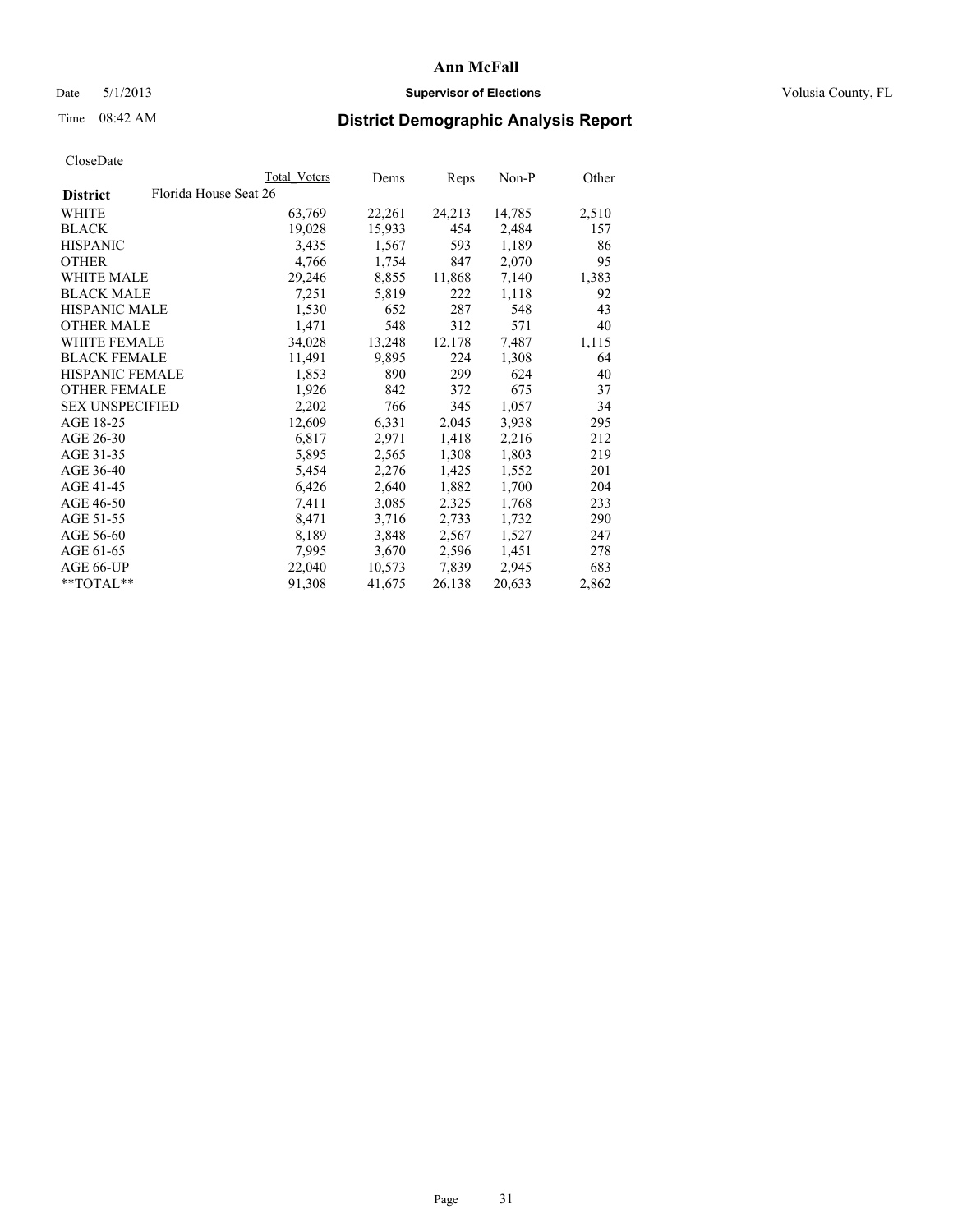### Date 5/1/2013 **Supervisor of Elections Supervisor of Elections** Volusia County, FL

## Time 08:42 AM **District Demographic Analysis Report**

|                        |                       | Total Voters | Dems   | Reps   | Non-P  | Other |
|------------------------|-----------------------|--------------|--------|--------|--------|-------|
| <b>District</b>        | Florida House Seat 27 |              |        |        |        |       |
| <b>WHITE</b>           |                       | 73,406       | 23,322 | 29,361 | 17,787 | 2,936 |
| <b>BLACK</b>           |                       | 6,289        | 4,885  | 286    | 1,009  | 109   |
| <b>HISPANIC</b>        |                       | 15,114       | 7,465  | 2,425  | 4,936  | 288   |
| <b>OTHER</b>           |                       | 4,799        | 1,513  | 992    | 2,176  | 118   |
| <b>WHITE MALE</b>      |                       | 33,943       | 9,474  | 14,311 | 8,575  | 1,583 |
| <b>BLACK MALE</b>      |                       | 2,734        | 1,999  | 158    | 511    | 66    |
| <b>HISPANIC MALE</b>   |                       | 7,031        | 3,321  | 1,215  | 2,334  | 161   |
| <b>OTHER MALE</b>      |                       | 1,640        | 547    | 390    | 652    | 51    |
| <b>WHITE FEMALE</b>    |                       | 38,876       | 13,684 | 14,829 | 9,027  | 1,336 |
| <b>BLACK FEMALE</b>    |                       | 3,483        | 2,831  | 128    | 481    | 43    |
| <b>HISPANIC FEMALE</b> |                       | 7,921        | 4,062  | 1,197  | 2,538  | 124   |
| <b>OTHER FEMALE</b>    |                       | 1,913        | 737    | 402    | 720    | 54    |
| <b>SEX UNSPECIFIED</b> |                       | 2,067        | 530    | 434    | 1,070  | 33    |
| AGE 18-25              |                       | 10,325       | 3,402  | 2,374  | 4,170  | 379   |
| AGE 26-30              |                       | 6,519        | 2,171  | 1,602  | 2,519  | 227   |
| AGE 31-35              |                       | 6,865        | 2,347  | 1,730  | 2,472  | 316   |
| AGE 36-40              |                       | 7,022        | 2,427  | 2,036  | 2,269  | 290   |
| AGE 41-45              |                       | 7,805        | 2,669  | 2,660  | 2,198  | 278   |
| AGE 46-50              |                       | 9,104        | 3,209  | 3,241  | 2,349  | 305   |
| AGE 51-55              |                       | 9,823        | 3,574  | 3,721  | 2,227  | 301   |
| AGE 56-60              |                       | 9,332        | 3,640  | 3,351  | 2,049  | 292   |
| AGE 61-65              |                       | 8,761        | 3,564  | 3,117  | 1,782  | 298   |
| AGE 66-UP              |                       | 24,293       | 10,293 | 9,269  | 3,962  | 769   |
| $*$ $TOTAL**$          |                       | 99,849       | 37,296 | 33,101 | 25,997 | 3,455 |
|                        |                       |              |        |        |        |       |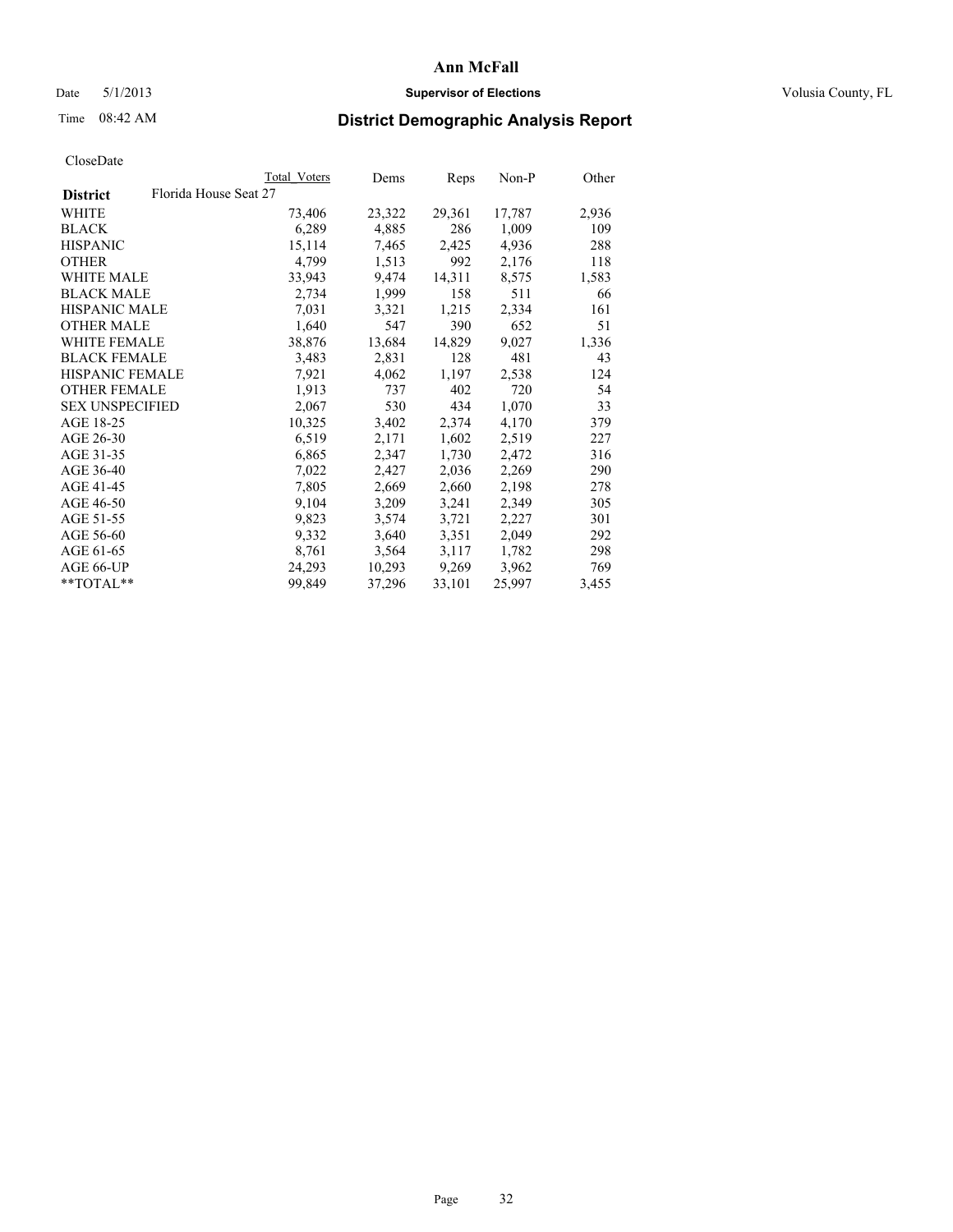### Date 5/1/2013 **Supervisor of Elections Supervisor of Elections** Volusia County, FL

## Time 08:42 AM **District Demographic Analysis Report**

|                        |                         | Total Voters | Dems   | Reps   | $Non-P$ | Other |
|------------------------|-------------------------|--------------|--------|--------|---------|-------|
| <b>District</b>        | School Board District 1 |              |        |        |         |       |
| WHITE                  |                         | 52,721       | 16,500 | 22,823 | 11,181  | 2,217 |
| <b>BLACK</b>           |                         | 4,709        | 3,829  | 168    | 650     | 62    |
| <b>HISPANIC</b>        |                         | 4,136        | 1,815  | 786    | 1,434   | 101   |
| <b>OTHER</b>           |                         | 3,015        | 915    | 743    | 1,274   | 83    |
| WHITE MALE             |                         | 24,087       | 6,540  | 10,991 | 5,376   | 1,180 |
| <b>BLACK MALE</b>      |                         | 1,870        | 1,451  | 73     | 309     | 37    |
| <b>HISPANIC MALE</b>   |                         | 1,820        | 754    | 376    | 644     | 46    |
| <b>OTHER MALE</b>      |                         | 988          | 320    | 270    | 367     | 31    |
| <b>WHITE FEMALE</b>    |                         | 28,219       | 9,854  | 11,662 | 5,681   | 1,022 |
| <b>BLACK FEMALE</b>    |                         | 2,779        | 2,335  | 91     | 329     | 24    |
| <b>HISPANIC FEMALE</b> |                         | 2,269        | 1,039  | 404    | 773     | 53    |
| <b>OTHER FEMALE</b>    |                         | 1,186        | 426    | 299    | 428     | 33    |
| <b>SEX UNSPECIFIED</b> |                         | 1,363        | 340    | 354    | 632     | 37    |
| AGE 18-25              |                         | 6,460        | 2,044  | 1,775  | 2,383   | 258   |
| AGE 26-30              |                         | 3,973        | 1,272  | 1,140  | 1,413   | 148   |
| AGE 31-35              |                         | 3,975        | 1,309  | 1,223  | 1,256   | 187   |
| AGE 36-40              |                         | 3,907        | 1,269  | 1,307  | 1,144   | 187   |
| AGE 41-45              |                         | 4,783        | 1,517  | 1,806  | 1,281   | 179   |
| AGE 46-50              |                         | 5,447        | 1,724  | 2,263  | 1,252   | 208   |
| AGE 51-55              |                         | 6,117        | 2,134  | 2,564  | 1,208   | 211   |
| AGE 56-60              |                         | 6,081        | 2,308  | 2,409  | 1,148   | 216   |
| AGE 61-65              |                         | 6,100        | 2,402  | 2,448  | 1,008   | 242   |
| AGE 66-UP              |                         | 17,883       | 7,136  | 7,611  | 2,502   | 634   |
| $*$ $TOTAL**$          |                         | 64,726       | 23,115 | 24,546 | 14,595  | 2,470 |
|                        |                         |              |        |        |         |       |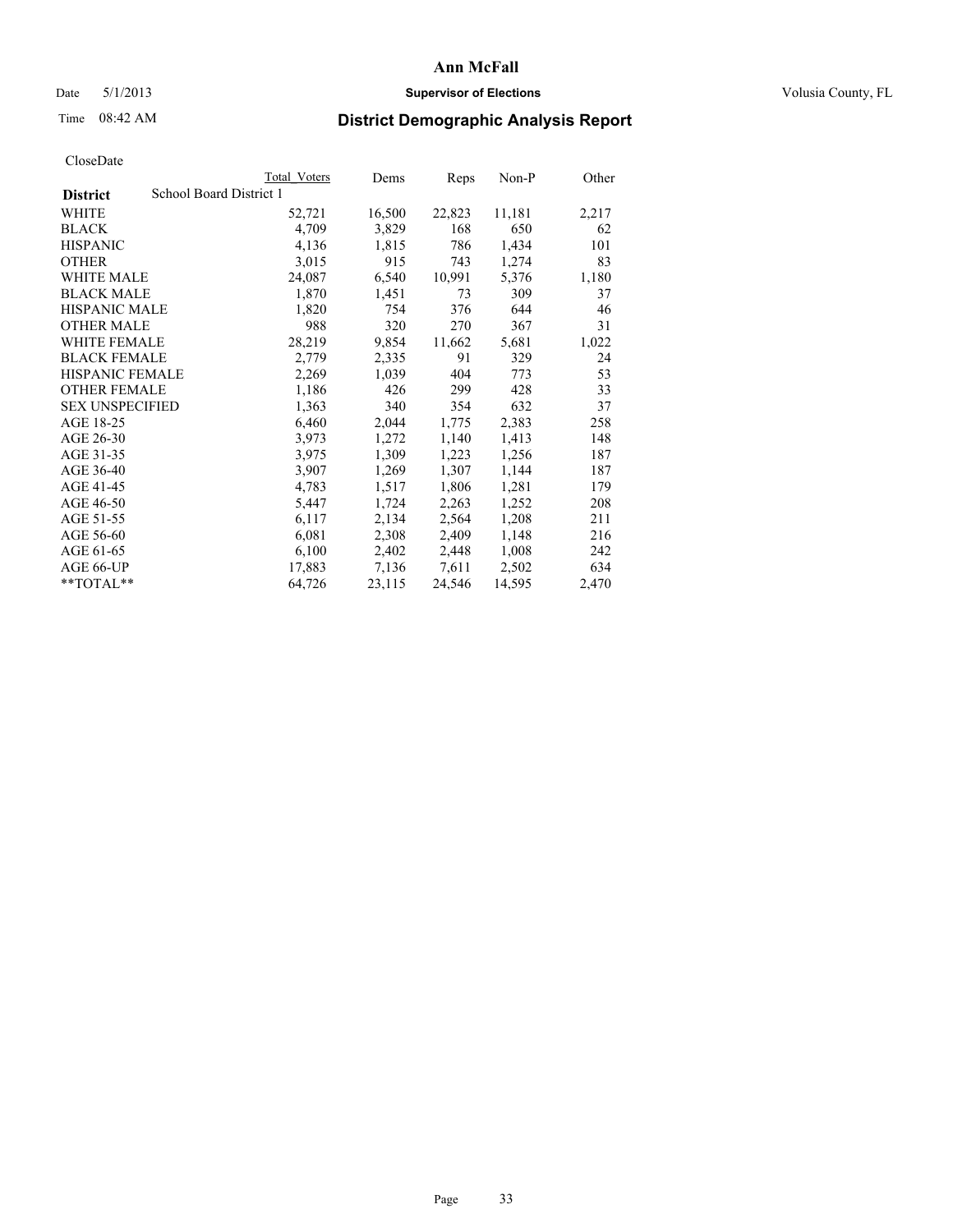## Date 5/1/2013 **Supervisor of Elections Supervisor of Elections** Volusia County, FL

## Time 08:42 AM **District Demographic Analysis Report**

|                        |                         | Total Voters | Dems   | Reps   | Non-P  | Other |
|------------------------|-------------------------|--------------|--------|--------|--------|-------|
| <b>District</b>        | School Board District 2 |              |        |        |        |       |
| <b>WHITE</b>           |                         | 44,911       | 15,697 | 16,664 | 10,919 | 1,631 |
| <b>BLACK</b>           |                         | 12,135       | 10,160 | 270    | 1,611  | 94    |
| <b>HISPANIC</b>        |                         | 1,598        | 719    | 319    | 535    | 25    |
| <b>OTHER</b>           |                         | 3,217        | 1,221  | 545    | 1,388  | 63    |
| <b>WHITE MALE</b>      |                         | 20,983       | 6,397  | 8,297  | 5,358  | 931   |
| <b>BLACK MALE</b>      |                         | 4,590        | 3,698  | 132    | 713    | 47    |
| <b>HISPANIC MALE</b>   |                         | 744          | 311    | 157    | 259    | 17    |
| <b>OTHER MALE</b>      |                         | 1,034        | 384    | 200    | 420    | 30    |
| <b>WHITE FEMALE</b>    |                         | 23,516       | 9,151  | 8,246  | 5,432  | 687   |
| <b>BLACK FEMALE</b>    |                         | 7,342        | 6,306  | 134    | 855    | 47    |
| <b>HISPANIC FEMALE</b> |                         | 820          | 393    | 157    | 262    | 8     |
| <b>OTHER FEMALE</b>    |                         | 1,354        | 601    | 252    | 480    | 21    |
| <b>SEX UNSPECIFIED</b> |                         | 1,478        | 556    | 223    | 674    | 25    |
| AGE 18-25              |                         | 8,250        | 4,505  | 1,175  | 2,407  | 163   |
| AGE 26-30              |                         | 4,472        | 1,988  | 885    | 1,464  | 135   |
| AGE 31-35              |                         | 3,510        | 1,518  | 747    | 1,124  | 121   |
| AGE 36-40              |                         | 3,111        | 1,312  | 745    | 959    | 95    |
| AGE 41-45              |                         | 3,660        | 1,549  | 996    | 1,007  | 108   |
| AGE 46-50              |                         | 4,512        | 1,904  | 1,344  | 1,154  | 110   |
| AGE 51-55              |                         | 5,623        | 2,422  | 1,808  | 1,221  | 172   |
| AGE 56-60              |                         | 5,464        | 2,454  | 1,730  | 1,127  | 153   |
| AGE 61-65              |                         | 5,879        | 2,499  | 1,908  | 1,285  | 187   |
| AGE 66-UP              |                         | 17,613       | 7,774  | 6,482  | 2,781  | 576   |
| $*$ $TOTAL**$          |                         | 62,095       | 27,926 | 17,820 | 14,529 | 1,820 |
|                        |                         |              |        |        |        |       |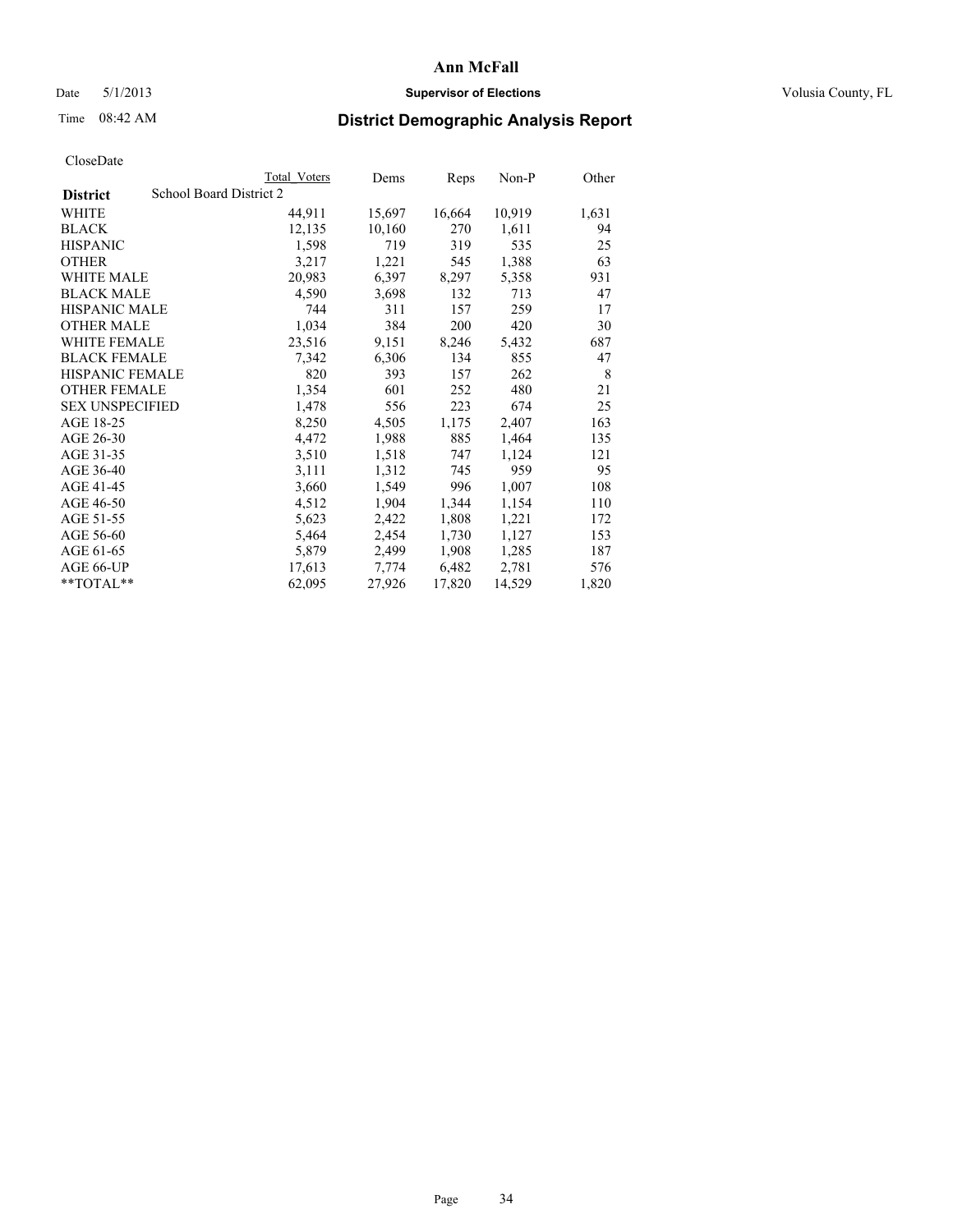### Date 5/1/2013 **Supervisor of Elections Supervisor of Elections** Volusia County, FL

## Time 08:42 AM **District Demographic Analysis Report**

|                                            | Total Voters | Dems   | <b>Reps</b> | Non-P  | Other |
|--------------------------------------------|--------------|--------|-------------|--------|-------|
| School Board District 3<br><b>District</b> |              |        |             |        |       |
| WHITE                                      | 64,203       | 21,177 | 25,585      | 15,483 | 1,958 |
| <b>BLACK</b>                               | 1,956        | 1,605  | 74          | 255    | 22    |
| <b>HISPANIC</b>                            | 1,074        | 415    | 283         | 349    | 27    |
| <b>OTHER</b>                               | 2,569        | 720    | 591         | 1,192  | 66    |
| <b>WHITE MALE</b>                          | 29,665       | 8,569  | 12,523      | 7,521  | 1,052 |
| <b>BLACK MALE</b>                          | 859          | 665    | 40          | 138    | 16    |
| <b>HISPANIC MALE</b>                       | 486          | 174    | 125         | 172    | 15    |
| <b>OTHER MALE</b>                          | 883          | 253    | 237         | 363    | 30    |
| <b>WHITE FEMALE</b>                        | 34,002       | 12,451 | 12,866      | 7.796  | 889   |
| <b>BLACK FEMALE</b>                        | 1,078        | 924    | 33          | 115    | 6     |
| <b>HISPANIC FEMALE</b>                     | 575          | 237    | 154         | 172    | 12    |
| <b>OTHER FEMALE</b>                        | 1,034        | 364    | 262         | 379    | 29    |
| <b>SEX UNSPECIFIED</b>                     | 1,220        | 280    | 293         | 623    | 24    |
| AGE 18-25                                  | 5,329        | 1,546  | 1,482       | 2,130  | 171   |
| AGE 26-30                                  | 3,571        | 1,139  | 972         | 1,356  | 104   |
| AGE 31-35                                  | 3,592        | 1,049  | 1,073       | 1,358  | 112   |
| AGE 36-40                                  | 3,613        | 1,092  | 1,221       | 1,160  | 140   |
| AGE 41-45                                  | 4,582        | 1,395  | 1,720       | 1,358  | 109   |
| AGE 46-50                                  | 5,329        | 1,660  | 2,144       | 1,395  | 130   |
| AGE 51-55                                  | 6,562        | 2,151  | 2,711       | 1,526  | 174   |
| AGE 56-60                                  | 7,102        | 2,626  | 2,767       | 1,511  | 198   |
| AGE 61-65                                  | 7,370        | 2,805  | 2,785       | 1,559  | 221   |
| AGE 66-UP                                  | 22,833       | 8,480  | 9,677       | 3,958  | 718   |
| $*$ $TOTAL**$                              | 69,883       | 23,943 | 26,552      | 17,311 | 2,077 |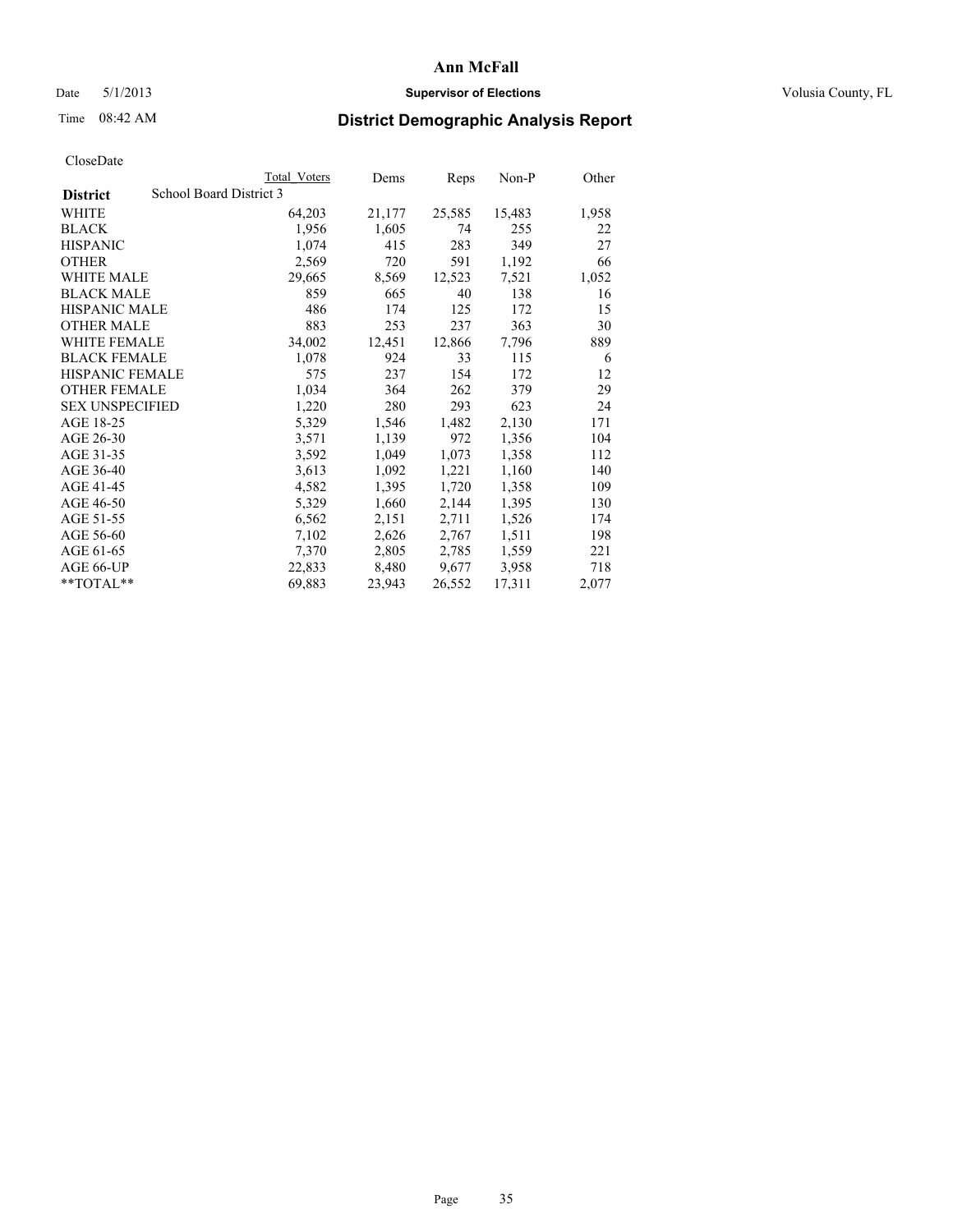### Date 5/1/2013 **Supervisor of Elections Supervisor of Elections** Volusia County, FL

## Time 08:42 AM **District Demographic Analysis Report**

|                        |                         | Total Voters | Dems   | Reps   | Non-P  | Other |
|------------------------|-------------------------|--------------|--------|--------|--------|-------|
| <b>District</b>        | School Board District 4 |              |        |        |        |       |
| <b>WHITE</b>           |                         | 54,755       | 18,361 | 22,022 | 12,460 | 1,912 |
| <b>BLACK</b>           |                         | 4,712        | 3,873  | 155    | 622    | 62    |
| <b>HISPANIC</b>        |                         | 1,589        | 681    | 338    | 542    | 28    |
| <b>OTHER</b>           |                         | 3,133        | 991    | 769    | 1,300  | 73    |
| <b>WHITE MALE</b>      |                         | 25,038       | 7,347  | 10,593 | 6,077  | 1,021 |
| <b>BLACK MALE</b>      |                         | 1,866        | 1,438  | 82     | 306    | 40    |
| <b>HISPANIC MALE</b>   |                         | 684          | 272    | 160    | 233    | 19    |
| <b>OTHER MALE</b>      |                         | 1,103        | 335    | 304    | 426    | 38    |
| <b>WHITE FEMALE</b>    |                         | 29,306       | 10,904 | 11,283 | 6,243  | 876   |
| <b>BLACK FEMALE</b>    |                         | 2,796        | 2,393  | 73     | 308    | 22    |
| <b>HISPANIC FEMALE</b> |                         | 886          | 402    | 171    | 304    | 9     |
| <b>OTHER FEMALE</b>    |                         | 1,295        | 488    | 354    | 423    | 30    |
| <b>SEX UNSPECIFIED</b> |                         | 1,215        | 327    | 264    | 604    | 20    |
| AGE 18-25              |                         | 5,638        | 1,994  | 1,476  | 2,030  | 138   |
| AGE 26-30              |                         | 3,672        | 1,294  | 1,007  | 1,248  | 123   |
| AGE 31-35              |                         | 3,284        | 1,196  | 874    | 1,103  | 111   |
| AGE 36-40              |                         | 3,338        | 1,119  | 1,048  | 1,030  | 141   |
| AGE 41-45              |                         | 4,236        | 1,396  | 1,541  | 1,153  | 146   |
| AGE 46-50              |                         | 5,263        | 1,779  | 2,029  | 1,286  | 169   |
| AGE 51-55              |                         | 6,192        | 2,196  | 2,383  | 1,411  | 202   |
| AGE 56-60              |                         | 6,404        | 2,535  | 2,405  | 1,276  | 188   |
| AGE 61-65              |                         | 6,455        | 2,555  | 2,351  | 1,323  | 226   |
| AGE 66-UP              |                         | 19,822       | 7,893  | 8,188  | 3,106  | 635   |
| $*$ $TOTAL**$          |                         | 64,305       | 23,957 | 23,302 | 14,967 | 2,079 |
|                        |                         |              |        |        |        |       |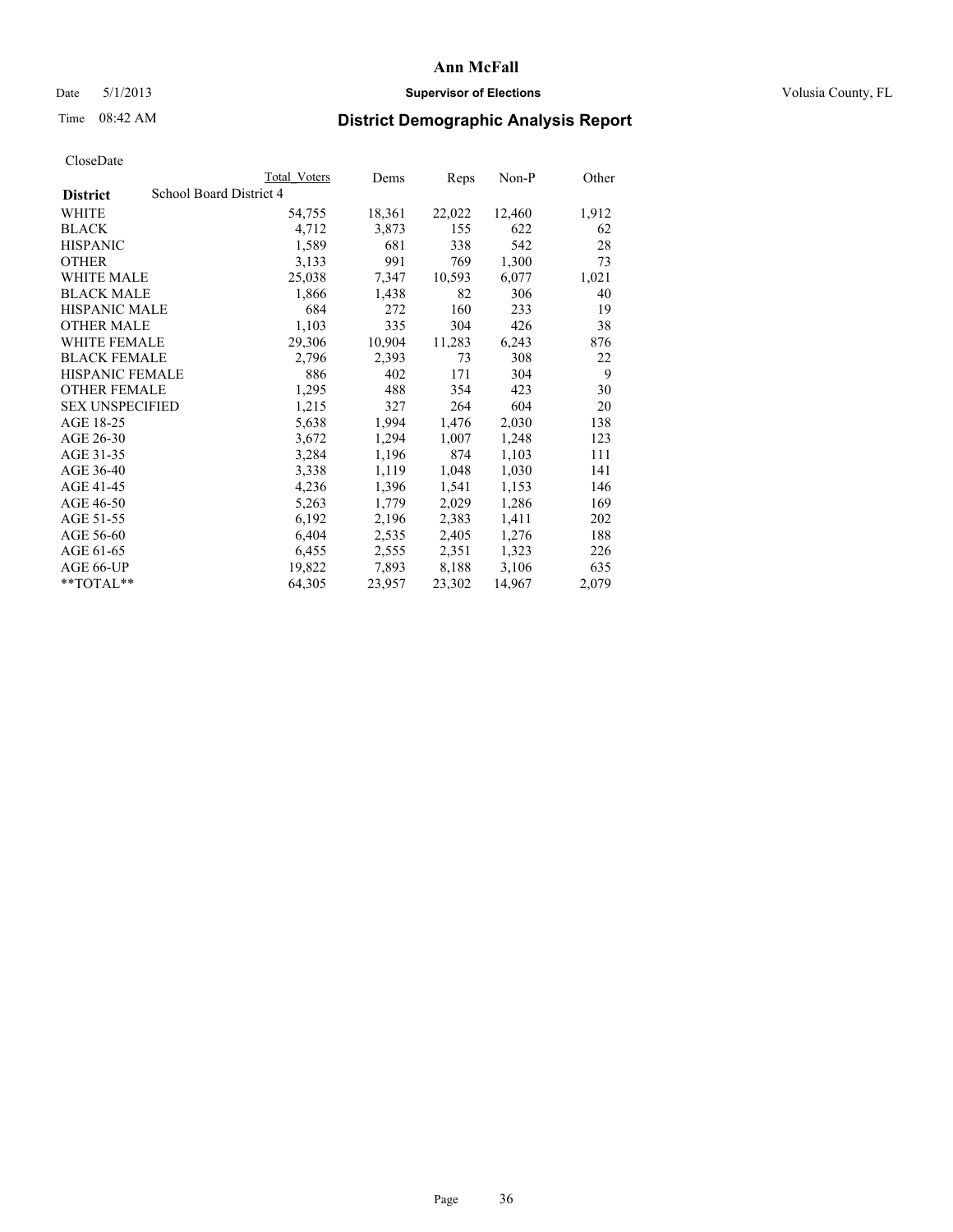## Date 5/1/2013 **Supervisor of Elections Supervisor of Elections** Volusia County, FL

# Time 08:42 AM **District Demographic Analysis Report**

|                        |                         | <b>Total Voters</b> | Dems   | Reps   | $Non-P$ | Other |
|------------------------|-------------------------|---------------------|--------|--------|---------|-------|
| <b>District</b>        | School Board District 5 |                     |        |        |         |       |
| WHITE                  |                         | 38,685              | 12,075 | 15,338 | 9,539   | 1,733 |
| <b>BLACK</b>           |                         | 5,109               | 3,948  | 234    | 835     | 92    |
| <b>HISPANIC</b>        |                         | 13,201              | 6,617  | 2,007  | 4,323   | 254   |
| <b>OTHER</b>           |                         | 3,270               | 1,070  | 631    | 1,493   | 76    |
| WHITE MALE             |                         | 18,067              | 4,968  | 7,530  | 4,636   | 933   |
| <b>BLACK MALE</b>      |                         | 2,241               | 1,626  | 138    | 420     | 57    |
| <b>HISPANIC MALE</b>   |                         | 6,204               | 2,986  | 1,012  | 2,061   | 145   |
| <b>OTHER MALE</b>      |                         | 1,123               | 395    | 251    | 443     | 34    |
| <b>WHITE FEMALE</b>    |                         | 20,303              | 7,017  | 7,696  | 4,799   | 791   |
| <b>BLACK FEMALE</b>    |                         | 2,809               | 2,279  | 96     | 399     | 35    |
| HISPANIC FEMALE        |                         | 6,853               | 3,557  | 984    | 2,207   | 105   |
| <b>OTHER FEMALE</b>    |                         | 1,293               | 516    | 246    | 499     | 32    |
| <b>SEX UNSPECIFIED</b> |                         | 1,372               | 366    | 257    | 726     | 23    |
| AGE 18-25              |                         | 7,274               | 2,521  | 1,549  | 2,929   | 275   |
| AGE 26-30              |                         | 4,468               | 1,547  | 1,008  | 1,744   | 169   |
| AGE 31-35              |                         | 4,702               | 1,715  | 1,074  | 1,689   | 224   |
| AGE 36-40              |                         | 4,838               | 1,755  | 1,328  | 1,553   | 202   |
| AGE 41-45              |                         | 5,148               | 1,835  | 1,678  | 1,447   | 188   |
| AGE 46-50              |                         | 6,013               | 2,248  | 2,016  | 1,539   | 210   |
| AGE 51-55              |                         | 6,169               | 2,379  | 2,196  | 1,393   | 201   |
| AGE 56-60              |                         | 5,477               | 2,247  | 1,872  | 1,176   | 182   |
| AGE 61-65              |                         | 4,869               | 2,099  | 1,610  | 983     | 177   |
| AGE 66-UP              |                         | 11,491              | 5,450  | 3,903  | 1,807   | 331   |
| $*$ $TOTAL**$          |                         | 60,449              | 23,796 | 18,234 | 16,260  | 2,159 |
|                        |                         |                     |        |        |         |       |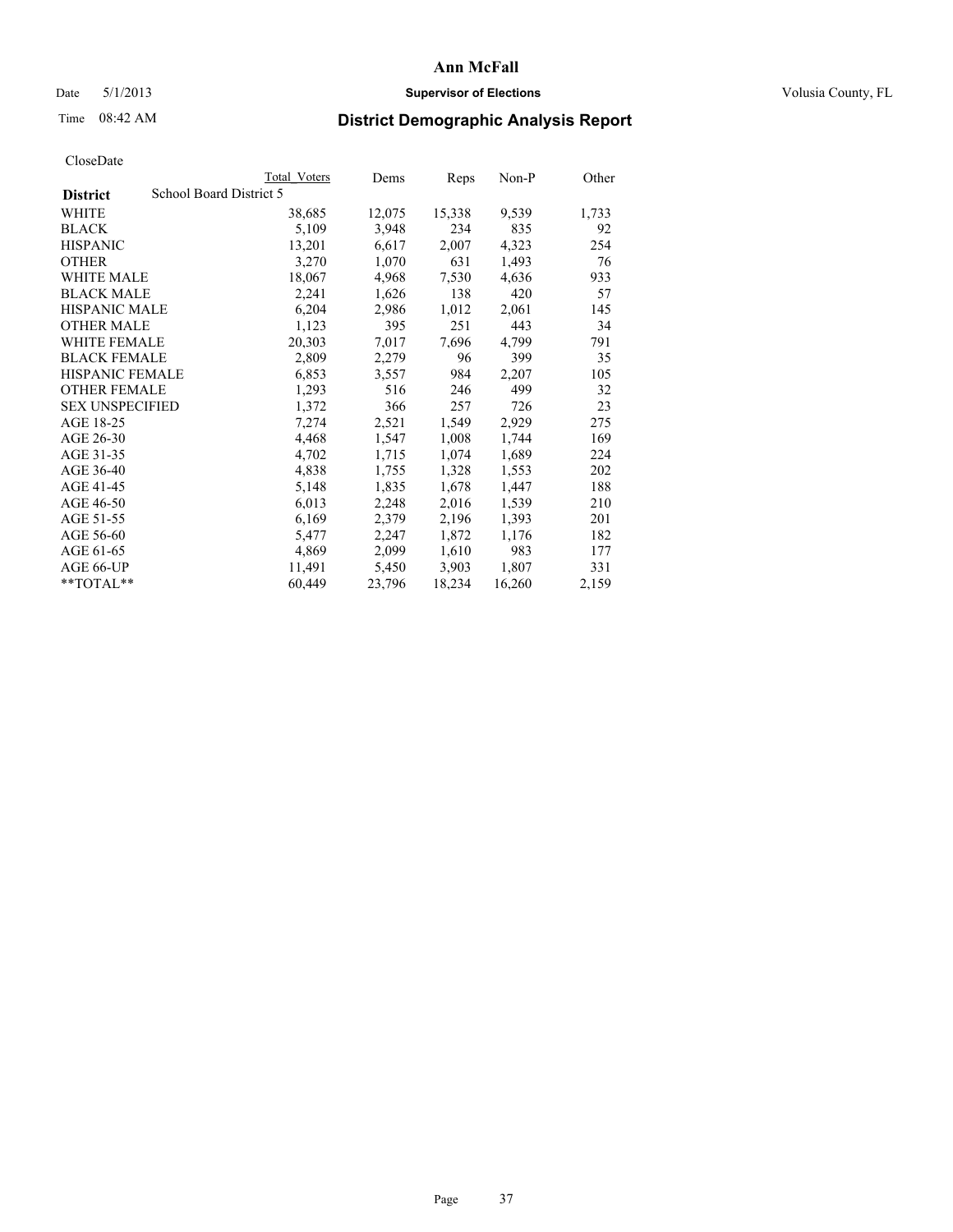## Date 5/1/2013 **Supervisor of Elections Supervisor of Elections** Volusia County, FL

# Time 08:42 AM **District Demographic Analysis Report**

| Total Voters | Dems                  | Reps   | Non-P  | Other |
|--------------|-----------------------|--------|--------|-------|
|              |                       |        |        |       |
| 55,987       | 19,102                | 22,141 | 12,818 | 1,926 |
| 11,234       | 9,396                 | 276    | 1,452  | 110   |
| 1,626        | 733                   | 346    | 516    | 31    |
| 3,793        | 1,340                 | 794    | 1,586  | 73    |
| 25,776       | 7,720                 | 10,732 | 6,279  | 1,045 |
| 4,302        | 3,435                 | 135    | 673    | 59    |
| 711          | 288                   | 162    | 237    | 24    |
| 1,264        | 442                   | 310    | 473    | 39    |
| 29,781       | 11,257                | 11,259 | 6,399  | 866   |
| 6,752        | 5,819                 | 140    | 742    | 51    |
| 898          | 440                   | 176    | 275    | 7     |
| 1,579        | 655                   | 378    | 516    | 30    |
| 1,577        | 515                   | 265    | 778    | 19    |
| 8,714        | 4,418                 | 1,509  | 2,628  | 159   |
| 4,591        | 1,936                 | 1,060  | 1,460  | 135   |
| 3,776        | 1,554                 | 900    | 1,201  | 121   |
| 3,770        | 1,449                 | 1,053  | 1,131  | 137   |
| 4,640        | 1,720                 | 1,544  | 1,231  | 145   |
| 5,789        | 2,220                 | 2,008  | 1,380  | 181   |
| 6,778        | 2,668                 | 2,410  | 1,483  | 217   |
| 6.919        | 2,939                 | 2,421  | 1,365  | 194   |
| 6,924        | 2,936                 | 2,367  | 1,394  | 227   |
| 20,923       | 8,831                 | 8,303  | 3,158  | 631   |
| 72,825       | 30,671                | 23,575 | 16,432 | 2,147 |
|              | Florida Senate Seat 6 |        |        |       |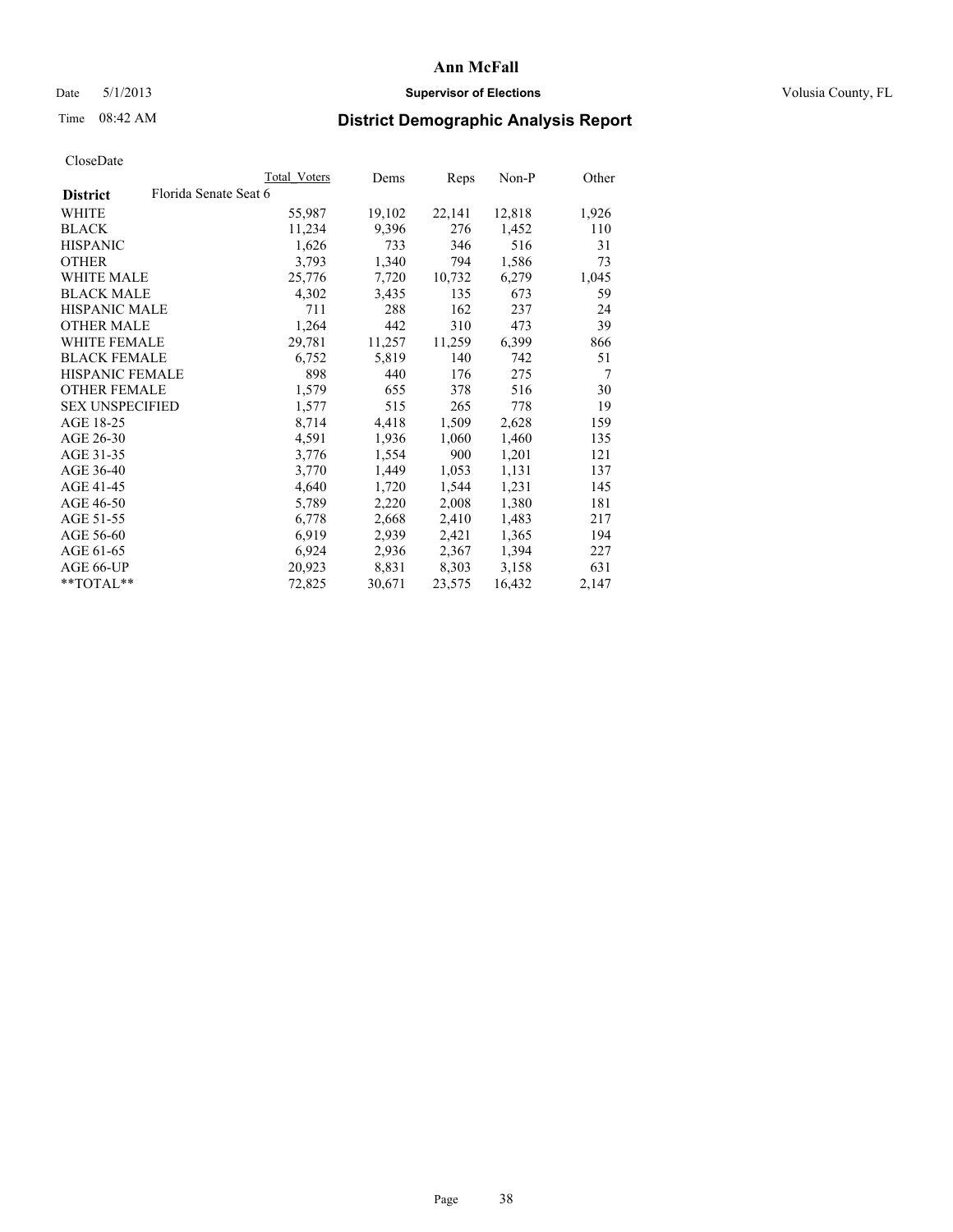## Date 5/1/2013 **Supervisor of Elections Supervisor of Elections** Volusia County, FL

# Time 08:42 AM **District Demographic Analysis Report**

|                        |                       | Total Voters | Dems   | Reps   | Non-P  | Other |
|------------------------|-----------------------|--------------|--------|--------|--------|-------|
| <b>District</b>        | Florida Senate Seat 8 |              |        |        |        |       |
| <b>WHITE</b>           |                       | 176,258      | 58,208 | 69,957 | 41,508 | 6,585 |
| <b>BLACK</b>           |                       | 15,625       | 12,658 | 524    | 2,249  | 194   |
| <b>HISPANIC</b>        |                       | 15,757       | 7.481  | 2,661  | 5,306  | 309   |
| <b>OTHER</b>           |                       | 9,810        | 3,090  | 2,092  | 4,374  | 254   |
| <b>WHITE MALE</b>      |                       | 81,243       | 23,481 | 34,101 | 20,084 | 3,577 |
| <b>BLACK MALE</b>      |                       | 6,332        | 4,869  | 282    | 1,061  | 120   |
| <b>HISPANIC MALE</b>   |                       | 7,273        | 3.313  | 1,297  | 2,487  | 176   |
| <b>OTHER MALE</b>      |                       | 3,309        | 1,070  | 802    | 1,327  | 110   |
| <b>WHITE FEMALE</b>    |                       | 93,566       | 34,296 | 35,349 | 20,960 | 2,961 |
| <b>BLACK FEMALE</b>    |                       | 9,100        | 7,646  | 234    | 1,147  | 73    |
| <b>HISPANIC FEMALE</b> |                       | 8,306        | 4,082  | 1,343  | 2,754  | 127   |
| <b>OTHER FEMALE</b>    |                       | 3,944        | 1,502  | 875    | 1,466  | 101   |
| <b>SEX UNSPECIFIED</b> |                       | 4,377        | 1,178  | 951    | 2,151  | 97    |
| AGE 18-25              |                       | 21,183       | 7,273  | 5,122  | 8,045  | 743   |
| AGE 26-30              |                       | 13,610       | 4,693  | 3,386  | 5,054  | 477   |
| AGE 31-35              |                       | 13,288       | 4,628  | 3,468  | 4,660  | 532   |
| AGE 36-40              |                       | 12,976       | 4,454  | 3,943  | 4,028  | 551   |
| AGE 41-45              |                       | 15,293       | 5,195  | 5,260  | 4,354  | 484   |
| AGE 46-50              |                       | 17,827       | 6,159  | 6,607  | 4,535  | 526   |
| AGE 51-55              |                       | 20,737       | 7,592  | 7,910  | 4,596  | 639   |
| AGE 56-60              |                       | 20,672       | 8,184  | 7,580  | 4,258  | 650   |
| AGE 61-65              |                       | 20,913       | 8,364  | 7,567  | 4,243  | 739   |
| AGE 66-UP              |                       | 61,442       | 25,101 | 24,470 | 9,851  | 2,020 |
| $*$ $TOTAL**$          |                       | 217,942      | 81,644 | 75,313 | 53,624 | 7,361 |
|                        |                       |              |        |        |        |       |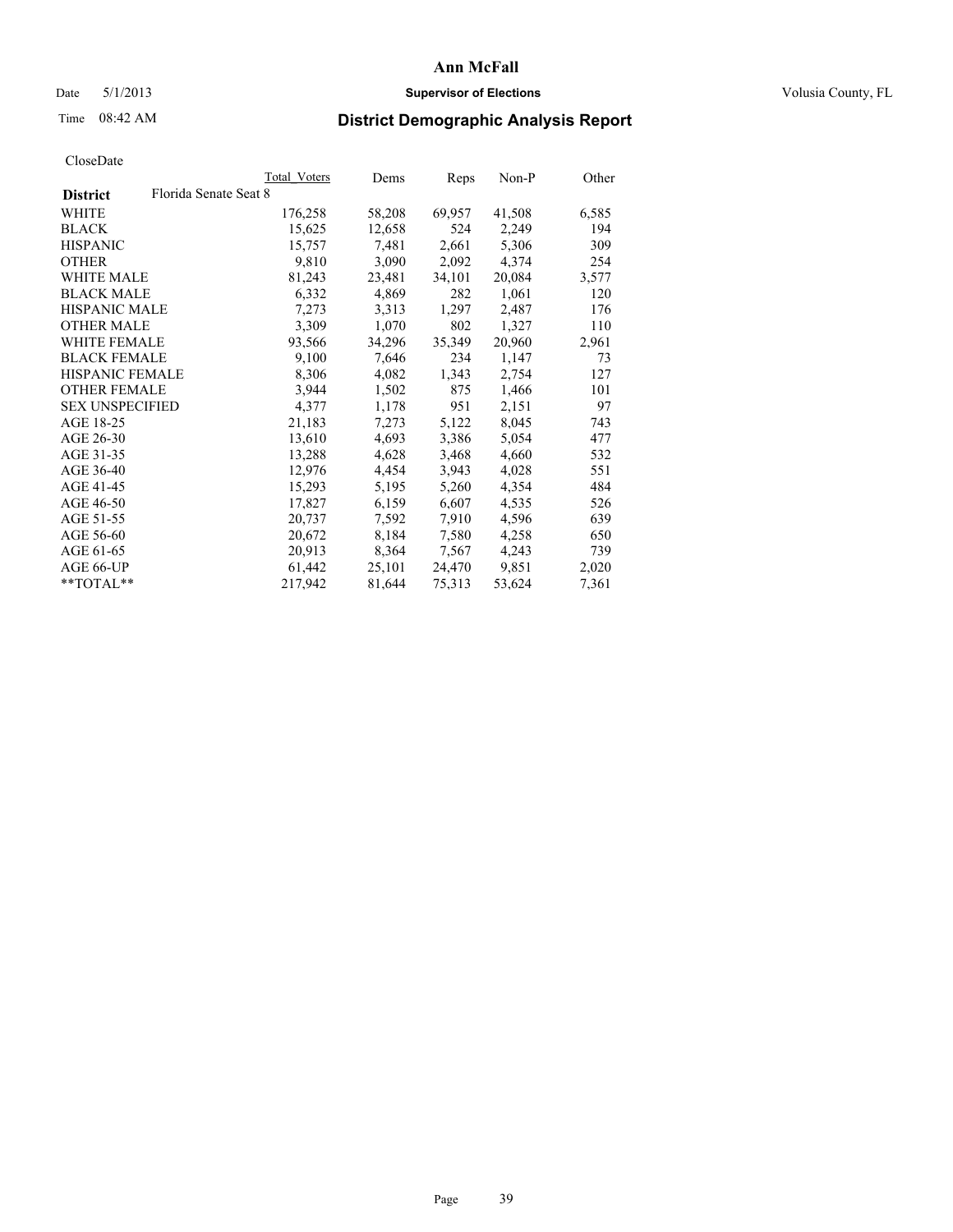## Date 5/1/2013 **Supervisor of Elections Supervisor of Elections** Volusia County, FL

# Time 08:42 AM **District Demographic Analysis Report**

|                                           | Total Voters | Dems   | Reps   | Non-P | Other |
|-------------------------------------------|--------------|--------|--------|-------|-------|
| Florida Senate Seat 10<br><b>District</b> |              |        |        |       |       |
| WHITE                                     | 23,030       | 6,500  | 10,334 | 5,256 | 940   |
| <b>BLACK</b>                              | 1,762        | 1,361  | 101    | 272   | 28    |
| <b>HISPANIC</b>                           | 4,215        | 2,033  | 726    | 1,361 | 95    |
| <b>OTHER</b>                              | 1,601        | 487    | 393    | 687   | 34    |
| WHITE MALE                                | 10,821       | 2,620  | 5,101  | 2,605 | 495   |
| <b>BLACK MALE</b>                         | 792          | 574    | 48     | 152   | 18    |
| <b>HISPANIC MALE</b>                      | 1,954        | 896    | 371    | 645   | 42    |
| <b>OTHER MALE</b>                         | 558          | 175    | 150    | 219   | 14    |
| <b>WHITE FEMALE</b>                       | 11,999       | 3,824  | 5,145  | 2,592 | 438   |
| <b>BLACK FEMALE</b>                       | 952          | 772    | 53     | 117   | 10    |
| <b>HISPANIC FEMALE</b>                    | 2,199        | 1,106  | 351    | 689   | 53    |
| <b>OTHER FEMALE</b>                       | 639          | 238    | 160    | 227   | 14    |
| <b>SEX UNSPECIFIED</b>                    | 694          | 176    | 175    | 330   | 13    |
| AGE 18-25                                 | 3,054        | 919    | 826    | 1,206 | 103   |
| AGE 26-30                                 | 1,955        | 611    | 566    | 711   | 67    |
| AGE 31-35                                 | 1,999        | 605    | 623    | 669   | 102   |
| AGE 36-40                                 | 2,061        | 644    | 653    | 687   | 77    |
| AGE 41-45                                 | 2,476        | 777    | 937    | 661   | 101   |
| AGE 46-50                                 | 2,948        | 936    | 1,181  | 711   | 120   |
| AGE 51-55                                 | 3,148        | 1,022  | 1,342  | 680   | 104   |
| AGE 56-60                                 | 2,937        | 1,047  | 1,182  | 615   | 93    |
| AGE 61-65                                 | 2,836        | 1,060  | 1,168  | 521   | 87    |
| AGE 66-UP                                 | 7,277        | 2,801  | 3,088  | 1,145 | 243   |
| $*$ TOTAL $*$                             | 30,691       | 10,422 | 11,566 | 7,606 | 1,097 |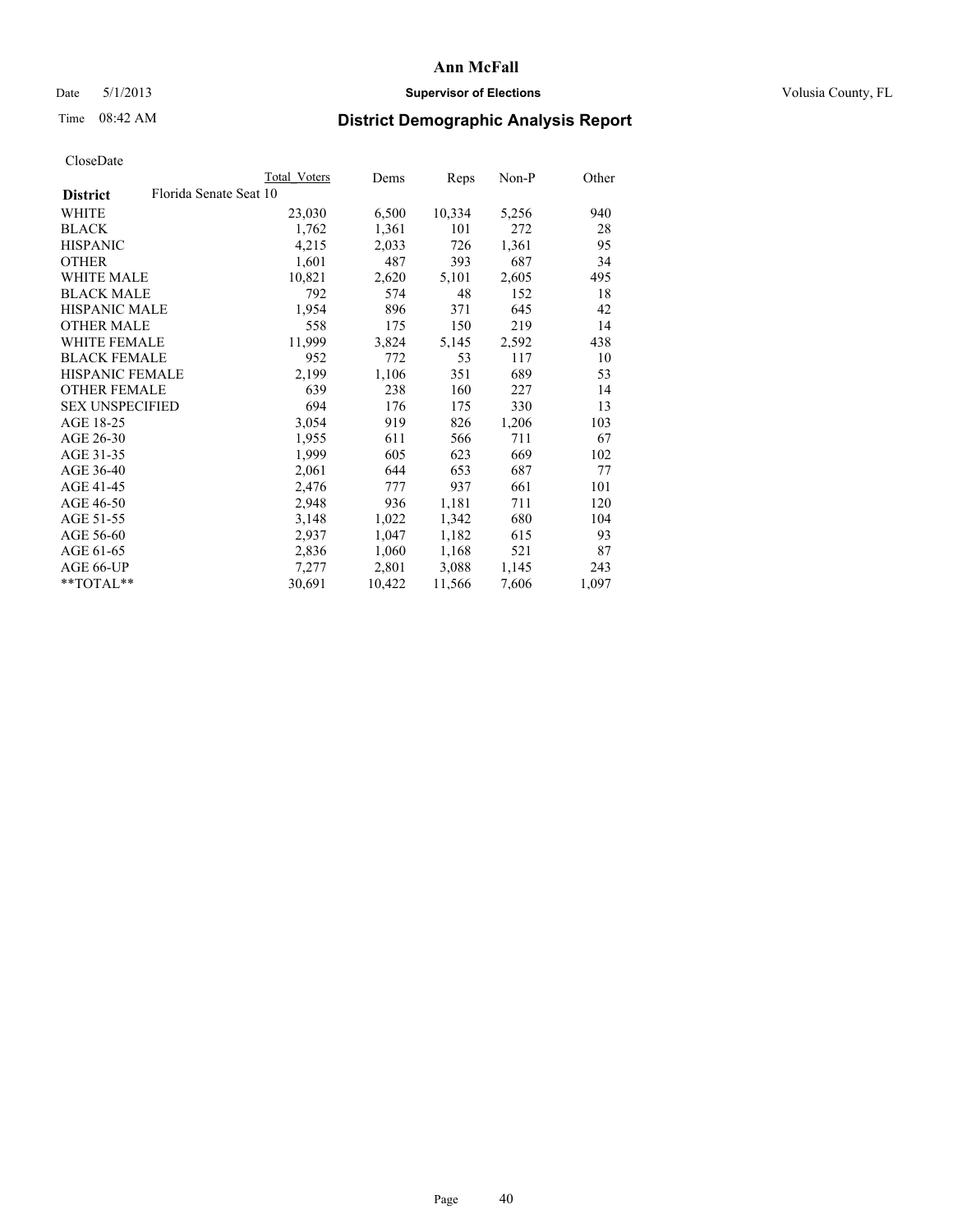# Date 5/1/2013 **Supervisor of Elections Supervisor of Elections** Volusia County, FL

# Time 08:42 AM **District Demographic Analysis Report**

|                                         | <b>Total Voters</b> | Dems  | Reps  | $Non-P$ | Other          |
|-----------------------------------------|---------------------|-------|-------|---------|----------------|
| Daytona Beach Zone 1<br><b>District</b> |                     |       |       |         |                |
| WHITE                                   | 4,377               | 1,641 | 1,514 | 1,056   | 166            |
| <b>BLACK</b>                            | 1,109               | 902   | 25    | 174     | 8              |
| <b>HISPANIC</b>                         | 175                 | 75    | 41    | 56      | 3              |
| <b>OTHER</b>                            | 345                 | 125   | 67    | 143     | 10             |
| <b>WHITE MALE</b>                       | 2,036               | 669   | 744   | 529     | 94             |
| <b>BLACK MALE</b>                       | 451                 | 345   | 16    | 83      | 7              |
| <b>HISPANIC MALE</b>                    | 76                  | 27    | 22    | 25      | $\overline{c}$ |
| <b>OTHER MALE</b>                       | 124                 | 39    | 28    | 52      | 5              |
| <b>WHITE FEMALE</b>                     | 2,308               | 961   | 761   | 515     | 71             |
| <b>BLACK FEMALE</b>                     | 649                 | 550   | 9     | 89      | 1              |
| HISPANIC FEMALE                         | 93                  | 46    | 18    | 28      | 1              |
| <b>OTHER FEMALE</b>                     | 147                 | 71    | 29    | 44      | 3              |
| <b>SEX UNSPECIFIED</b>                  | 122                 | 35    | 20    | 64      | 3              |
| AGE 18-25                               | 781                 | 404   | 109   | 256     | 12             |
| AGE 26-30                               | 418                 | 196   | 69    | 143     | 10             |
| AGE 31-35                               | 345                 | 150   | 70    | 109     | 16             |
| AGE 36-40                               | 280                 | 116   | 69    | 85      | 10             |
| AGE 41-45                               | 384                 | 164   | 101   | 105     | 14             |
| AGE 46-50                               | 432                 | 180   | 133   | 104     | 15             |
| AGE 51-55                               | 509                 | 207   | 168   | 112     | 22             |
| AGE 56-60                               | 562                 | 249   | 167   | 130     | 16             |
| AGE 61-65                               | 578                 | 264   | 174   | 129     | 11             |
| AGE 66-UP                               | 1,740               | 829   | 587   | 263     | 61             |
| **TOTAL**                               | 6,029               | 2,759 | 1,647 | 1,436   | 187            |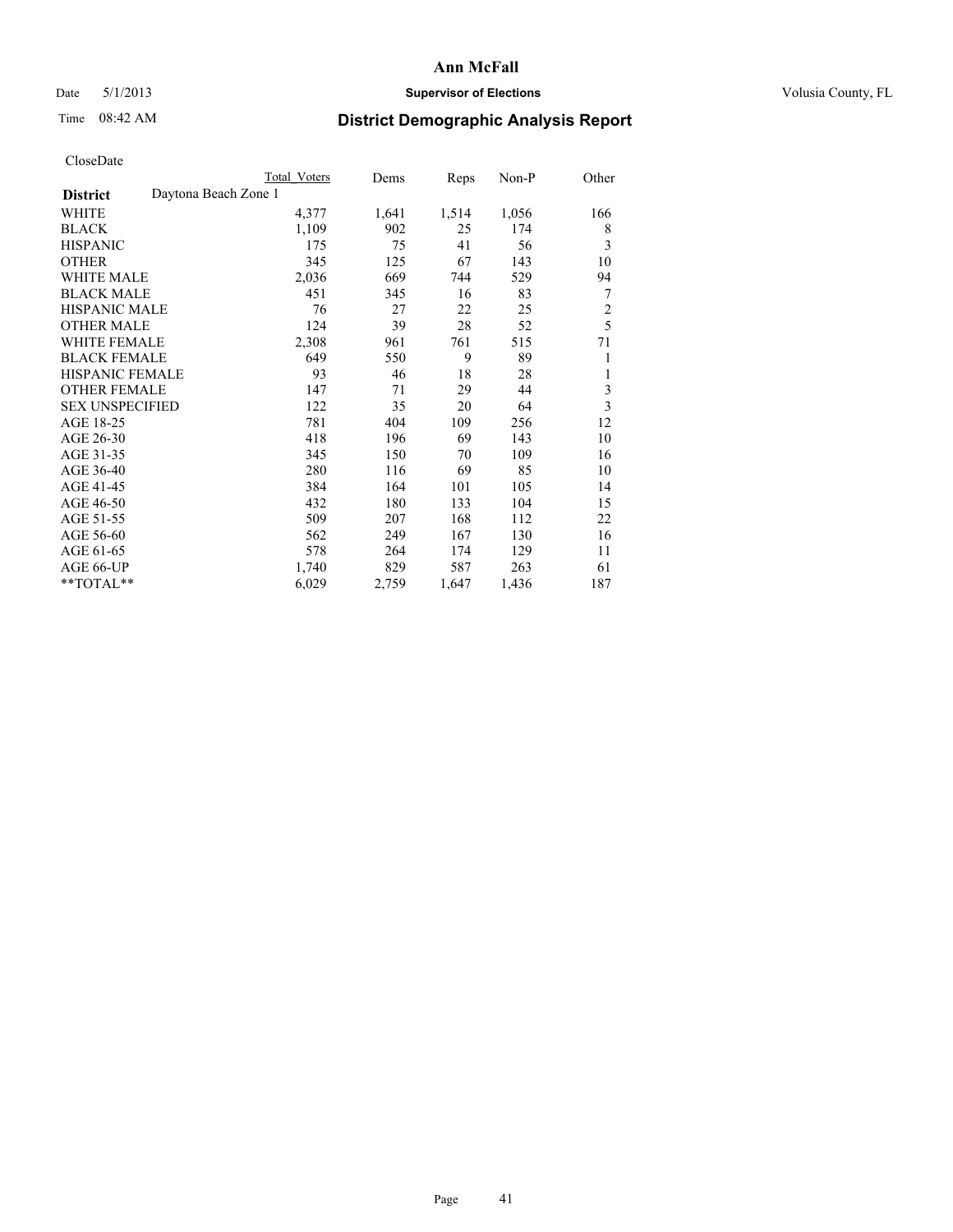# Date 5/1/2013 **Supervisor of Elections Supervisor of Elections** Volusia County, FL

# Time 08:42 AM **District Demographic Analysis Report**

|                                         | Total Voters | Dems  | Reps  | Non-P | Other          |
|-----------------------------------------|--------------|-------|-------|-------|----------------|
| Daytona Beach Zone 2<br><b>District</b> |              |       |       |       |                |
| WHITE                                   | 4,020        | 1,553 | 1,407 | 914   | 146            |
| <b>BLACK</b>                            | 1,372        | 1,149 | 34    | 179   | 10             |
| <b>HISPANIC</b>                         | 139          | 64    | 26    | 45    | 4              |
| <b>OTHER</b>                            | 297          | 121   | 53    | 120   | 3              |
| <b>WHITE MALE</b>                       | 1,965        | 691   | 724   | 460   | 90             |
| <b>BLACK MALE</b>                       | 530          | 419   | 14    | 93    | 4              |
| HISPANIC MALE                           | 75           | 35    | 11    | 25    | 4              |
| <b>OTHER MALE</b>                       | 94           | 37    | 17    | 38    | $\overline{2}$ |
| <b>WHITE FEMALE</b>                     | 2,017        | 843   | 673   | 445   | 56             |
| <b>BLACK FEMALE</b>                     | 829          | 719   | 20    | 84    | 6              |
| <b>HISPANIC FEMALE</b>                  | 62           | 27    | 15    | 20    | $\mathbf{0}$   |
| <b>OTHER FEMALE</b>                     | 143          | 65    | 32    | 45    | 1              |
| <b>SEX UNSPECIFIED</b>                  | 113          | 51    | 14    | 48    | $\mathbf{0}$   |
| AGE 18-25                               | 605          | 327   | 93    | 168   | 17             |
| AGE 26-30                               | 388          | 183   | 76    | 119   | 10             |
| AGE 31-35                               | 320          | 151   | 62    | 98    | 9              |
| AGE 36-40                               | 314          | 159   | 56    | 92    | 7              |
| AGE 41-45                               | 362          | 163   | 93    | 96    | 10             |
| AGE 46-50                               | 478          | 223   | 122   | 117   | 16             |
| AGE 51-55                               | 638          | 295   | 186   | 135   | 22             |
| AGE 56-60                               | 570          | 283   | 152   | 119   | 16             |
| AGE 61-65                               | 558          | 296   | 139   | 108   | 15             |
| AGE 66-UP                               | 1,617        | 821   | 541   | 212   | 43             |
| **TOTAL**                               | 5,850        | 2,901 | 1,520 | 1,264 | 165            |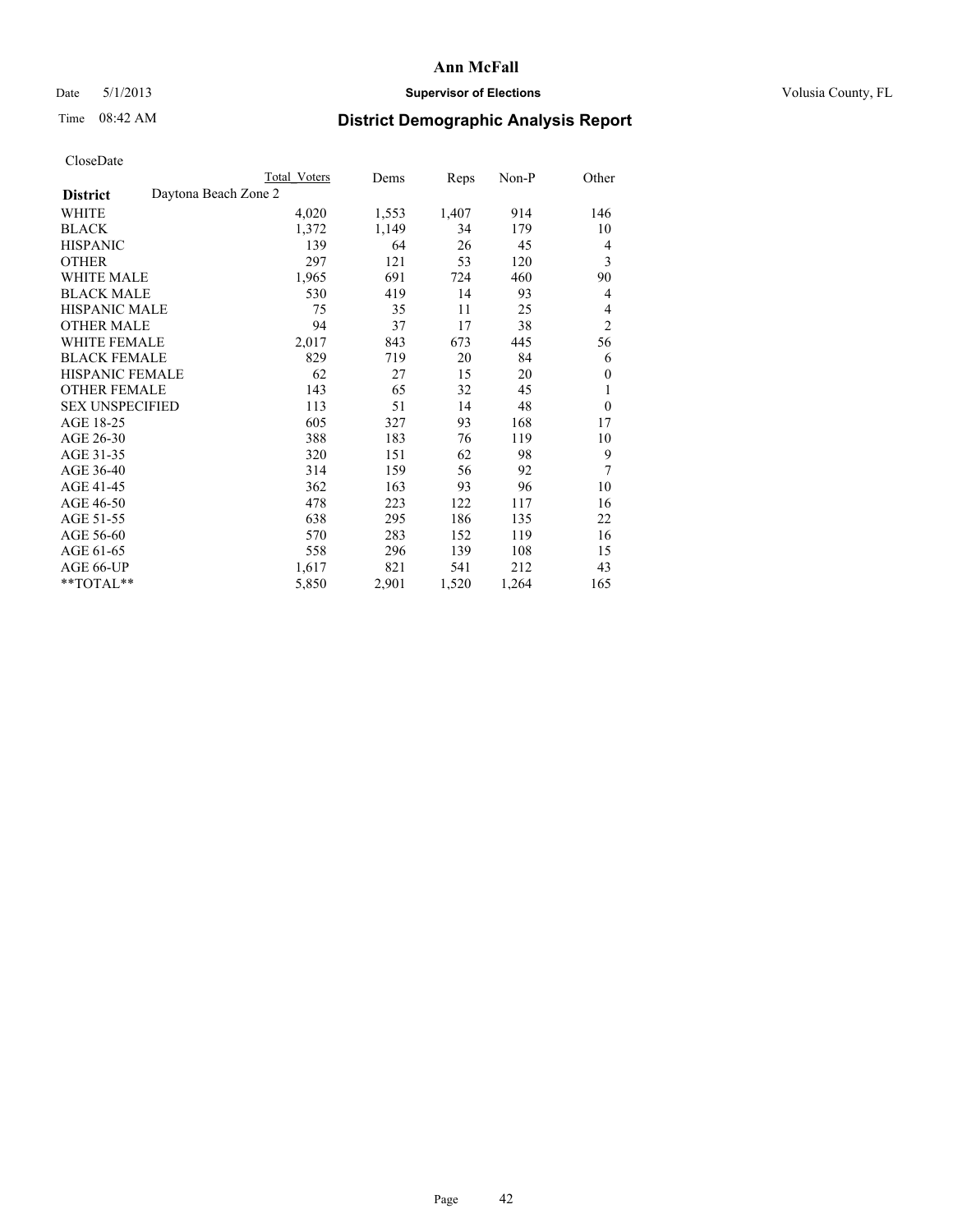# Date 5/1/2013 **Supervisor of Elections Supervisor of Elections** Volusia County, FL

# Time 08:42 AM **District Demographic Analysis Report**

|                                         | Total Voters | Dems  | <b>Reps</b> | Non-P | Other          |
|-----------------------------------------|--------------|-------|-------------|-------|----------------|
| Daytona Beach Zone 3<br><b>District</b> |              |       |             |       |                |
| WHITE                                   | 3,331        | 1,298 | 990         | 908   | 135            |
| <b>BLACK</b>                            | 2,144        | 1,815 | 35          | 282   | 12             |
| <b>HISPANIC</b>                         | 157          | 87    | 23          | 45    | $\overline{2}$ |
| <b>OTHER</b>                            | 468          | 195   | 37          | 227   | 9              |
| <b>WHITE MALE</b>                       | 1,675        | 574   | 535         | 475   | 91             |
| <b>BLACK MALE</b>                       | 588          | 502   | 15          | 67    | 4              |
| <b>HISPANIC MALE</b>                    | 81           | 43    | 11          | 25    | $\overline{c}$ |
| <b>OTHER MALE</b>                       | 105          | 46    | 16          | 41    | $\overline{2}$ |
| <b>WHITE FEMALE</b>                     | 1,624        | 714   | 448         | 418   | 44             |
| <b>BLACK FEMALE</b>                     | 1,503        | 1,277 | 20          | 198   | 8              |
| <b>HISPANIC FEMALE</b>                  | 73           | 42    | 12          | 19    | $\theta$       |
| <b>OTHER FEMALE</b>                     | 194          | 103   | 11          | 76    | 4              |
| <b>SEX UNSPECIFIED</b>                  | 257          | 94    | 17          | 143   | 3              |
| AGE 18-25                               | 1,929        | 1,427 | 82          | 403   | 17             |
| AGE 26-30                               | 438          | 217   | 52          | 155   | 14             |
| AGE 31-35                               | 269          | 119   | 47          | 94    | 9              |
| AGE 36-40                               | 246          | 108   | 38          | 94    | 6              |
| AGE 41-45                               | 267          | 114   | 56          | 88    | 9              |
| AGE 46-50                               | 354          | 166   | 79          | 106   | 3              |
| AGE 51-55                               | 454          | 206   | 113         | 116   | 19             |
| AGE 56-60                               | 498          | 253   | 128         | 103   | 14             |
| AGE 61-65                               | 508          | 230   | 147         | 113   | 18             |
| AGE 66-UP                               | 1,177        | 580   | 346         | 200   | 51             |
| **TOTAL**                               | 6,140        | 3,420 | 1,088       | 1,472 | 160            |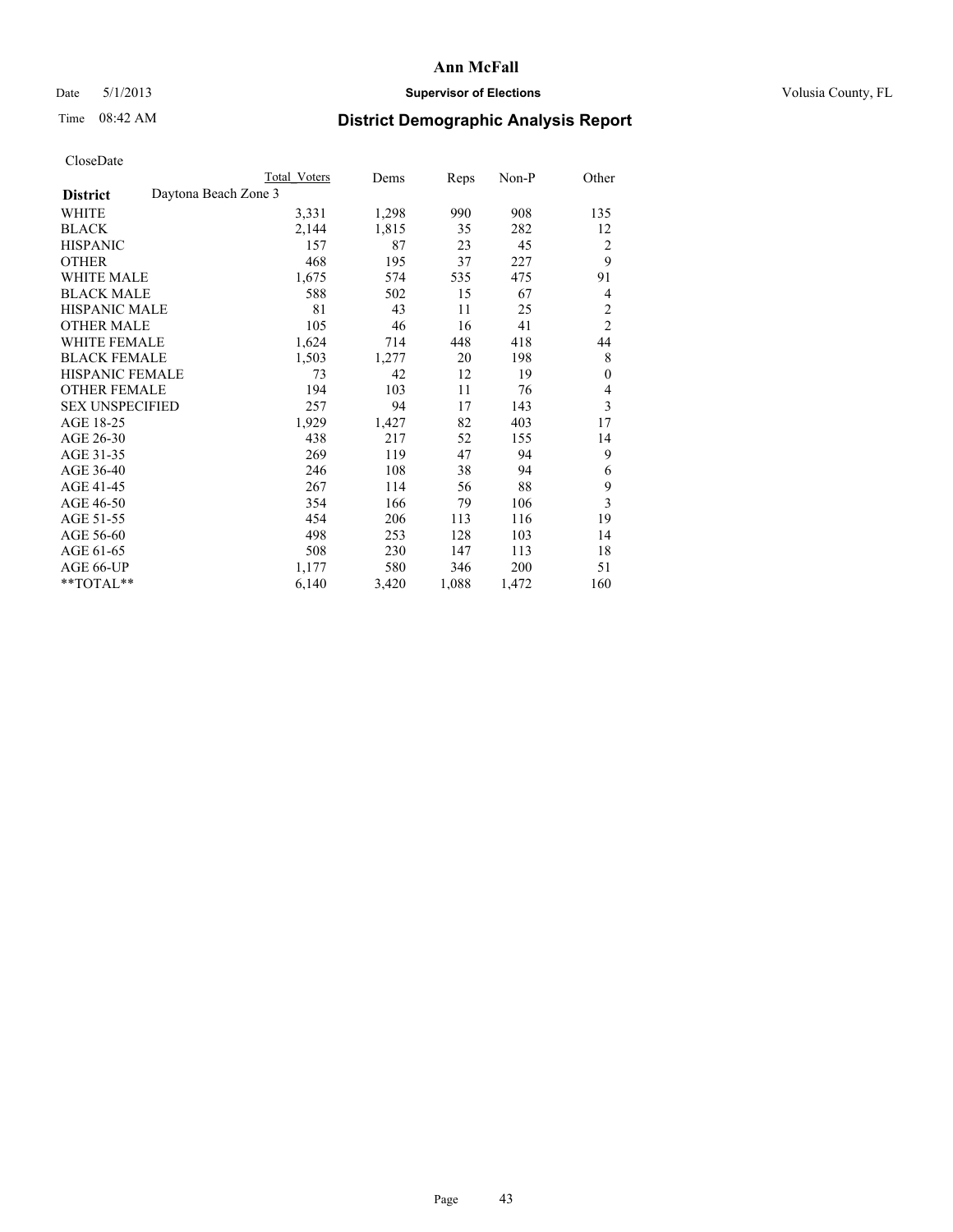## Date 5/1/2013 **Supervisor of Elections Supervisor of Elections** Volusia County, FL

# Time 08:42 AM **District Demographic Analysis Report**

|                                         | <b>Total Voters</b> | Dems  | Reps  | Non-P | Other          |
|-----------------------------------------|---------------------|-------|-------|-------|----------------|
| Daytona Beach Zone 4<br><b>District</b> |                     |       |       |       |                |
| WHITE                                   | 5,742               | 1,721 | 2,578 | 1,242 | 201            |
| <b>BLACK</b>                            | 909                 | 727   | 22    | 147   | 13             |
| <b>HISPANIC</b>                         | 214                 | 101   | 41    | 69    | 3              |
| <b>OTHER</b>                            | 369                 | 97    | 100   | 164   | 8              |
| <b>WHITE MALE</b>                       | 2,676               | 677   | 1,272 | 607   | 120            |
| <b>BLACK MALE</b>                       | 367                 | 279   | 17    | 64    | 7              |
| HISPANIC MALE                           | 84                  | 36    | 19    | 27    | $\overline{c}$ |
| <b>OTHER MALE</b>                       | 127                 | 28    | 39    | 58    | $\overline{2}$ |
| <b>WHITE FEMALE</b>                     | 3,023               | 1,027 | 1,294 | 623   | 79             |
| <b>BLACK FEMALE</b>                     | 532                 | 439   | 5     | 82    | 6              |
| <b>HISPANIC FEMALE</b>                  | 129                 | 65    | 22    | 41    | 1              |
| <b>OTHER FEMALE</b>                     | 174                 | 53    | 46    | 70    | 5              |
| <b>SEX UNSPECIFIED</b>                  | 122                 | 42    | 27    | 50    | $\overline{3}$ |
| AGE 18-25                               | 856                 | 372   | 192   | 271   | 21             |
| AGE 26-30                               | 587                 | 207   | 181   | 180   | 19             |
| AGE 31-35                               | 496                 | 191   | 139   | 153   | 13             |
| AGE 36-40                               | 407                 | 159   | 141   | 101   | 6              |
| AGE 41-45                               | 419                 | 147   | 148   | 114   | 10             |
| AGE 46-50                               | 423                 | 147   | 146   | 117   | 13             |
| AGE 51-55                               | 529                 | 199   | 208   | 108   | 14             |
| AGE 56-60                               | 583                 | 210   | 252   | 106   | 15             |
| AGE 61-65                               | 687                 | 225   | 275   | 154   | 33             |
| AGE 66-UP                               | 2,269               | 796   | 1,061 | 330   | 82             |
| **TOTAL**                               | 7,256               | 2,653 | 2,743 | 1,634 | 226            |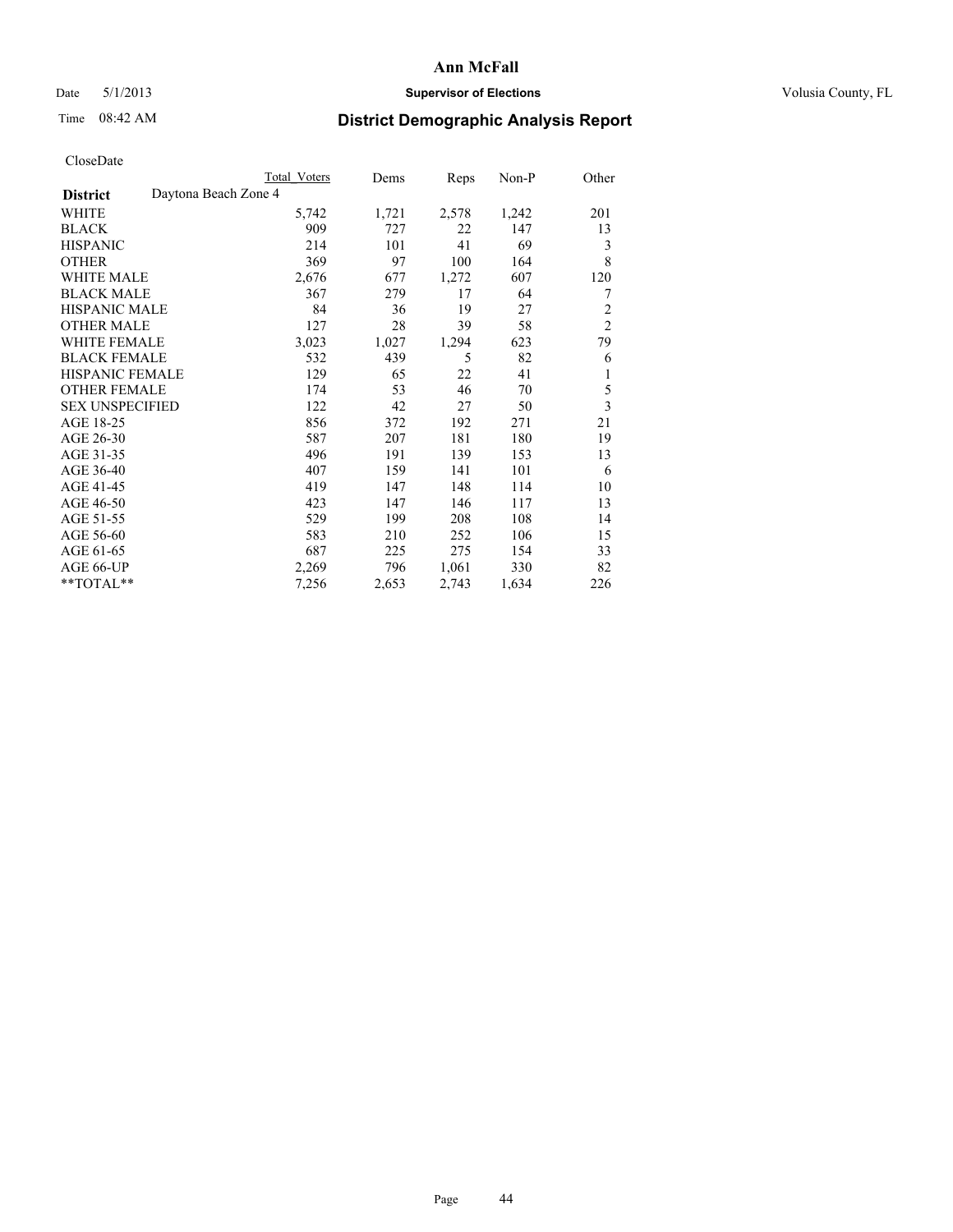# Date 5/1/2013 **Supervisor of Elections Supervisor of Elections** Volusia County, FL

# Time 08:42 AM **District Demographic Analysis Report**

|                                         | Total Voters | Dems  | <b>Reps</b> | Non-P | Other                   |
|-----------------------------------------|--------------|-------|-------------|-------|-------------------------|
| Daytona Beach Zone 5<br><b>District</b> |              |       |             |       |                         |
| WHITE                                   | 1,887        | 700   | 622         | 496   | 69                      |
| <b>BLACK</b>                            | 3,826        | 3,290 | 76          | 429   | 31                      |
| <b>HISPANIC</b>                         | 170          | 93    | 24          | 49    | 4                       |
| <b>OTHER</b>                            | 375          | 195   | 37          | 138   | 5                       |
| <b>WHITE MALE</b>                       | 864          | 280   | 325         | 219   | 40                      |
| <b>BLACK MALE</b>                       | 1,399        | 1,153 | 32          | 193   | 21                      |
| <b>HISPANIC MALE</b>                    | 75           | 37    | 13          | 22    | 3                       |
| <b>OTHER MALE</b>                       | 112          | 63    | 6           | 40    | $\overline{\mathbf{3}}$ |
| <b>WHITE FEMALE</b>                     | 1,014        | 416   | 296         | 273   | 29                      |
| <b>BLACK FEMALE</b>                     | 2,376        | 2,094 | 44          | 228   | 10                      |
| <b>HISPANIC FEMALE</b>                  | 95           | 56    | 11          | 27    | 1                       |
| <b>OTHER FEMALE</b>                     | 157          | 82    | 26          | 48    | 1                       |
| <b>SEX UNSPECIFIED</b>                  | 166          | 97    | 6           | 62    | 1                       |
| AGE 18-25                               | 1,148        | 752   | 91          | 288   | 17                      |
| AGE 26-30                               | 669          | 438   | 66          | 155   | 10                      |
| AGE 31-35                               | 487          | 315   | 47          | 114   | 11                      |
| AGE 36-40                               | 422          | 268   | 52          | 96    | 6                       |
| AGE 41-45                               | 447          | 309   | 45          | 80    | 13                      |
| AGE 46-50                               | 544          | 391   | 59          | 87    | 7                       |
| AGE 51-55                               | 516          | 370   | 69          | 65    | 12                      |
| AGE 56-60                               | 481          | 343   | 65          | 62    | 11                      |
| AGE 61-65                               | 458          | 325   | 71          | 56    | 6                       |
| AGE 66-UP                               | 1,111        | 783   | 196         | 114   | 18                      |
| **TOTAL**                               | 6,283        | 4,294 | 761         | 1,117 | 111                     |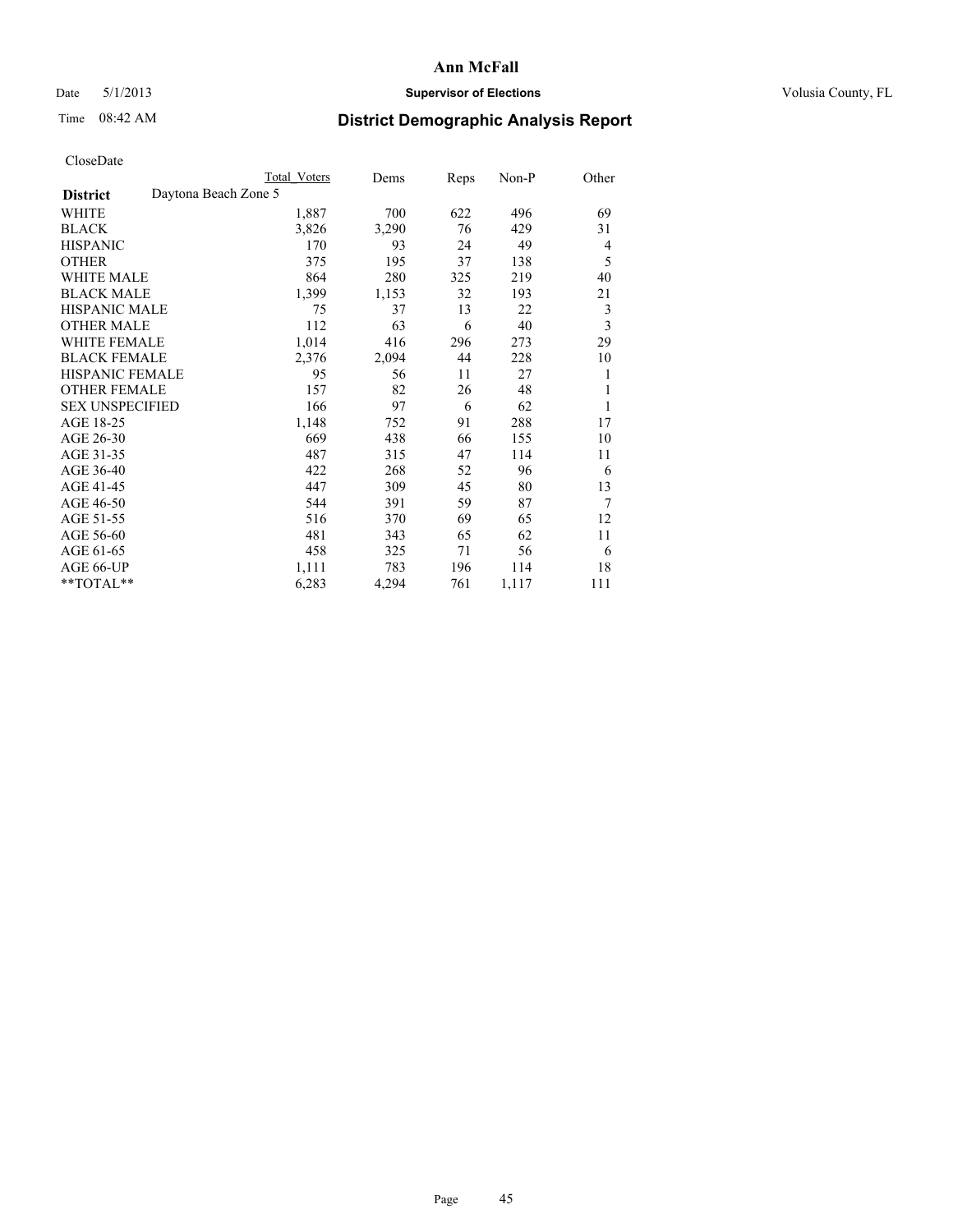# Date 5/1/2013 **Supervisor of Elections Supervisor of Elections** Volusia County, FL

# Time 08:42 AM **District Demographic Analysis Report**

|                                         | <b>Total Voters</b> | Dems  | Reps           | Non-P | Other                   |
|-----------------------------------------|---------------------|-------|----------------|-------|-------------------------|
| Daytona Beach Zone 6<br><b>District</b> |                     |       |                |       |                         |
| WHITE                                   | 1,168               | 459   | 347            | 309   | 53                      |
| <b>BLACK</b>                            | 3,876               | 3,293 | 85             | 475   | 23                      |
| <b>HISPANIC</b>                         | 163                 | 83    | 19             | 59    | $\overline{2}$          |
| <b>OTHER</b>                            | 363                 | 187   | 23             | 150   | $\overline{\mathbf{3}}$ |
| WHITE MALE                              | 592                 | 188   | 199            | 167   | 38                      |
| <b>BLACK MALE</b>                       | 1,681               | 1,375 | 47             | 251   | 8                       |
| HISPANIC MALE                           | 76                  | 33    | 8              | 35    | $\mathbf{0}$            |
| <b>OTHER MALE</b>                       | 128                 | 66    | 13             | 47    | $\overline{2}$          |
| WHITE FEMALE                            | 565                 | 266   | 146            | 139   | 14                      |
| <b>BLACK FEMALE</b>                     | 2,117               | 1,855 | 35             | 212   | 15                      |
| <b>HISPANIC FEMALE</b>                  | 82                  | 48    | 10             | 22    | $\overline{2}$          |
| <b>OTHER FEMALE</b>                     | 114                 | 74    | $\overline{7}$ | 33    | $\boldsymbol{0}$        |
| <b>SEX UNSPECIFIED</b>                  | 215                 | 117   | 9              | 87    | $\overline{2}$          |
| AGE 18-25                               | 1,315               | 889   | 81             | 333   | 12                      |
| AGE 26-30                               | 585                 | 376   | 51             | 147   | 11                      |
| AGE 31-35                               | 436                 | 278   | 35             | 115   | 8                       |
| AGE 36-40                               | 308                 | 211   | 22             | 70    | 5                       |
| AGE 41-45                               | 337                 | 248   | 35             | 48    | 6                       |
| AGE 46-50                               | 392                 | 297   | 24             | 64    | 7                       |
| AGE 51-55                               | 492                 | 361   | 52             | 71    | 8                       |
| AGE 56-60                               | 425                 | 313   | 47             | 59    | 6                       |
| AGE 61-65                               | 359                 | 262   | 47             | 44    | 6                       |
| AGE 66-UP                               | 954                 | 809   | 82             | 51    | 12                      |
| **TOTAL**                               | 5,603               | 4,044 | 476            | 1,002 | 81                      |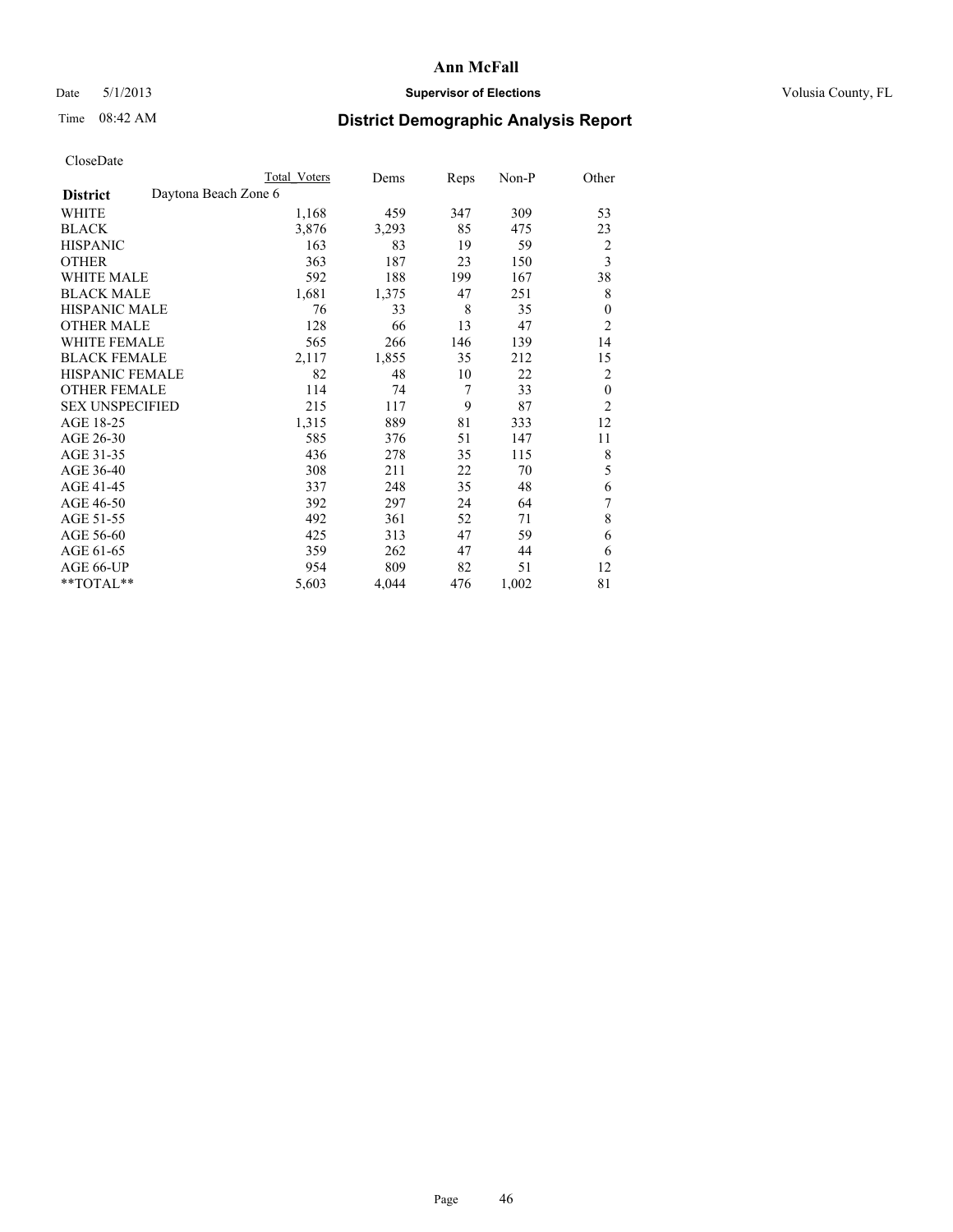# Date 5/1/2013 **Supervisor of Elections Supervisor of Elections** Volusia County, FL

# Time 08:42 AM **District Demographic Analysis Report**

|                        | <b>Total Voters</b>  | Dems | Reps           | Non-P | Other                   |
|------------------------|----------------------|------|----------------|-------|-------------------------|
| <b>District</b>        | Daytona Beach Shores |      |                |       |                         |
| WHITE                  | 3,275                | 874  | 1,543          | 751   | 107                     |
| <b>BLACK</b>           | 33                   | 21   | 3              | 9     | $\Omega$                |
| <b>HISPANIC</b>        | 64                   | 14   | 28             | 22    | $\Omega$                |
| <b>OTHER</b>           | 162                  | 44   | 56             | 58    | $\overline{4}$          |
| WHITE MALE             | 1,556                | 376  | 741            | 383   | 56                      |
| <b>BLACK MALE</b>      | 17                   | 11   | 1              | 5     | $\overline{0}$          |
| <b>HISPANIC MALE</b>   | 34                   | 7    | 15             | 12    | $\overline{0}$          |
| <b>OTHER MALE</b>      | 60                   | 17   | 22             | 20    | 1                       |
| <b>WHITE FEMALE</b>    | 1,683                | 489  | 785            | 361   | 48                      |
| <b>BLACK FEMALE</b>    | 15                   | 10   | $\overline{2}$ | 3     | $\overline{0}$          |
| <b>HISPANIC FEMALE</b> | 29                   | 7    | 12             | 10    | $\Omega$                |
| <b>OTHER FEMALE</b>    | 78                   | 22   | 25             | 28    | 3                       |
| <b>SEX UNSPECIFIED</b> | 62                   | 14   | 27             | 18    | 3                       |
| AGE 18-25              | 109                  | 19   | 41             | 46    | $\overline{\mathbf{3}}$ |
| AGE 26-30              | 97                   | 30   | 29             | 35    | $\overline{\mathbf{3}}$ |
| AGE 31-35              | 84                   | 22   | 29             | 26    | 7                       |
| AGE 36-40              | 89                   | 27   | 24             | 35    | $\mathfrak{Z}$          |
| AGE 41-45              | 119                  | 35   | 39             | 43    | $\overline{c}$          |
| AGE 46-50              | 181                  | 41   | 83             | 54    | 3                       |
| AGE 51-55              | 255                  | 58   | 119            | 71    | 7                       |
| AGE 56-60              | 306                  | 84   | 131            | 82    | 9                       |
| AGE 61-65              | 450                  | 114  | 209            | 109   | 18                      |
| AGE 66-UP              | 1,855                | 528  | 927            | 343   | 57                      |
| **TOTAL**              | 3,545                | 958  | 1,631          | 844   | 112                     |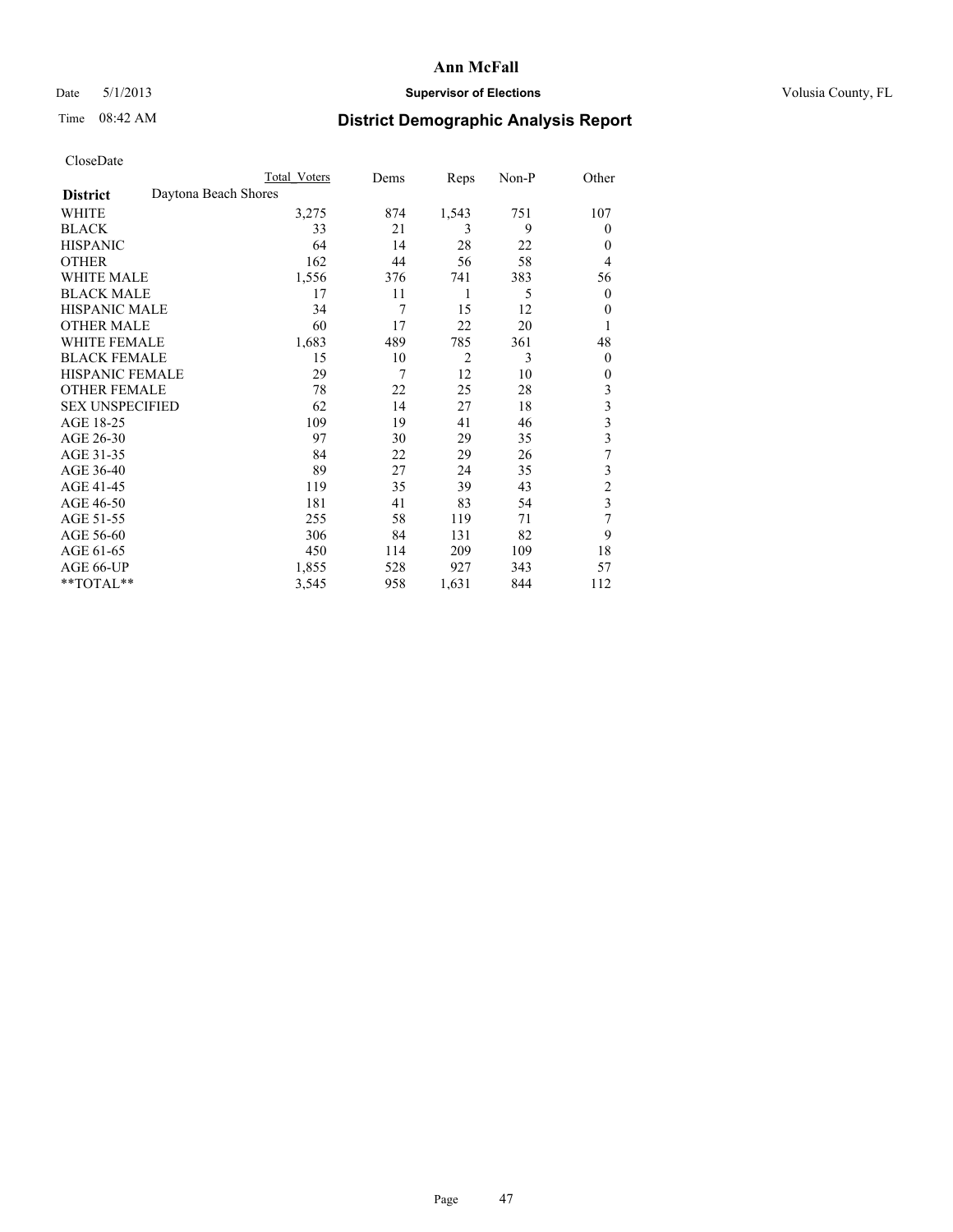# Date 5/1/2013 **Supervisor of Elections Supervisor of Elections** Volusia County, FL

# Time 08:42 AM **District Demographic Analysis Report**

|                        |        | Total Voters | Dems  | Reps  | Non-P | Other |
|------------------------|--------|--------------|-------|-------|-------|-------|
| <b>District</b>        | DeBary |              |       |       |       |       |
| WHITE                  |        | 11,523       | 3,156 | 5,393 | 2,500 | 474   |
| <b>BLACK</b>           |        | 445          | 343   | 26    | 66    | 10    |
| <b>HISPANIC</b>        |        | 859          | 369   | 224   | 249   | 17    |
| <b>OTHER</b>           |        | 683          | 195   | 177   | 294   | 17    |
| WHITE MALE             |        | 5,378        | 1,248 | 2,631 | 1,246 | 253   |
| <b>BLACK MALE</b>      |        | 205          | 146   | 8     | 45    | 6     |
| <b>HISPANIC MALE</b>   |        | 378          | 151   | 109   | 109   | 9     |
| <b>OTHER MALE</b>      |        | 222          | 62    | 64    | 89    | 7     |
| <b>WHITE FEMALE</b>    |        | 6,041        | 1,884 | 2,719 | 1,222 | 216   |
| <b>BLACK FEMALE</b>    |        | 234          | 192   | 18    | 20    | 4     |
| <b>HISPANIC FEMALE</b> |        | 471          | 214   | 114   | 135   | 8     |
| <b>OTHER FEMALE</b>    |        | 288          | 101   | 77    | 102   | 8     |
| <b>SEX UNSPECIFIED</b> |        | 293          | 65    | 80    | 141   | 7     |
| AGE 18-25              |        | 1,079        | 289   | 344   | 408   | 38    |
| AGE 26-30              |        | 723          | 189   | 254   | 254   | 26    |
| AGE 31-35              |        | 789          | 218   | 282   | 249   | 40    |
| AGE 36-40              |        | 778          | 214   | 290   | 244   | 30    |
| AGE 41-45              |        | 1,021        | 278   | 419   | 276   | 48    |
| AGE 46-50              |        | 1,231        | 332   | 567   | 283   | 49    |
| AGE 51-55              |        | 1,331        | 370   | 641   | 280   | 40    |
| AGE 56-60              |        | 1,372        | 435   | 603   | 285   | 49    |
| AGE 61-65              |        | 1,364        | 468   | 617   | 234   | 45    |
| AGE 66-UP              |        | 3,850        | 1,280 | 1,809 | 608   | 153   |
| **TOTAL**              |        | 13,538       | 4,073 | 5,826 | 3,121 | 518   |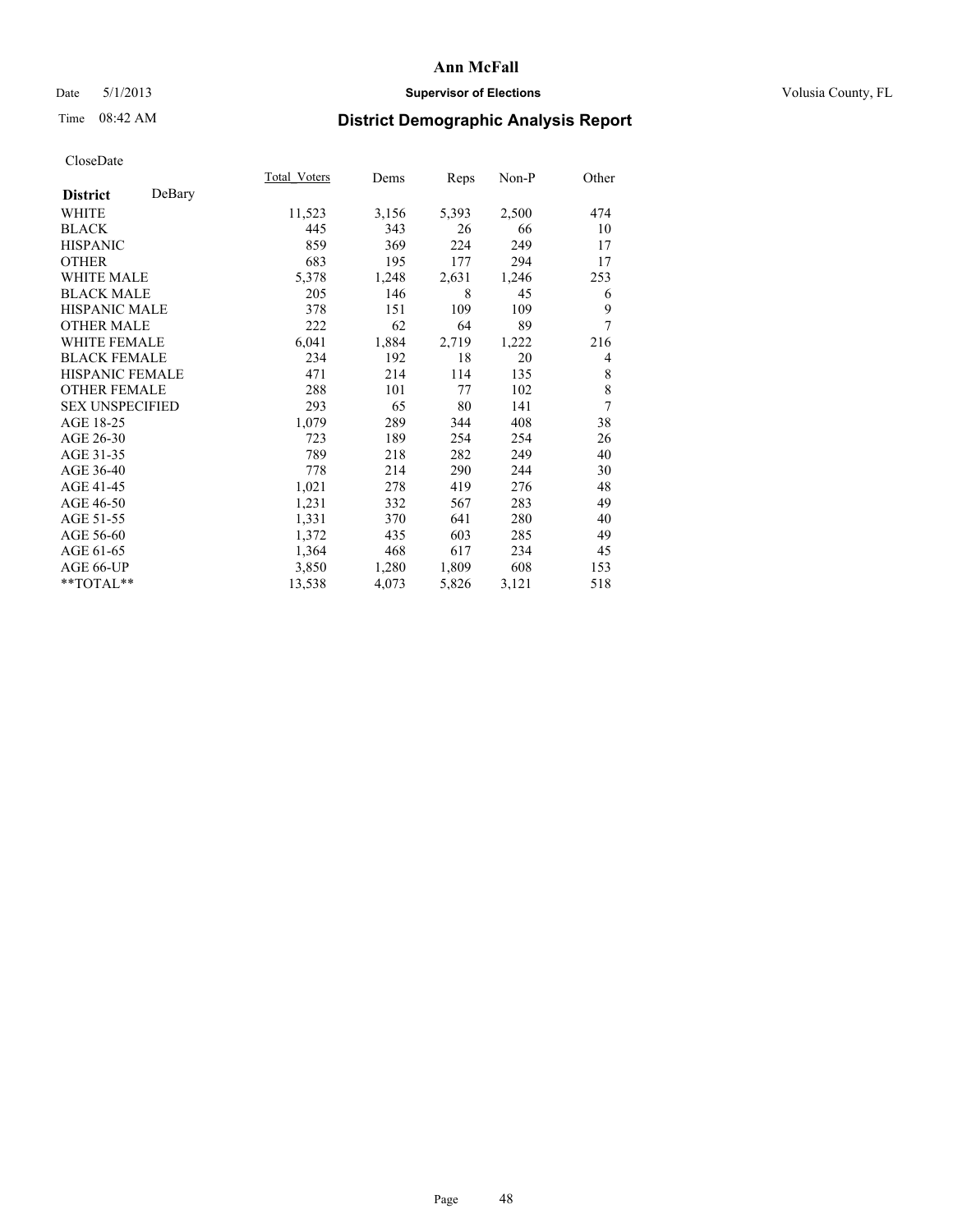# Date 5/1/2013 **Supervisor of Elections Supervisor of Elections** Volusia County, FL

# Time 08:42 AM **District Demographic Analysis Report**

|                           | Total Voters | Dems  | <b>Reps</b> | Non-P | Other |
|---------------------------|--------------|-------|-------------|-------|-------|
| DeLand<br><b>District</b> |              |       |             |       |       |
| <b>WHITE</b>              | 11,804       | 3,882 | 4,890       | 2,504 | 528   |
| <b>BLACK</b>              | 2,406        | 1,966 | 78          | 327   | 35    |
| <b>HISPANIC</b>           | 1,012        | 455   | 169         | 356   | 32    |
| <b>OTHER</b>              | 817          | 274   | 161         | 358   | 24    |
| <b>WHITE MALE</b>         | 5,145        | 1,475 | 2,237       | 1,171 | 262   |
| <b>BLACK MALE</b>         | 915          | 712   | 35          | 144   | 24    |
| HISPANIC MALE             | 421          | 177   | 77          | 152   | 15    |
| <b>OTHER MALE</b>         | 256          | 95    | 57          | 95    | 9     |
| <b>WHITE FEMALE</b>       | 6,575        | 2,386 | 2,622       | 1,304 | 263   |
| <b>BLACK FEMALE</b>       | 1,457        | 1,232 | 40          | 175   | 10    |
| <b>HISPANIC FEMALE</b>    | 583          | 275   | 91          | 201   | 16    |
| <b>OTHER FEMALE</b>       | 327          | 124   | 65          | 128   | 10    |
| <b>SEX UNSPECIFIED</b>    | 360          | 101   | 74          | 175   | 10    |
| AGE 18-25                 | 2,077        | 806   | 454         | 742   | 75    |
| AGE 26-30                 | 1,034        | 384   | 253         | 361   | 36    |
| AGE 31-35                 | 1,000        | 379   | 277         | 294   | 50    |
| AGE 36-40                 | 1,103        | 444   | 313         | 285   | 61    |
| AGE 41-45                 | 1,194        | 465   | 388         | 306   | 35    |
| AGE 46-50                 | 1,211        | 464   | 442         | 252   | 53    |
| AGE 51-55                 | 1,296        | 564   | 449         | 244   | 39    |
| AGE 56-60                 | 1,302        | 586   | 434         | 241   | 41    |
| AGE 61-65                 | 1,380        | 620   | 475         | 228   | 57    |
| AGE 66-UP                 | 4,492        | 1,887 | 1,821       | 609   | 175   |
| **TOTAL**                 | 16,089       | 6,599 | 5,306       | 3,562 | 622   |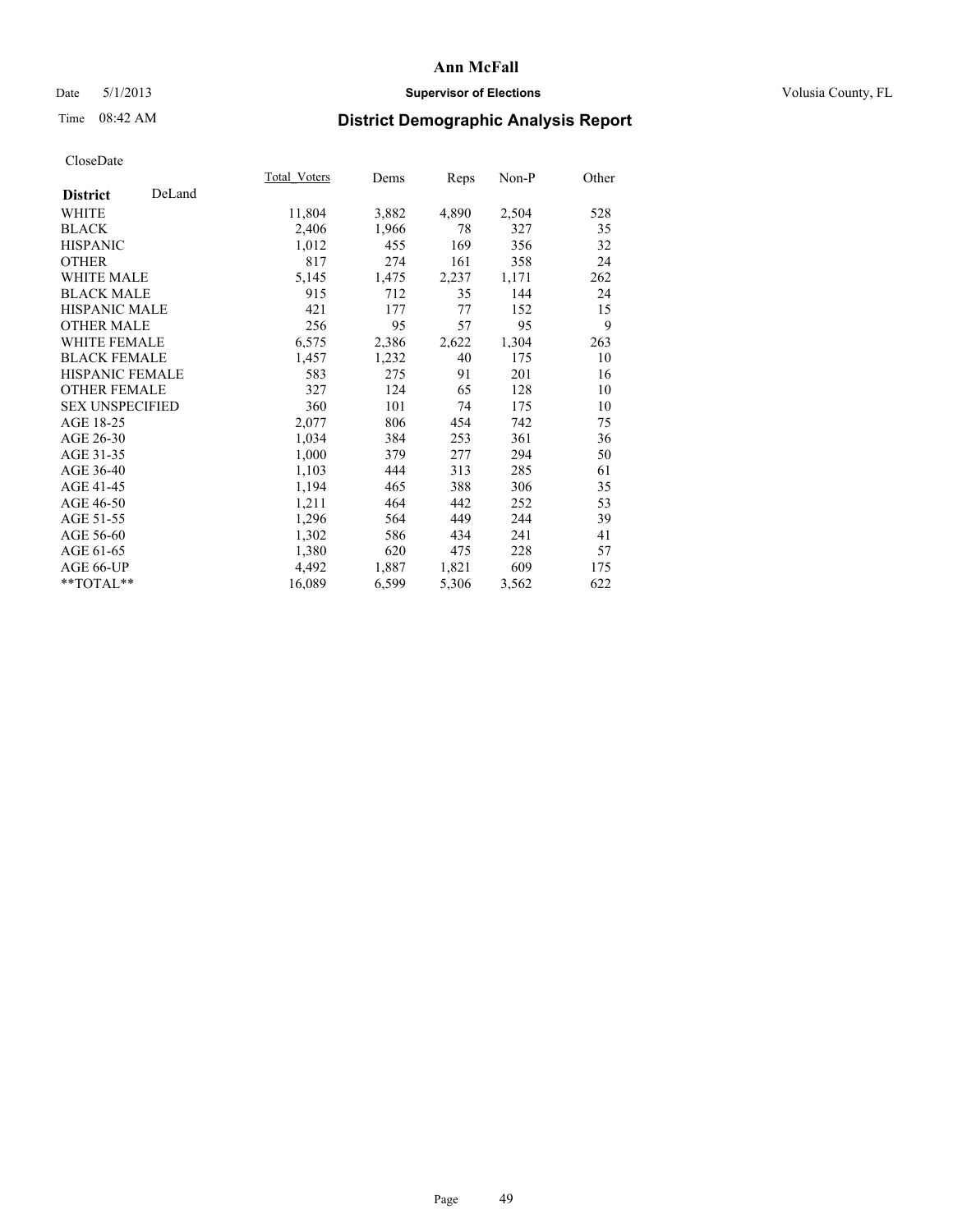# Date 5/1/2013 **Supervisor of Elections Supervisor of Elections** Volusia County, FL

# Time 08:42 AM **District Demographic Analysis Report**

|                        |                | Total Voters | Dems  | Reps  | $Non-P$ | Other          |
|------------------------|----------------|--------------|-------|-------|---------|----------------|
| <b>District</b>        | Deltona Zone 1 |              |       |       |         |                |
| WHITE                  |                | 4,761        | 1,552 | 1,719 | 1,261   | 229            |
| <b>BLACK</b>           |                | 930          | 720   | 40    | 152     | 18             |
| <b>HISPANIC</b>        |                | 1,979        | 1,018 | 266   | 669     | 26             |
| <b>OTHER</b>           |                | 494          | 159   | 85    | 237     | 13             |
| <b>WHITE MALE</b>      |                | 2,237        | 642   | 840   | 629     | 126            |
| <b>BLACK MALE</b>      |                | 412          | 297   | 23    | 79      | 13             |
| <b>HISPANIC MALE</b>   |                | 922          | 466   | 127   | 316     | 13             |
| <b>OTHER MALE</b>      |                | 160          | 52    | 34    | 68      | 6              |
| <b>WHITE FEMALE</b>    |                | 2,487        | 901   | 867   | 617     | 102            |
| <b>BLACK FEMALE</b>    |                | 511          | 420   | 17    | 69      | 5              |
| <b>HISPANIC FEMALE</b> |                | 1,034        | 540   | 138   | 343     | 13             |
| <b>OTHER FEMALE</b>    |                | 197          | 78    | 36    | 77      | 6              |
| <b>SEX UNSPECIFIED</b> |                | 204          | 53    | 28    | 121     | $\overline{2}$ |
| AGE 18-25              |                | 1,135        | 444   | 191   | 453     | 47             |
| AGE 26-30              |                | 717          | 238   | 164   | 290     | 25             |
| AGE 31-35              |                | 790          | 332   | 153   | 278     | 27             |
| AGE 36-40              |                | 726          | 278   | 177   | 251     | 20             |
| AGE 41-45              |                | 753          | 277   | 227   | 215     | 34             |
| AGE 46-50              |                | 833          | 339   | 258   | 213     | 23             |
| AGE 51-55              |                | 800          | 337   | 262   | 178     | 23             |
| AGE 56-60              |                | 703          | 302   | 217   | 152     | 32             |
| AGE 61-65              |                | 587          | 295   | 148   | 124     | 20             |
| AGE 66-UP              |                | 1,151        | 621   | 316   | 179     | 35             |
| **TOTAL**              |                | 8,195        | 3,463 | 2,113 | 2,333   | 286            |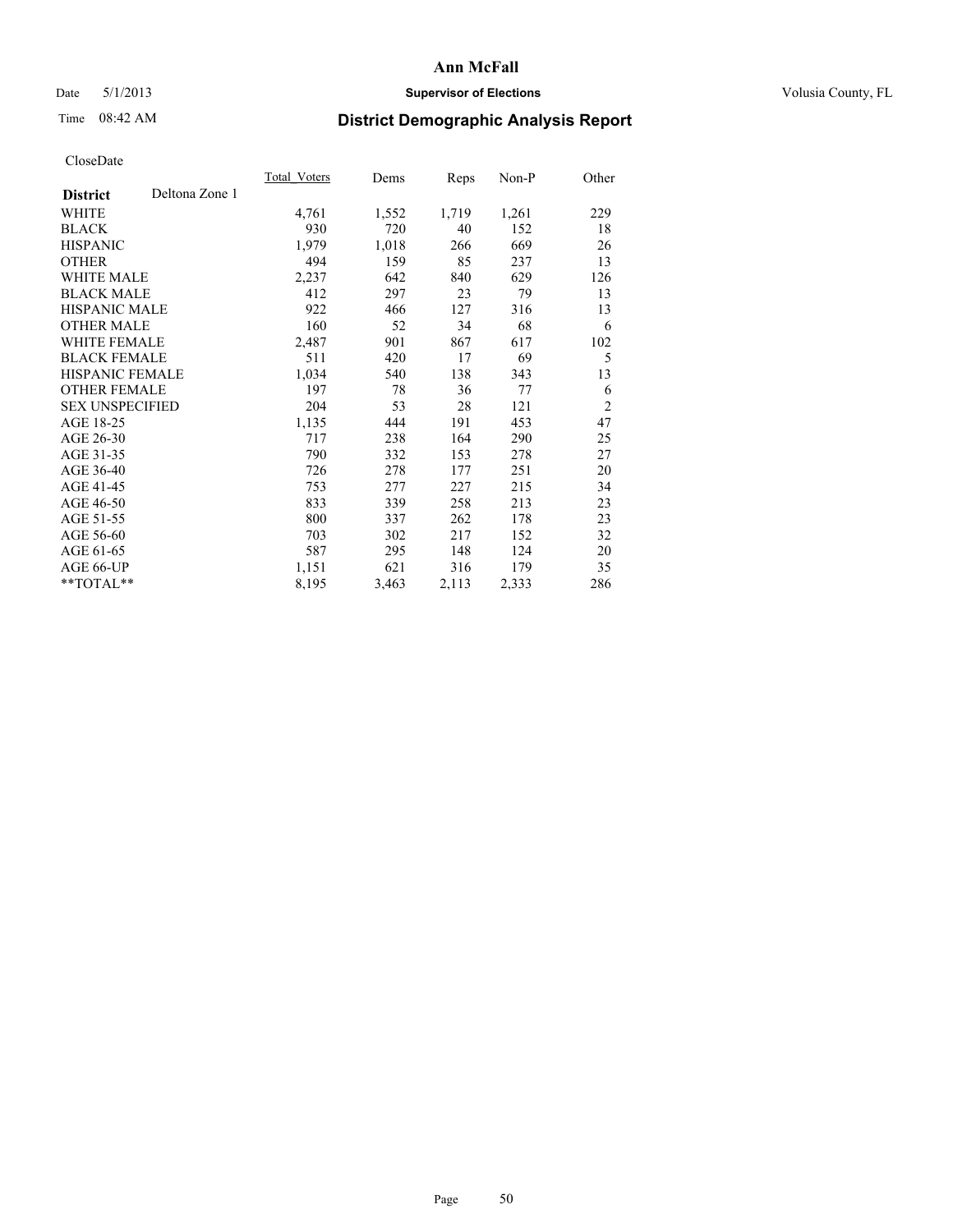# Date 5/1/2013 **Supervisor of Elections Supervisor of Elections** Volusia County, FL

# Time 08:42 AM **District Demographic Analysis Report**

|                                   | Total Voters | Dems  | <b>Reps</b> | Non-P | Other          |
|-----------------------------------|--------------|-------|-------------|-------|----------------|
| Deltona Zone 2<br><b>District</b> |              |       |             |       |                |
| WHITE                             | 6,003        | 1,868 | 2,409       | 1,465 | 261            |
| <b>BLACK</b>                      | 763          | 592   | 38          | 116   | 17             |
| <b>HISPANIC</b>                   | 2,114        | 1,041 | 369         | 675   | 29             |
| <b>OTHER</b>                      | 496          | 179   | 88          | 215   | 14             |
| <b>WHITE MALE</b>                 | 2,765        | 766   | 1,158       | 709   | 132            |
| <b>BLACK MALE</b>                 | 336          | 239   | 29          | 59    | 9              |
| <b>HISPANIC MALE</b>              | 1,020        | 484   | 184         | 336   | 16             |
| <b>OTHER MALE</b>                 | 180          | 75    | 30          | 67    | 8              |
| <b>WHITE FEMALE</b>               | 3,195        | 1,089 | 1,242       | 735   | 129            |
| <b>BLACK FEMALE</b>               | 413          | 343   | 9           | 53    | 8              |
| <b>HISPANIC FEMALE</b>            | 1,073        | 548   | 180         | 334   | 11             |
| <b>OTHER FEMALE</b>               | 195          | 84    | 38          | 67    | 6              |
| <b>SEX UNSPECIFIED</b>            | 199          | 52    | 34          | 111   | $\overline{2}$ |
| AGE 18-25                         | 1,031        | 365   | 214         | 403   | 49             |
| AGE 26-30                         | 673          | 244   | 167         | 239   | 23             |
| AGE 31-35                         | 697          | 235   | 168         | 265   | 29             |
| AGE 36-40                         | 743          | 280   | 198         | 227   | 38             |
| AGE 41-45                         | 779          | 267   | 240         | 249   | 23             |
| AGE 46-50                         | 918          | 324   | 297         | 269   | 28             |
| AGE 51-55                         | 912          | 354   | 339         | 190   | 29             |
| AGE 56-60                         | 848          | 353   | 300         | 175   | 20             |
| AGE 61-65                         | 768          | 329   | 250         | 161   | 28             |
| AGE 66-UP                         | 2,031        | 938   | 733         | 306   | 54             |
| **TOTAL**                         | 9,400        | 3,689 | 2,906       | 2,484 | 321            |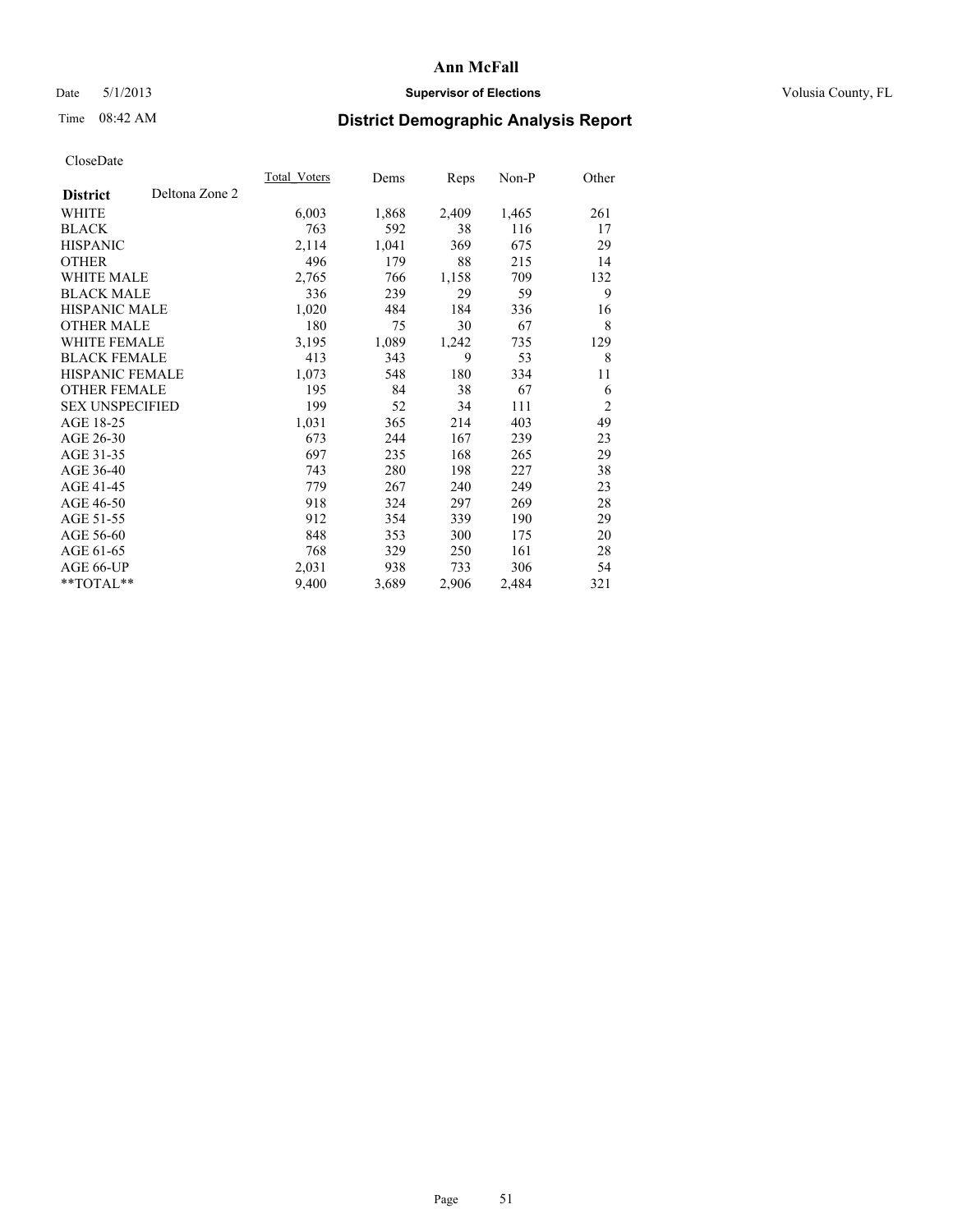## Date 5/1/2013 **Supervisor of Elections Supervisor of Elections** Volusia County, FL

# Time 08:42 AM **District Demographic Analysis Report**

|                        |                | Total Voters | Dems  | <b>Reps</b> | Non-P | Other          |
|------------------------|----------------|--------------|-------|-------------|-------|----------------|
| <b>District</b>        | Deltona Zone 3 |              |       |             |       |                |
| WHITE                  |                | 5,081        | 1,641 | 1,889       | 1,331 | 220            |
| <b>BLACK</b>           |                | 679          | 527   | 24          | 117   | 11             |
| <b>HISPANIC</b>        |                | 2,307        | 1,155 | 361         | 736   | 55             |
| <b>OTHER</b>           |                | 488          | 177   | 79          | 228   | $\overline{4}$ |
| WHITE MALE             |                | 2,332        | 672   | 907         | 632   | 121            |
| <b>BLACK MALE</b>      |                | 304          | 219   | 15          | 61    | 9              |
| <b>HISPANIC MALE</b>   |                | 1,071        | 526   | 183         | 334   | 28             |
| <b>OTHER MALE</b>      |                | 171          | 66    | 28          | 75    | $\overline{2}$ |
| <b>WHITE FEMALE</b>    |                | 2,704        | 953   | 971         | 684   | 96             |
| <b>BLACK FEMALE</b>    |                | 369          | 303   | 9           | 55    | $\overline{2}$ |
| <b>HISPANIC FEMALE</b> |                | 1,203        | 611   | 177         | 388   | 27             |
| <b>OTHER FEMALE</b>    |                | 205          | 89    | 35          | 80    | 1              |
| <b>SEX UNSPECIFIED</b> |                | 196          | 61    | 28          | 103   | $\overline{4}$ |
| AGE 18-25              |                | 985          | 381   | 152         | 414   | 38             |
| AGE 26-30              |                | 632          | 240   | 127         | 249   | 16             |
| AGE 31-35              |                | 675          | 229   | 145         | 263   | 38             |
| AGE 36-40              |                | 670          | 232   | 186         | 230   | 22             |
| AGE 41-45              |                | 719          | 278   | 225         | 192   | 24             |
| AGE 46-50              |                | 806          | 331   | 228         | 219   | 28             |
| AGE 51-55              |                | 822          | 342   | 245         | 210   | 25             |
| AGE 56-60              |                | 724          | 311   | 207         | 176   | 30             |
| AGE 61-65              |                | 674          | 287   | 215         | 150   | 22             |
| AGE 66-UP              |                | 1,879        | 885   | 628         | 319   | 47             |
| $*$ TOTAL $*$          |                | 8,586        | 3,516 | 2,358       | 2,422 | 290            |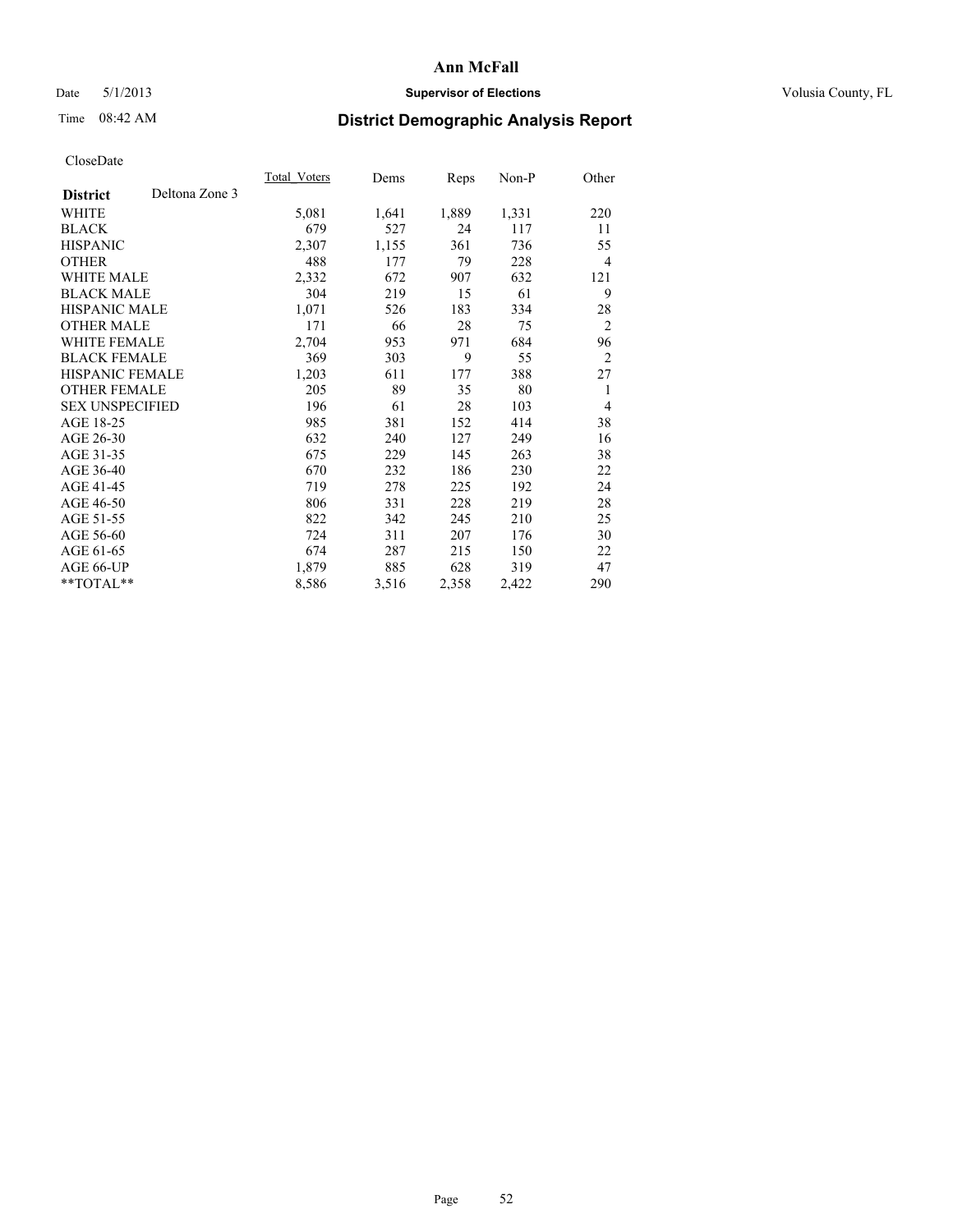# Date 5/1/2013 **Supervisor of Elections Supervisor of Elections** Volusia County, FL

# Time 08:42 AM **District Demographic Analysis Report**

|                                   | Total Voters | Dems  | <b>Reps</b> | Non-P | Other |
|-----------------------------------|--------------|-------|-------------|-------|-------|
| Deltona Zone 4<br><b>District</b> |              |       |             |       |       |
| WHITE                             | 5,244        | 1,774 | 1,981       | 1,233 | 256   |
| <b>BLACK</b>                      | 713          | 554   | 23          | 123   | 13    |
| <b>HISPANIC</b>                   | 2,397        | 1,255 | 327         | 767   | 48    |
| <b>OTHER</b>                      | 507          | 173   | 91          | 231   | 12    |
| <b>WHITE MALE</b>                 | 2,385        | 722   | 936         | 584   | 143   |
| <b>BLACK MALE</b>                 | 291          | 216   | 14          | 55    | 6     |
| HISPANIC MALE                     | 1,109        | 537   | 172         | 370   | 30    |
| <b>OTHER MALE</b>                 | 156          | 54    | 37          | 62    | 3     |
| WHITE FEMALE                      | 2,811        | 1,034 | 1,027       | 638   | 112   |
| <b>BLACK FEMALE</b>               | 409          | 328   | 9           | 65    | 7     |
| HISPANIC FEMALE                   | 1,272        | 708   | 155         | 391   | 18    |
| <b>OTHER FEMALE</b>               | 199          | 88    | 32          | 73    | 6     |
| <b>SEX UNSPECIFIED</b>            | 229          | 69    | 40          | 116   | 4     |
| AGE 18-25                         | 1,032        | 380   | 189         | 432   | 31    |
| AGE 26-30                         | 630          | 231   | 110         | 258   | 31    |
| AGE 31-35                         | 668          | 280   | 144         | 210   | 34    |
| AGE 36-40                         | 739          | 284   | 192         | 228   | 35    |
| AGE 41-45                         | 720          | 290   | 197         | 210   | 23    |
| AGE 46-50                         | 823          | 327   | 244         | 230   | 22    |
| AGE 51-55                         | 827          | 366   | 254         | 177   | 30    |
| AGE 56-60                         | 780          | 327   | 240         | 183   | 30    |
| AGE 61-65                         | 729          | 322   | 239         | 143   | 25    |
| AGE 66-UP                         | 1,939        | 965   | 616         | 290   | 68    |
| **TOTAL**                         | 8,887        | 3,772 | 2,425       | 2,361 | 329   |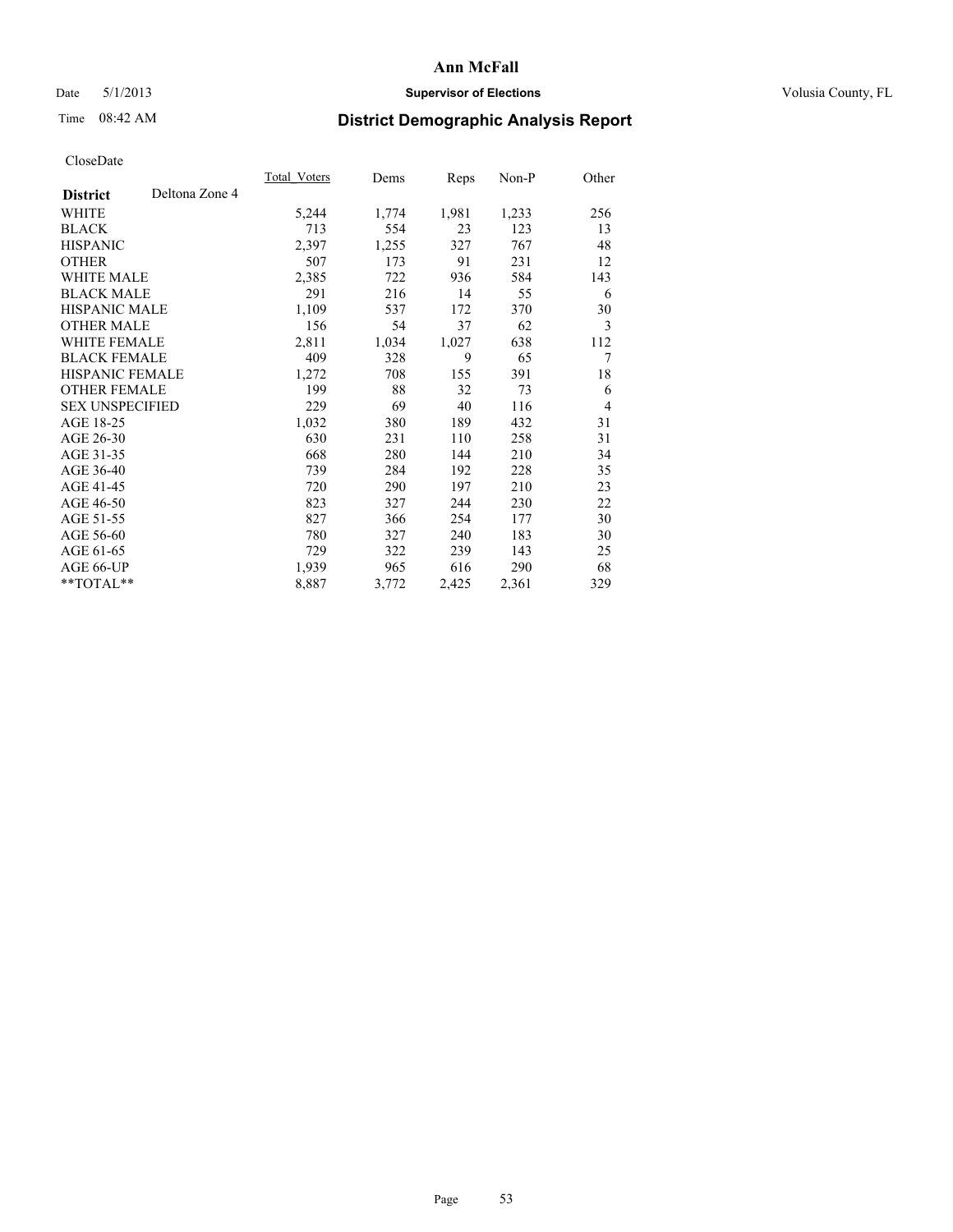# Date 5/1/2013 **Supervisor of Elections Supervisor of Elections** Volusia County, FL

# Time 08:42 AM **District Demographic Analysis Report**

|                        |                | Total Voters | Dems  | Reps  | Non-P | Other          |
|------------------------|----------------|--------------|-------|-------|-------|----------------|
| <b>District</b>        | Deltona Zone 5 |              |       |       |       |                |
| WHITE                  |                | 5,296        | 1,721 | 2,009 | 1,321 | 245            |
| <b>BLACK</b>           |                | 914          | 713   | 47    | 142   | 12             |
| <b>HISPANIC</b>        |                | 2,160        | 1,096 | 333   | 694   | 37             |
| <b>OTHER</b>           |                | 490          | 167   | 89    | 224   | 10             |
| <b>WHITE MALE</b>      |                | 2,497        | 719   | 1,009 | 633   | 136            |
| <b>BLACK MALE</b>      |                | 391          | 287   | 24    | 73    | 7              |
| <b>HISPANIC MALE</b>   |                | 1,020        | 507   | 164   | 326   | 23             |
| <b>OTHER MALE</b>      |                | 157          | 64    | 37    | 51    | 5              |
| <b>WHITE FEMALE</b>    |                | 2,764        | 994   | 986   | 676   | 108            |
| <b>BLACK FEMALE</b>    |                | 515          | 419   | 23    | 68    | 5              |
| HISPANIC FEMALE        |                | 1,127        | 581   | 168   | 364   | 14             |
| <b>OTHER FEMALE</b>    |                | 196          | 79    | 31    | 82    | $\overline{4}$ |
| <b>SEX UNSPECIFIED</b> |                | 193          | 47    | 36    | 108   | $\overline{2}$ |
| AGE 18-25              |                | 1,142        | 403   | 246   | 452   | 41             |
| AGE 26-30              |                | 670          | 254   | 130   | 258   | 28             |
| AGE 31-35              |                | 734          | 288   | 139   | 274   | 33             |
| AGE 36-40              |                | 723          | 303   | 179   | 213   | 28             |
| AGE 41-45              |                | 740          | 298   | 212   | 204   | 26             |
| AGE 46-50              |                | 864          | 357   | 279   | 200   | 28             |
| AGE 51-55              |                | 901          | 342   | 330   | 212   | 17             |
| AGE 56-60              |                | 798          | 335   | 260   | 180   | 23             |
| AGE 61-65              |                | 668          | 301   | 193   | 143   | 31             |
| AGE 66-UP              |                | 1,650        | 832   | 515   | 253   | 50             |
| **TOTAL**              |                | 8,890        | 3,713 | 2,483 | 2,389 | 305            |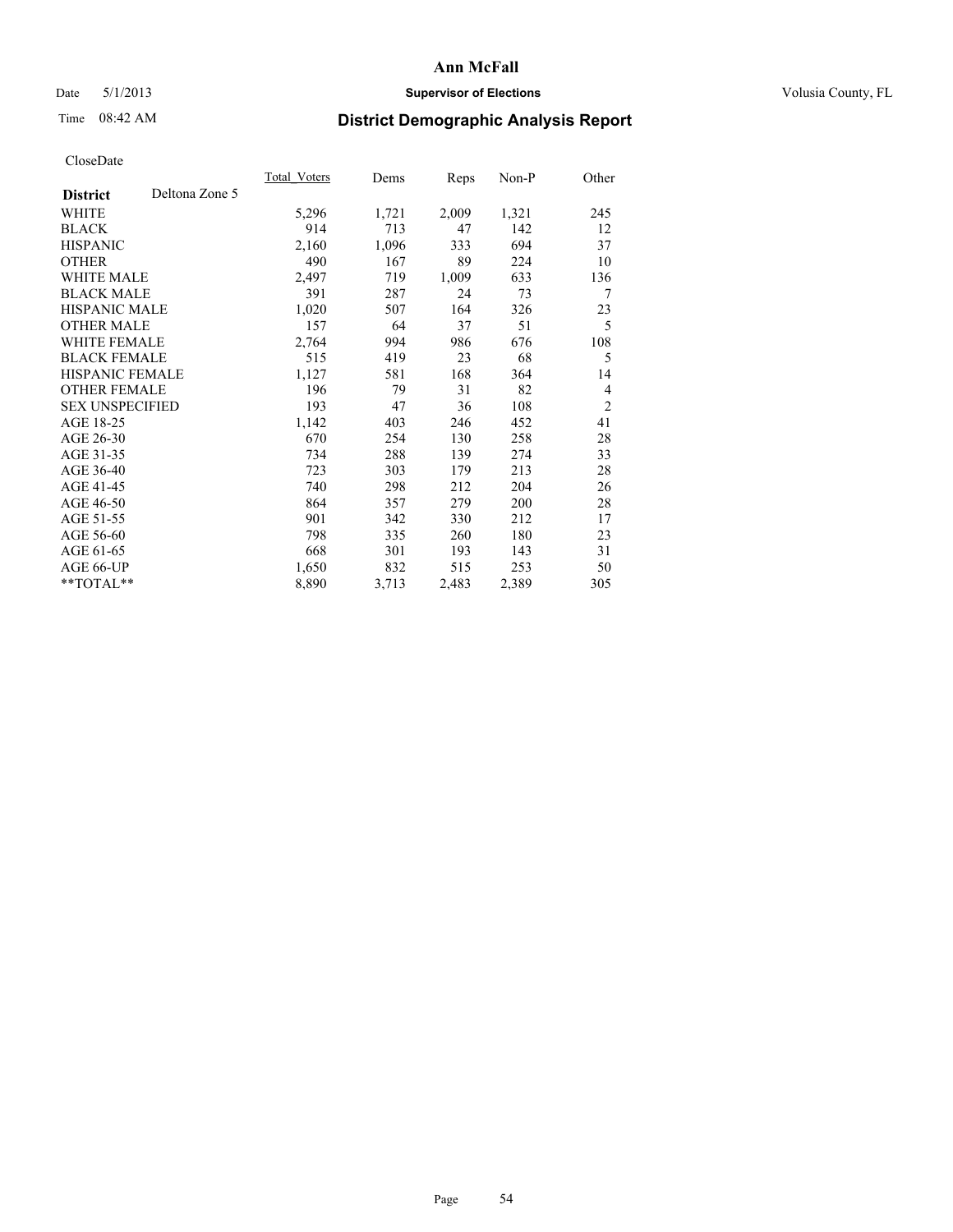# Date 5/1/2013 **Supervisor of Elections Supervisor of Elections** Volusia County, FL

# Time 08:42 AM **District Demographic Analysis Report**

|                        |                | <b>Total Voters</b> | Dems  | Reps  | $Non-P$ | Other |
|------------------------|----------------|---------------------|-------|-------|---------|-------|
| <b>District</b>        | Deltona Zone 6 |                     |       |       |         |       |
| WHITE                  |                | 5,710               | 1,688 | 2,343 | 1,425   | 254   |
| <b>BLACK</b>           |                | 824                 | 623   | 45    | 137     | 19    |
| <b>HISPANIC</b>        |                | 1,804               | 880   | 250   | 632     | 42    |
| <b>OTHER</b>           |                | 441                 | 127   | 101   | 204     | 9     |
| WHITE MALE             |                | 2,687               | 684   | 1,168 | 706     | 129   |
| <b>BLACK MALE</b>      |                | 374                 | 280   | 23    | 59      | 12    |
| <b>HISPANIC MALE</b>   |                | 845                 | 387   | 129   | 307     | 22    |
| <b>OTHER MALE</b>      |                | 172                 | 53    | 41    | 74      | 4     |
| <b>WHITE FEMALE</b>    |                | 2,973               | 994   | 1,150 | 706     | 123   |
| <b>BLACK FEMALE</b>    |                | 440                 | 335   | 22    | 76      | 7     |
| HISPANIC FEMALE        |                | 927                 | 480   | 118   | 310     | 19    |
| <b>OTHER FEMALE</b>    |                | 162                 | 54    | 38    | 66      | 4     |
| <b>SEX UNSPECIFIED</b> |                | 199                 | 51    | 50    | 94      | 4     |
| AGE 18-25              |                | 1,156               | 376   | 265   | 477     | 38    |
| AGE 26-30              |                | 686                 | 225   | 153   | 282     | 26    |
| AGE 31-35              |                | 687                 | 238   | 182   | 238     | 29    |
| AGE 36-40              |                | 727                 | 248   | 211   | 230     | 38    |
| AGE 41-45              |                | 790                 | 262   | 282   | 211     | 35    |
| AGE 46-50              |                | 935                 | 353   | 319   | 219     | 44    |
| AGE 51-55              |                | 984                 | 365   | 359   | 223     | 37    |
| AGE 56-60              |                | 783                 | 330   | 284   | 152     | 17    |
| AGE 61-65              |                | 702                 | 321   | 232   | 132     | 17    |
| AGE 66-UP              |                | 1,361               | 612   | 456   | 248     | 45    |
| **TOTAL**              |                | 8,811               | 3,330 | 2,743 | 2,412   | 326   |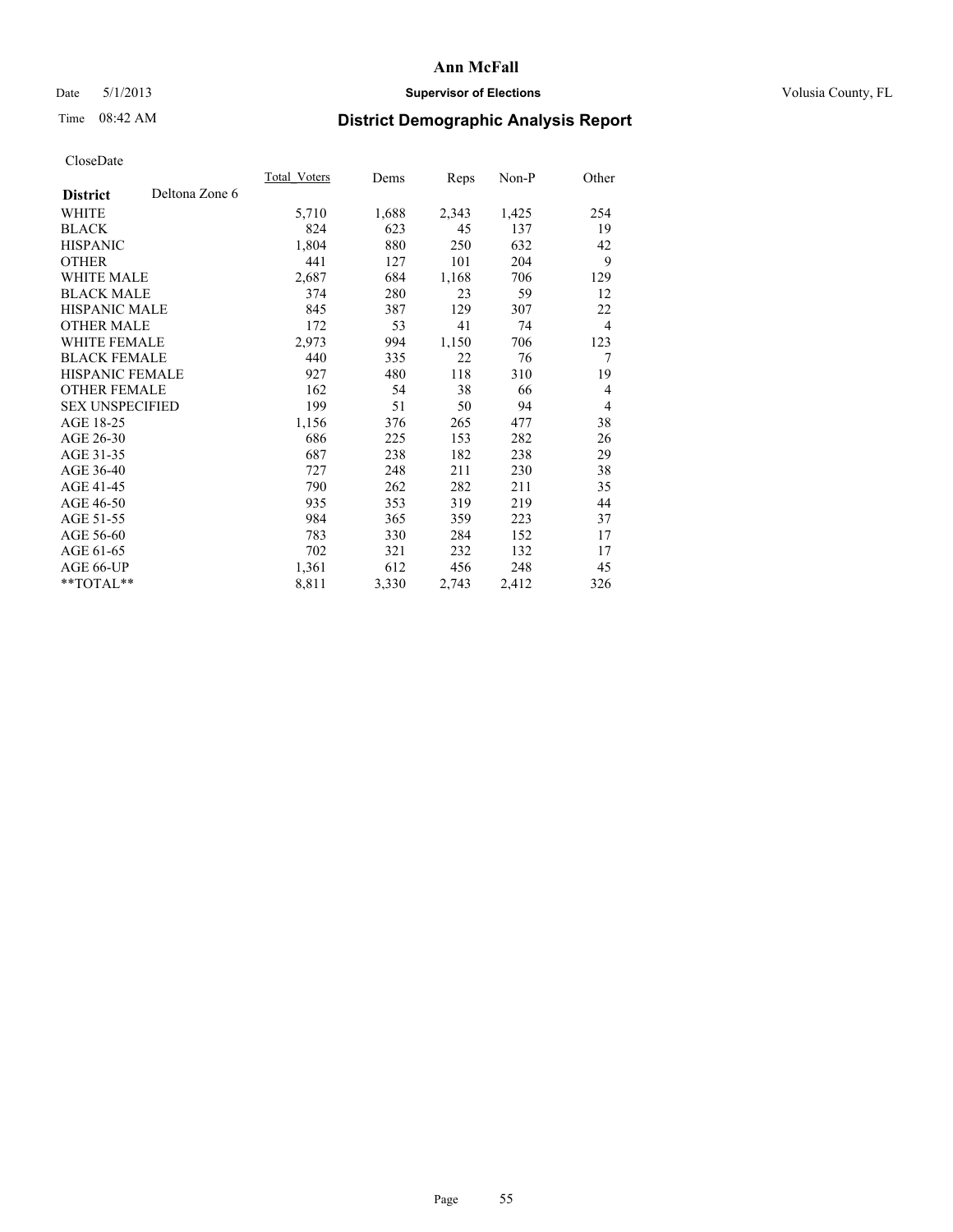# Date 5/1/2013 **Supervisor of Elections Supervisor of Elections** Volusia County, FL

# Time 08:42 AM **District Demographic Analysis Report**

|                        |                  | Total Voters | Dems  | Reps         | Non-P | Other          |
|------------------------|------------------|--------------|-------|--------------|-------|----------------|
| <b>District</b>        | Edgewater Zone 1 |              |       |              |       |                |
| WHITE                  |                  | 3,122        | 1,169 | 1,059        | 805   | 89             |
| <b>BLACK</b>           |                  | 73           | 48    | 3            | 20    | $\overline{2}$ |
| <b>HISPANIC</b>        |                  | 48           | 23    | 11           | 12    | $\overline{c}$ |
| <b>OTHER</b>           |                  | 101          | 34    | 21           | 45    | 1              |
| WHITE MALE             |                  | 1,373        | 446   | 509          | 369   | 49             |
| <b>BLACK MALE</b>      |                  | 39           | 23    | 3            | 11    | 2              |
| <b>HISPANIC MALE</b>   |                  | 20           | 10    | 4            | 5     | 1              |
| <b>OTHER MALE</b>      |                  | 25           | 11    | 8            | 6     | $\theta$       |
| <b>WHITE FEMALE</b>    |                  | 1,720        | 711   | 537          | 432   | 40             |
| <b>BLACK FEMALE</b>    |                  | 33           | 24    | $\mathbf{0}$ | 9     | $\overline{0}$ |
| <b>HISPANIC FEMALE</b> |                  | 28           | 13    | 7            | 7     | 1              |
| <b>OTHER FEMALE</b>    |                  | 45           | 17    | 9            | 18    | 1              |
| <b>SEX UNSPECIFIED</b> |                  | 61           | 19    | 17           | 25    | $\theta$       |
| AGE 18-25              |                  | 282          | 79    | 57           | 136   | 10             |
| AGE 26-30              |                  | 188          | 64    | 49           | 71    | 4              |
| AGE 31-35              |                  | 223          | 85    | 56           | 73    | 9              |
| AGE 36-40              |                  | 172          | 50    | 52           | 64    | 6              |
| AGE 41-45              |                  | 210          | 70    | 69           | 65    | 6              |
| AGE 46-50              |                  | 250          | 87    | 87           | 70    | 6              |
| AGE 51-55              |                  | 360          | 129   | 130          | 90    | 11             |
| AGE 56-60              |                  | 367          | 140   | 124          | 93    | 10             |
| AGE 61-65              |                  | 347          | 147   | 108          | 84    | 8              |
| AGE 66-UP              |                  | 952          | 427   | 363          | 138   | 24             |
| **TOTAL**              |                  | 3,351        | 1,278 | 1,095        | 884   | 94             |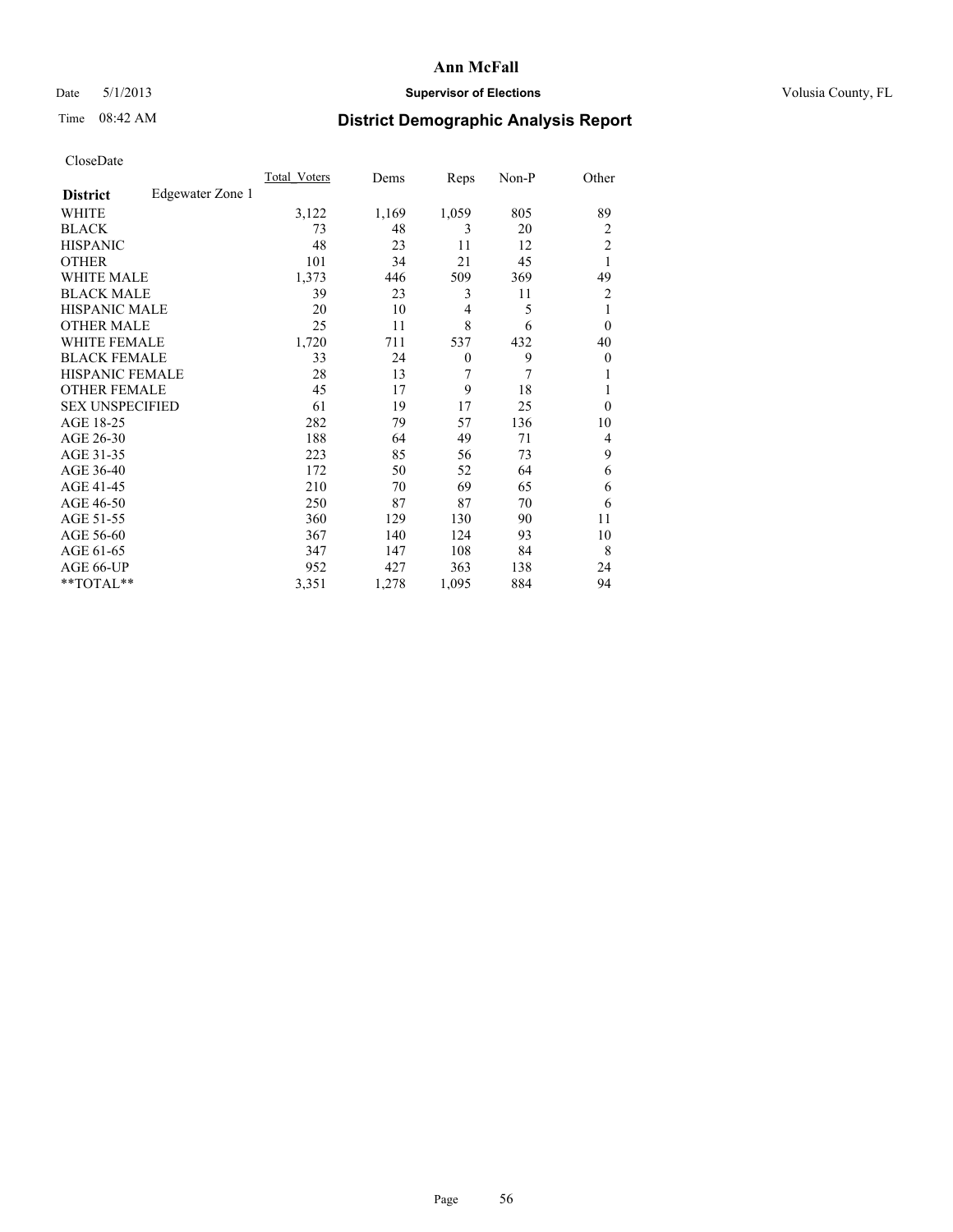## Date 5/1/2013 **Supervisor of Elections Supervisor of Elections** Volusia County, FL

# Time 08:42 AM **District Demographic Analysis Report**

| Cioscivate             |                  |                     |       |                |       |                |
|------------------------|------------------|---------------------|-------|----------------|-------|----------------|
|                        |                  | <b>Total Voters</b> | Dems  | Reps           | Non-P | Other          |
| <b>District</b>        | Edgewater Zone 2 |                     |       |                |       |                |
| <b>WHITE</b>           |                  | 3,374               | 1,195 | 1,171          | 936   | 72             |
| <b>BLACK</b>           |                  | 54                  | 39    | 4              | 11    | $\overline{0}$ |
| <b>HISPANIC</b>        |                  | 46                  | 19    | 4              | 22    |                |
| <b>OTHER</b>           |                  | 105                 | 27    | 27             | 50    |                |
| WHITE MALE             |                  | 1,542               | 493   | 598            | 411   | 40             |
| <b>BLACK MALE</b>      |                  | 21                  | 15    | 1              | 5     | $\overline{0}$ |
| <b>HISPANIC MALE</b>   |                  | 23                  | 11    | 2              | 9     |                |
| <b>OTHER MALE</b>      |                  | 35                  | 9     | 10             | 15    |                |
| WHITE FEMALE           |                  | 1,812               | 696   | 567            | 517   | 32             |
| <b>BLACK FEMALE</b>    |                  | 33                  | 24    | 3              | 6     | $\overline{0}$ |
| <b>HISPANIC FEMALE</b> |                  | 21                  | 8     | $\overline{2}$ | 11    | $\Omega$       |
| <b>OTHER FEMALE</b>    |                  | 43                  | 15    | 15             | 13    | $\overline{0}$ |
| <b>SEX UNSPECIFIED</b> |                  | 49                  | 9     | 8              | 32    | $\Omega$       |
| AGE 18-25              |                  | 314                 | 89    | 86             | 130   | 9              |
| AGE 26-30              |                  | 218                 | 72    | 53             | 88    | 5              |
| AGE 31-35              |                  | 238                 | 66    | 60             | 108   | $\overline{4}$ |
| AGE 36-40              |                  | 237                 | 78    | 64             | 87    | 8              |
| AGE 41-45              |                  | 287                 | 86    | 95             | 102   | 4              |
| AGE 46-50              |                  | 275                 | 96    | 96             | 77    | 6              |
| AGE 51-55              |                  | 362                 | 116   | 135            | 100   | 11             |
| AGE 56-60              |                  | 335                 | 122   | 138            | 71    | $\overline{4}$ |
| AGE 61-65              |                  | 367                 | 147   | 132            | 83    | 5              |
| AGE 66-UP              |                  | 950                 | 411   | 348            | 173   | 18             |
| **TOTAL**              |                  | 3,583               | 1,283 | 1,207          | 1,019 | 74             |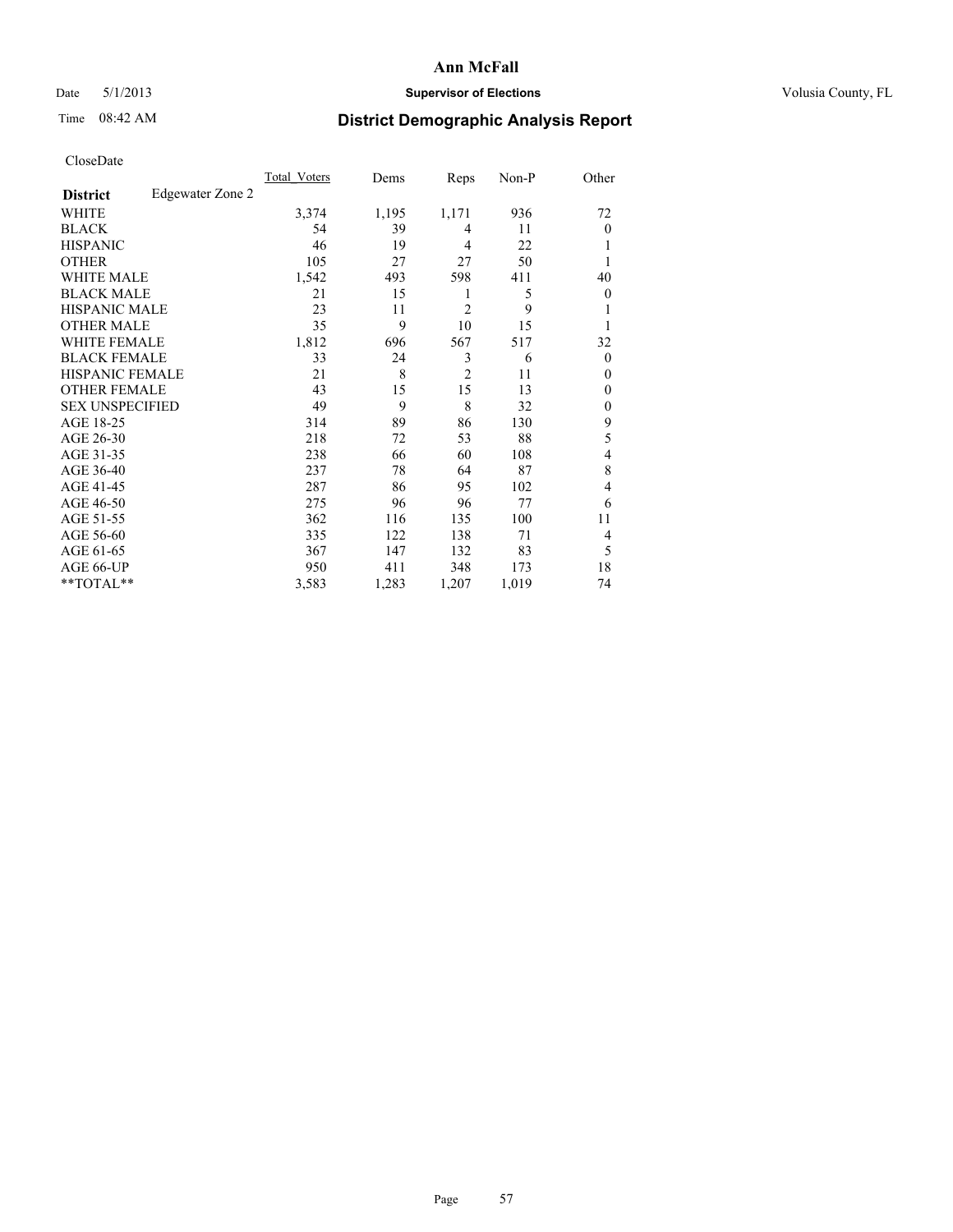# Date 5/1/2013 **Supervisor of Elections Supervisor of Elections** Volusia County, FL

# Time 08:42 AM **District Demographic Analysis Report**

| <b>Total Voters</b> | Dems  | Reps             | $Non-P$ | Other          |
|---------------------|-------|------------------|---------|----------------|
|                     |       |                  |         |                |
| 3,104               | 1,147 | 1,042            | 829     | 86             |
| 87                  | 70    | 2                | 15      | $\theta$       |
| 43                  | 16    | 9                | 17      | 1              |
| 133                 | 41    | 25               | 64      | 3              |
| 1,392               | 439   | 491              | 407     | 55             |
| 38                  | 29    | $\overline{c}$   | 7       | $\theta$       |
| 17                  | 6     | 3                | 7       | 1              |
| 46                  | 13    | 14               | 18      | 1              |
| 1,696               | 703   | 545              | 417     | 31             |
| 48                  | 41    | $\boldsymbol{0}$ | 7       | $\Omega$       |
| 25                  | 9     | 6                | 10      | $\theta$       |
| 52                  | 17    | 11               | 22      | $\overline{c}$ |
| 53                  | 17    | 6                | 30      | $\theta$       |
| 309                 | 97    | 66               | 142     | 4              |
| 212                 | 64    | 56               | 88      | 4              |
| 194                 | 50    | 58               | 80      | 6              |
| 237                 | 70    | 72               | 83      | 12             |
| 234                 | 90    | 74               | 61      | 9              |
| 277                 | 91    | 104              | 75      | 7              |
| 296                 | 119   | 94               | 81      | $\overline{2}$ |
| 337                 | 137   | 115              | 77      | 8              |
| 327                 | 141   | 112              | 63      | 11             |
| 946                 | 416   | 327              | 176     | 27             |
| 3,369               | 1,275 | 1,078            | 926     | 90             |
|                     |       |                  |         |                |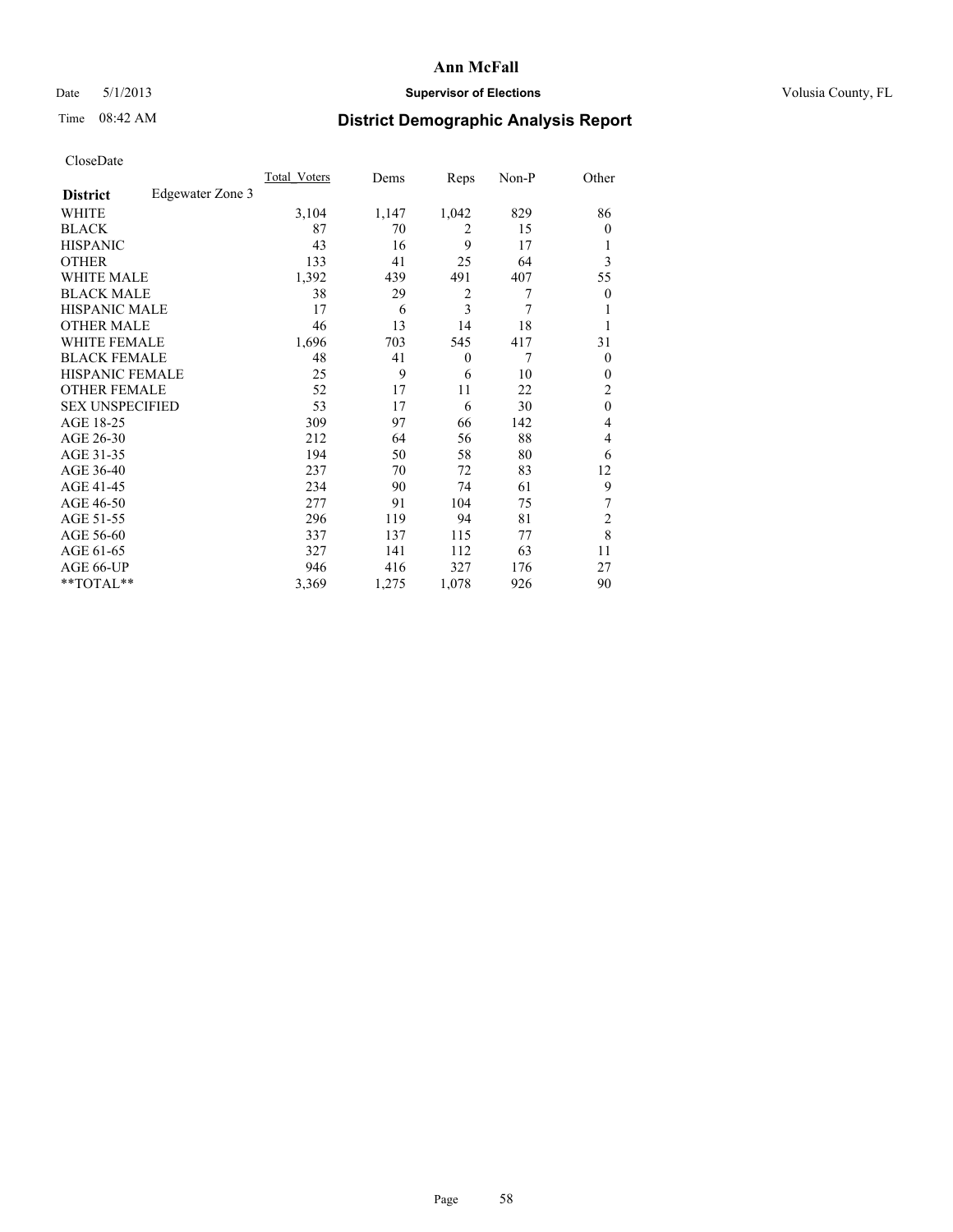# Date 5/1/2013 **Supervisor of Elections Supervisor of Elections** Volusia County, FL

# Time 08:42 AM **District Demographic Analysis Report**

|                        |                  | <b>Total Voters</b> | Dems  | Reps           | Non-P          | Other          |
|------------------------|------------------|---------------------|-------|----------------|----------------|----------------|
| <b>District</b>        | Edgewater Zone 4 |                     |       |                |                |                |
| WHITE                  |                  | 3,252               | 1,134 | 1,136          | 878            | 104            |
| <b>BLACK</b>           |                  | 71                  | 59    | 4              | 8              | $\theta$       |
| <b>HISPANIC</b>        |                  | 44                  | 23    | 13             | 6              | 2              |
| <b>OTHER</b>           |                  | 89                  | 29    | 13             | 47             | $\theta$       |
| WHITE MALE             |                  | 1,480               | 459   | 566            | 413            | 42             |
| <b>BLACK MALE</b>      |                  | 29                  | 23    | 2              | 4              | $\overline{0}$ |
| <b>HISPANIC MALE</b>   |                  | 16                  | 7     | 4              | 4              | 1              |
| <b>OTHER MALE</b>      |                  | 30                  | 10    | 7              | 13             | $\theta$       |
| <b>WHITE FEMALE</b>    |                  | 1,746               | 667   | 561            | 456            | 62             |
| <b>BLACK FEMALE</b>    |                  | 41                  | 35    | $\overline{c}$ | 4              | $\overline{0}$ |
| <b>HISPANIC FEMALE</b> |                  | 28                  | 16    | 9              | $\overline{2}$ | 1              |
| <b>OTHER FEMALE</b>    |                  | 30                  | 14    | 4              | 12             | $\theta$       |
| <b>SEX UNSPECIFIED</b> |                  | 56                  | 14    | 11             | 31             | $\mathbf{0}$   |
| AGE 18-25              |                  | 233                 | 62    | 62             | 107            | $\overline{2}$ |
| AGE 26-30              |                  | 207                 | 61    | 53             | 83             | 10             |
| AGE 31-35              |                  | 206                 | 59    | 58             | 82             | 7              |
| AGE 36-40              |                  | 225                 | 82    | 61             | 76             | 6              |
| AGE 41-45              |                  | 234                 | 89    | 68             | 74             | 3              |
| AGE 46-50              |                  | 260                 | 100   | 87             | 68             | 5              |
| AGE 51-55              |                  | 316                 | 102   | 129            | 78             | 7              |
| AGE 56-60              |                  | 329                 | 134   | 103            | 83             | 9              |
| AGE 61-65              |                  | 313                 | 132   | 98             | 73             | 10             |
| AGE 66-UP              |                  | 1,137               | 426   | 448            | 216            | 47             |
| **TOTAL**              |                  | 3,460               | 1,247 | 1,167          | 940            | 106            |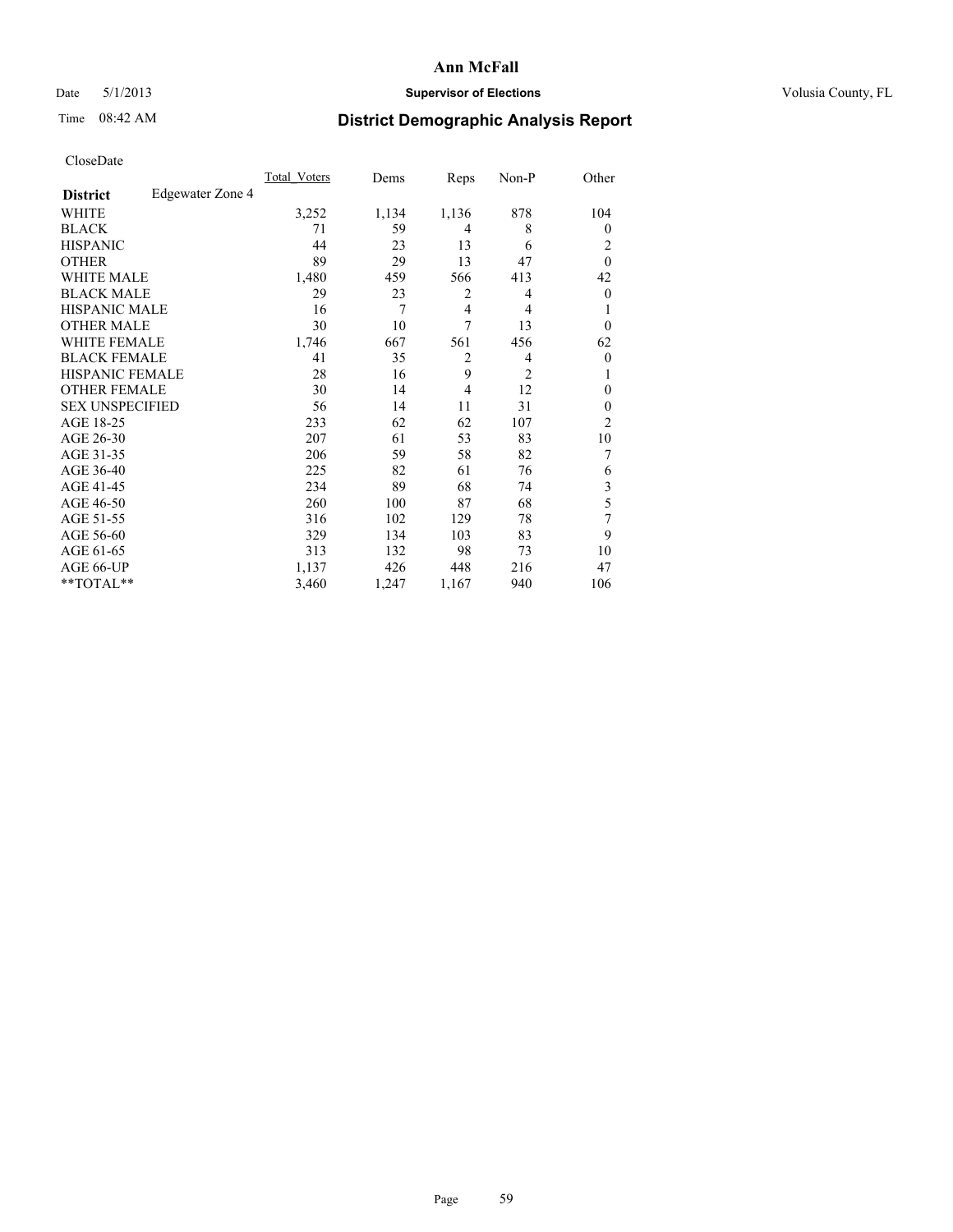# Date 5/1/2013 **Supervisor of Elections Supervisor of Elections** Volusia County, FL

# Time 08:42 AM **District Demographic Analysis Report**

|                        |                   | <b>Total Voters</b> | Dems | Reps           | Non-P | Other          |
|------------------------|-------------------|---------------------|------|----------------|-------|----------------|
| <b>District</b>        | Holly Hill Zone 1 |                     |      |                |       |                |
| WHITE                  |                   | 1,197               | 469  | 340            | 343   | 45             |
| <b>BLACK</b>           |                   | 122                 | 101  | $\overline{2}$ | 18    | 1              |
| <b>HISPANIC</b>        |                   | 54                  | 28   | 6              | 20    | $\Omega$       |
| <b>OTHER</b>           |                   | 74                  | 30   | 16             | 25    | 3              |
| WHITE MALE             |                   | 577                 | 202  | 184            | 172   | 19             |
| <b>BLACK MALE</b>      |                   | 51                  | 40   | 1              | 9     | 1              |
| <b>HISPANIC MALE</b>   |                   | 25                  | 10   | 3              | 12    | $\overline{0}$ |
| <b>OTHER MALE</b>      |                   | 23                  | 6    | 6              | 9     | $\overline{2}$ |
| WHITE FEMALE           |                   | 608                 | 264  | 153            | 165   | 26             |
| <b>BLACK FEMALE</b>    |                   | 70                  | 60   | 1              | 9     | $\overline{0}$ |
| <b>HISPANIC FEMALE</b> |                   | 29                  | 18   | 3              | 8     | $\Omega$       |
| <b>OTHER FEMALE</b>    |                   | 34                  | 18   | 9              | 7     | $\Omega$       |
| <b>SEX UNSPECIFIED</b> |                   | 30                  | 10   | 4              | 15    | 1              |
| AGE 18-25              |                   | 132                 | 59   | 20             | 53    | $\theta$       |
| AGE 26-30              |                   | 100                 | 47   | 15             | 35    | 3              |
| AGE 31-35              |                   | 87                  | 41   | 12             | 29    | 5              |
| AGE 36-40              |                   | 76                  | 25   | 27             | 23    | 1              |
| AGE 41-45              |                   | 102                 | 41   | 27             | 32    | $\overline{c}$ |
| AGE 46-50              |                   | 175                 | 67   | 46             | 55    | 7              |
| AGE 51-55              |                   | 172                 | 61   | 46             | 55    | 10             |
| AGE 56-60              |                   | 156                 | 67   | 31             | 50    | 8              |
| AGE 61-65              |                   | 148                 | 69   | 41             | 34    | 4              |
| AGE 66-UP              |                   | 300                 | 151  | 99             | 41    | 9              |
| **TOTAL**              |                   | 1,448               | 628  | 364            | 407   | 49             |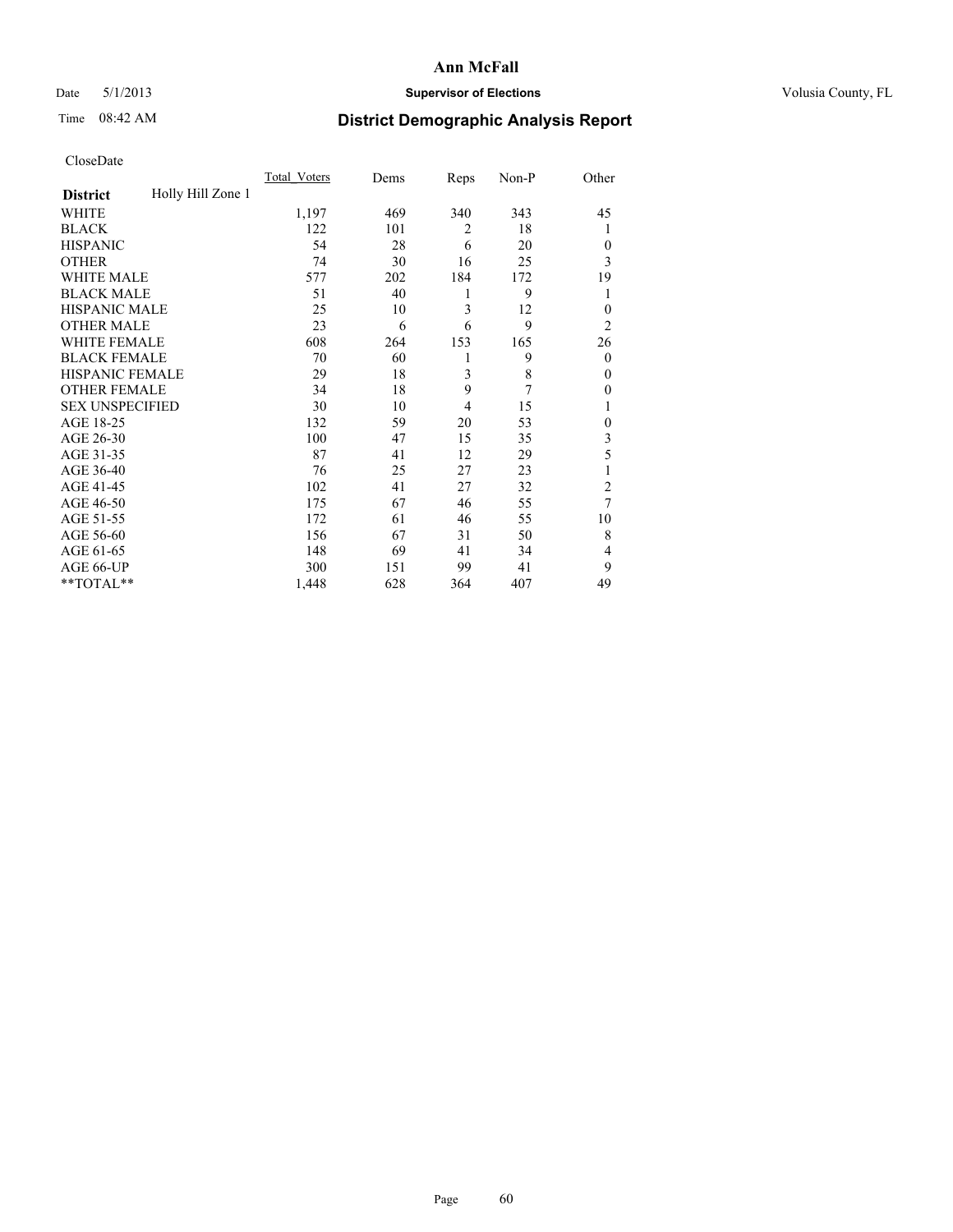# Date 5/1/2013 **Supervisor of Elections Supervisor of Elections** Volusia County, FL

# Time 08:42 AM **District Demographic Analysis Report**

|                        |                   | <b>Total Voters</b> | Dems | Reps           | Non-P          | Other          |
|------------------------|-------------------|---------------------|------|----------------|----------------|----------------|
| <b>District</b>        | Holly Hill Zone 2 |                     |      |                |                |                |
| WHITE                  |                   | 1,368               | 605  | 366            | 348            | 49             |
| <b>BLACK</b>           |                   | 231                 | 177  | 10             | 41             | 3              |
| <b>HISPANIC</b>        |                   | 46                  | 23   | 9              | 14             | $\overline{0}$ |
| <b>OTHER</b>           |                   | 81                  | 29   | 11             | 38             | 3              |
| WHITE MALE             |                   | 649                 | 261  | 187            | 177            | 24             |
| <b>BLACK MALE</b>      |                   | 88                  | 63   | 4              | 20             | 1              |
| <b>HISPANIC MALE</b>   |                   | 16                  | 5    | 7              | $\overline{4}$ | $\theta$       |
| <b>OTHER MALE</b>      |                   | 28                  | 9    | 5              | 11             | 3              |
| WHITE FEMALE           |                   | 709                 | 342  | 176            | 168            | 23             |
| <b>BLACK FEMALE</b>    |                   | 142                 | 113  | 6              | 21             | $\overline{2}$ |
| <b>HISPANIC FEMALE</b> |                   | 30                  | 18   | $\overline{2}$ | 10             | $\theta$       |
| <b>OTHER FEMALE</b>    |                   | 31                  | 13   | 6              | 12             | $\Omega$       |
| <b>SEX UNSPECIFIED</b> |                   | 33                  | 10   | 3              | 18             | $\overline{2}$ |
| AGE 18-25              |                   | 182                 | 73   | 31             | 72             | 6              |
| AGE 26-30              |                   | 125                 | 55   | 26             | 40             | 4              |
| AGE 31-35              |                   | 119                 | 64   | 16             | 35             | 4              |
| AGE 36-40              |                   | 120                 | 53   | 20             | 46             | 1              |
| AGE 41-45              |                   | 152                 | 66   | 37             | 43             | 6              |
| AGE 46-50              |                   | 184                 | 75   | 54             | 47             | 8              |
| AGE 51-55              |                   | 219                 | 111  | 50             | 47             | 11             |
| AGE 56-60              |                   | 166                 | 89   | 37             | 37             | 3              |
| AGE 61-65              |                   | 156                 | 72   | 41             | 37             | 6              |
| AGE 66-UP              |                   | 309                 | 179  | 85             | 39             | 6              |
| **TOTAL**              |                   | 1,732               | 837  | 397            | 443            | 55             |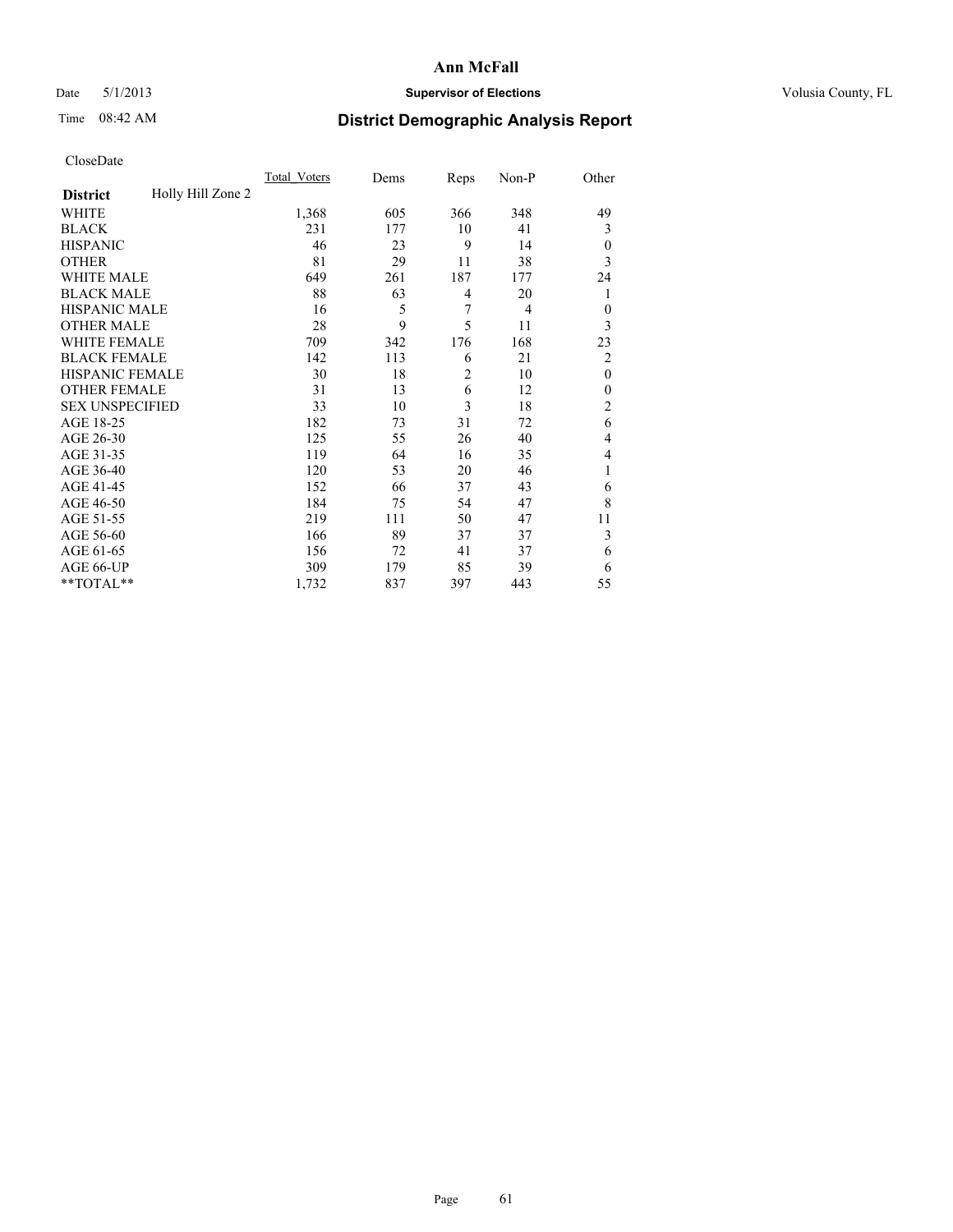# Date 5/1/2013 **Supervisor of Elections Supervisor of Elections** Volusia County, FL

# Time 08:42 AM **District Demographic Analysis Report**

|                        |                   | <b>Total Voters</b> | Dems | Reps           | Non-P | Other          |
|------------------------|-------------------|---------------------|------|----------------|-------|----------------|
| <b>District</b>        | Holly Hill Zone 3 |                     |      |                |       |                |
| WHITE                  |                   | 1,453               | 558  | 469            | 367   | 59             |
| <b>BLACK</b>           |                   | 139                 | 122  | 3              | 13    | 1              |
| <b>HISPANIC</b>        |                   | 24                  | 6    | 6              | 12    | $\Omega$       |
| <b>OTHER</b>           |                   | 81                  | 29   | 10             | 41    |                |
| WHITE MALE             |                   | 618                 | 204  | 212            | 173   | 29             |
| <b>BLACK MALE</b>      |                   | 57                  | 43   | 3              | 10    | 1              |
| <b>HISPANIC MALE</b>   |                   | 12                  | 3    | 3              | 6     | $\overline{0}$ |
| <b>OTHER MALE</b>      |                   | 24                  | 12   | $\overline{2}$ | 9     | 1              |
| WHITE FEMALE           |                   | 823                 | 349  | 253            | 191   | 30             |
| <b>BLACK FEMALE</b>    |                   | 81                  | 78   | $\mathbf{0}$   | 3     | $\overline{0}$ |
| <b>HISPANIC FEMALE</b> |                   | 12                  | 3    | 3              | 6     | $\Omega$       |
| <b>OTHER FEMALE</b>    |                   | 36                  | 12   | 8              | 16    | $\Omega$       |
| <b>SEX UNSPECIFIED</b> |                   | 34                  | 11   | 4              | 19    | $\Omega$       |
| AGE 18-25              |                   | 94                  | 36   | 19             | 38    |                |
| AGE 26-30              |                   | 88                  | 33   | 16             | 34    | 5              |
| AGE 31-35              |                   | 83                  | 31   | 17             | 32    | 3              |
| AGE 36-40              |                   | 62                  | 27   | 10             | 25    | $\theta$       |
| AGE 41-45              |                   | 104                 | 32   | 27             | 42    | 3              |
| AGE 46-50              |                   | 113                 | 44   | 26             | 37    | 6              |
| AGE 51-55              |                   | 143                 | 53   | 41             | 42    | 7              |
| AGE 56-60              |                   | 154                 | 68   | 50             | 30    | 6              |
| AGE 61-65              |                   | 165                 | 71   | 43             | 46    | 5              |
| AGE 66-UP              |                   | 693                 | 321  | 239            | 108   | 25             |
| **TOTAL**              |                   | 1,699               | 716  | 488            | 434   | 61             |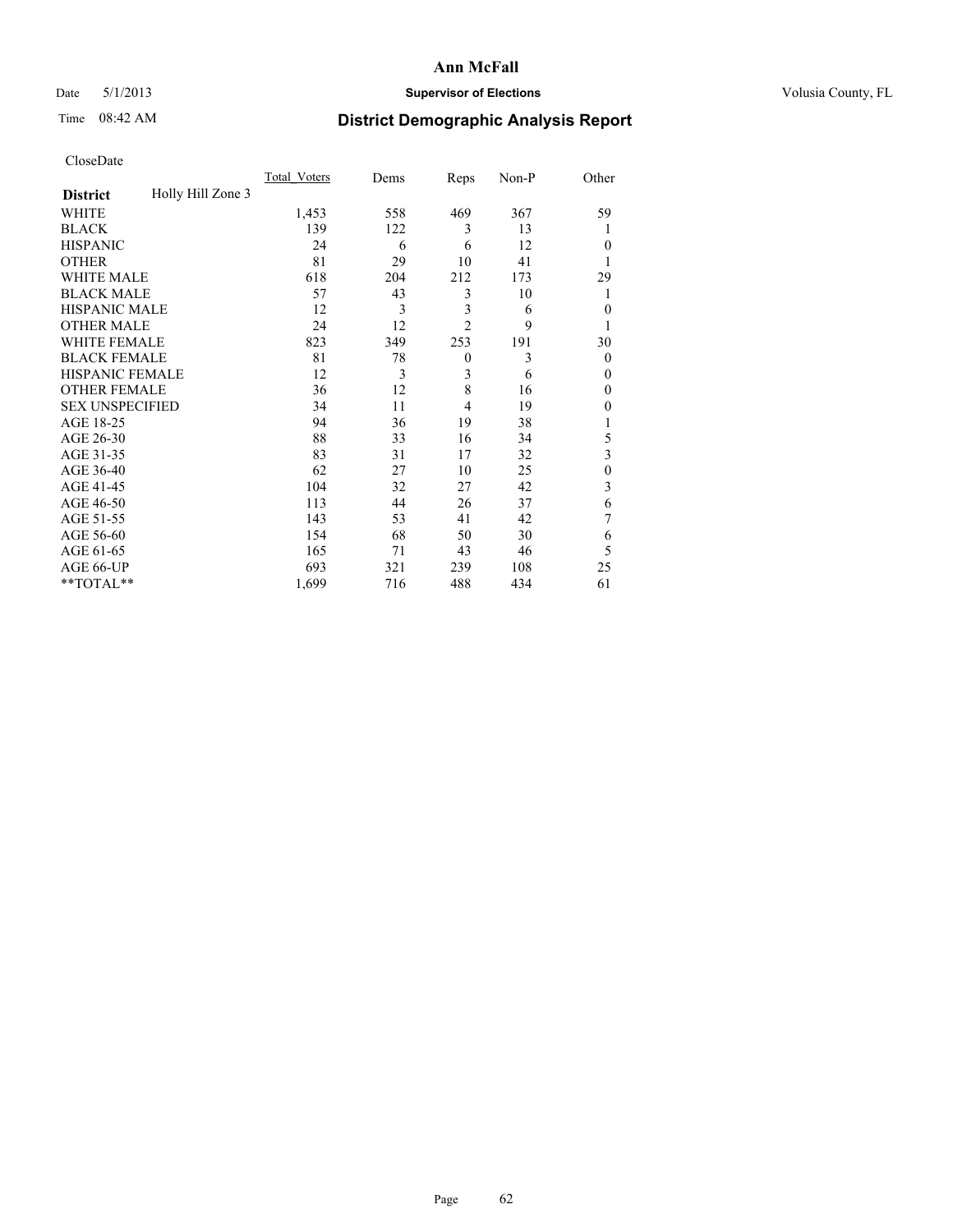# Date 5/1/2013 **Supervisor of Elections Supervisor of Elections** Volusia County, FL

# Time 08:42 AM **District Demographic Analysis Report**

|                        |                   | <b>Total Voters</b> | Dems | Reps           | Non-P | Other          |
|------------------------|-------------------|---------------------|------|----------------|-------|----------------|
| <b>District</b>        | Holly Hill Zone 4 |                     |      |                |       |                |
| WHITE                  |                   | 1,353               | 506  | 459            | 344   | 44             |
| <b>BLACK</b>           |                   | 271                 | 220  | 7              | 42    | $\overline{2}$ |
| <b>HISPANIC</b>        |                   | 43                  | 23   | $\overline{2}$ | 18    | $\theta$       |
| <b>OTHER</b>           |                   | 75                  | 24   | 11             | 38    | $\overline{2}$ |
| WHITE MALE             |                   | 597                 | 194  | 210            | 167   | 26             |
| <b>BLACK MALE</b>      |                   | 64                  | 47   | 3              | 13    | 1              |
| <b>HISPANIC MALE</b>   |                   | 18                  | 11   | 1              | 6     | $\overline{0}$ |
| <b>OTHER MALE</b>      |                   | 18                  | 7    | 5              | 5     | 1              |
| WHITE FEMALE           |                   | 746                 | 309  | 246            | 173   | 18             |
| <b>BLACK FEMALE</b>    |                   | 205                 | 171  | $\overline{4}$ | 29    | 1              |
| <b>HISPANIC FEMALE</b> |                   | 25                  | 12   | 1              | 12    | $\Omega$       |
| <b>OTHER FEMALE</b>    |                   | 29                  | 16   | 3              | 9     |                |
| <b>SEX UNSPECIFIED</b> |                   | 40                  | 6    | 6              | 28    | $\mathbf{0}$   |
| AGE 18-25              |                   | 244                 | 116  | 38             | 86    | 4              |
| AGE 26-30              |                   | 128                 | 53   | 27             | 44    | 4              |
| AGE 31-35              |                   | 130                 | 60   | 28             | 42    | $\theta$       |
| AGE 36-40              |                   | 109                 | 50   | 27             | 29    | 3              |
| AGE 41-45              |                   | 116                 | 51   | 23             | 37    | 5              |
| AGE 46-50              |                   | 146                 | 57   | 41             | 43    | 5              |
| AGE 51-55              |                   | 183                 | 58   | 68             | 47    | 10             |
| AGE 56-60              |                   | 163                 | 72   | 46             | 40    | 5              |
| AGE 61-65              |                   | 120                 | 64   | 30             | 23    | 3              |
| AGE 66-UP              |                   | 411                 | 198  | 152            | 52    | 9              |
| **TOTAL**              |                   | 1,750               | 779  | 480            | 443   | 48             |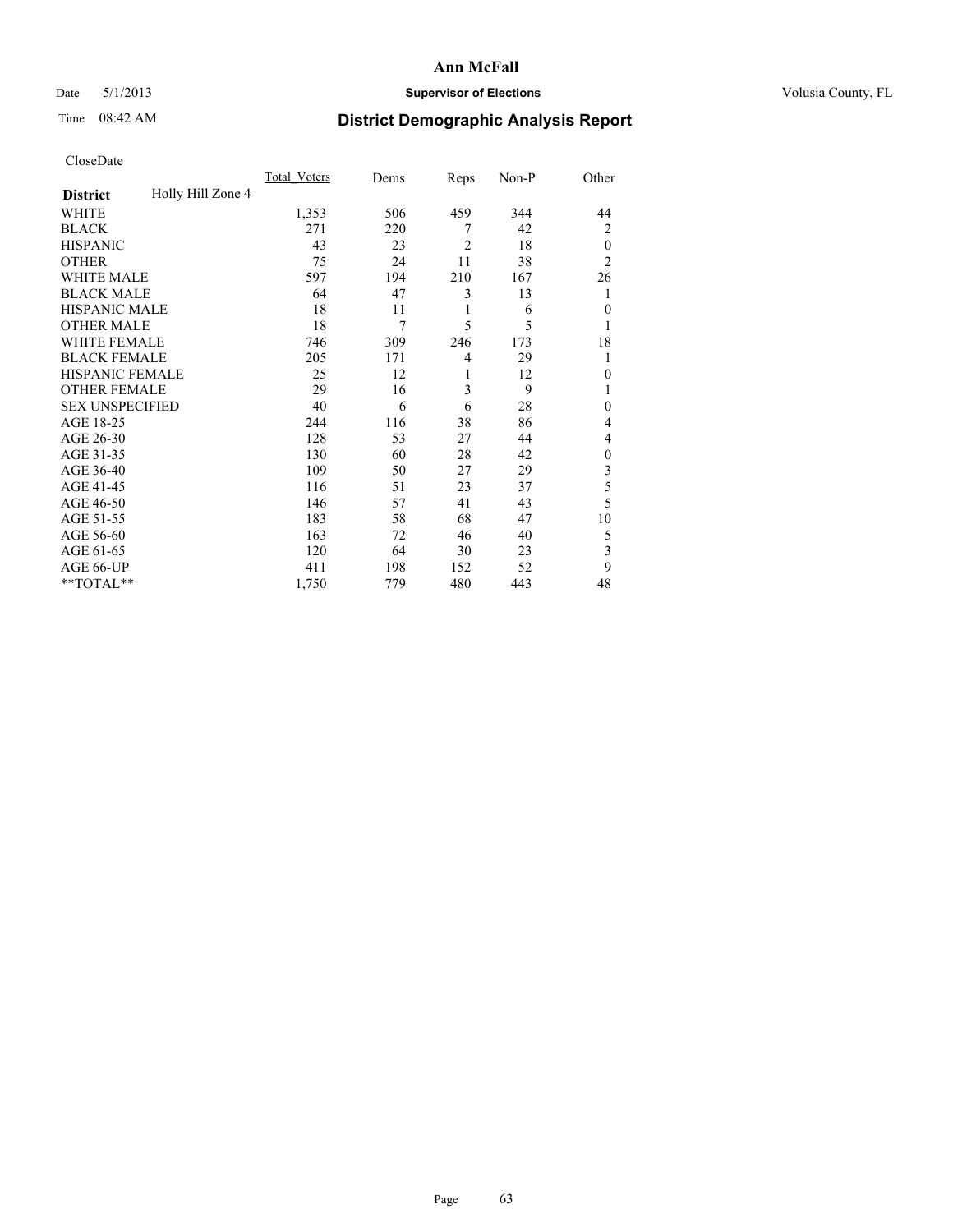# Date 5/1/2013 **Supervisor of Elections Supervisor of Elections** Volusia County, FL

# Time 08:42 AM **District Demographic Analysis Report**

|                        |            | Total Voters | Dems | Reps           | Non-P | Other          |
|------------------------|------------|--------------|------|----------------|-------|----------------|
| <b>District</b>        | Lake Helen |              |      |                |       |                |
| <b>WHITE</b>           |            | 1,603        | 585  | 585            | 369   | 64             |
| <b>BLACK</b>           |            | 183          | 162  | 4              | 14    | 3              |
| <b>HISPANIC</b>        |            | 39           | 10   | 17             | 10    | 2              |
| <b>OTHER</b>           |            | 59           | 18   | 15             | 24    | $\overline{2}$ |
| <b>WHITE MALE</b>      |            | 730          | 237  | 283            | 177   | 33             |
| <b>BLACK MALE</b>      |            | 82           | 74   | 2              | 5     | 1              |
| <b>HISPANIC MALE</b>   |            | 14           | 3    | 6              | 5     | $\theta$       |
| <b>OTHER MALE</b>      |            | 19           | 9    | 1              | 8     |                |
| <b>WHITE FEMALE</b>    |            | 860          | 344  | 297            | 188   | 31             |
| <b>BLACK FEMALE</b>    |            | 98           | 85   | $\overline{2}$ | 9     | $\overline{2}$ |
| HISPANIC FEMALE        |            | 25           | 7    | 11             | 5     | $\overline{2}$ |
| <b>OTHER FEMALE</b>    |            | 21           | 8    | $\overline{4}$ | 8     | 1              |
| <b>SEX UNSPECIFIED</b> |            | 35           | 8    | 15             | 12    | $\theta$       |
| AGE 18-25              |            | 173          | 56   | 47             | 64    | 6              |
| AGE 26-30              |            | 123          | 42   | 32             | 44    | 5              |
| AGE 31-35              |            | 105          | 40   | 27             | 34    | 4              |
| AGE 36-40              |            | 106          | 28   | 33             | 32    | 13             |
| AGE 41-45              |            | 144          | 53   | 41             | 41    | 9              |
| AGE 46-50              |            | 143          | 46   | 61             | 32    | 4              |
| AGE 51-55              |            | 226          | 94   | 89             | 36    | 7              |
| AGE 56-60              |            | 202          | 82   | 75             | 37    | 8              |
| AGE 61-65              |            | 184          | 92   | 56             | 31    | 5              |
| AGE 66-UP              |            | 478          | 242  | 160            | 66    | 10             |
| **TOTAL**              |            | 1,884        | 775  | 621            | 417   | 71             |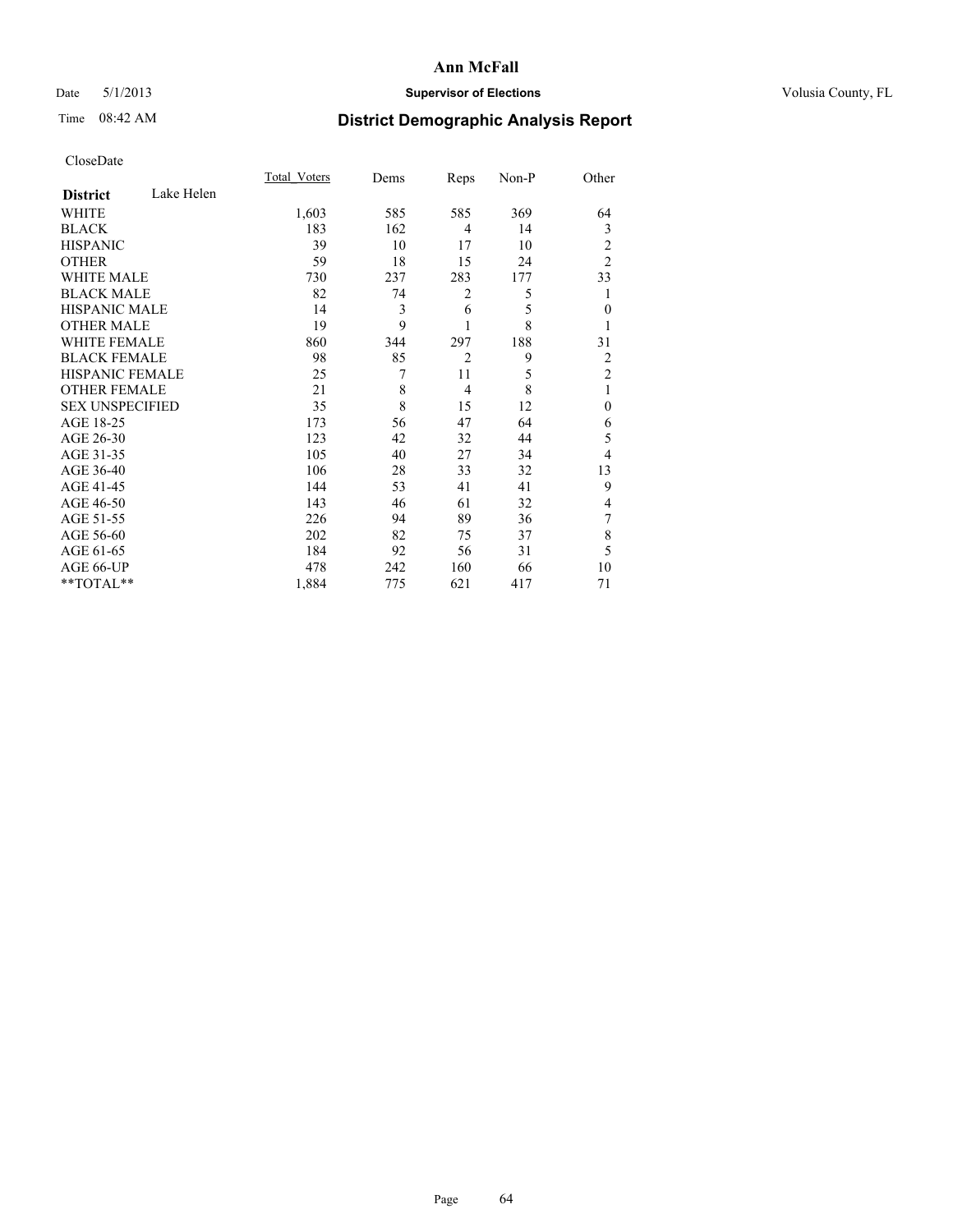# Date 5/1/2013 **Supervisor of Elections Supervisor of Elections** Volusia County, FL

# Time 08:42 AM **District Demographic Analysis Report**

|                        | <b>Total Voters</b>  | Dems           | Reps           | Non-P          | Other          |
|------------------------|----------------------|----------------|----------------|----------------|----------------|
| <b>District</b>        | New Smyrna Bch Zne 1 |                |                |                |                |
| WHITE                  | 4,468                | 1,458          | 1,959          | 948            | 103            |
| <b>BLACK</b>           | 12                   | 7              | $\overline{2}$ | 3              | $\overline{0}$ |
| <b>HISPANIC</b>        | 66                   | 21             | 20             | 22             | 3              |
| <b>OTHER</b>           | 139                  | 33             | 41             | 60             | 5              |
| WHITE MALE             | 2,087                | 564            | 962            | 501            | 60             |
| <b>BLACK MALE</b>      | 6                    | 3              | 1              | $\overline{2}$ | $\overline{0}$ |
| <b>HISPANIC MALE</b>   | 30                   | 7              | 7              | 16             | 0              |
| <b>OTHER MALE</b>      | 45                   | 9              | 17             | 17             | $\overline{2}$ |
| <b>WHITE FEMALE</b>    | 2,342                | 880            | 984            | 436            | 42             |
| <b>BLACK FEMALE</b>    | 6                    | $\overline{4}$ | 1              | 1              | $\overline{0}$ |
| <b>HISPANIC FEMALE</b> | 36                   | 14             | 13             | 6              | 3              |
| <b>OTHER FEMALE</b>    | 52                   | 17             | 18             | 14             | 3              |
| <b>SEX UNSPECIFIED</b> | 81                   | 21             | 19             | 40             | 1              |
| AGE 18-25              | 255                  | 65             | 73             | 113            | 4              |
| AGE 26-30              | 205                  | 73             | 53             | 72             | 7              |
| AGE 31-35              | 177                  | 44             | 62             | 65             | 6              |
| AGE 36-40              | 177                  | 52             | 64             | 48             | 13             |
| AGE 41-45              | 261                  | 75             | 110            | 74             | $\overline{2}$ |
| AGE 46-50              | 294                  | 73             | 140            | 76             | 5              |
| AGE 51-55              | 436                  | 147            | 198            | 81             | 10             |
| AGE 56-60              | 480                  | 164            | 200            | 102            | 14             |
| AGE 61-65              | 592                  | 198            | 251            | 129            | 14             |
| AGE 66-UP              | 1,811                | 628            | 872            | 275            | 36             |
| **TOTAL**              | 4,688                | 1,519          | 2,023          | 1,035          | 111            |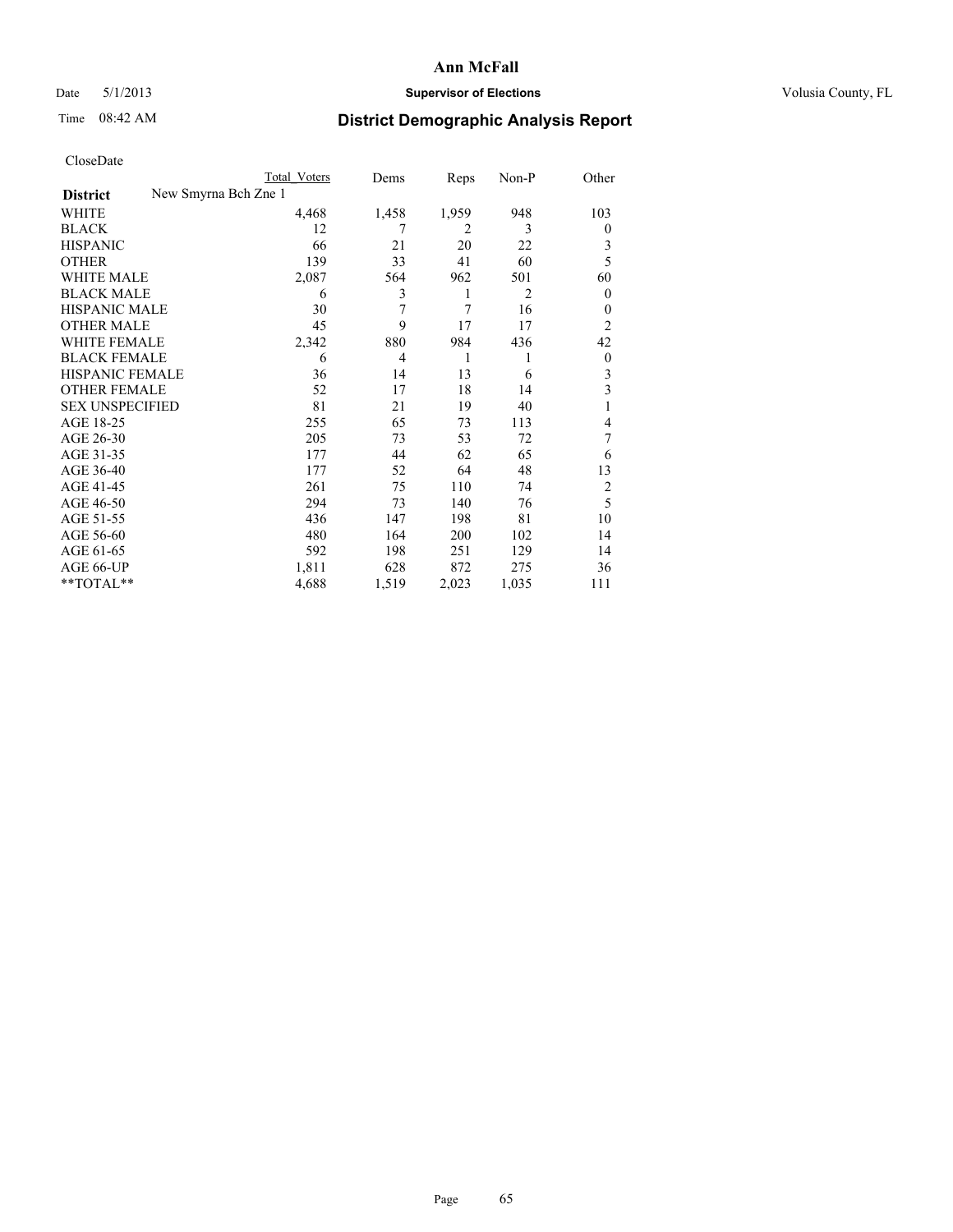# Date 5/1/2013 **Supervisor of Elections Supervisor of Elections** Volusia County, FL

# Time 08:42 AM **District Demographic Analysis Report**

|                                         | Total Voters | Dems           | Reps             | Non-P | Other          |
|-----------------------------------------|--------------|----------------|------------------|-------|----------------|
| New Smyrna Bch Zne 2<br><b>District</b> |              |                |                  |       |                |
| WHITE                                   | 3,836        | 1,321          | 1,402            | 991   | 122            |
| <b>BLACK</b>                            | 51           | 40             | 1                | 10    | $\mathbf{0}$   |
| <b>HISPANIC</b>                         | 48           | 18             | 15               | 15    | $\theta$       |
| <b>OTHER</b>                            | 130          | 34             | 31               | 63    | $\overline{2}$ |
| <b>WHITE MALE</b>                       | 1,752        | 519            | 667              | 499   | 67             |
| <b>BLACK MALE</b>                       | 17           | 14             | $\boldsymbol{0}$ | 3     | $\overline{0}$ |
| <b>HISPANIC MALE</b>                    | 23           | $\overline{4}$ | 8                | 11    | $\theta$       |
| <b>OTHER MALE</b>                       | 37           | 11             | 10               | 15    | 1              |
| <b>WHITE FEMALE</b>                     | 2,051        | 788            | 721              | 487   | 55             |
| <b>BLACK FEMALE</b>                     | 34           | 26             | 1                | 7     | $\overline{0}$ |
| HISPANIC FEMALE                         | 24           | 14             | $\overline{7}$   | 3     | $\Omega$       |
| <b>OTHER FEMALE</b>                     | 55           | 21             | 15               | 18    |                |
| <b>SEX UNSPECIFIED</b>                  | 72           | 16             | 20               | 36    | $\theta$       |
| AGE 18-25                               | 260          | 69             | 69               | 115   | 7              |
| AGE 26-30                               | 228          | 69             | 54               | 93    | 12             |
| AGE 31-35                               | 211          | 60             | 53               | 92    | 6              |
| AGE 36-40                               | 190          | 59             | 49               | 74    | 8              |
| AGE 41-45                               | 222          | 64             | 78               | 72    | 8              |
| AGE 46-50                               | 244          | 76             | 97               | 63    | 8              |
| AGE 51-55                               | 400          | 127            | 164              | 94    | 15             |
| AGE 56-60                               | 415          | 157            | 137              | 108   | 13             |
| AGE 61-65                               | 442          | 168            | 160              | 104   | 10             |
| AGE 66-UP                               | 1,456        | 565            | 589              | 265   | 37             |
| **TOTAL**                               | 4,068        | 1,414          | 1,450            | 1,080 | 124            |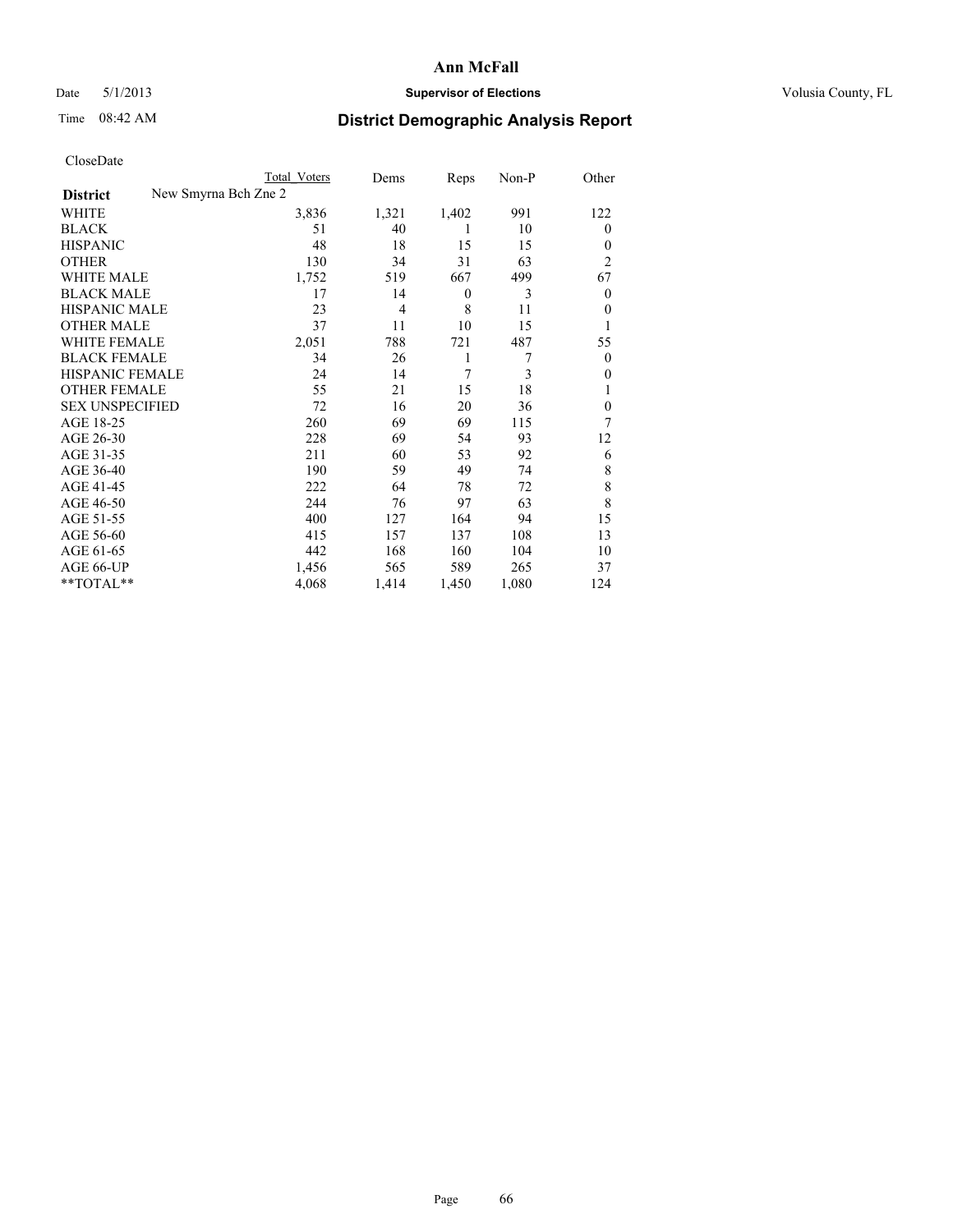# Date 5/1/2013 **Supervisor of Elections Supervisor of Elections** Volusia County, FL

# Time 08:42 AM **District Demographic Analysis Report**

|                                         | <b>Total Voters</b> | Dems  | Reps           | Non-P          | Other          |
|-----------------------------------------|---------------------|-------|----------------|----------------|----------------|
| New Smyrna Bch Zne 3<br><b>District</b> |                     |       |                |                |                |
| WHITE                                   | 4,324               | 1,338 | 1,845          | 1,013          | 128            |
| <b>BLACK</b>                            | 34                  | 19    | 3              | 10             | 2              |
| <b>HISPANIC</b>                         | 46                  | 17    | 12             | 16             |                |
| <b>OTHER</b>                            | 141                 | 34    | 31             | 75             |                |
| WHITE MALE                              | 1,980               | 526   | 887            | 497            | 70             |
| <b>BLACK MALE</b>                       | 21                  | 10    | 1              | 8              | $\overline{2}$ |
| <b>HISPANIC MALE</b>                    | 25                  | 9     | 8              | 7              | 1              |
| <b>OTHER MALE</b>                       | 49                  | 13    | 12             | 24             | $\overline{0}$ |
| <b>WHITE FEMALE</b>                     | 2,320               | 805   | 949            | 508            | 58             |
| <b>BLACK FEMALE</b>                     | 13                  | 9     | $\overline{2}$ | $\overline{2}$ | $\overline{0}$ |
| <b>HISPANIC FEMALE</b>                  | 21                  | 8     | $\overline{4}$ | 9              | $\Omega$       |
| <b>OTHER FEMALE</b>                     | 48                  | 17    | 13             | 17             |                |
| <b>SEX UNSPECIFIED</b>                  | 68                  | 11    | 15             | 42             | $\theta$       |
| AGE 18-25                               | 239                 | 63    | 61             | 104            | 11             |
| AGE 26-30                               | 209                 | 61    | 65             | 76             | 7              |
| AGE 31-35                               | 224                 | 58    | 71             | 89             | 6              |
| AGE 36-40                               | 181                 | 58    | 51             | 68             | 4              |
| AGE 41-45                               | 227                 | 59    | 85             | 75             | 8              |
| AGE 46-50                               | 325                 | 105   | 136            | 79             | 5              |
| AGE 51-55                               | 356                 | 114   | 122            | 103            | 17             |
| AGE 56-60                               | 422                 | 157   | 172            | 84             | 9              |
| AGE 61-65                               | 446                 | 144   | 189            | 105            | 8              |
| AGE 66-UP                               | 1,924               | 592   | 941            | 333            | 58             |
| **TOTAL**                               | 4,553               | 1,411 | 1,893          | 1,116          | 133            |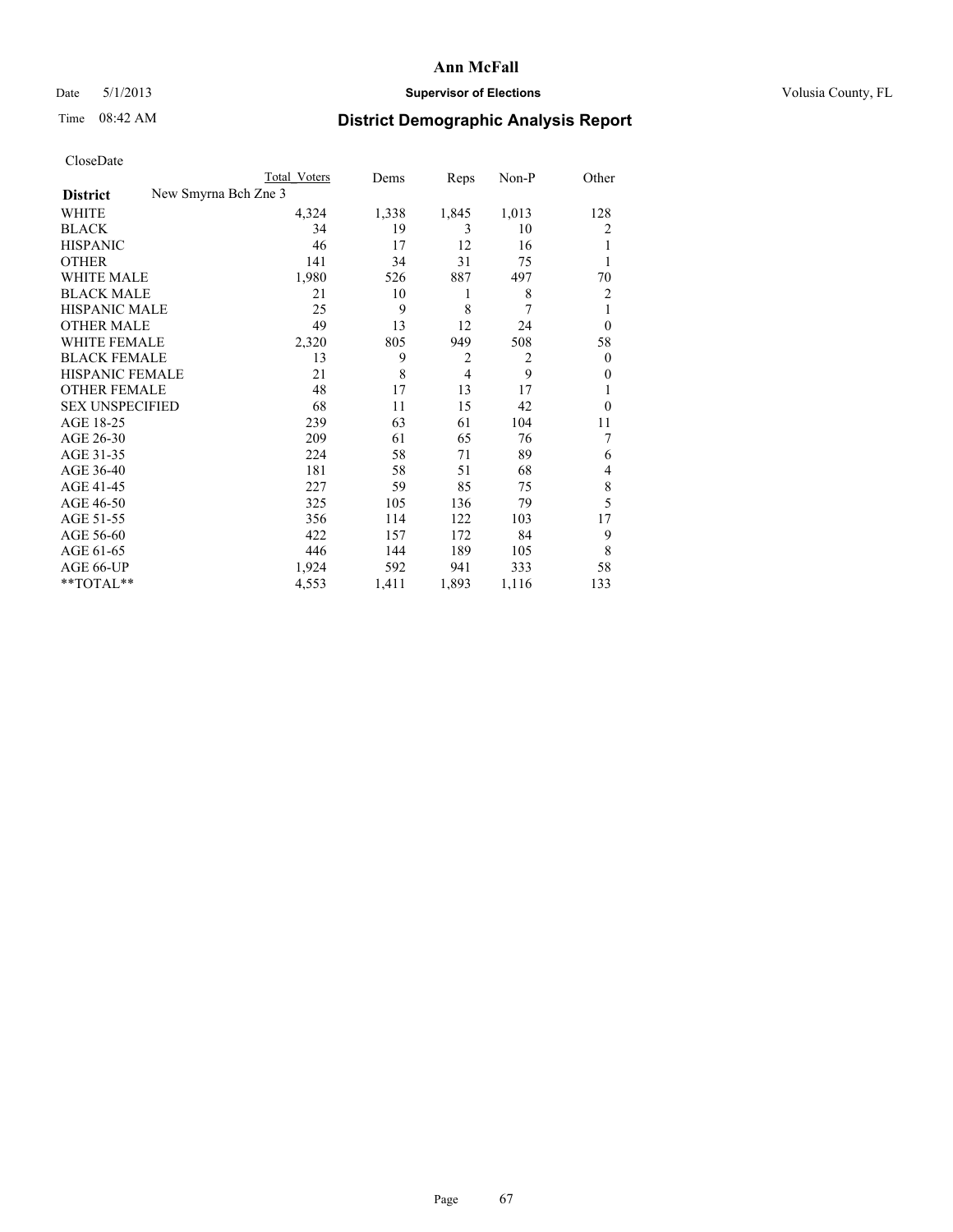## Date 5/1/2013 **Supervisor of Elections Supervisor of Elections** Volusia County, FL

# Time 08:42 AM **District Demographic Analysis Report**

| UTOSUDatu              |                      |              |       |       |       |                         |
|------------------------|----------------------|--------------|-------|-------|-------|-------------------------|
|                        |                      | Total Voters | Dems  | Reps  | Non-P | Other                   |
| <b>District</b>        | New Smyrna Bch Zne 4 |              |       |       |       |                         |
| <b>WHITE</b>           |                      | 3,077        | 943   | 1,270 | 772   | 92                      |
| <b>BLACK</b>           |                      | 650          | 559   | 13    | 72    | 6                       |
| <b>HISPANIC</b>        |                      | 67           | 25    | 25    | 14    | $\mathfrak{Z}$          |
| <b>OTHER</b>           |                      | 181          | 55    | 29    | 92    | 5                       |
| WHITE MALE             |                      | 1,409        | 375   | 618   | 375   | 41                      |
| <b>BLACK MALE</b>      |                      | 269          | 223   | 5     | 36    | 5                       |
| <b>HISPANIC MALE</b>   |                      | 30           | 11    | 11    | 7     | 1                       |
| <b>OTHER MALE</b>      |                      | 61           | 19    | 11    | 30    | 1                       |
| <b>WHITE FEMALE</b>    |                      | 1,641        | 559   | 644   | 388   | 50                      |
| <b>BLACK FEMALE</b>    |                      | 376          | 332   | 8     | 35    | 1                       |
| <b>HISPANIC FEMALE</b> |                      | 37           | 14    | 14    | 7     | $\overline{c}$          |
| <b>OTHER FEMALE</b>    |                      | 73           | 29    | 14    | 27    | $\overline{\mathbf{3}}$ |
| <b>SEX UNSPECIFIED</b> |                      | 79           | 20    | 12    | 45    | $\overline{c}$          |
| AGE 18-25              |                      | 390          | 163   | 87    | 131   | 9                       |
| AGE 26-30              |                      | 204          | 82    | 45    | 72    | 5                       |
| AGE 31-35              |                      | 224          | 76    | 62    | 81    | 5                       |
| AGE 36-40              |                      | 245          | 85    | 87    | 63    | 10                      |
| AGE 41-45              |                      | 263          | 95    | 88    | 74    | 6                       |
| AGE 46-50              |                      | 267          | 100   | 99    | 65    | $\mathfrak{Z}$          |
| AGE 51-55              |                      | 349          | 127   | 126   | 87    | 9                       |
| AGE 56-60              |                      | 412          | 173   | 144   | 81    | 14                      |
| AGE 61-65              |                      | 439          | 172   | 161   | 90    | 16                      |
| AGE 66-UP              |                      | 1,188        | 511   | 438   | 210   | 29                      |
| **TOTAL**              |                      | 3,981        | 1,584 | 1,337 | 954   | 106                     |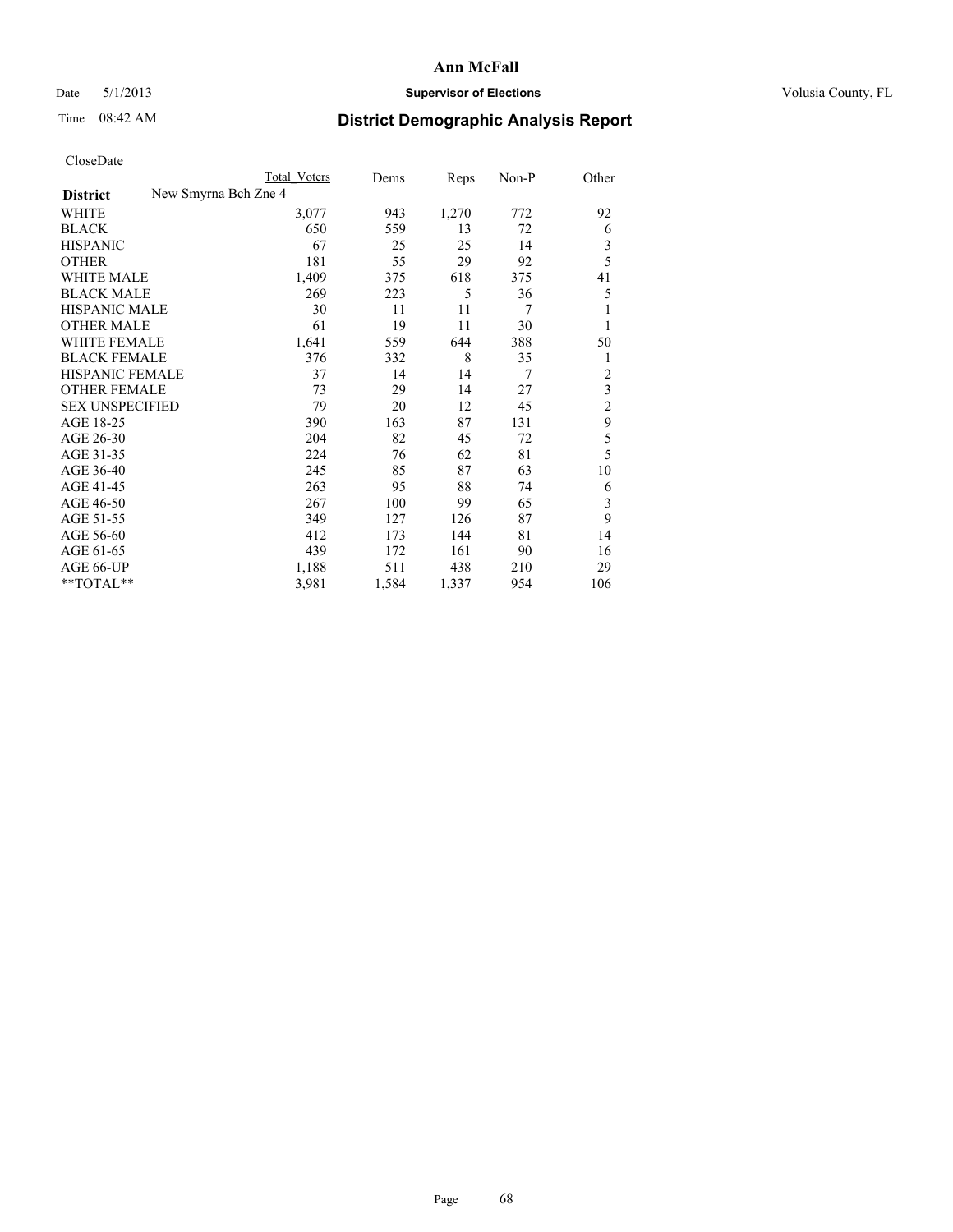# Date 5/1/2013 **Supervisor of Elections Supervisor of Elections** Volusia County, FL

# Time 08:42 AM **District Demographic Analysis Report**

|                        |          | <b>Total Voters</b> | Dems     | Reps           | Non-P          | Other          |
|------------------------|----------|---------------------|----------|----------------|----------------|----------------|
| <b>District</b>        | Oak Hill |                     |          |                |                |                |
| <b>WHITE</b>           |          | 1,122               | 391      | 438            | 269            | 24             |
| <b>BLACK</b>           |          | 172                 | 149      | 4              | 18             |                |
| <b>HISPANIC</b>        |          | 5                   | 3        | $\overline{2}$ | $\theta$       | $\theta$       |
| <b>OTHER</b>           |          | 34                  | 8        | 8              | 15             | 3              |
| <b>WHITE MALE</b>      |          | 571                 | 186      | 224            | 144            | 17             |
| <b>BLACK MALE</b>      |          | 74                  | 61       | $\overline{2}$ | 10             |                |
| <b>HISPANIC MALE</b>   |          | $\overline{2}$      | $\theta$ | $\overline{2}$ | $\overline{0}$ | $\mathbf{0}$   |
| <b>OTHER MALE</b>      |          | 14                  | 3        | $\overline{4}$ | 6              |                |
| WHITE FEMALE           |          | 542                 | 203      | 210            | 122            | 7              |
| <b>BLACK FEMALE</b>    |          | 97                  | 87       | $\overline{2}$ | 8              | $\theta$       |
| <b>HISPANIC FEMALE</b> |          | 3                   | 3        | $\mathbf{0}$   | $\theta$       | $\theta$       |
| <b>OTHER FEMALE</b>    |          | 12                  | 5        | 3              | $\overline{2}$ | $\overline{c}$ |
| <b>SEX UNSPECIFIED</b> |          | 18                  | 3        | 5              | 10             | $\mathbf{0}$   |
| AGE 18-25              |          | 92                  | 37       | 25             | 30             | $\theta$       |
| AGE 26-30              |          | 72                  | 25       | 17             | 29             |                |
| AGE 31-35              |          | 66                  | 23       | 23             | 19             |                |
| AGE 36-40              |          | 53                  | 20       | 15             | 15             | 3              |
| AGE 41-45              |          | 78                  | 33       | 23             | 18             | 4              |
| AGE 46-50              |          | 93                  | 35       | 31             | 26             | 1              |
| AGE 51-55              |          | 146                 | 64       | 47             | 34             |                |
| AGE 56-60              |          | 135                 | 63       | 48             | 20             | 4              |
| AGE 61-65              |          | 152                 | 70       | 44             | 36             | $\overline{2}$ |
| AGE 66-UP              |          | 446                 | 181      | 179            | 75             | 11             |
| **TOTAL**              |          | 1,333               | 551      | 452            | 302            | 28             |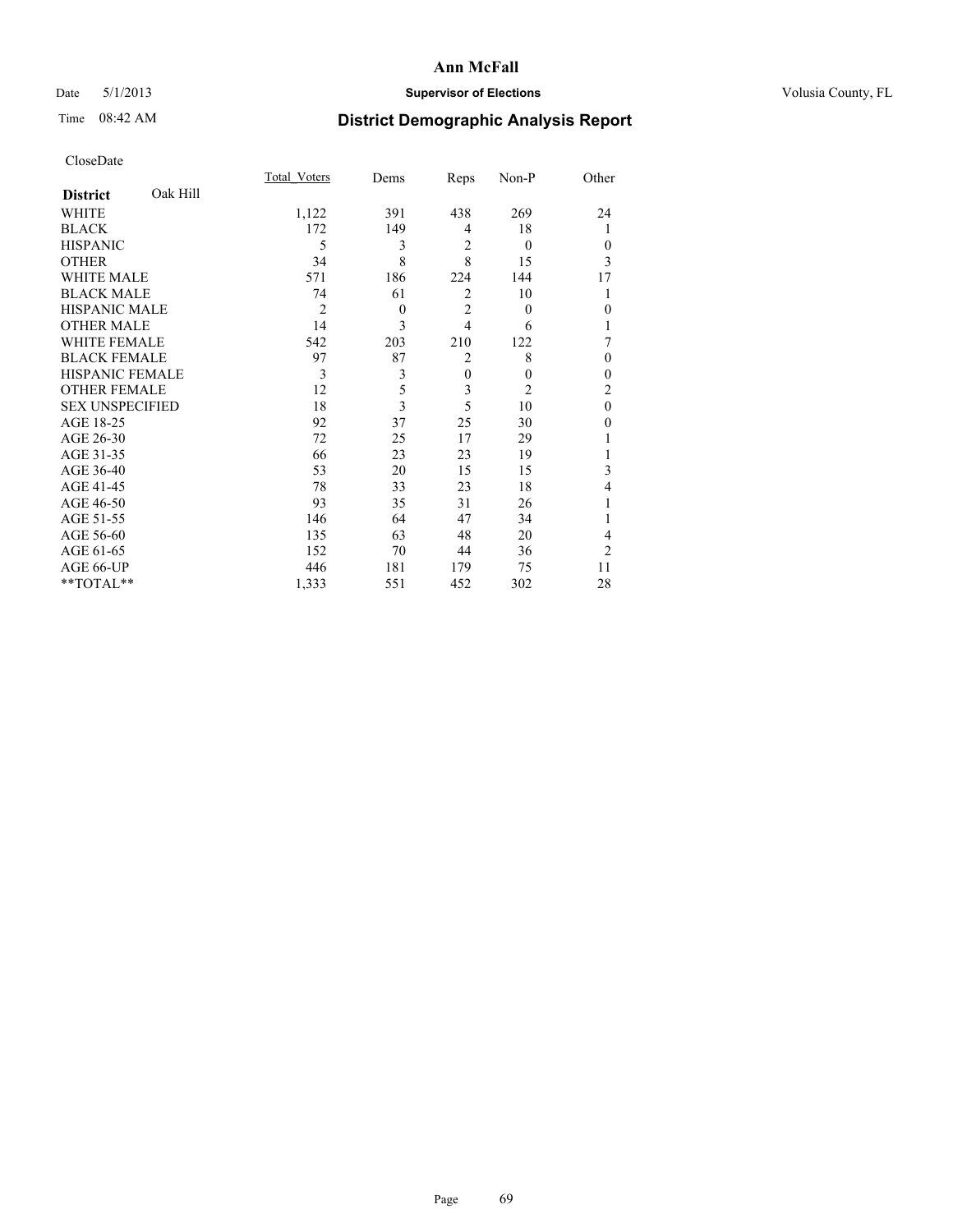# Date 5/1/2013 **Supervisor of Elections Supervisor of Elections** Volusia County, FL

# Time 08:42 AM **District Demographic Analysis Report**

|                        |                    | Total Voters | Dems | Reps           | Non-P | Other          |
|------------------------|--------------------|--------------|------|----------------|-------|----------------|
| <b>District</b>        | Orange City Zone 1 |              |      |                |       |                |
| WHITE                  |                    | 646          | 223  | 252            | 141   | 30             |
| <b>BLACK</b>           |                    | 129          | 106  | 3              | 18    | $\overline{2}$ |
| <b>HISPANIC</b>        |                    | 352          | 170  | 50             | 128   | $\overline{4}$ |
| <b>OTHER</b>           |                    | 48           | 19   | 9              | 16    | 4              |
| WHITE MALE             |                    | 254          | 83   | 103            | 59    | 9              |
| <b>BLACK MALE</b>      |                    | 41           | 33   | 1              | 7     | $\overline{0}$ |
| <b>HISPANIC MALE</b>   |                    | 137          | 60   | 25             | 51    |                |
| <b>OTHER MALE</b>      |                    | 15           | 8    | $\overline{4}$ | 3     | $\Omega$       |
| WHITE FEMALE           |                    | 386          | 138  | 146            | 81    | 21             |
| <b>BLACK FEMALE</b>    |                    | 87           | 72   | $\overline{2}$ | 11    | $\overline{2}$ |
| <b>HISPANIC FEMALE</b> |                    | 212          | 110  | 24             | 75    | 3              |
| <b>OTHER FEMALE</b>    |                    | 19           | 8    | 3              | 5     | 3              |
| <b>SEX UNSPECIFIED</b> |                    | 24           | 6    | 6              | 11    | 1              |
| AGE 18-25              |                    | 116          | 52   | 15             | 45    | 4              |
| AGE 26-30              |                    | 96           | 40   | 22             | 33    | 1              |
| AGE 31-35              |                    | 110          | 37   | 24             | 42    | 7              |
| AGE 36-40              |                    | 82           | 22   | 24             | 34    | $\overline{c}$ |
| AGE 41-45              |                    | 77           | 34   | 22             | 21    | $\theta$       |
| AGE 46-50              |                    | 81           | 37   | 15             | 28    | 1              |
| AGE 51-55              |                    | 80           | 39   | 20             | 16    | 5              |
| AGE 56-60              |                    | 74           | 34   | 16             | 22    | $\overline{c}$ |
| AGE 61-65              |                    | 90           | 36   | 33             | 17    | $\overline{4}$ |
| AGE 66-UP              |                    | 374          | 190  | 123            | 46    | 15             |
| **TOTAL**              |                    | 1,180        | 521  | 314            | 304   | 41             |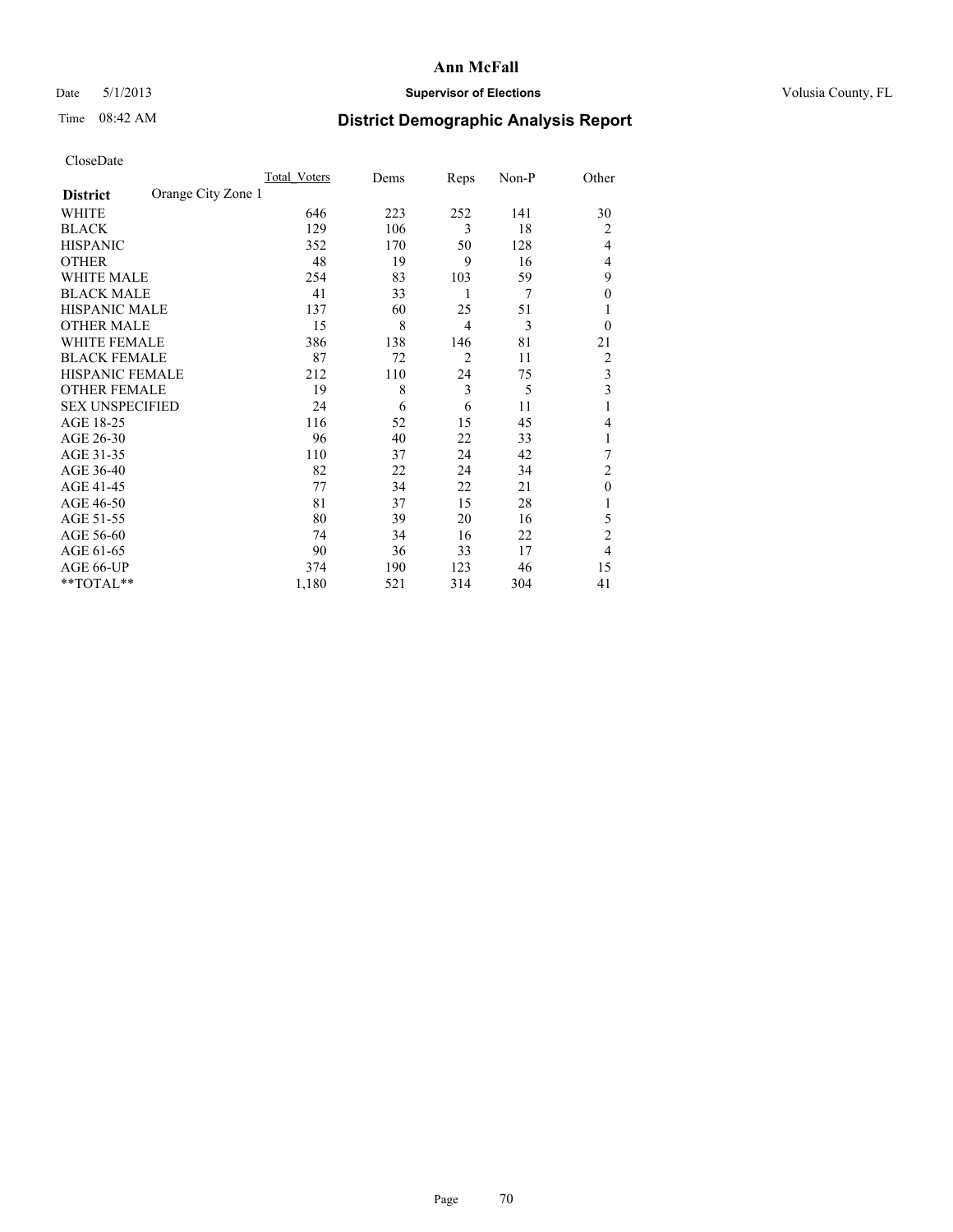# Date 5/1/2013 **Supervisor of Elections Supervisor of Elections** Volusia County, FL

# Time 08:42 AM **District Demographic Analysis Report**

|                        |                    | <b>Total Voters</b> | Dems | Reps | Non-P | Other          |
|------------------------|--------------------|---------------------|------|------|-------|----------------|
| <b>District</b>        | Orange City Zone 2 |                     |      |      |       |                |
| WHITE                  |                    | 856                 | 279  | 340  | 196   | 41             |
| <b>BLACK</b>           |                    | 45                  | 37   | 4    | 4     | $\Omega$       |
| <b>HISPANIC</b>        |                    | 104                 | 46   | 18   | 38    | 2              |
| <b>OTHER</b>           |                    | 53                  | 20   | 12   | 21    | $\theta$       |
| WHITE MALE             |                    | 396                 | 107  | 161  | 103   | 25             |
| <b>BLACK MALE</b>      |                    | 19                  | 13   | 3    | 3     | $\overline{0}$ |
| <b>HISPANIC MALE</b>   |                    | 47                  | 21   | 10   | 15    |                |
| <b>OTHER MALE</b>      |                    | 20                  | 7    | 7    | 6     | $\theta$       |
| <b>WHITE FEMALE</b>    |                    | 458                 | 170  | 179  | 93    | 16             |
| <b>BLACK FEMALE</b>    |                    | 26                  | 24   | 1    | 1     | $\theta$       |
| <b>HISPANIC FEMALE</b> |                    | 56                  | 25   | 8    | 22    | 1              |
| <b>OTHER FEMALE</b>    |                    | 15                  | 9    | 1    | 5     | $\theta$       |
| <b>SEX UNSPECIFIED</b> |                    | 21                  | 6    | 4    | 11    | $\mathbf{0}$   |
| AGE 18-25              |                    | 116                 | 36   | 26   | 46    | 8              |
| AGE 26-30              |                    | 77                  | 24   | 24   | 29    | $\mathbf{0}$   |
| AGE 31-35              |                    | 93                  | 30   | 28   | 28    | 7              |
| AGE 36-40              |                    | 66                  | 27   | 24   | 12    | 3              |
| AGE 41-45              |                    | 79                  | 24   | 26   | 25    | 4              |
| AGE 46-50              |                    | 115                 | 46   | 39   | 25    | 5              |
| AGE 51-55              |                    | 106                 | 33   | 45   | 23    | 5              |
| AGE 56-60              |                    | 104                 | 42   | 35   | 27    | $\theta$       |
| AGE 61-65              |                    | 84                  | 27   | 39   | 14    | 4              |
| AGE 66-UP              |                    | 222                 | 94   | 91   | 30    | 7              |
| **TOTAL**              |                    | 1,062               | 383  | 377  | 259   | 43             |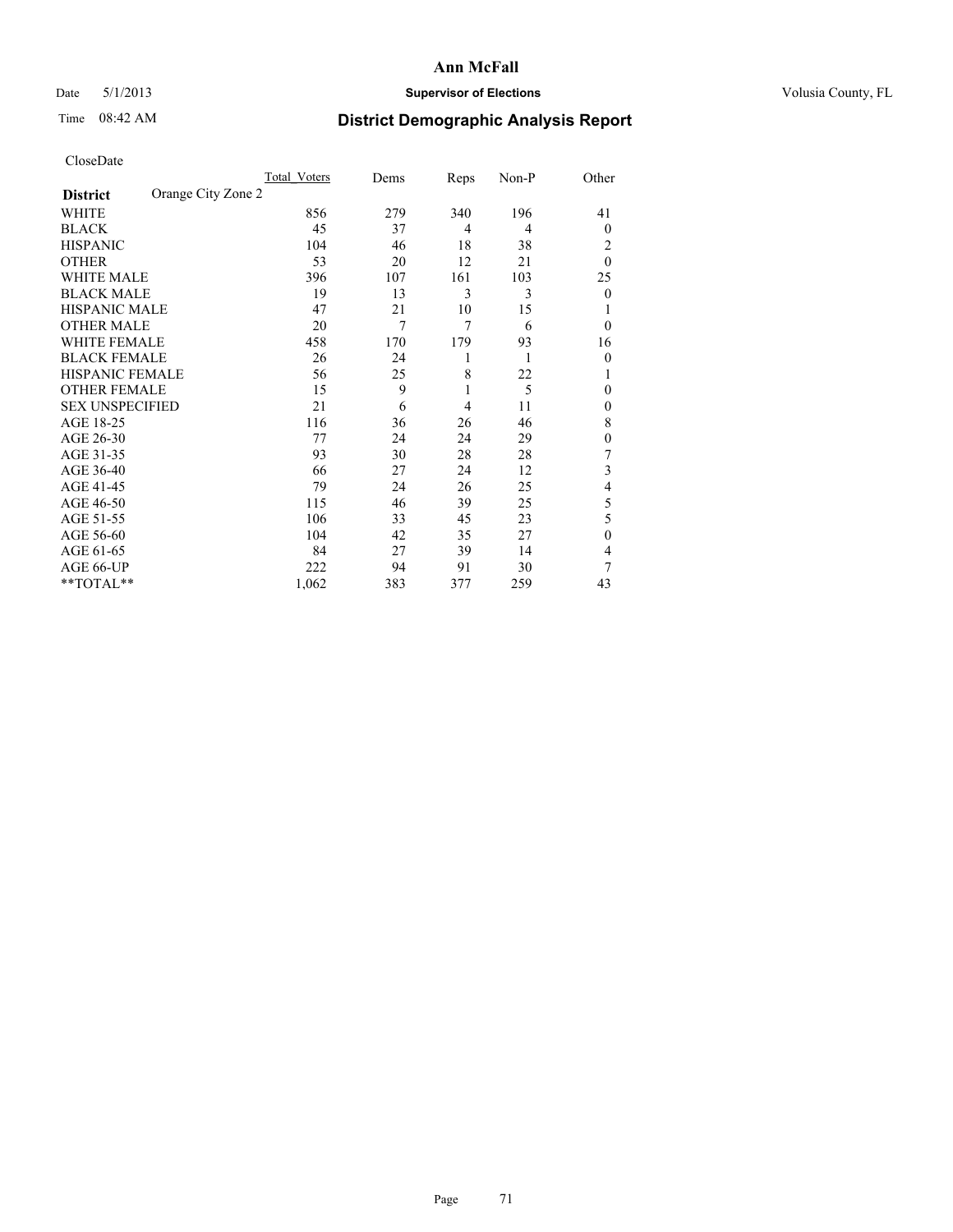# Date 5/1/2013 **Supervisor of Elections Supervisor of Elections** Volusia County, FL

# Time 08:42 AM **District Demographic Analysis Report**

|                        |                    | Total Voters | Dems | Reps           | Non-P | Other          |
|------------------------|--------------------|--------------|------|----------------|-------|----------------|
| <b>District</b>        | Orange City Zone 3 |              |      |                |       |                |
| WHITE                  |                    | 1,008        | 335  | 395            | 238   | 40             |
| <b>BLACK</b>           |                    | 65           | 50   | 2              | 12    | 1              |
| <b>HISPANIC</b>        |                    | 170          | 92   | 27             | 48    | 3              |
| <b>OTHER</b>           |                    | 64           | 18   | 11             | 34    |                |
| WHITE MALE             |                    | 436          | 122  | 184            | 108   | 22             |
| <b>BLACK MALE</b>      |                    | 26           | 18   | 1              | 6     | 1              |
| <b>HISPANIC MALE</b>   |                    | 69           | 32   | 13             | 22    | $\overline{2}$ |
| <b>OTHER MALE</b>      |                    | 26           | 9    | $\overline{4}$ | 13    | $\theta$       |
| WHITE FEMALE           |                    | 564          | 209  | 209            | 128   | 18             |
| <b>BLACK FEMALE</b>    |                    | 39           | 32   | 1              | 6     | $\overline{0}$ |
| <b>HISPANIC FEMALE</b> |                    | 99           | 58   | 14             | 26    |                |
| <b>OTHER FEMALE</b>    |                    | 24           | 6    | 5              | 12    |                |
| <b>SEX UNSPECIFIED</b> |                    | 24           | 9    | $\overline{4}$ | 11    | $\theta$       |
| AGE 18-25              |                    | 89           | 30   | 24             | 28    | 7              |
| AGE 26-30              |                    | 64           | 26   | 12             | 26    | $\mathbf{0}$   |
| AGE 31-35              |                    | 80           | 28   | 22             | 26    | 4              |
| AGE 36-40              |                    | 63           | 19   | 17             | 26    | 1              |
| AGE 41-45              |                    | 85           | 28   | 30             | 27    | $\theta$       |
| AGE 46-50              |                    | 75           | 30   | 23             | 20    | 2              |
| AGE 51-55              |                    | 90           | 34   | 31             | 22    | 3              |
| AGE 56-60              |                    | 113          | 51   | 32             | 29    |                |
| AGE 61-65              |                    | 111          | 39   | 39             | 29    | $\overline{4}$ |
| AGE 66-UP              |                    | 538          | 211  | 205            | 99    | 23             |
| $*$ TOTAL $*$          |                    | 1,308        | 496  | 435            | 332   | 45             |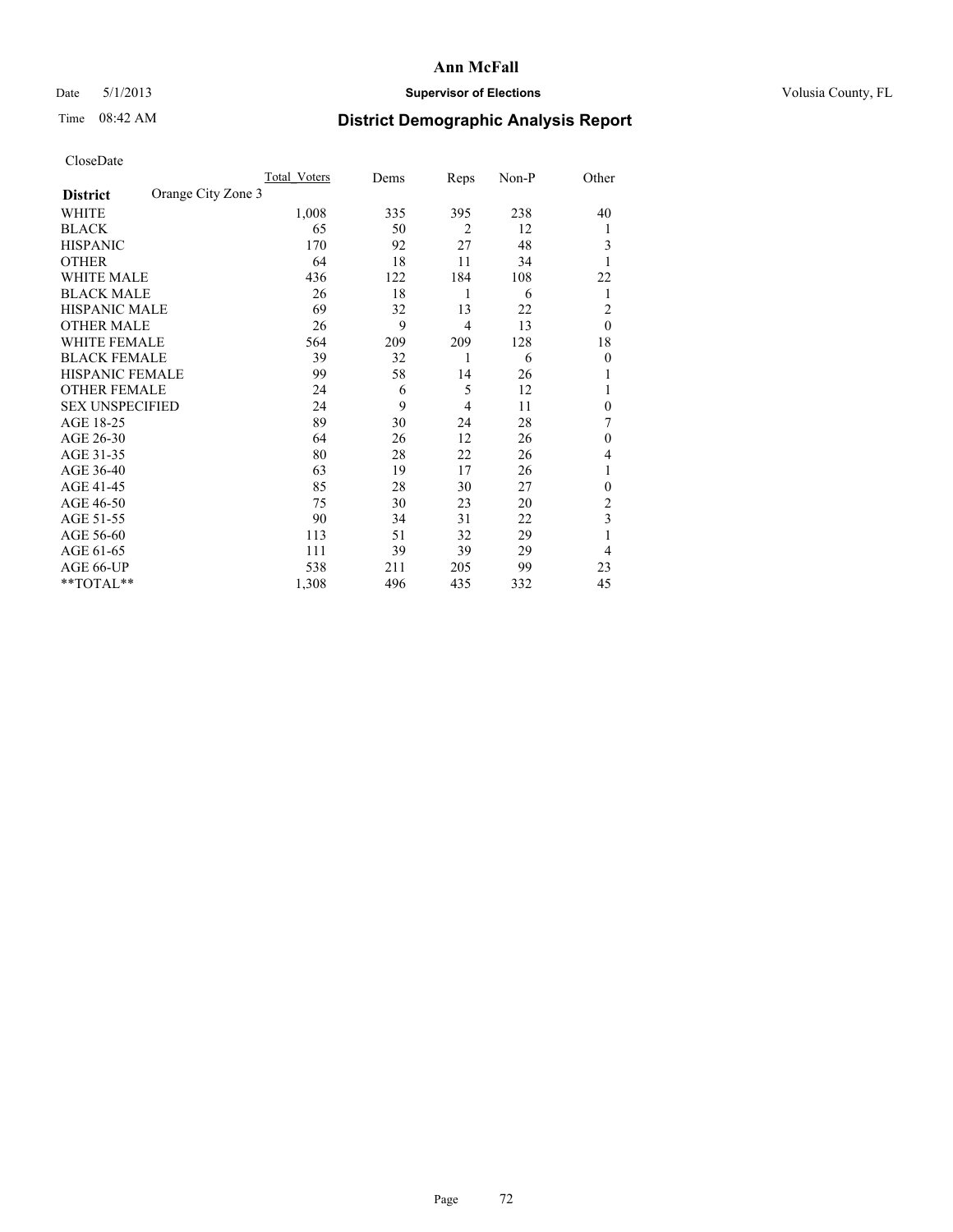# Date 5/1/2013 **Supervisor of Elections Supervisor of Elections** Volusia County, FL

# Time 08:42 AM **District Demographic Analysis Report**

|                        |                    | <b>Total Voters</b> | Dems           | Reps             | Non-P | Other          |
|------------------------|--------------------|---------------------|----------------|------------------|-------|----------------|
| <b>District</b>        | Orange City Zone 4 |                     |                |                  |       |                |
| <b>WHITE</b>           |                    | 1,182               | 371            | 462              | 296   | 53             |
| <b>BLACK</b>           |                    | 16                  | 12             | $\mathbf{0}$     | 4     | $\Omega$       |
| <b>HISPANIC</b>        |                    | 53                  | 31             | 6                | 14    | 2              |
| <b>OTHER</b>           |                    | 42                  | 5              | 13               | 23    |                |
| WHITE MALE             |                    | 539                 | 145            | 223              | 142   | 29             |
| <b>BLACK MALE</b>      |                    | 6                   | 5              | $\boldsymbol{0}$ | 1     | $\Omega$       |
| <b>HISPANIC MALE</b>   |                    | 25                  | 14             | 5                | 5     |                |
| <b>OTHER MALE</b>      |                    | 15                  | $\overline{2}$ | 5                | 8     | $\Omega$       |
| <b>WHITE FEMALE</b>    |                    | 632                 | 222            | 234              | 152   | 24             |
| <b>BLACK FEMALE</b>    |                    | 10                  | 7              | $\mathbf{0}$     | 3     | $\overline{0}$ |
| <b>HISPANIC FEMALE</b> |                    | 28                  | 17             | 1                | 9     |                |
| <b>OTHER FEMALE</b>    |                    | 14                  | 3              | 5                | 6     | $\theta$       |
| <b>SEX UNSPECIFIED</b> |                    | 24                  | 4              | 8                | 11    |                |
| AGE 18-25              |                    | 141                 | 34             | 40               | 55    | 12             |
| AGE 26-30              |                    | 84                  | 21             | 23               | 37    | 3              |
| AGE 31-35              |                    | 100                 | 28             | 37               | 31    | 4              |
| AGE 36-40              |                    | 75                  | 22             | 26               | 25    | $\overline{c}$ |
| AGE 41-45              |                    | 97                  | 29             | 28               | 36    | $\overline{4}$ |
| AGE 46-50              |                    | 111                 | 25             | 42               | 38    | 6              |
| AGE 51-55              |                    | 128                 | 32             | 59               | 32    | 5              |
| AGE 56-60              |                    | 128                 | 47             | 53               | 21    | 7              |
| AGE 61-65              |                    | 125                 | 54             | 45               | 21    | 5              |
| AGE 66-UP              |                    | 307                 | 129            | 129              | 41    | 8              |
| **TOTAL**              |                    | 1,296               | 421            | 482              | 337   | 56             |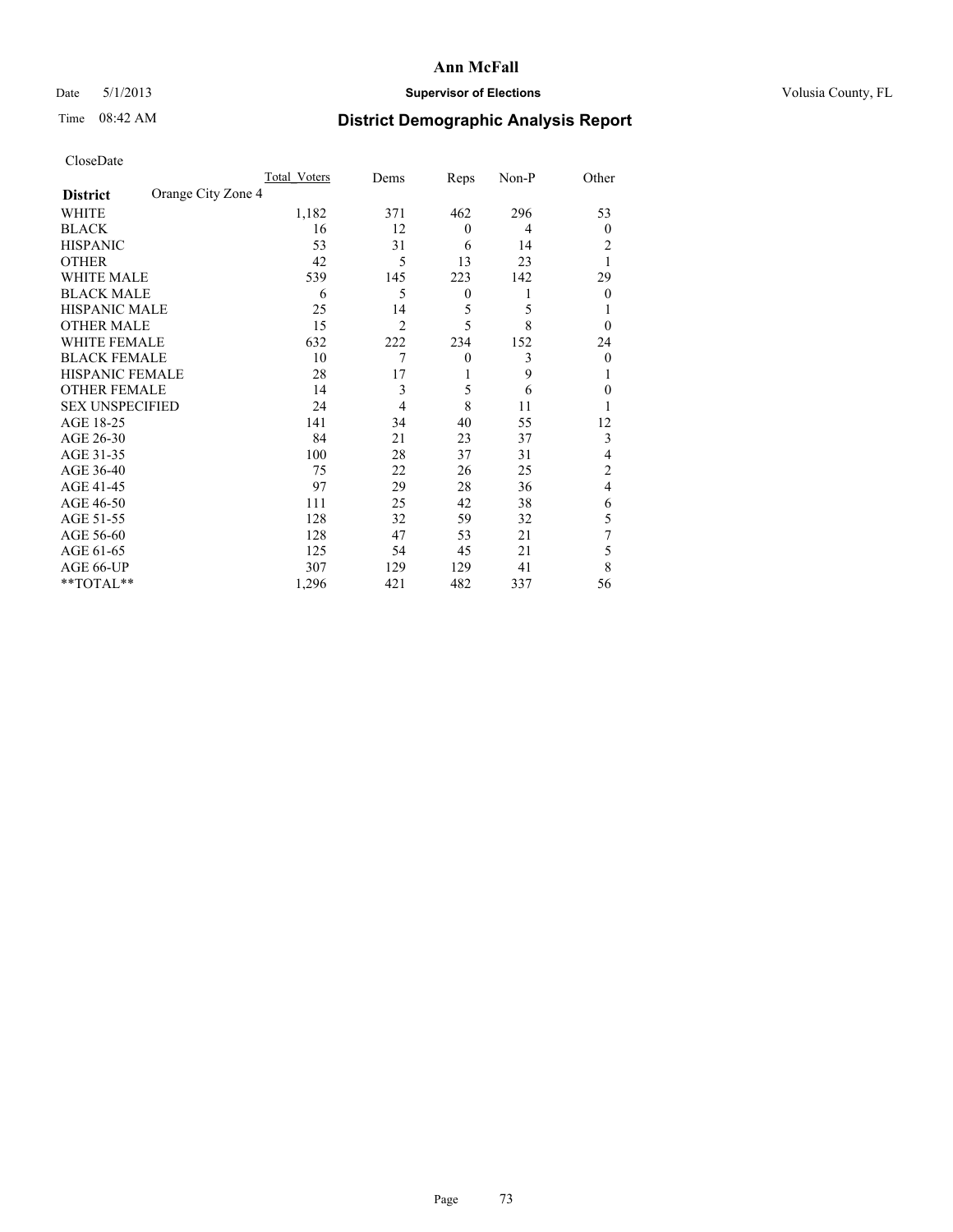# Date 5/1/2013 **Supervisor of Elections Supervisor of Elections** Volusia County, FL

# Time 08:42 AM **District Demographic Analysis Report**

|                        |                    | <b>Total Voters</b> | Dems | Reps           | Non-P | Other        |
|------------------------|--------------------|---------------------|------|----------------|-------|--------------|
| <b>District</b>        | Orange City Zone 5 |                     |      |                |       |              |
| WHITE                  |                    | 1,337               | 388  | 611            | 287   | 51           |
| <b>BLACK</b>           |                    | 113                 | 93   | 3              | 16    |              |
| <b>HISPANIC</b>        |                    | 88                  | 41   | 16             | 31    | $\theta$     |
| <b>OTHER</b>           |                    | 61                  | 27   | 13             | 21    | $\theta$     |
| WHITE MALE             |                    | 530                 | 135  | 240            | 122   | 33           |
| <b>BLACK MALE</b>      |                    | 48                  | 34   | 3              | 10    |              |
| <b>HISPANIC MALE</b>   |                    | 34                  | 18   | 7              | 9     | $\theta$     |
| <b>OTHER MALE</b>      |                    | 17                  | 9    | $\overline{4}$ | 4     | $\theta$     |
| <b>WHITE FEMALE</b>    |                    | 798                 | 252  | 368            | 160   | 18           |
| <b>BLACK FEMALE</b>    |                    | 63                  | 57   | $\theta$       | 6     | $\theta$     |
| <b>HISPANIC FEMALE</b> |                    | 54                  | 23   | 9              | 22    | $\theta$     |
| <b>OTHER FEMALE</b>    |                    | 31                  | 15   | 7              | 9     | $\theta$     |
| <b>SEX UNSPECIFIED</b> |                    | 24                  | 6    | 5              | 13    | $\mathbf{0}$ |
| AGE 18-25              |                    | 62                  | 22   | 13             | 25    | 2            |
| AGE 26-30              |                    | 47                  | 27   | 7              | 13    | $\mathbf{0}$ |
| AGE 31-35              |                    | 58                  | 16   | 17             | 24    |              |
| AGE 36-40              |                    | 48                  | 17   | 18             | 13    | 0            |
| AGE 41-45              |                    | 69                  | 25   | 15             | 26    | 3            |
| AGE 46-50              |                    | 68                  | 21   | 20             | 27    | $\mathbf{0}$ |
| AGE 51-55              |                    | 85                  | 38   | 22             | 22    | 3            |
| AGE 56-60              |                    | 105                 | 42   | 32             | 28    | 3            |
| AGE 61-65              |                    | 96                  | 37   | 32             | 23    | 4            |
| AGE 66-UP              |                    | 967                 | 305  | 467            | 158   | 37           |
| **TOTAL**              |                    | 1,605               | 550  | 643            | 359   | 53           |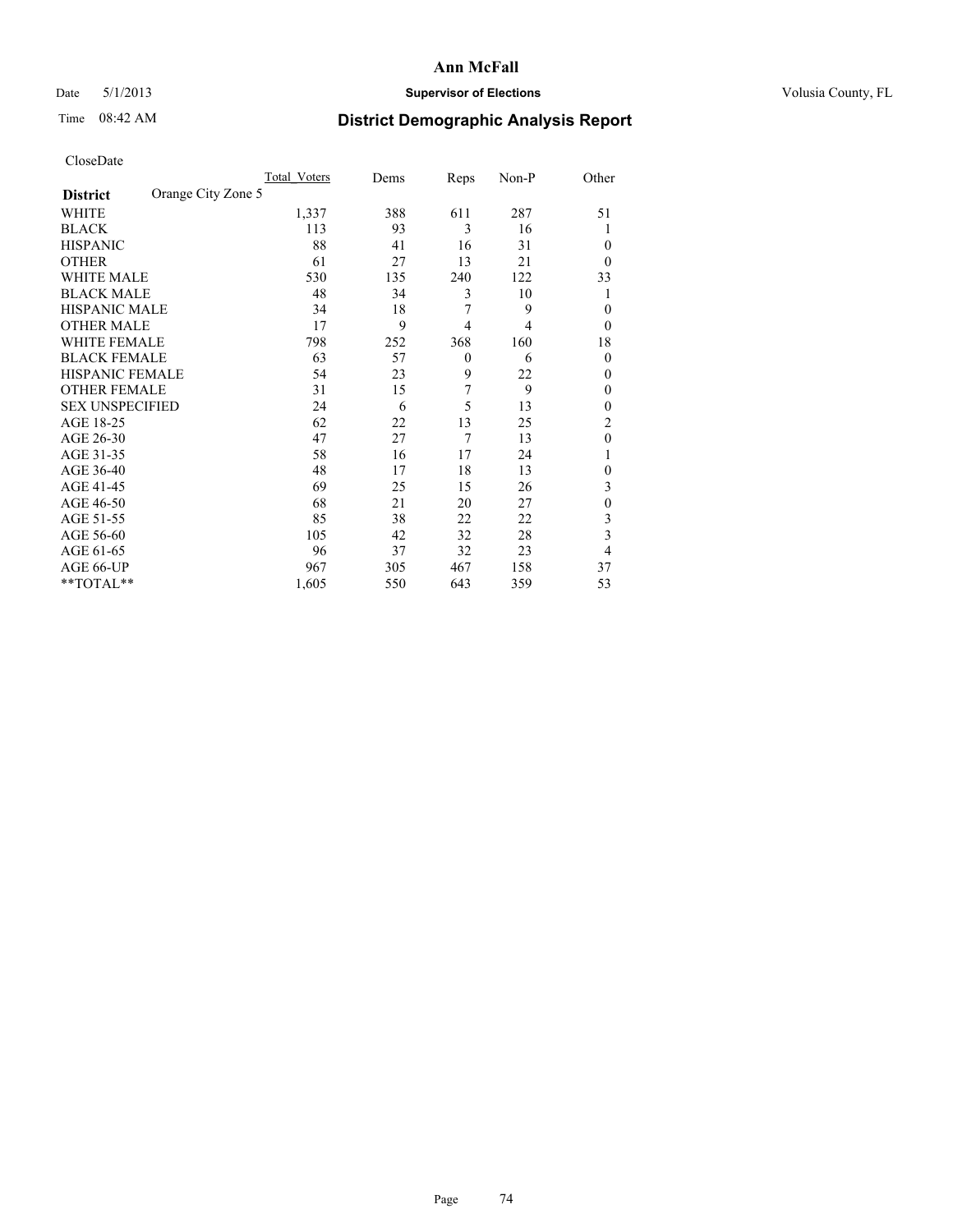# Date 5/1/2013 **Supervisor of Elections Supervisor of Elections** Volusia County, FL

# Time 08:42 AM **District Demographic Analysis Report**

|                        | <b>Total Voters</b> | Dems  | Reps  | Non-P | Other          |
|------------------------|---------------------|-------|-------|-------|----------------|
| <b>District</b>        | Ormond Beach Zone 1 |       |       |       |                |
| WHITE                  | 7,202               | 2,277 | 3,195 | 1,502 | 228            |
| <b>BLACK</b>           | 106                 | 72    | 8     | 19    | 7              |
| <b>HISPANIC</b>        | 134                 | 51    | 40    | 41    | 2              |
| <b>OTHER</b>           | 346                 | 99    | 103   | 136   | 8              |
| WHITE MALE             | 3,318               | 959   | 1,505 | 736   | 118            |
| <b>BLACK MALE</b>      | 51                  | 33    | 4     | 9     | 5              |
| <b>HISPANIC MALE</b>   | 65                  | 19    | 24    | 20    | $\overline{c}$ |
| <b>OTHER MALE</b>      | 132                 | 38    | 46    | 45    | 3              |
| WHITE FEMALE           | 3,841               | 1,306 | 1,677 | 752   | 106            |
| <b>BLACK FEMALE</b>    | 54                  | 39    | 4     | 9     | 2              |
| <b>HISPANIC FEMALE</b> | 65                  | 30    | 14    | 21    | $\theta$       |
| <b>OTHER FEMALE</b>    | 146                 | 44    | 41    | 56    | 5              |
| <b>SEX UNSPECIFIED</b> | 116                 | 31    | 31    | 50    | 4              |
| AGE 18-25              | 560                 | 158   | 188   | 198   | 16             |
| AGE 26-30              | 350                 | 94    | 122   | 116   | 18             |
| AGE 31-35              | 332                 | 86    | 124   | 110   | 12             |
| AGE 36-40              | 388                 | 110   | 154   | 105   | 19             |
| AGE 41-45              | 562                 | 152   | 256   | 136   | 18             |
| AGE 46-50              | 620                 | 184   | 279   | 145   | 12             |
| AGE 51-55              | 665                 | 207   | 307   | 140   | 11             |
| AGE 56-60              | 799                 | 267   | 364   | 144   | 24             |
| AGE 61-65              | 813                 | 284   | 347   | 158   | 24             |
| AGE 66-UP              | 2,708               | 960   | 1,206 | 451   | 91             |
| **TOTAL**              | 7,797               | 2,502 | 3,347 | 1,703 | 245            |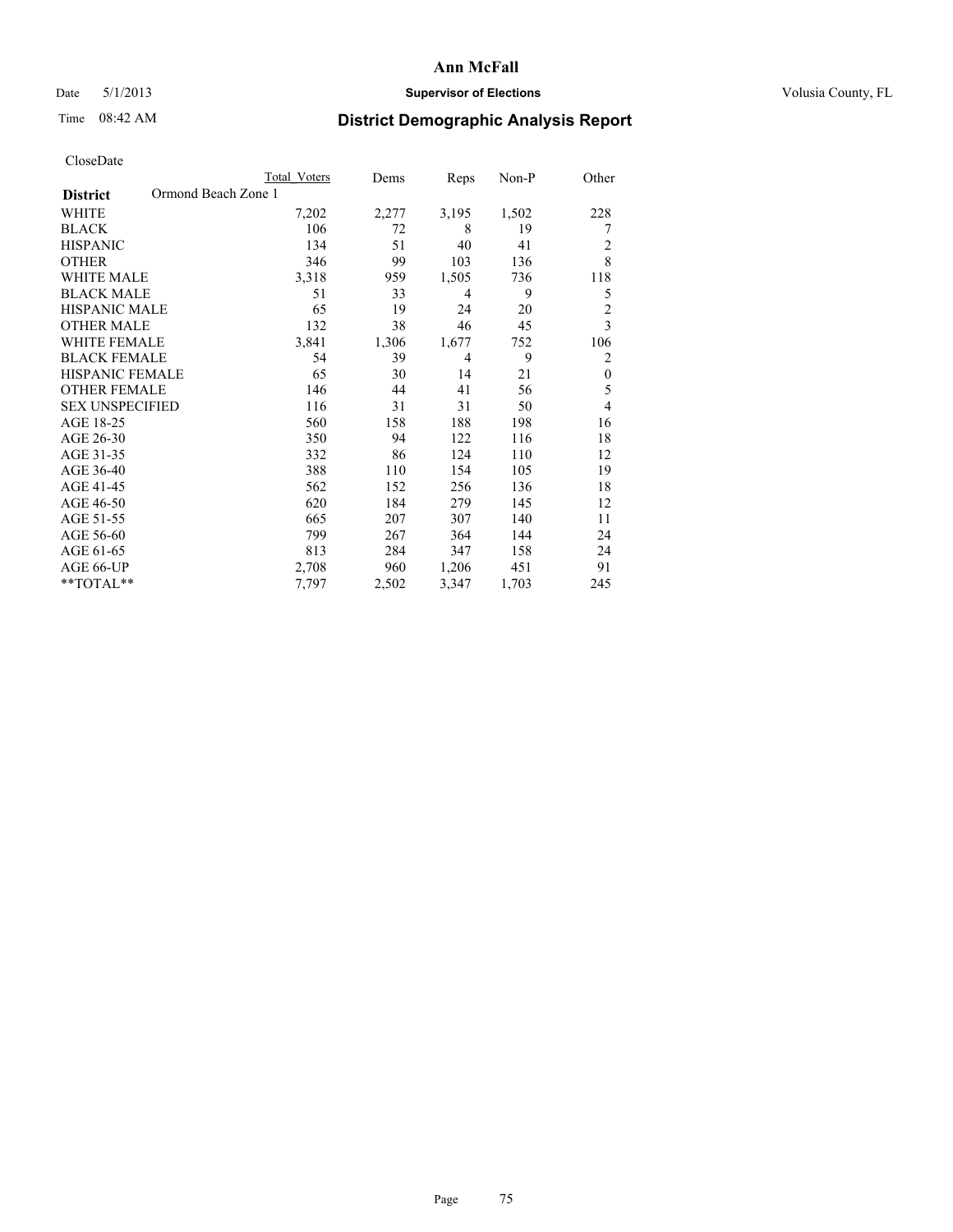# Date 5/1/2013 **Supervisor of Elections Supervisor of Elections** Volusia County, FL

# Time 08:42 AM **District Demographic Analysis Report**

|                                        | <b>Total Voters</b> | Dems  | Reps  | Non-P | Other                   |
|----------------------------------------|---------------------|-------|-------|-------|-------------------------|
| Ormond Beach Zone 2<br><b>District</b> |                     |       |       |       |                         |
| WHITE                                  | 5,483               | 2,049 | 1,973 | 1,288 | 173                     |
| <b>BLACK</b>                           | 376                 | 297   | 22    | 51    | 6                       |
| <b>HISPANIC</b>                        | 161                 | 74    | 40    | 45    | $\overline{c}$          |
| <b>OTHER</b>                           | 354                 | 128   | 87    | 131   | 8                       |
| <b>WHITE MALE</b>                      | 2,437               | 781   | 944   | 625   | 87                      |
| <b>BLACK MALE</b>                      | 160                 | 113   | 13    | 30    | 4                       |
| HISPANIC MALE                          | 61                  | 24    | 16    | 19    | $\overline{c}$          |
| <b>OTHER MALE</b>                      | 118                 | 43    | 34    | 37    | $\overline{4}$          |
| <b>WHITE FEMALE</b>                    | 3,008               | 1,257 | 1,016 | 650   | 85                      |
| <b>BLACK FEMALE</b>                    | 211                 | 181   | 9     | 19    | $\overline{c}$          |
| <b>HISPANIC FEMALE</b>                 | 100                 | 50    | 24    | 26    | $\theta$                |
| <b>OTHER FEMALE</b>                    | 135                 | 62    | 39    | 32    | $\overline{c}$          |
| <b>SEX UNSPECIFIED</b>                 | 144                 | 37    | 27    | 77    | $\overline{\mathbf{3}}$ |
| AGE 18-25                              | 573                 | 207   | 153   | 200   | 13                      |
| AGE 26-30                              | 374                 | 135   | 81    | 145   | 13                      |
| AGE 31-35                              | 384                 | 135   | 92    | 148   | 9                       |
| AGE 36-40                              | 357                 | 124   | 100   | 117   | 16                      |
| AGE 41-45                              | 471                 | 155   | 163   | 136   | 17                      |
| AGE 46-50                              | 564                 | 186   | 220   | 136   | 22                      |
| AGE 51-55                              | 608                 | 218   | 218   | 149   | 23                      |
| AGE 56-60                              | 610                 | 271   | 198   | 121   | 20                      |
| AGE 61-65                              | 618                 | 267   | 206   | 130   | 15                      |
| AGE 66-UP                              | 1,833               | 857   | 694   | 240   | 42                      |
| **TOTAL**                              | 6,392               | 2,555 | 2,125 | 1,522 | 190                     |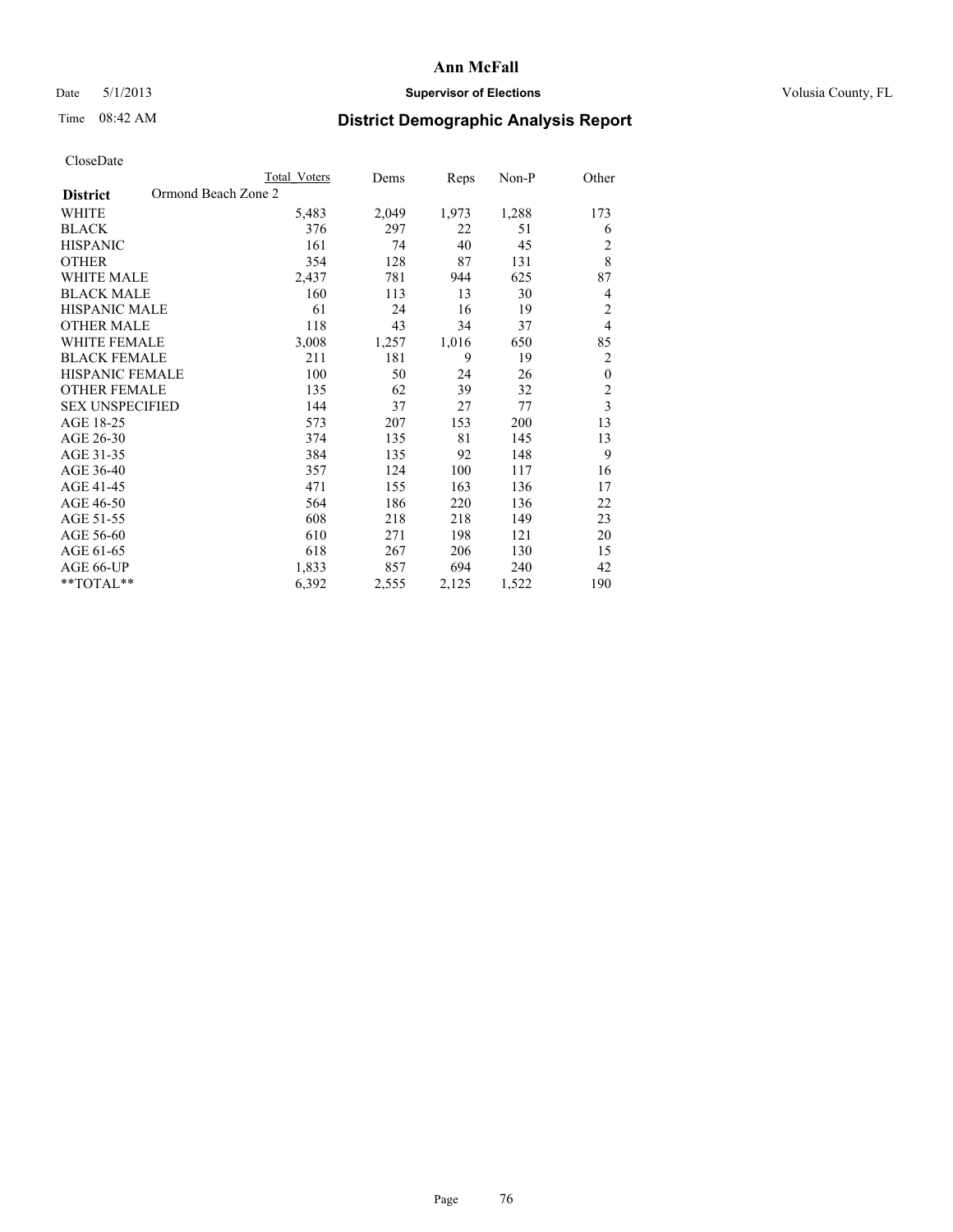## Date 5/1/2013 **Supervisor of Elections Supervisor of Elections** Volusia County, FL

# Time 08:42 AM **District Demographic Analysis Report**

|                                        | Total Voters | Dems  | Reps           | Non-P | Other          |
|----------------------------------------|--------------|-------|----------------|-------|----------------|
| Ormond Beach Zone 3<br><b>District</b> |              |       |                |       |                |
| WHITE                                  | 6,591        | 1,929 | 3,224          | 1,251 | 187            |
| <b>BLACK</b>                           | 170          | 132   | 8              | 24    | 6              |
| <b>HISPANIC</b>                        | 161          | 47    | 51             | 59    | 4              |
| <b>OTHER</b>                           | 398          | 113   | 101            | 176   | 8              |
| WHITE MALE                             | 3,071        | 795   | 1,562          | 622   | 92             |
| <b>BLACK MALE</b>                      | 79           | 58    | $\overline{4}$ | 15    | $\overline{2}$ |
| <b>HISPANIC MALE</b>                   | 80           | 18    | 31             | 29    | $\overline{c}$ |
| <b>OTHER MALE</b>                      | 149          | 39    | 38             | 67    | 5              |
| WHITE FEMALE                           | 3,474        | 1,120 | 1,646          | 614   | 94             |
| <b>BLACK FEMALE</b>                    | 89           | 73    | $\overline{4}$ | 8     | 4              |
| <b>HISPANIC FEMALE</b>                 | 80           | 29    | 19             | 30    | $\overline{c}$ |
| <b>OTHER FEMALE</b>                    | 176          | 60    | 47             | 66    | 3              |
| <b>SEX UNSPECIFIED</b>                 | 122          | 29    | 33             | 59    | 1              |
| AGE 18-25                              | 747          | 196   | 273            | 259   | 19             |
| AGE 26-30                              | 427          | 116   | 182            | 118   | 11             |
| AGE 31-35                              | 331          | 89    | 140            | 93    | 9              |
| AGE 36-40                              | 368          | 90    | 147            | 105   | 26             |
| AGE 41-45                              | 549          | 146   | 267            | 124   | 12             |
| AGE 46-50                              | 669          | 165   | 330            | 154   | 20             |
| AGE 51-55                              | 737          | 230   | 352            | 138   | 17             |
| AGE 56-60                              | 803          | 256   | 394            | 145   | 8              |
| AGE 61-65                              | 742          | 269   | 329            | 123   | 21             |
| AGE 66-UP                              | 1,961        | 670   | 976            | 253   | 62             |
| **TOTAL**                              | 7.334        | 2,227 | 3,390          | 1,512 | 205            |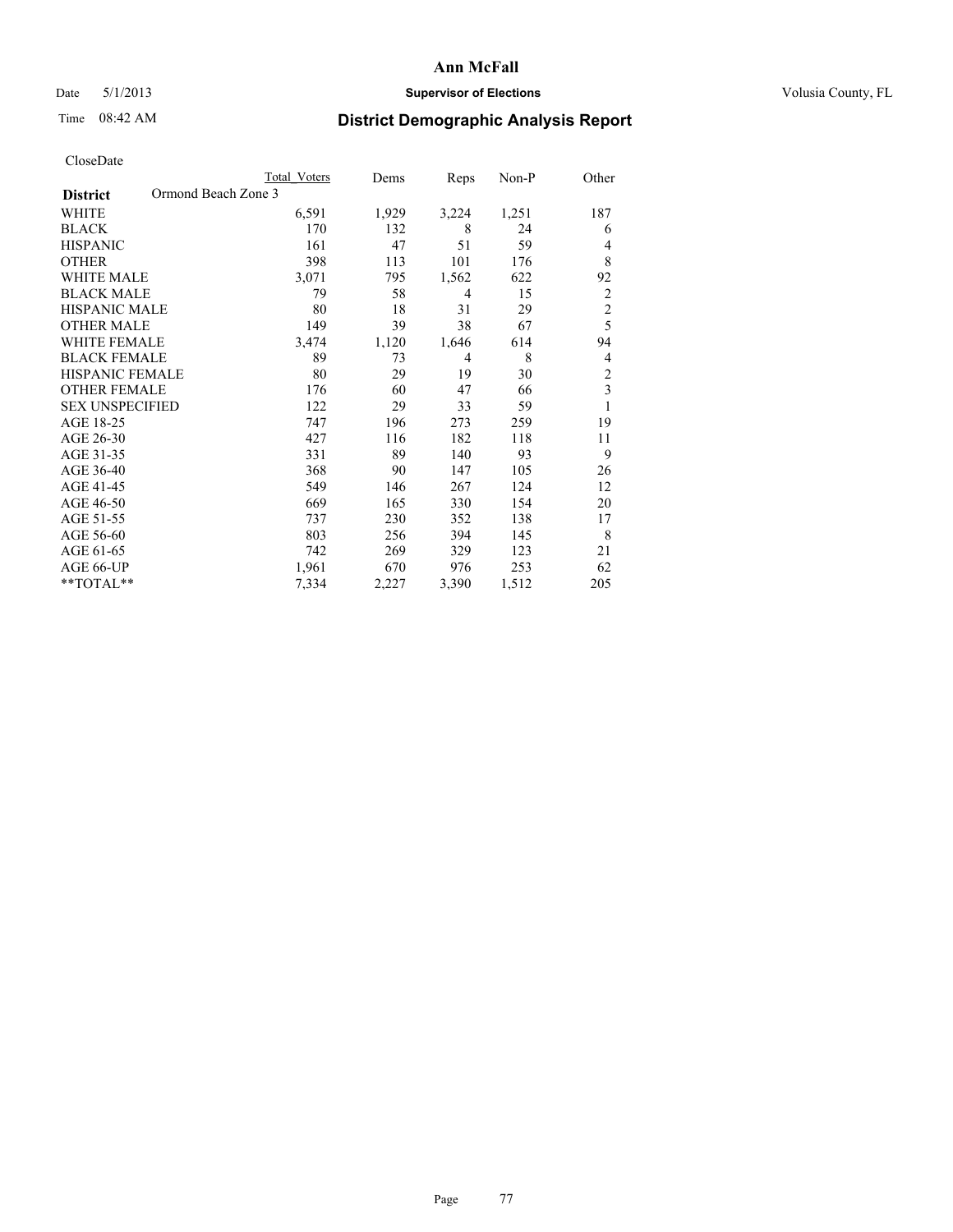# Date 5/1/2013 **Supervisor of Elections Supervisor of Elections** Volusia County, FL

# Time 08:42 AM **District Demographic Analysis Report**

|                        | Total Voters        | Dems  | Reps  | Non-P | Other                   |
|------------------------|---------------------|-------|-------|-------|-------------------------|
| <b>District</b>        | Ormond Beach Zone 4 |       |       |       |                         |
| WHITE                  | 6,415               | 2,188 | 2,521 | 1,462 | 244                     |
| <b>BLACK</b>           | 186                 | 139   | 12    | 31    | 4                       |
| <b>HISPANIC</b>        | 125                 | 67    | 19    | 37    | 2                       |
| <b>OTHER</b>           | 310                 | 103   | 72    | 123   | 12                      |
| <b>WHITE MALE</b>      | 2,821               | 846   | 1,145 | 693   | 137                     |
| <b>BLACK MALE</b>      | 81                  | 58    | 4     | 17    | $\overline{2}$          |
| <b>HISPANIC MALE</b>   | 47                  | 24    | 11    | 10    | $\overline{2}$          |
| <b>OTHER MALE</b>      | 114                 | 39    | 22    | 46    | 7                       |
| <b>WHITE FEMALE</b>    | 3,535               | 1,326 | 1,363 | 742   | 104                     |
| <b>BLACK FEMALE</b>    | 104                 | 80    | 8     | 14    | 2                       |
| HISPANIC FEMALE        | 76                  | 43    | 8     | 25    | $\mathbf{0}$            |
| <b>OTHER FEMALE</b>    | 133                 | 49    | 43    | 36    | 5                       |
| <b>SEX UNSPECIFIED</b> | 125                 | 32    | 20    | 70    | $\overline{\mathbf{3}}$ |
| AGE 18-25              | 498                 | 155   | 147   | 187   | 9                       |
| AGE 26-30              | 360                 | 116   | 112   | 119   | 13                      |
| AGE 31-35              | 285                 | 83    | 87    | 102   | 13                      |
| AGE 36-40              | 305                 | 85    | 99    | 103   | 18                      |
| AGE 41-45              | 346                 | 106   | 135   | 95    | 10                      |
| AGE 46-50              | 496                 | 165   | 205   | 115   | 11                      |
| AGE 51-55              | 648                 | 229   | 248   | 152   | 19                      |
| AGE 56-60              | 638                 | 241   | 252   | 120   | 25                      |
| AGE 61-65              | 665                 | 262   | 224   | 148   | 31                      |
| AGE 66-UP              | 2,801               | 1,059 | 1,116 | 513   | 113                     |
| **TOTAL**              | 7,042               | 2,501 | 2,625 | 1,654 | 262                     |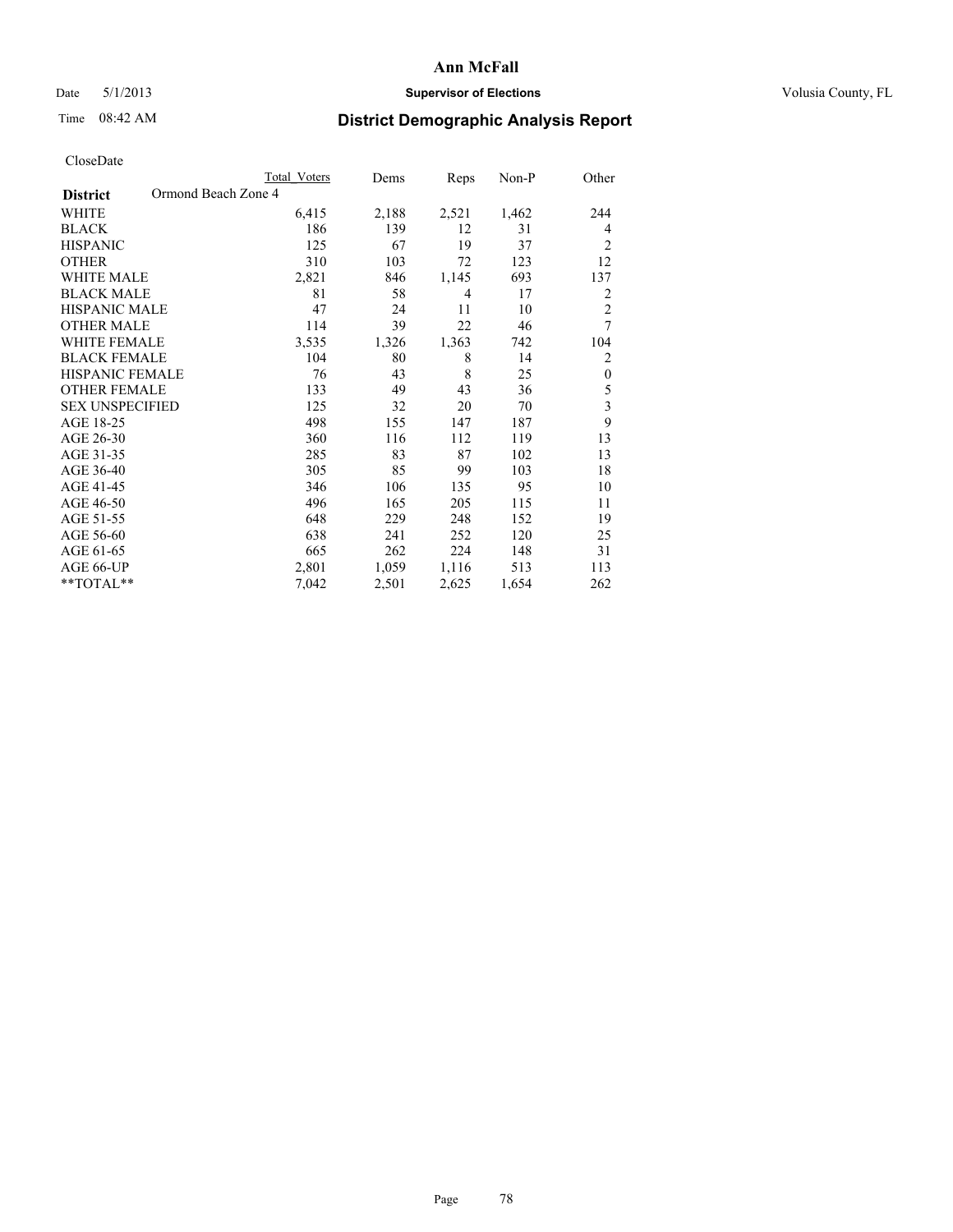## Date 5/1/2013 **Supervisor of Elections Supervisor of Elections** Volusia County, FL

# Time 08:42 AM **District Demographic Analysis Report**

|                        |         | <b>Total Voters</b> | Dems           | Reps           | Non-P          | Other          |
|------------------------|---------|---------------------|----------------|----------------|----------------|----------------|
| <b>District</b>        | Pierson |                     |                |                |                |                |
| WHITE                  |         | 531                 | 199            | 234            | 84             | 14             |
| <b>BLACK</b>           |         | 48                  | 42             | 1              | 5              | $\theta$       |
| <b>HISPANIC</b>        |         | 121                 | 58             | 5              | 55             | 3              |
| <b>OTHER</b>           |         | 21                  | 5              | 5              | 11             | $\theta$       |
| WHITE MALE             |         | 257                 | 91             | 121            | 34             | 11             |
| <b>BLACK MALE</b>      |         | 21                  | 17             | 1              | 3              | $\theta$       |
| <b>HISPANIC MALE</b>   |         | 52                  | 30             | 1              | 20             | 1              |
| <b>OTHER MALE</b>      |         | 10                  | 3              | $\overline{c}$ | 5              | 0              |
| <b>WHITE FEMALE</b>    |         | 270                 | 107            | 111            | 49             | 3              |
| <b>BLACK FEMALE</b>    |         | 27                  | 25             | $\mathbf{0}$   | $\overline{2}$ | $\mathbf{0}$   |
| <b>HISPANIC FEMALE</b> |         | 68                  | 28             | 4              | 34             | $\overline{c}$ |
| <b>OTHER FEMALE</b>    |         | 5                   | $\overline{c}$ | $\overline{c}$ | 1              | $\theta$       |
| <b>SEX UNSPECIFIED</b> |         | 11                  | 1              | $\overline{3}$ | 7              | $\mathbf{0}$   |
| AGE 18-25              |         | 100                 | 42             | 20             | 38             | $\theta$       |
| AGE 26-30              |         | 56                  | 13             | 15             | 27             | 1              |
| AGE 31-35              |         | 48                  | 14             | 12             | 20             | $\overline{c}$ |
| AGE 36-40              |         | 49                  | 15             | 21             | 12             |                |
| AGE 41-45              |         | 46                  | 17             | 16             | 11             | $\overline{c}$ |
| AGE 46-50              |         | 62                  | 25             | 24             | 9              | 4              |
| AGE 51-55              |         | 67                  | 33             | 23             | 9              | $\overline{c}$ |
| AGE 56-60              |         | 85                  | 38             | 33             | 12             | $\overline{c}$ |
| AGE 61-65              |         | 52                  | 25             | 24             | 3              | $\mathbf{0}$   |
| AGE 66-UP              |         | 156                 | 82             | 57             | 14             | 3              |
| **TOTAL**              |         | 721                 | 304            | 245            | 155            | 17             |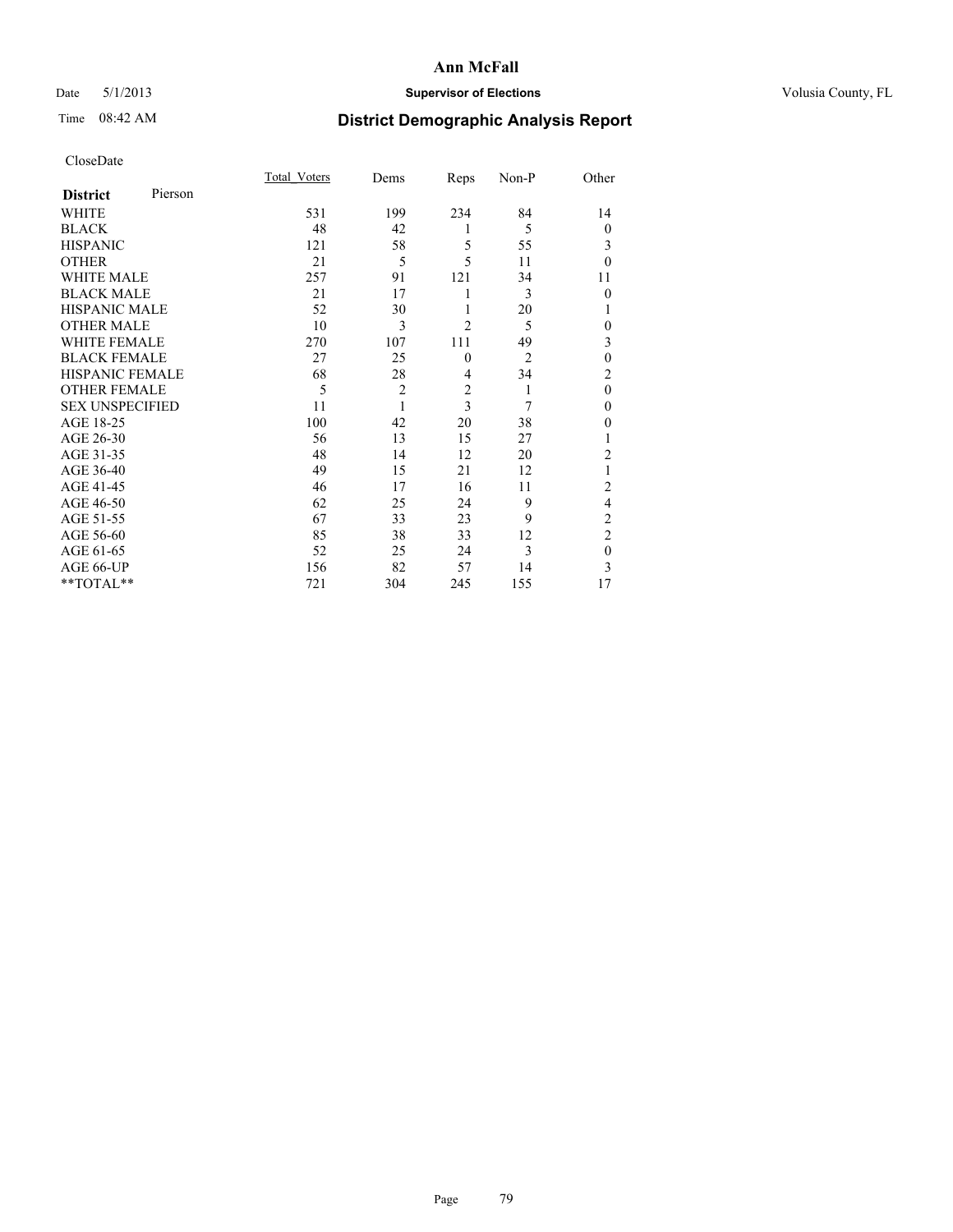# Date 5/1/2013 **Supervisor of Elections Supervisor of Elections** Volusia County, FL

# Time 08:42 AM **District Demographic Analysis Report**

|                        |             | <b>Total Voters</b> | Dems           | Reps         | Non-P          | Other                   |
|------------------------|-------------|---------------------|----------------|--------------|----------------|-------------------------|
| <b>District</b>        | Ponce Inlet |                     |                |              |                |                         |
| WHITE                  |             | 2,635               | 636            | 1,349        | 572            | 78                      |
| <b>BLACK</b>           |             | 4                   |                | 1            | $\overline{2}$ | $\Omega$                |
| <b>HISPANIC</b>        |             | 39                  | 11             | 19           | 9              | $\Omega$                |
| <b>OTHER</b>           |             | 96                  | 27             | 30           | 36             | 3                       |
| WHITE MALE             |             | 1,269               | 264            | 671          | 293            | 41                      |
| <b>BLACK MALE</b>      |             | 1                   | $\overline{0}$ | $\mathbf{0}$ | 1              | $\overline{0}$          |
| <b>HISPANIC MALE</b>   |             | 15                  | 6              | 6            | 3              | 0                       |
| <b>OTHER MALE</b>      |             | 33                  | 8              | 13           | 9              | 3                       |
| <b>WHITE FEMALE</b>    |             | 1,345               | 367            | 672          | 270            | 36                      |
| <b>BLACK FEMALE</b>    |             | 3                   |                | 1            | 1              | $\overline{0}$          |
| <b>HISPANIC FEMALE</b> |             | 24                  | 5              | 13           | 6              | $\Omega$                |
| <b>OTHER FEMALE</b>    |             | 45                  | 15             | 13           | 17             | $\theta$                |
| <b>SEX UNSPECIFIED</b> |             | 39                  | 9              | 10           | 19             |                         |
| AGE 18-25              |             | 135                 | 28             | 49           | 53             | 5                       |
| AGE 26-30              |             | 67                  | 20             | 24           | 21             | $\overline{c}$          |
| AGE 31-35              |             | 74                  | 15             | 28           | 28             | $\overline{\mathbf{3}}$ |
| AGE 36-40              |             | 90                  | 16             | 41           | 31             | $\overline{c}$          |
| AGE 41-45              |             | 107                 | 18             | 52           | 34             | 3                       |
| AGE 46-50              |             | 157                 | 44             | 72           | 40             | 1                       |
| AGE 51-55              |             | 262                 | 53             | 143          | 62             | $\overline{4}$          |
| AGE 56-60              |             | 287                 | 72             | 147          | 61             | 7                       |
| AGE 61-65              |             | 400                 | 99             | 184          | 98             | 19                      |
| AGE 66-UP              |             | 1,196               | 310            | 660          | 191            | 35                      |
| **TOTAL**              |             | 2,775               | 675            | 1,400        | 619            | 81                      |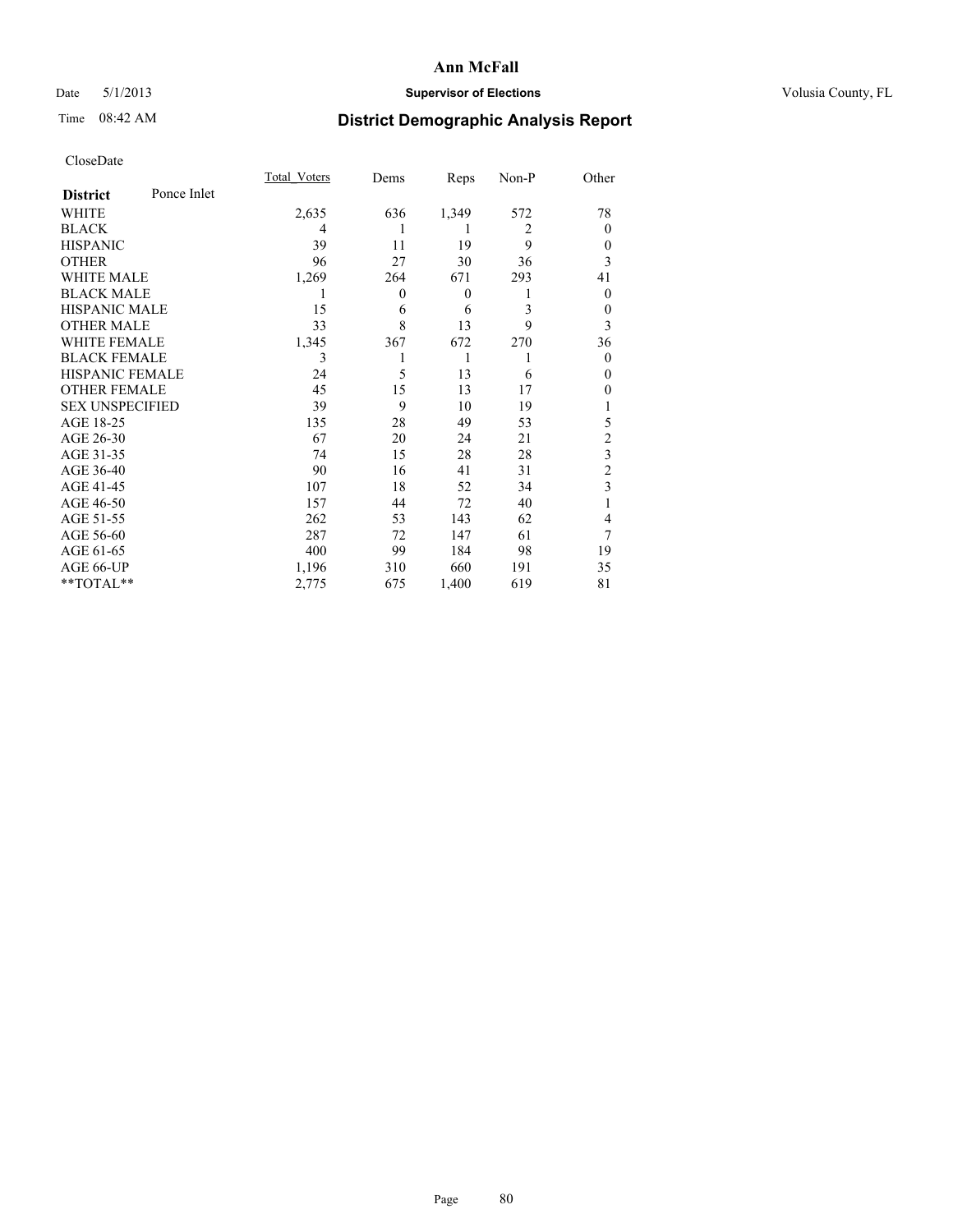## Date 5/1/2013 **Supervisor of Elections Supervisor of Elections** Volusia County, FL

# Time 08:42 AM **District Demographic Analysis Report**

|                                       | <b>Total Voters</b> | Dems  | Reps  | $Non-P$ | Other          |
|---------------------------------------|---------------------|-------|-------|---------|----------------|
| Port Orange Zone 1<br><b>District</b> |                     |       |       |         |                |
| WHITE                                 | 7,686               | 2,931 | 2,416 | 2,067   | 272            |
| <b>BLACK</b>                          | 154                 | 119   | 7     | 23      | 5              |
| <b>HISPANIC</b>                       | 198                 | 89    | 32    | 75      | $\overline{2}$ |
| <b>OTHER</b>                          | 327                 | 108   | 56    | 153     | 10             |
| <b>WHITE MALE</b>                     | 3,444               | 1,136 | 1,199 | 968     | 141            |
| <b>BLACK MALE</b>                     | 60                  | 45    | 3     | 11      | 1              |
| <b>HISPANIC MALE</b>                  | 78                  | 39    | 13    | 25      | 1              |
| <b>OTHER MALE</b>                     | 96                  | 33    | 18    | 42      | 3              |
| <b>WHITE FEMALE</b>                   | 4,170               | 1,771 | 1,196 | 1,075   | 128            |
| <b>BLACK FEMALE</b>                   | 94                  | 74    | 4     | 12      | $\overline{4}$ |
| <b>HISPANIC FEMALE</b>                | 114                 | 48    | 18    | 47      | 1              |
| <b>OTHER FEMALE</b>                   | 145                 | 54    | 31    | 54      | 6              |
| <b>SEX UNSPECIFIED</b>                | 164                 | 47    | 29    | 84      | $\overline{4}$ |
| AGE 18-25                             | 686                 | 222   | 131   | 307     | 26             |
| AGE 26-30                             | 524                 | 179   | 102   | 227     | 16             |
| AGE 31-35                             | 488                 | 161   | 121   | 186     | 20             |
| AGE 36-40                             | 469                 | 157   | 118   | 164     | 30             |
| AGE 41-45                             | 518                 | 166   | 155   | 179     | 18             |
| AGE 46-50                             | 645                 | 246   | 192   | 190     | 17             |
| AGE 51-55                             | 850                 | 329   | 276   | 214     | 31             |
| AGE 56-60                             | 844                 | 340   | 286   | 188     | 30             |
| AGE 61-65                             | 798                 | 308   | 265   | 194     | 31             |
| AGE 66-UP                             | 2,558               | 1,145 | 866   | 477     | 70             |
| **TOTAL**                             | 8,380               | 3,253 | 2,512 | 2,326   | 289            |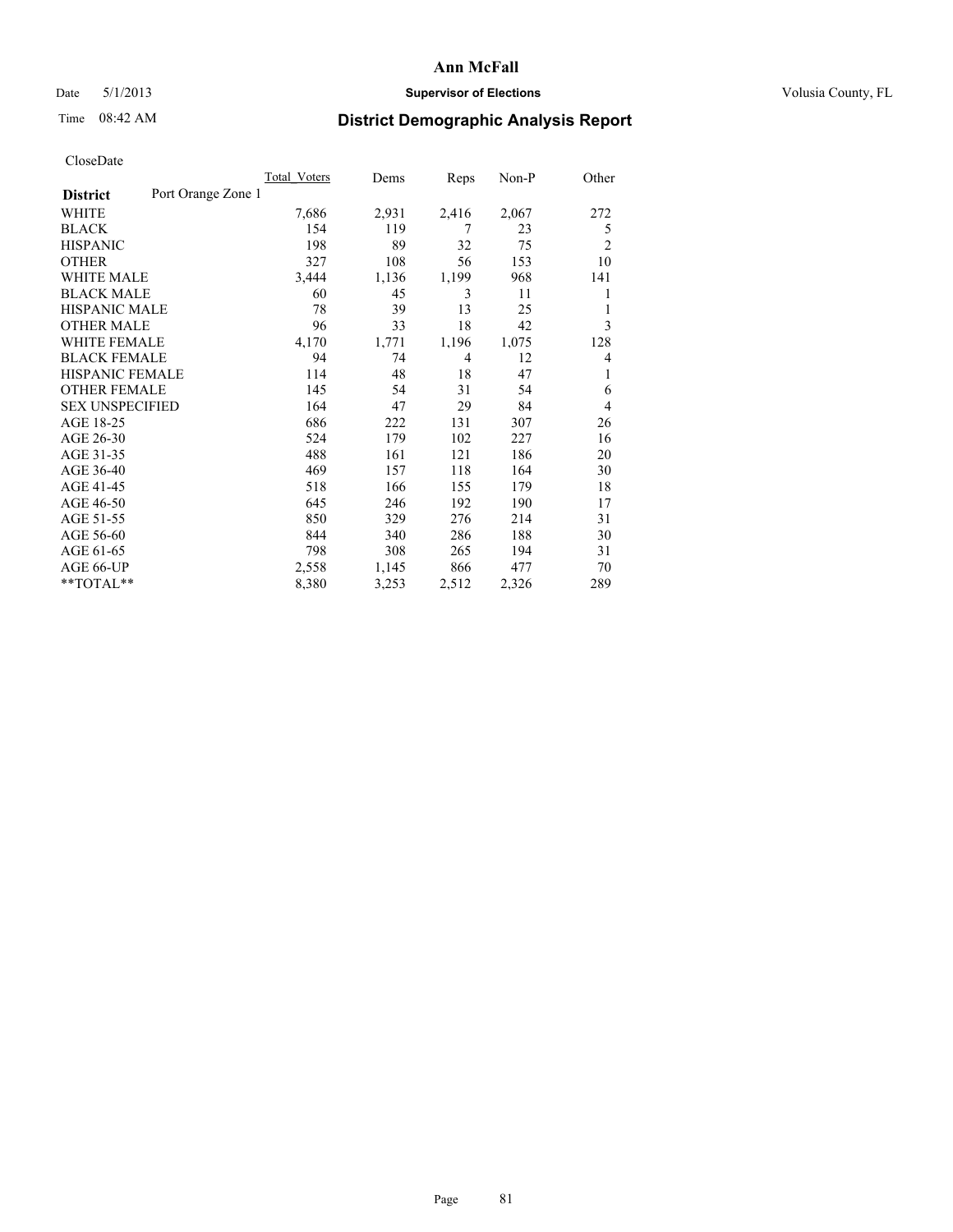## Date 5/1/2013 **Supervisor of Elections Supervisor of Elections** Volusia County, FL

# Time 08:42 AM **District Demographic Analysis Report**

|                                       | <b>Total Voters</b> | Dems  | Reps  | Non-P | Other                   |
|---------------------------------------|---------------------|-------|-------|-------|-------------------------|
| Port Orange Zone 2<br><b>District</b> |                     |       |       |       |                         |
| WHITE                                 | 7,993               | 2,734 | 2,947 | 1,997 | 315                     |
| <b>BLACK</b>                          | 341                 | 261   | 15    | 57    | 8                       |
| <b>HISPANIC</b>                       | 252                 | 97    | 56    | 94    | 5                       |
| <b>OTHER</b>                          | 434                 | 132   | 95    | 198   | 9                       |
| <b>WHITE MALE</b>                     | 3,597               | 1,077 | 1,410 | 954   | 156                     |
| <b>BLACK MALE</b>                     | 121                 | 88    | 6     | 22    | 5                       |
| <b>HISPANIC MALE</b>                  | 119                 | 43    | 31    | 42    | 3                       |
| <b>OTHER MALE</b>                     | 163                 | 48    | 36    | 74    | 5                       |
| <b>WHITE FEMALE</b>                   | 4,305               | 1,627 | 1,508 | 1,017 | 153                     |
| <b>BLACK FEMALE</b>                   | 216                 | 169   | 9     | 35    | 3                       |
| <b>HISPANIC FEMALE</b>                | 131                 | 54    | 24    | 51    | $\overline{c}$          |
| <b>OTHER FEMALE</b>                   | 179                 | 67    | 41    | 68    | $\overline{\mathbf{3}}$ |
| <b>SEX UNSPECIFIED</b>                | 189                 | 51    | 48    | 83    | 7                       |
| AGE 18-25                             | 803                 | 249   | 212   | 311   | 31                      |
| AGE 26-30                             | 654                 | 197   | 195   | 232   | 30                      |
| AGE 31-35                             | 540                 | 167   | 156   | 197   | 20                      |
| AGE 36-40                             | 490                 | 148   | 163   | 163   | 16                      |
| AGE 41-45                             | 551                 | 176   | 188   | 165   | 22                      |
| AGE 46-50                             | 688                 | 222   | 251   | 186   | 29                      |
| AGE 51-55                             | 826                 | 303   | 308   | 192   | 23                      |
| AGE 56-60                             | 750                 | 279   | 268   | 180   | 23                      |
| AGE 61-65                             | 898                 | 353   | 316   | 209   | 20                      |
| AGE 66-UP                             | 2,849               | 1,144 | 1,062 | 520   | 123                     |
| **TOTAL**                             | 9,050               | 3,239 | 3,119 | 2,355 | 337                     |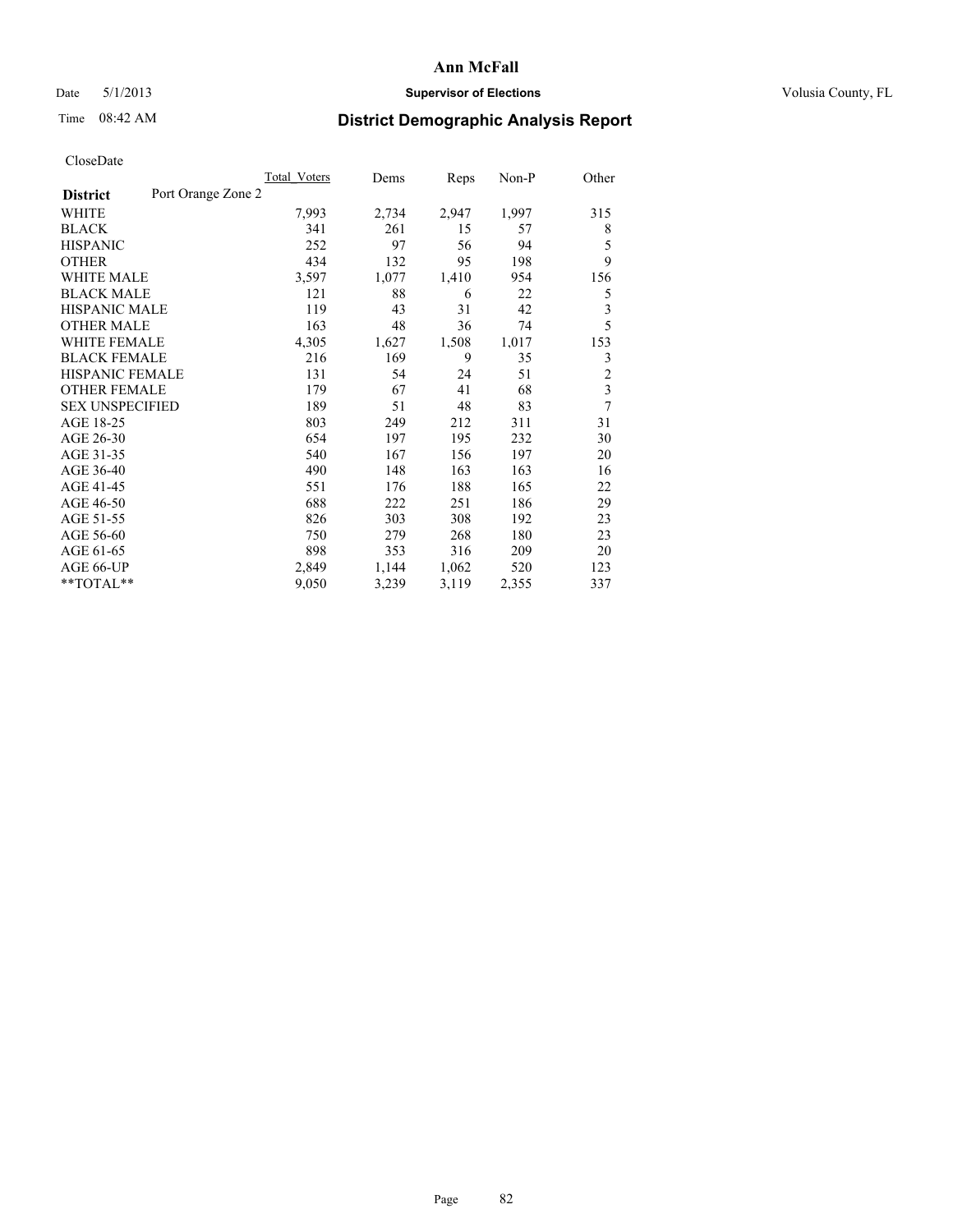## Date 5/1/2013 **Supervisor of Elections Supervisor of Elections** Volusia County, FL

# Time 08:42 AM **District Demographic Analysis Report**

|                                       | <b>Total Voters</b> | Dems  | Reps  | Non-P | Other |
|---------------------------------------|---------------------|-------|-------|-------|-------|
| Port Orange Zone 3<br><b>District</b> |                     |       |       |       |       |
| WHITE                                 | 9,023               | 2,766 | 3,745 | 2,168 | 344   |
| <b>BLACK</b>                          | 273                 | 221   | 12    | 32    | 8     |
| <b>HISPANIC</b>                       | 243                 | 96    | 50    | 89    | 8     |
| <b>OTHER</b>                          | 474                 | 135   | 129   | 192   | 18    |
| <b>WHITE MALE</b>                     | 4,072               | 1,106 | 1,757 | 1,019 | 190   |
| <b>BLACK MALE</b>                     | 126                 | 96    | 7     | 19    | 4     |
| HISPANIC MALE                         | 102                 | 39    | 19    | 40    | 4     |
| <b>OTHER MALE</b>                     | 176                 | 54    | 48    | 61    | 13    |
| <b>WHITE FEMALE</b>                   | 4,863               | 1,639 | 1,954 | 1,121 | 149   |
| <b>BLACK FEMALE</b>                   | 144                 | 122   | 5     | 13    | 4     |
| <b>HISPANIC FEMALE</b>                | 135                 | 55    | 30    | 46    | 4     |
| <b>OTHER FEMALE</b>                   | 190                 | 60    | 54    | 73    | 3     |
| <b>SEX UNSPECIFIED</b>                | 205                 | 47    | 62    | 89    | 7     |
| AGE 18-25                             | 799                 | 241   | 259   | 275   | 24    |
| AGE 26-30                             | 636                 | 199   | 197   | 223   | 17    |
| AGE 31-35                             | 604                 | 181   | 194   | 207   | 22    |
| AGE 36-40                             | 572                 | 167   | 219   | 159   | 27    |
| AGE 41-45                             | 659                 | 206   | 257   | 185   | 11    |
| AGE 46-50                             | 793                 | 221   | 342   | 205   | 25    |
| AGE 51-55                             | 825                 | 241   | 354   | 208   | 22    |
| AGE 56-60                             | 860                 | 319   | 330   | 180   | 31    |
| AGE 61-65                             | 910                 | 329   | 342   | 197   | 42    |
| AGE 66-UP                             | 3,374               | 1,117 | 1,448 | 651   | 158   |
| **TOTAL**                             | 10,032              | 3,221 | 3,942 | 2,490 | 379   |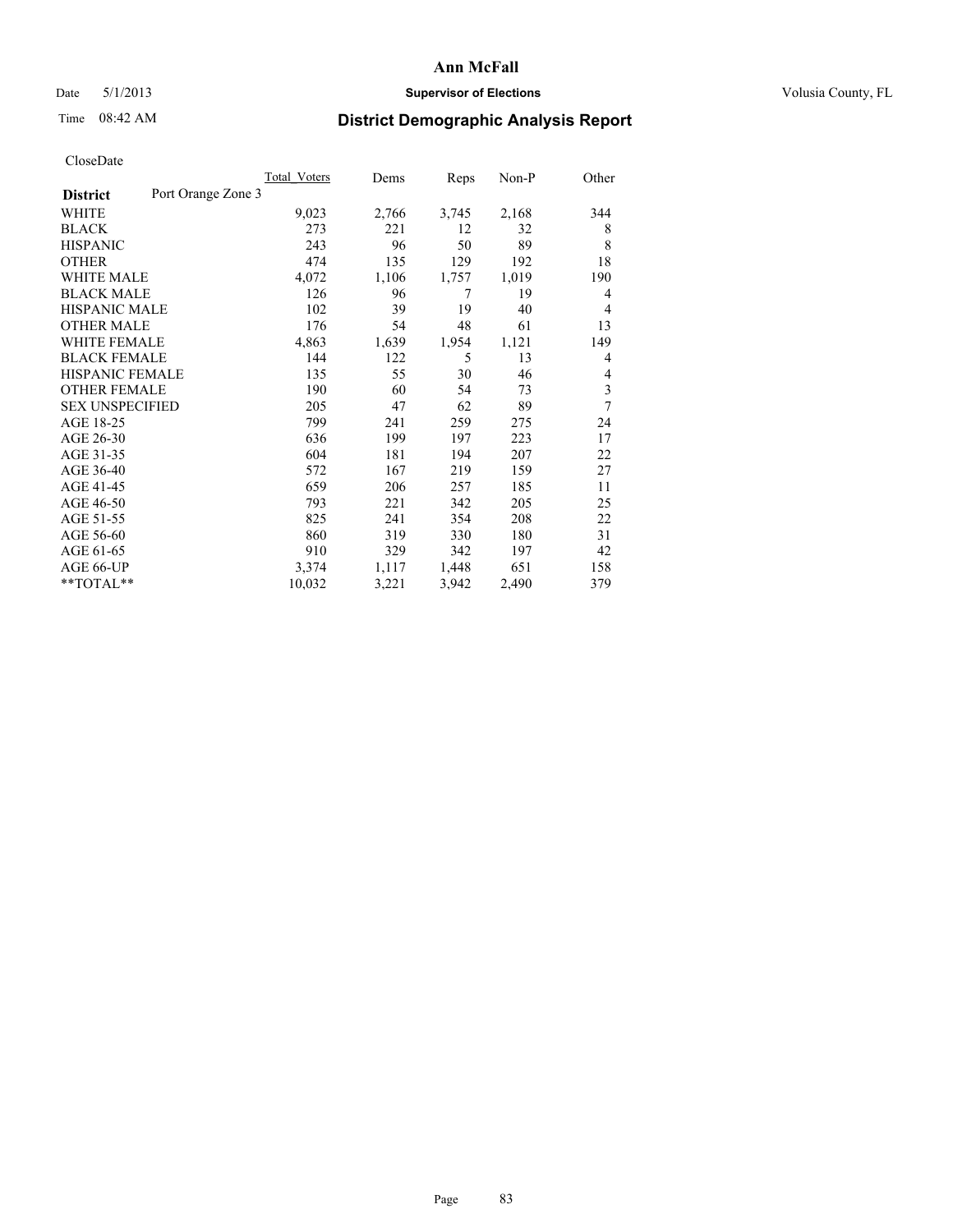## Date 5/1/2013 **Supervisor of Elections Supervisor of Elections** Volusia County, FL

# Time 08:42 AM **District Demographic Analysis Report**

|                                       | <b>Total Voters</b> | Dems  | Reps  | Non-P | Other            |
|---------------------------------------|---------------------|-------|-------|-------|------------------|
| Port Orange Zone 4<br><b>District</b> |                     |       |       |       |                  |
| WHITE                                 | 9,109               | 2,801 | 3,949 | 2,075 | 284              |
| <b>BLACK</b>                          | 239                 | 183   | 20    | 36    | $\overline{0}$   |
| <b>HISPANIC</b>                       | 246                 | 88    | 72    | 82    | $\overline{4}$   |
| <b>OTHER</b>                          | 503                 | 164   | 107   | 221   | 11               |
| <b>WHITE MALE</b>                     | 4,290               | 1,171 | 1,952 | 1,016 | 151              |
| <b>BLACK MALE</b>                     | 118                 | 82    | 15    | 21    | $\boldsymbol{0}$ |
| <b>HISPANIC MALE</b>                  | 117                 | 38    | 33    | 43    | 3                |
| <b>OTHER MALE</b>                     | 196                 | 64    | 44    | 81    | 7                |
| <b>WHITE FEMALE</b>                   | 4,730               | 1,610 | 1,960 | 1,031 | 129              |
| <b>BLACK FEMALE</b>                   | 118                 | 99    | 4     | 15    | $\mathbf{0}$     |
| HISPANIC FEMALE                       | 127                 | 50    | 37    | 39    | 1                |
| <b>OTHER FEMALE</b>                   | 209                 | 78    | 47    | 80    | 4                |
| <b>SEX UNSPECIFIED</b>                | 192                 | 44    | 56    | 88    | 4                |
| AGE 18-25                             | 969                 | 273   | 307   | 349   | 40               |
| AGE 26-30                             | 523                 | 170   | 153   | 185   | 15               |
| AGE 31-35                             | 572                 | 171   | 187   | 200   | 14               |
| AGE 36-40                             | 617                 | 175   | 224   | 195   | 23               |
| AGE 41-45                             | 906                 | 254   | 397   | 238   | 17               |
| AGE 46-50                             | 965                 | 264   | 424   | 244   | 33               |
| AGE 51-55                             | 1,063               | 324   | 505   | 207   | 27               |
| AGE 56-60                             | 1,038               | 358   | 474   | 182   | 24               |
| AGE 61-65                             | 1,027               | 404   | 400   | 192   | 31               |
| AGE 66-UP                             | 2,432               | 846   | 1,081 | 429   | 76               |
| **TOTAL**                             | 10,112              | 3,239 | 4,152 | 2,421 | 300              |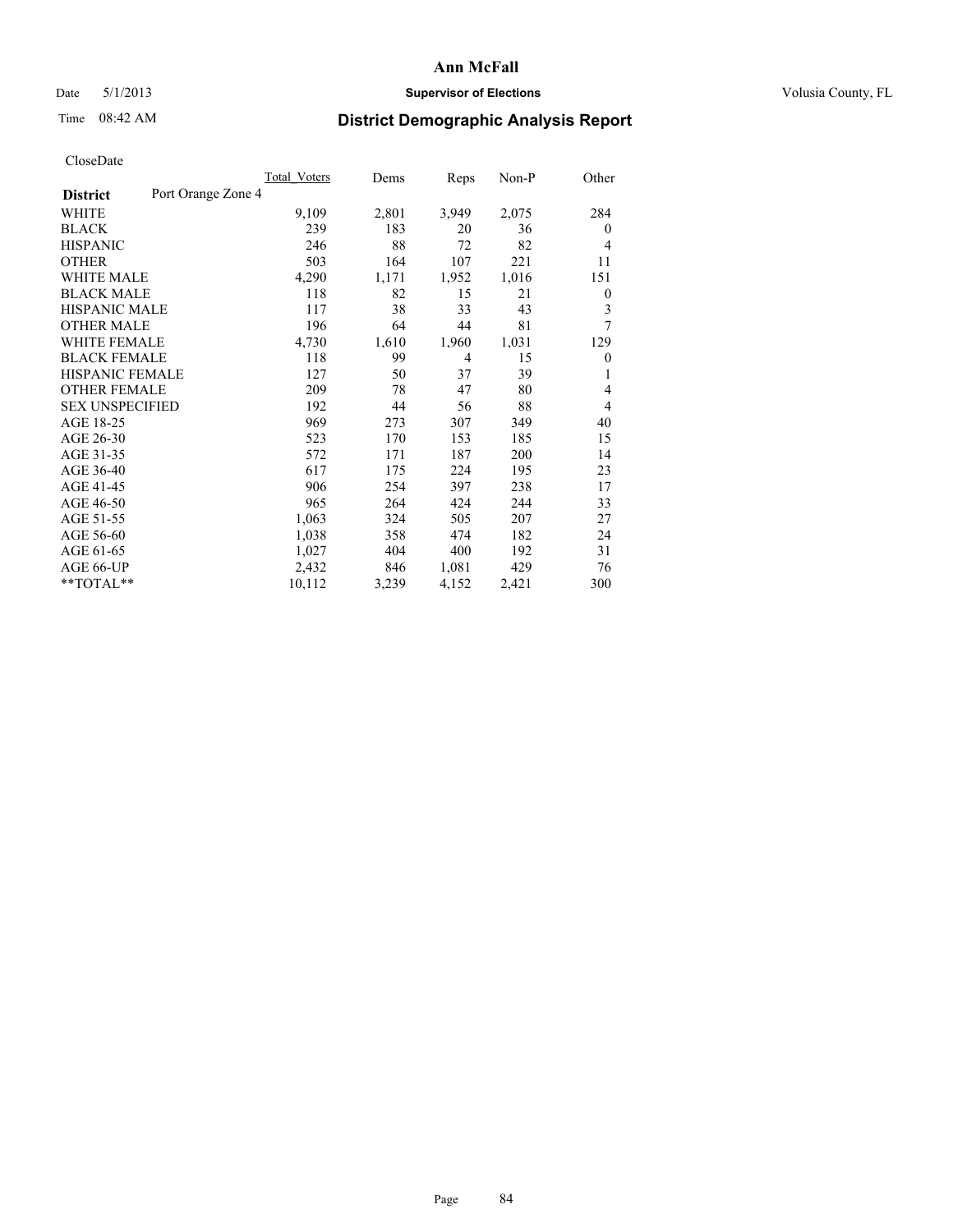# Date 5/1/2013 **Supervisor of Elections Supervisor of Elections** Volusia County, FL

# Time 08:42 AM **District Demographic Analysis Report**

|                        |               | <b>Total Voters</b> | Dems  | Reps  | $Non-P$ | Other          |
|------------------------|---------------|---------------------|-------|-------|---------|----------------|
| <b>District</b>        | South Daytona |                     |       |       |         |                |
| WHITE                  |               | 6,434               | 2,476 | 2,230 | 1,532   | 196            |
| <b>BLACK</b>           |               | 617                 | 506   | 17    | 88      | 6              |
| <b>HISPANIC</b>        |               | 176                 | 88    | 31    | 53      | 4              |
| <b>OTHER</b>           |               | 343                 | 131   | 59    | 150     | 3              |
| <b>WHITE MALE</b>      |               | 2,927               | 976   | 1,102 | 731     | 118            |
| <b>BLACK MALE</b>      |               | 237                 | 185   | 5     | 43      | 4              |
| <b>HISPANIC MALE</b>   |               | 87                  | 39    | 18    | 27      | 3              |
| <b>OTHER MALE</b>      |               | 98                  | 38    | 18    | 41      | 1              |
| <b>WHITE FEMALE</b>    |               | 3,455               | 1,476 | 1,115 | 786     | 78             |
| <b>BLACK FEMALE</b>    |               | 367                 | 312   | 11    | 42      | $\overline{c}$ |
| <b>HISPANIC FEMALE</b> |               | 85                  | 46    | 13    | 25      | $\mathbf{1}$   |
| <b>OTHER FEMALE</b>    |               | 147                 | 65    | 30    | 50      | $\overline{c}$ |
| <b>SEX UNSPECIFIED</b> |               | 167                 | 64    | 25    | 78      | $\mathbf{0}$   |
| AGE 18-25              |               | 691                 | 275   | 157   | 243     | 16             |
| AGE 26-30              |               | 566                 | 234   | 132   | 181     | 19             |
| AGE 31-35              |               | 467                 | 185   | 103   | 157     | 22             |
| AGE 36-40              |               | 430                 | 152   | 128   | 139     | 11             |
| AGE 41-45              |               | 588                 | 251   | 169   | 154     | 14             |
| AGE 46-50              |               | 659                 | 228   | 241   | 177     | 13             |
| AGE 51-55              |               | 770                 | 318   | 260   | 172     | 20             |
| AGE 56-60              |               | 749                 | 330   | 250   | 147     | 22             |
| AGE 61-65              |               | 748                 | 326   | 235   | 163     | 24             |
| AGE 66-UP              |               | 1,925               | 911   | 667   | 299     | 48             |
| **TOTAL**              |               | 7,593               | 3,210 | 2,342 | 1,832   | 209            |